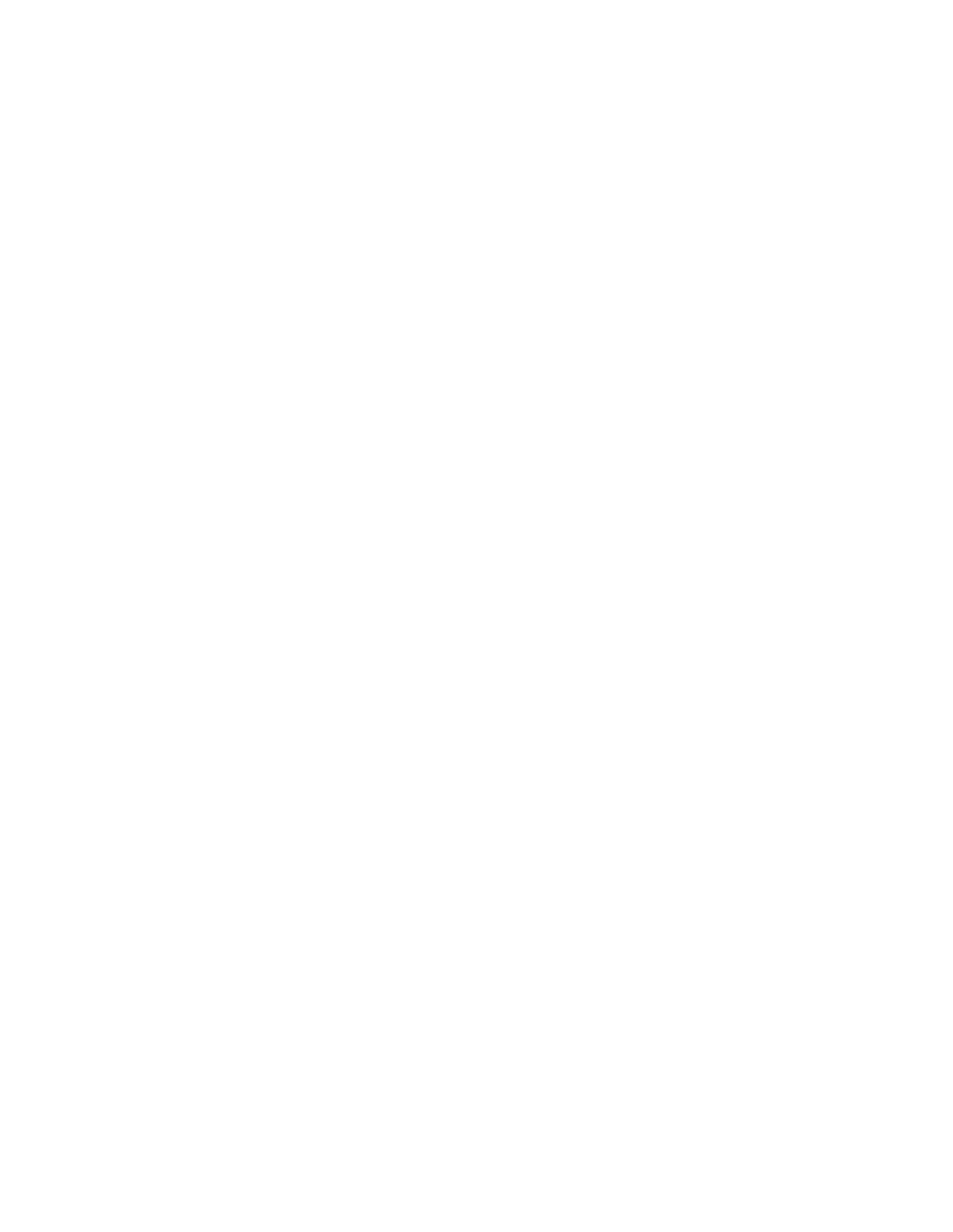| $\mathbf{1}$   | Chapman Valve in the '48/'49 time frame, and    |
|----------------|-------------------------------------------------|
| $\overline{2}$ | then again during the decommissioning time      |
| 3              | period in the '90s. NIOSH expanded this class   |
| $\overline{4}$ | to include all workers who worked in a          |
| $\mathfrak{S}$ | particular building at Chapman Valve where the  |
| 6              | radiological work was performed, and we kept    |
| $\tau$         | the -- we took the time frame January 1st, 1948 |
| 8              | through December 31st, 1949. As you might       |
| 9              | imagine with sites that performed work this     |
| 10             | long ago, the specific dates are not            |
| 11             | necessarily evident. And so we expanded that    |
| 12             | time period to cover all possible operations at |
| 13             | Chapman Valve. And then again we included the   |
| 14             | decommissioning and decontamination effort in   |
| 15             | the '90s.                                       |
| 16             | There were several sources of information       |
| 17             | available to inform our evaluation. The site    |
| 18             | profile for Chapman Valve was issued on         |
| 19             | February 22nd, 2005. And I want to make it      |
| 20             | clear that while we used the site profile in    |
| 21             | our evaluation report, really what we relied    |
| 22             | upon was the documents that are summarized, the |
| 23             | documents that we used to develop the site      |
| 24             | profile. As you've heard throughout this        |
| 25             | meeting, site profiles are living documents.    |
|                |                                                 |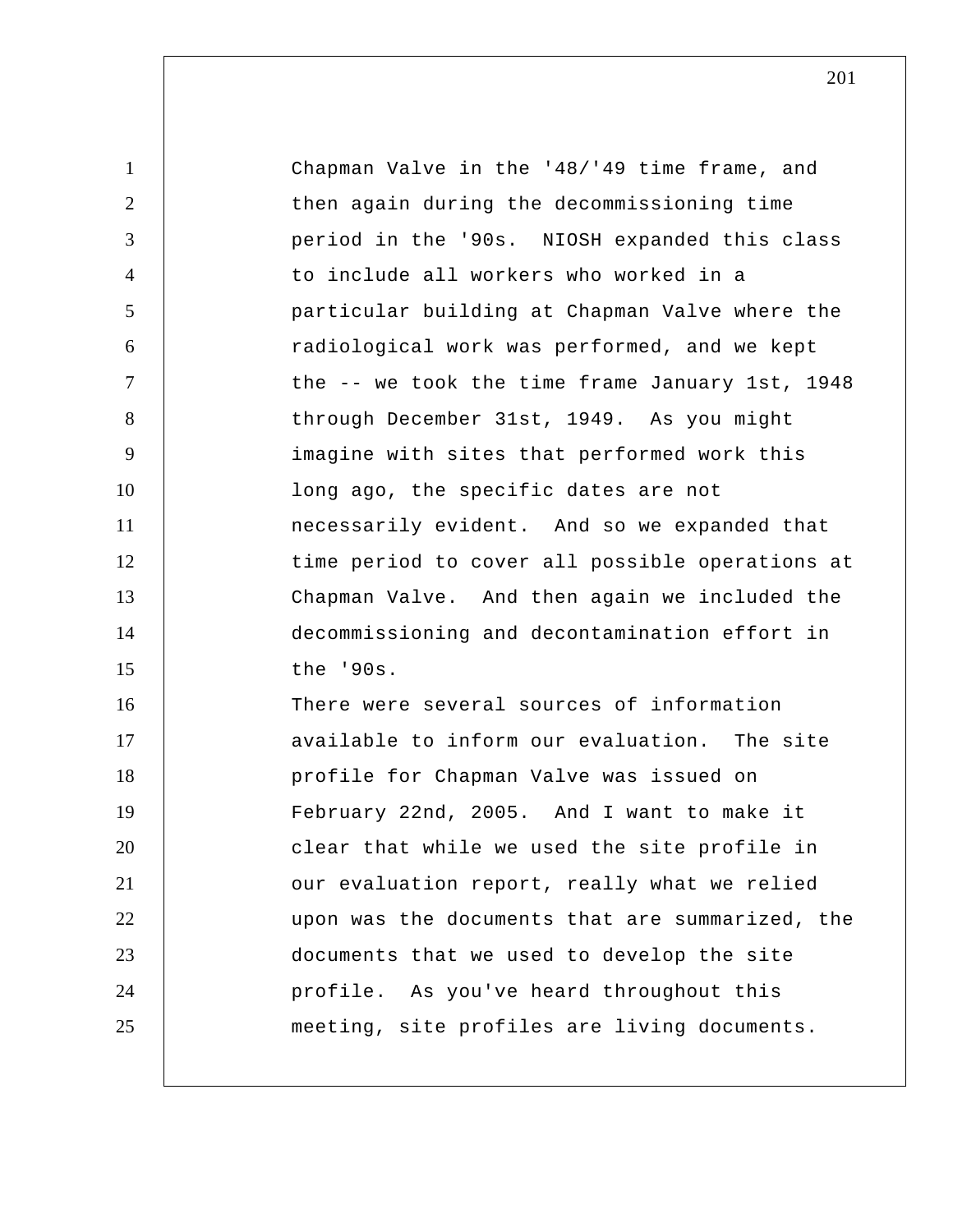1 2 3 4 5 6 7 8 9 10 11 12 13 14 15 16 17 18 19 20 21 22 23 24 25 And that means that as we go through these processes of the site profile reviews and the SEC petition reviews, we revisit these profiles and change them as new information becomes available. But primarily we relied on the source documentation that we used to develop the site profile. First and foremost, however, we relied on individual dosimetry records, both internal and external, for Chapman Valve employees. And I'll talk more about that as I progress through the presentation today. We also located several source documents in the site research database. And finally we used documentation provided by the petitioners themselves. All right. I'd like to give you the status of the Chapman Valve claims. This speaks to the issue of feasibility, I believe, and these numbers are as of September 13th of this year, so just a few days ago. We -- we have approxi - we have 124 cases that meet the class definition, and we have completed dose reconstructions for 92 of them, and that represents 75 percent of the claims that we have at Chapman Valve.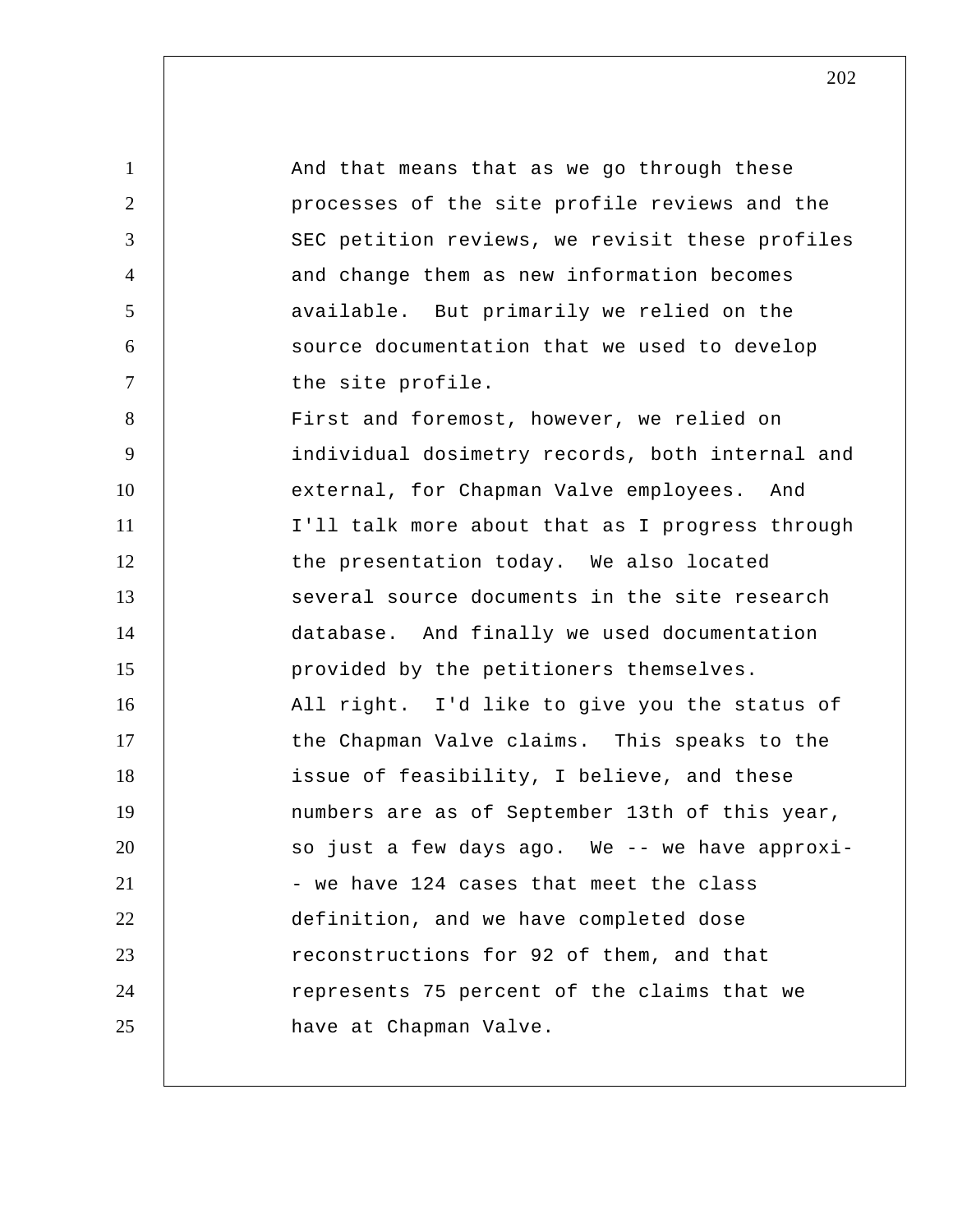1 2 3 4 5 6 7 8 9 10 11 12 13 14 15 16 17 18 19 20 21 22 23 24 25 Now there were seven bases that formed the SEC petition. They are listed here. I'm going to go through each one of them individually, so I won't read through the whole list. The first basis, the petition expressed a concern that there was an insufficient number of bioassay measurements, and also the concern was expressed that the bioassay measurements that we have did not capture the most exposed individuals at Chapman Valve. Now you can see at the bottom of this slide our -- NIOSH -- our evaluation of this concern. We have 33 bioassay measurements among about 100 workers. Now if you're used to thinking in terms of say a Fernald or a large DOE site like Rocky Flats, 33 is not a big number. But here we're talking about only approximately 100 workers who campaign-- who operated with uranium over a seven-month period, so it's a much more limited operation. So we have 33 bioassay measurements. In addition we have seven bioassay measurements which were associated with the fire, and I'll cover that in a little more detail as well. So we know that from other sites, from other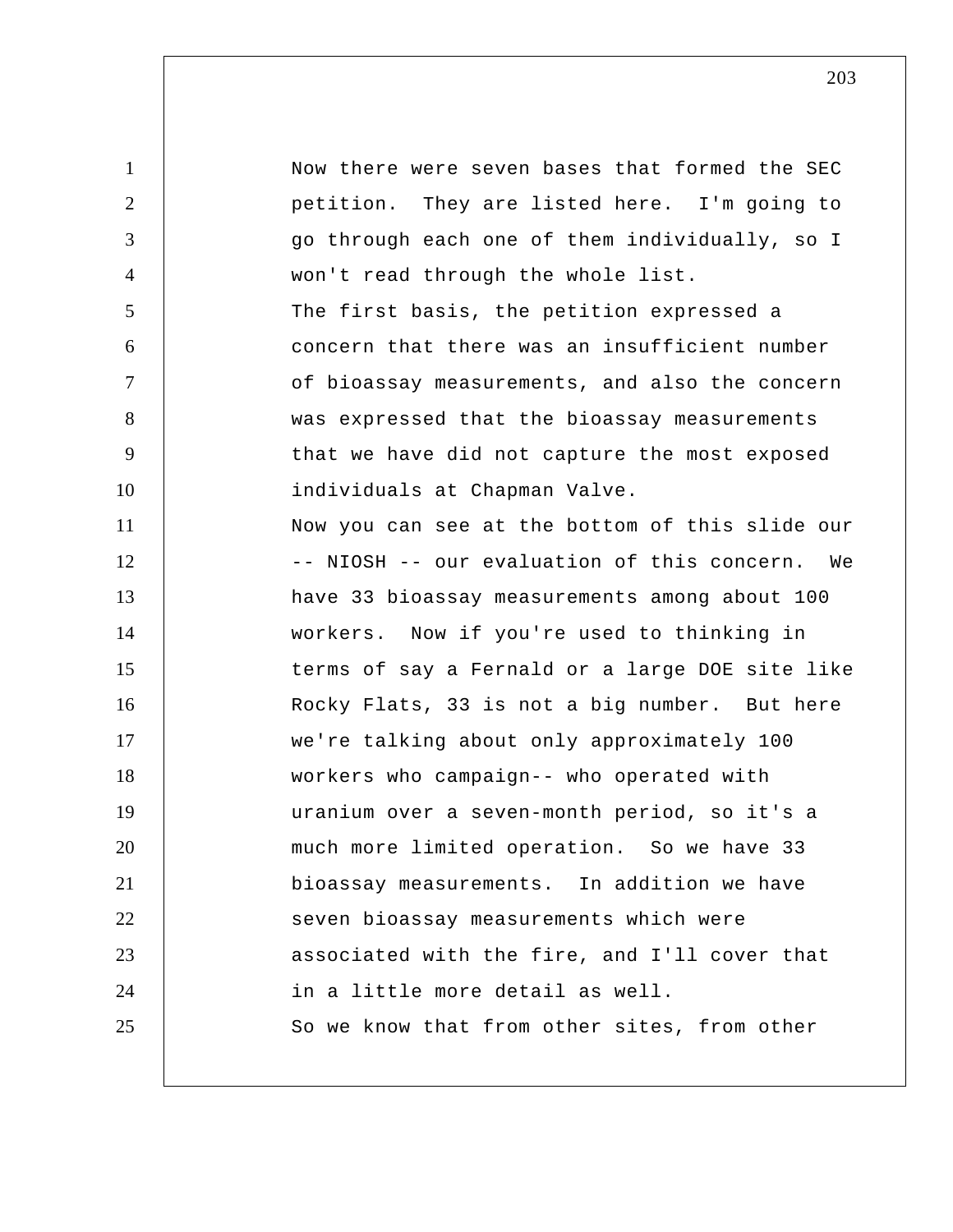1 2 3 4 5 6 7 8 9 10 11 12 13 14 15 16 17 18 19 20 21 22 23 24 25 populations, that bioassay results tend to follow a lognormal distribution. And certainly if you are looking at a lognormal distribution, a sample size of 33 out of 100 individuals represents a fairly sizeable sample, from a statistical standpoint. Now the second concern involved the representativeness of the bioassay samples that we had available. And we're fortunate at Chapman Valve to have the job titles associated with the bioassay measurements that we have, and they include a range of job functions. Some of the functions that you would expect to have the highest exposures -- cinderless grinders, turret lathe operators -- and they also include some that you might expect to have lower exposures potentials -- inspectors, guards, job titles like that. Now I want to point out that of the bioassay sample results that we have that are not associated with that one fire -- so I'm talking about the 33 bioassay samples now -- only one of those 33 was above the detection limit for the method that was employed at the time, that was fluorimetry, to look for uranium in urine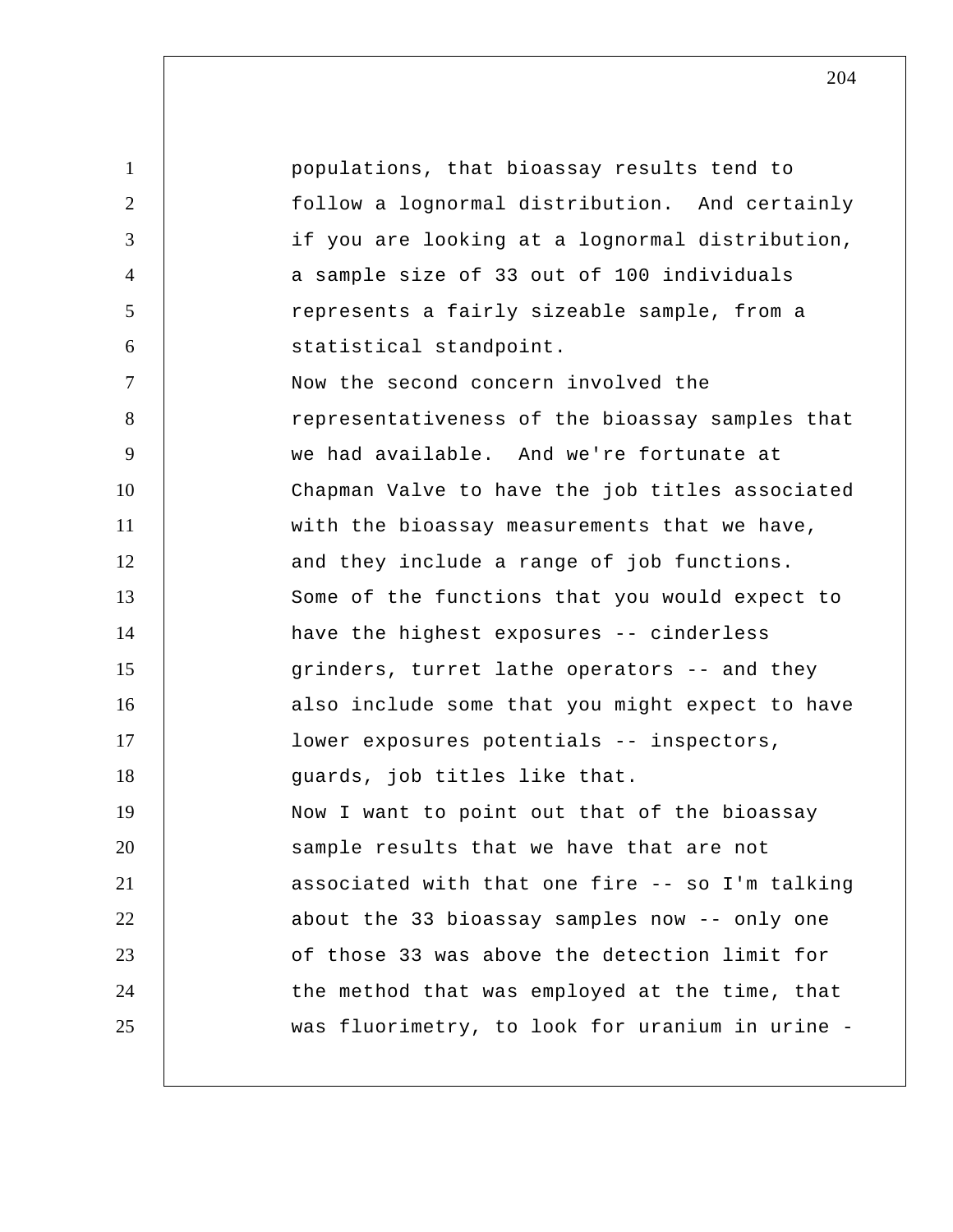1 2 3 4 5 6 7 8 9 10 11 12 13 14 15 16 17 18 19 20 21 22 23 24 25 - only one. That indicates that this was a fairly low exposure potential operation. Okay, the next concern that was expressed in the petition was that there is insufficient data to support a plausible upper bound. As you know, our rule requires that we either come up with an upper bound or a more precise estimate, and so this concern deals with NIOSH's ability or inability to bound doses at Chapman Valve. And the basis for this concern was that the petitioners felt that we had a lack of monitoring, process knowledge, and/or source term data. Now that would be a much more important issue if we were not relying directly on bioassay measurements. If we were relying on a source term calculation or on air monitoring, that would be a very important concern. But if you recall the hierarchy of data that we use in dose reconstruction, the best data that we can have is individual bioassay and dosimetry results, and we have that at Chapman Valve. Furthermore, we do have process knowledge. We know what material they were working with. We know they were working with natural uranium and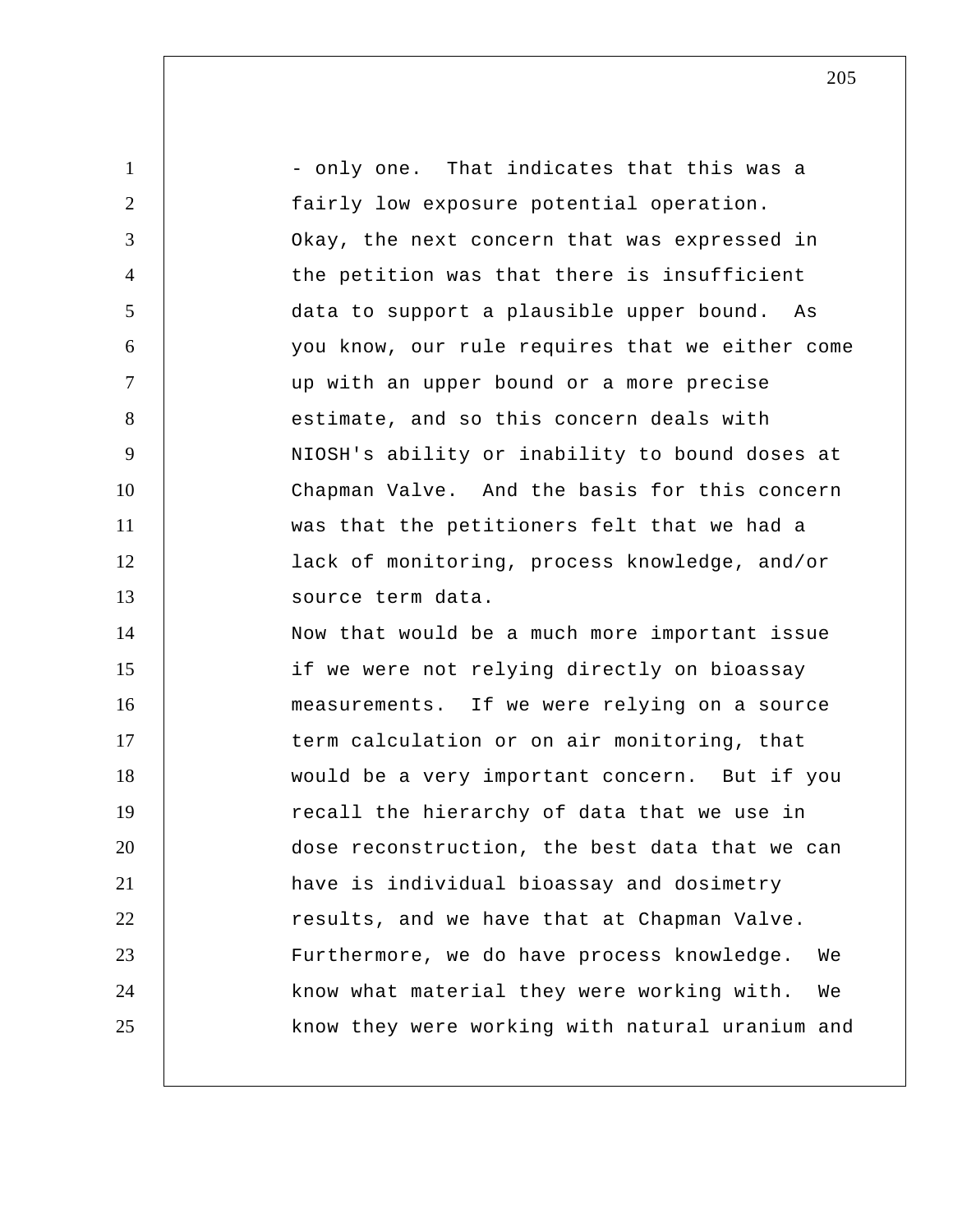1 2 3 4 5 6 7 8 9 10 11 12 13 14 15 16 17 18 19 20 21 22 23 24 25 so that informs us on the processes that were going on at Chapman Valve. But I want to emphasize, that is trumped by the fact that we have individual bioassay and external monitoring available. The next concern expressed in the petition dealt with the uranium fire that occurred in June of 1948, and the petition expressed the concern that we didn't have sufficient data regarding this incident. However, our evaluation concluded that we do in fact have sufficient data to deal with this -- what this recorded fire at Chapman Valve. We have a set of seven bioassay samples that were collected on June 11th of 1948, and they're clearly identified as individuals who were involved in responding to this fire. We do know that this event occurred in June -- in the beginning of June. Since we have bioassay samples on June 11th, we can pinpoint it to a window of June 1 to June 11th. That's a pretty -- that's a pretty narrow window. Certainly it would be helpful if we knew the exact day, but it's not necessary for us to know that. We can make claimant-favorable assumptions when we use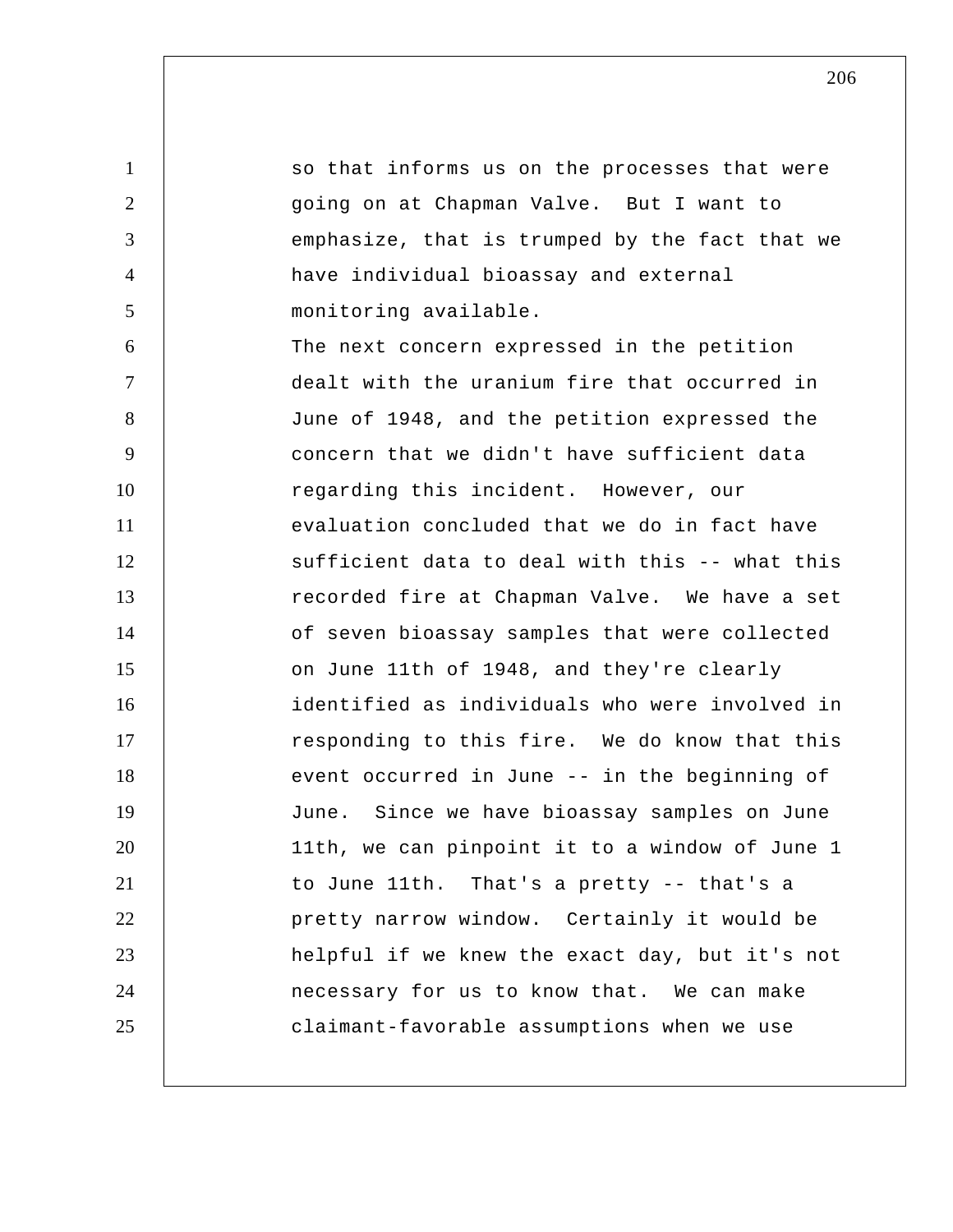1 2 3 4 5 6 7 8 9 10 11 12 13 14 15 16 17 18 19 20 21 22 23 24 25 these bioassay results to model intakes that resulted from the fire. And I would like to point out that of those seven bioassay results, four of them were above the detection limit. And it's our -- it's our conclusion that the bioassay results that we have -- we can use that to adequately model the -- any intakes that resulted from that fire. The next concern expressed in the petition dealt with enriched uranium. Now I told you that Chapman Valve worked with natural uranium to support the Brookhaven reactor. We have documentary evidence of that, so we know that they worked with natural uranium. The sole evidence for believing that they -- that there might have been enriched uranium present at Chapman Valve consists of one sample, one debris sample that was collected several decades after the conclusion of the work that Chapman performed for the Atomic Energy Commission. Now we have heard from former workers at Chapman Valve that they also did radiological work for other entities, possibly the Navy. So it's not at all clear, number one, that there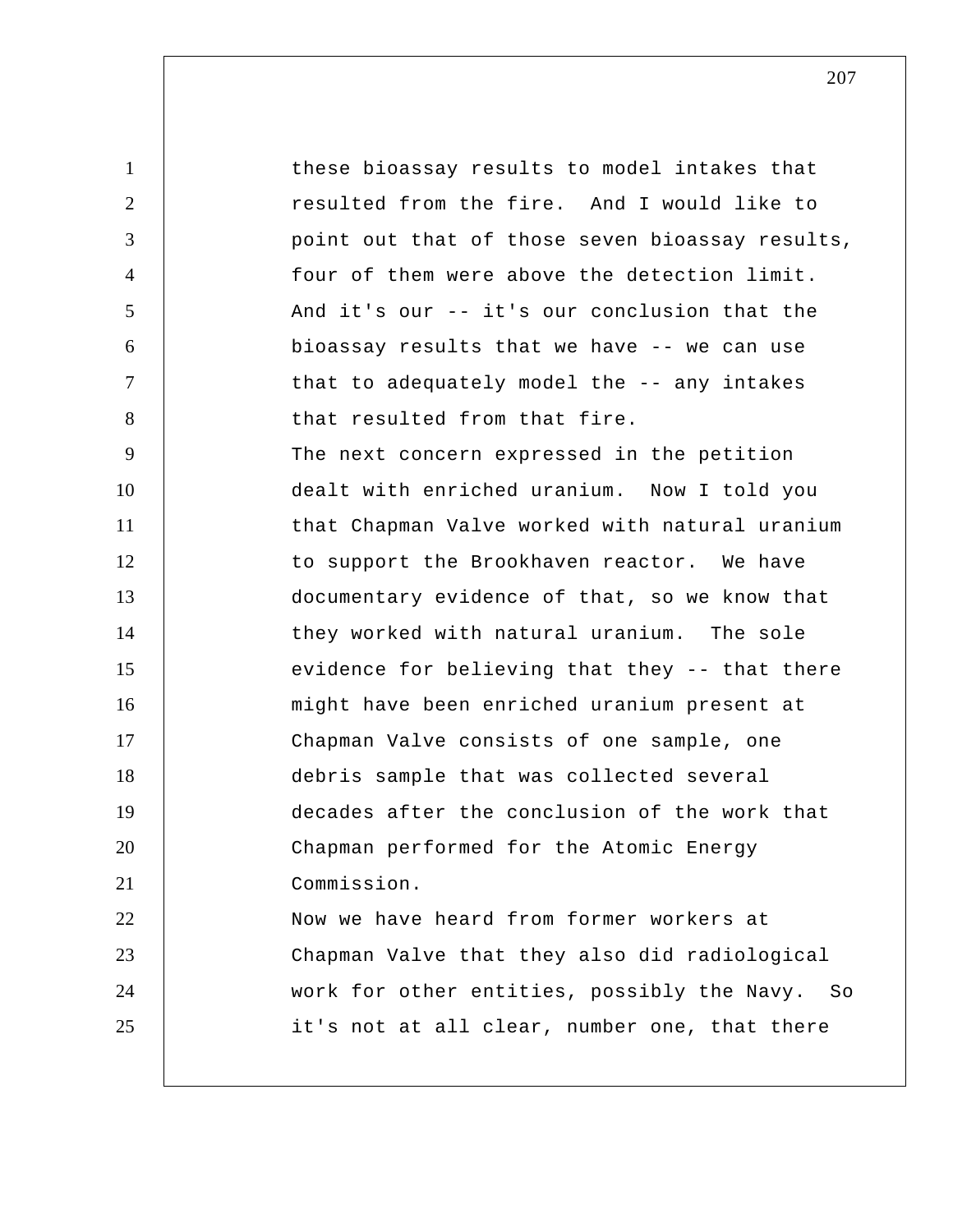1 2 3 4 5 6 7 8 9 10 11 12 13 14 15 16 17 18 19 20 21 22 23 24 25 was enriched uranium present at Chapman Valve. That's based on one single sample. But even if it was, it's not clear that that enriched uranium was present during the covered period for the covered -- the work that the Chapman - that Chapman Valve performed for the AEC. But the most important point here is that even if you throw all that aside and you assume that they did have enriched uranium at Chapman Valve during the covered period, that does not prevent us from doing dose reconstructions at sufficient accuracy. It would result in higher internal doses from -- from uptakes of this material, but that is a boundable number. That is a tractable number. We can put a number on that. So at the end of the day, even if you contend that there was enriched uranium at Chapman Valve during the covered period, we can deal with that. The next peti-- the next concern expressed in the petition dealt with some specific processes that were indicated that could have or might have occurred at Chapman Valve. And the contention here is that the TBD does not account for potential exposures that might have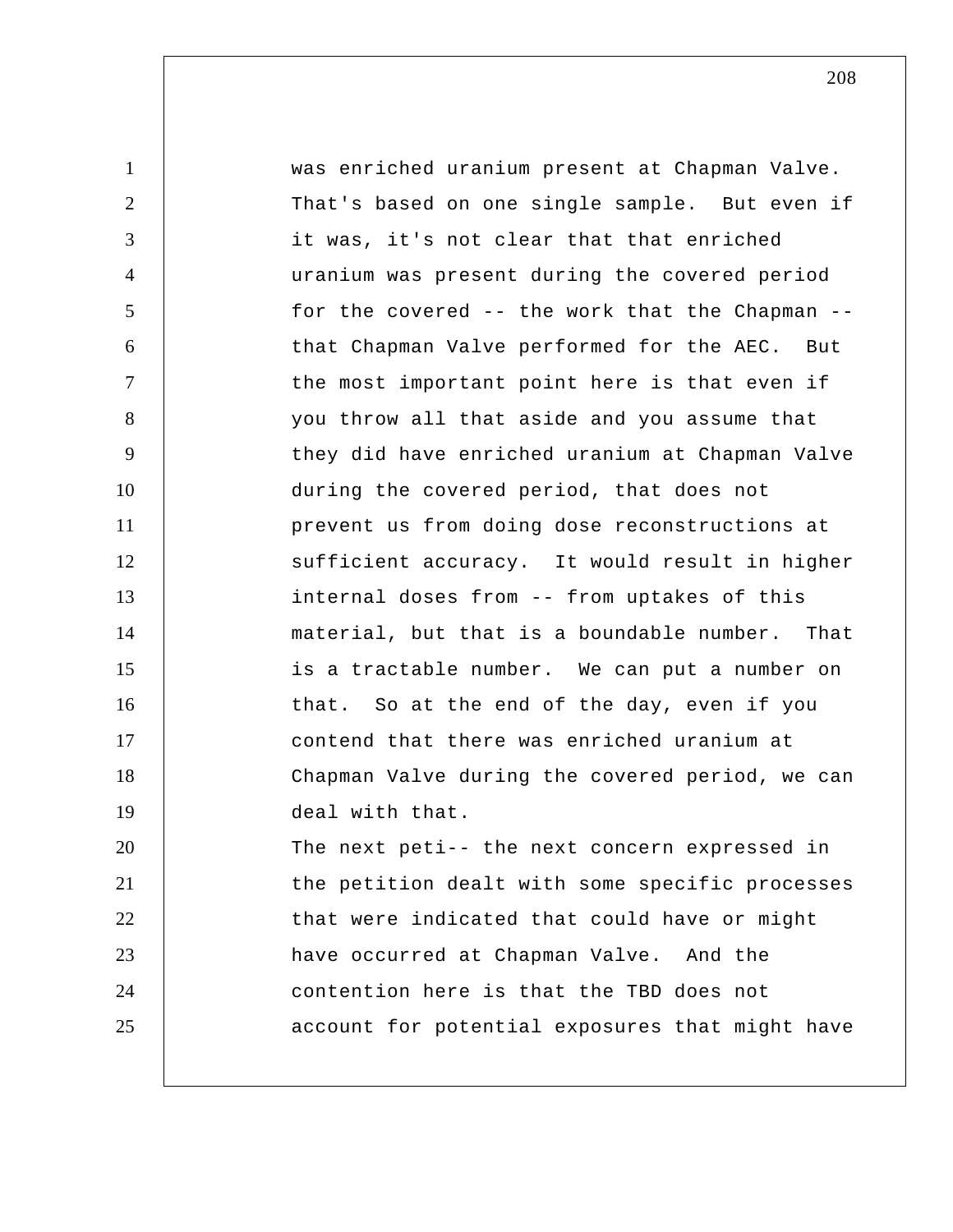1 2 3 4 5 6 7 8 9 10 11 12 13 14 15 16 17 18 19 20 21 22 23 24 25 been -- that might have resulted from the operation of a cracking furnace or a chip burner, and also the same argument for potential rolling at Chapman Valve. Our evaluation of this point, and I'll repeat this point a number of times throughout the presentation, is that we have bioassay results. So no matter what processes led to the intake of that material, whether it was a cracking furnace, a chip burner, normal machining of uranium at Chapman Valve, this is reflected in the bioassay results that we have. So certainly it's important from a historical standpoint for us to put this material -- to explain this -- the operations that occurred at Chapman Valve. But at the end of the day, the important point is that we have bioassay results. And to the extent that there were exposures resulting from a chip burner, that's reflected in the bioassay results. It is also not clear to us that there -- over - that any rolling operations ever occurred at Chapman Valve. There is an anecdotal mention of a rolling operation. But again, the same argument applies. We have bioassay results.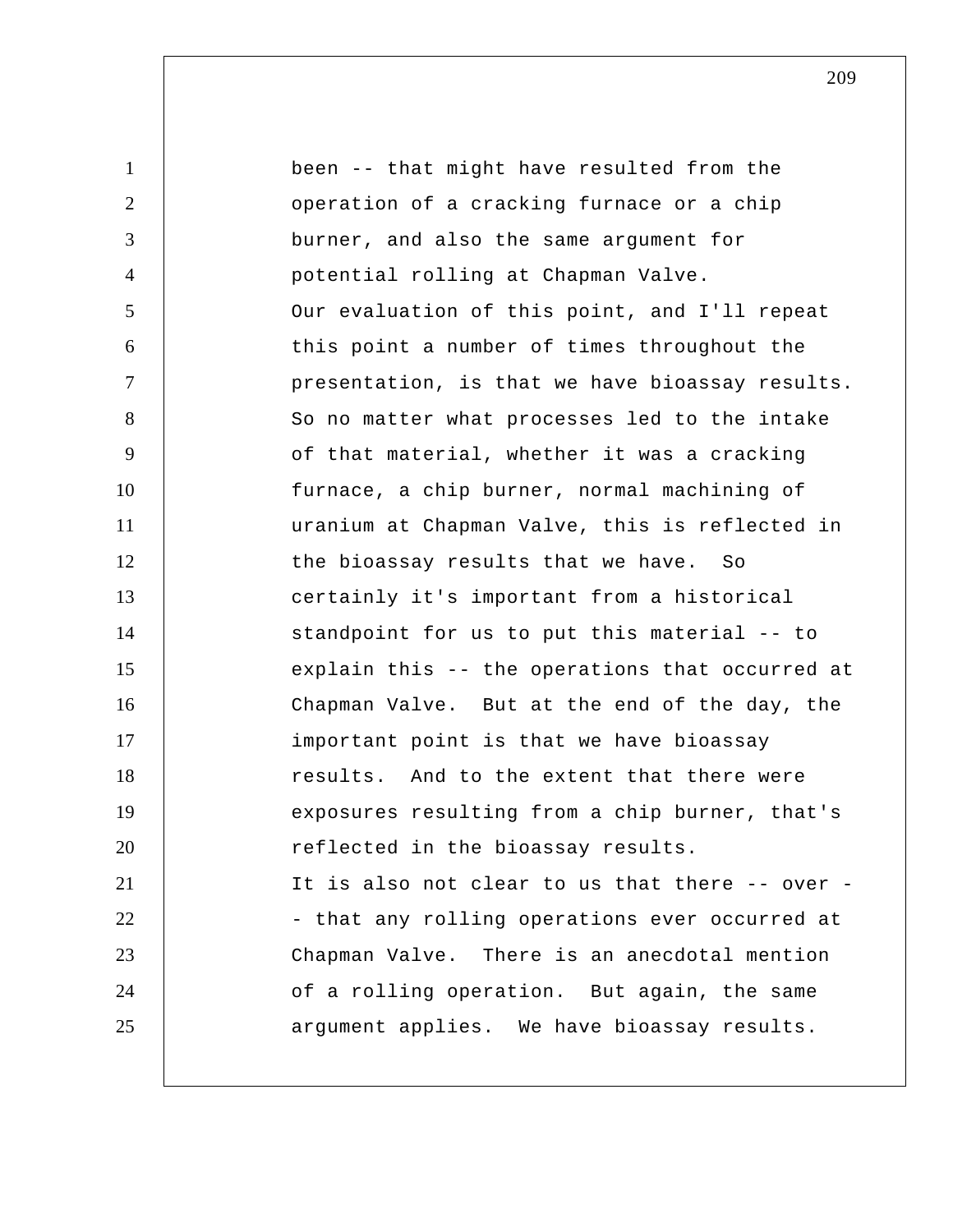| $\mathbf{1}$   | If there were rolling operations and they did   |
|----------------|-------------------------------------------------|
| $\overline{2}$ | result in an uptake, we see that in the         |
| 3              | bioassay results.                               |
| $\overline{4}$ | The petition also expressed the concern that    |
| 5              | there was only one day of air sampling, uranium |
| 6              | air sampling, for Chapman Valve. And that is    |
| $\tau$         | true. However, again, the hierarchy of data     |
| 8              | indicates that we have bioassay results and we  |
| 9              | have external dosimetry results, and that       |
| 10             | trumps air data.                                |
| 11             | Now we did make use of this one day of air      |
| 12             | sampling data. We looked at a document that     |
| 13             | was prepared by the Health and Safety           |
| 14             | Laboratory, HASL, that looked at the industrial |
| 15             | hygiene of uranium handling at several          |
| 16             | different sites. They didn't explicitly         |
| 17             | consider Chapman Valve, but they looked at      |
| 18             | sites -- larger sites like Y-12 and also sites  |
| 19             | like Simonds Saw and Steel and Bethlehem Steel. |
| 20             | We just wanted to get an order of magnitude     |
| 21             | feel for whether the results that we were       |
| 22             | seeing at Chapman Valve compared with those     |
| 23             | other sites, and we found that they do compare. |
| 24             | They're in line with what you would expect to   |
| 25             | see for this type of an operation.              |
|                |                                                 |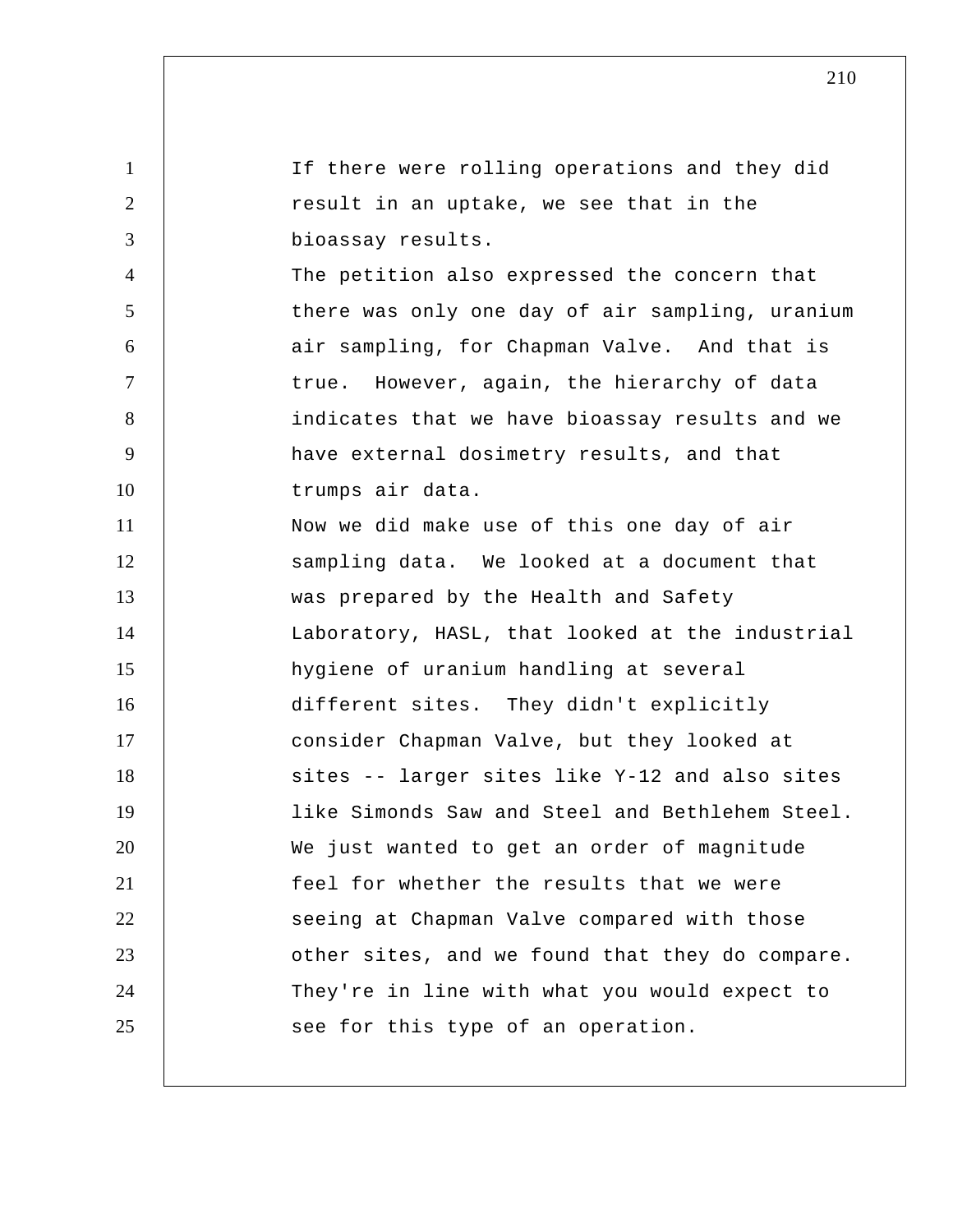1 2 3 4 5 6 7 8 9 10 11 12 13 14 15 16 17 18 19 20 21 22 23 24 25 But I want to stress that we did not rely on this air sampling data for dose reconstruction. We relied on the personal dosimetry results that we have available. The petition also expressed the concern that our TBD had an inadequate treatment of -- I'll describe it as routine uranium fires, although there are no routine uranium fires. But the fire that occurred in the beginning of June was an unusual event. It was a larger fire. As you know, uranium is a pyrophoric material, and so it's not uncommon to see small fires as it's being machined. That is certainly a significant consideration. But again, we have bioassay results. Any intakes that would have resulted from these -- from any smaller fires that might have occurred would be reflected in the bioassay results. Okay. In terms of our evaluation report, as you can see on this slide, it was issued on August 31st of this year. And this should be a familiar slide to the members of the Board. This is the two-pronged test that is applied in determining our recommendation for whether or not we can feasibly reconstruct doses.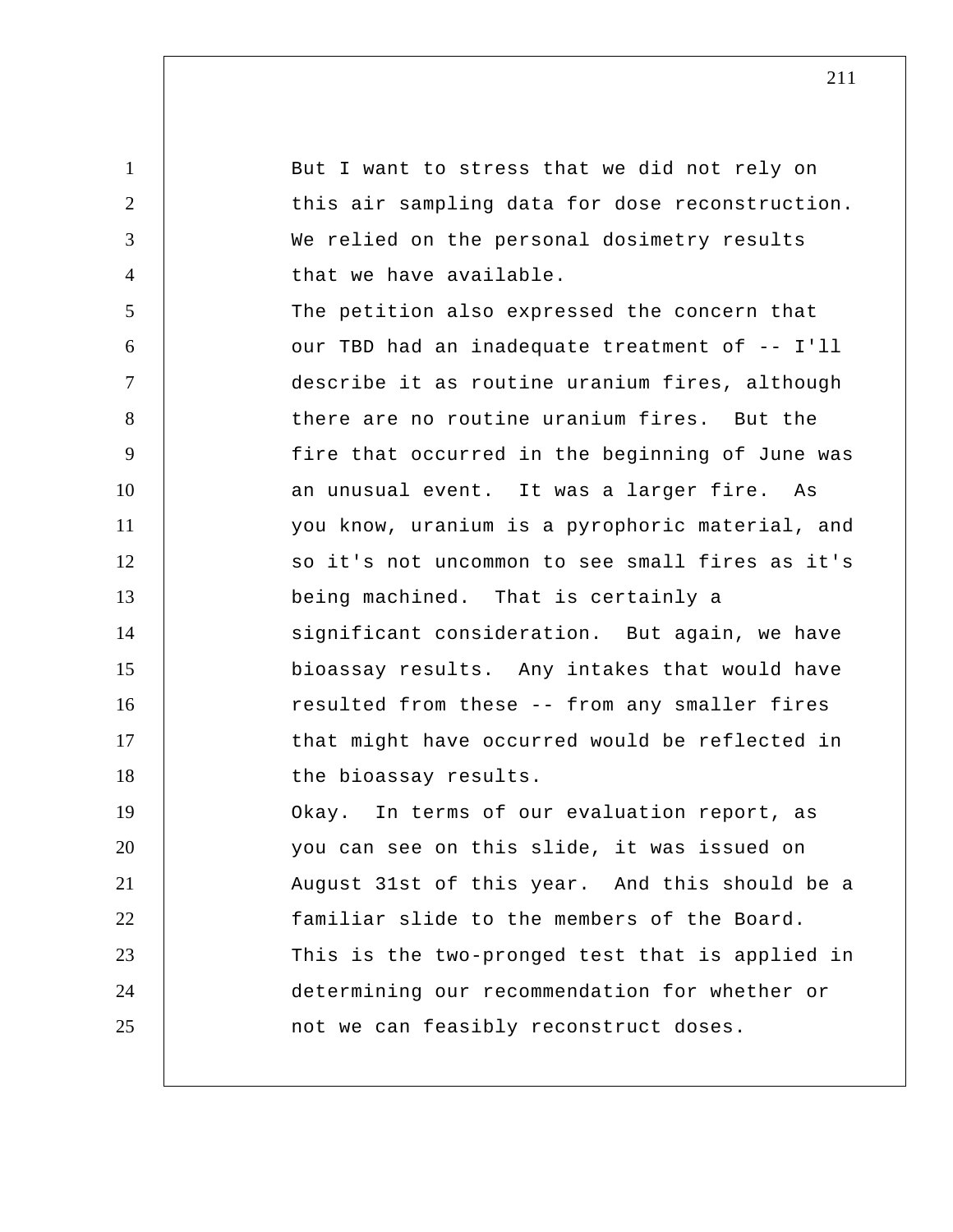| $\mathbf{1}$   | The first prong of that test asks whether or    |
|----------------|-------------------------------------------------|
| 2              | not it is feasible for NIOSH to estimate the    |
| 3              | level of radiation doses that members of the    |
| $\overline{4}$ | class received with sufficient accuracy. If,    |
| 5              | and only if, the answer to that first prong is  |
| 6              | "no," then we move on to the second prong of    |
| $\tau$         | the test, and that considers health             |
| 8              | endangerment for the members of the class.      |
| 9              | We concluded the answer to the first prong of   |
| 10             | that test, can we feasibly reconstruct dose, we |
| 11             | concluded that we can. We have sufficient data  |
| 12             | available to do that. Therefore we did not      |
| 13             | move to the -- it was not necessary for us to   |
| 14             | consider the second prong of the test. And      |
| 15             | here's a summary of our recommendation from the |
| 16             | evaluation report. You see the class            |
| 17             | summarized as workers who worked at Chapman     |
| 18             | Valve from the fir-- January 1st, 1948 until    |
| 19             | the end of 1949, and also again in the early    |
| 20             | '90s from the remediation period. We concluded  |
| 21             | that we can feasibly reconstruct dose, so we    |
| 22             | did not move to the second prong of that test.  |
| 23             | Okay. That is the end of the presentation.      |
| 24             | I'd be happy to entertain questions.            |
| 25             | DR. ZIEMER: I think we'll go ahead before our   |
|                |                                                 |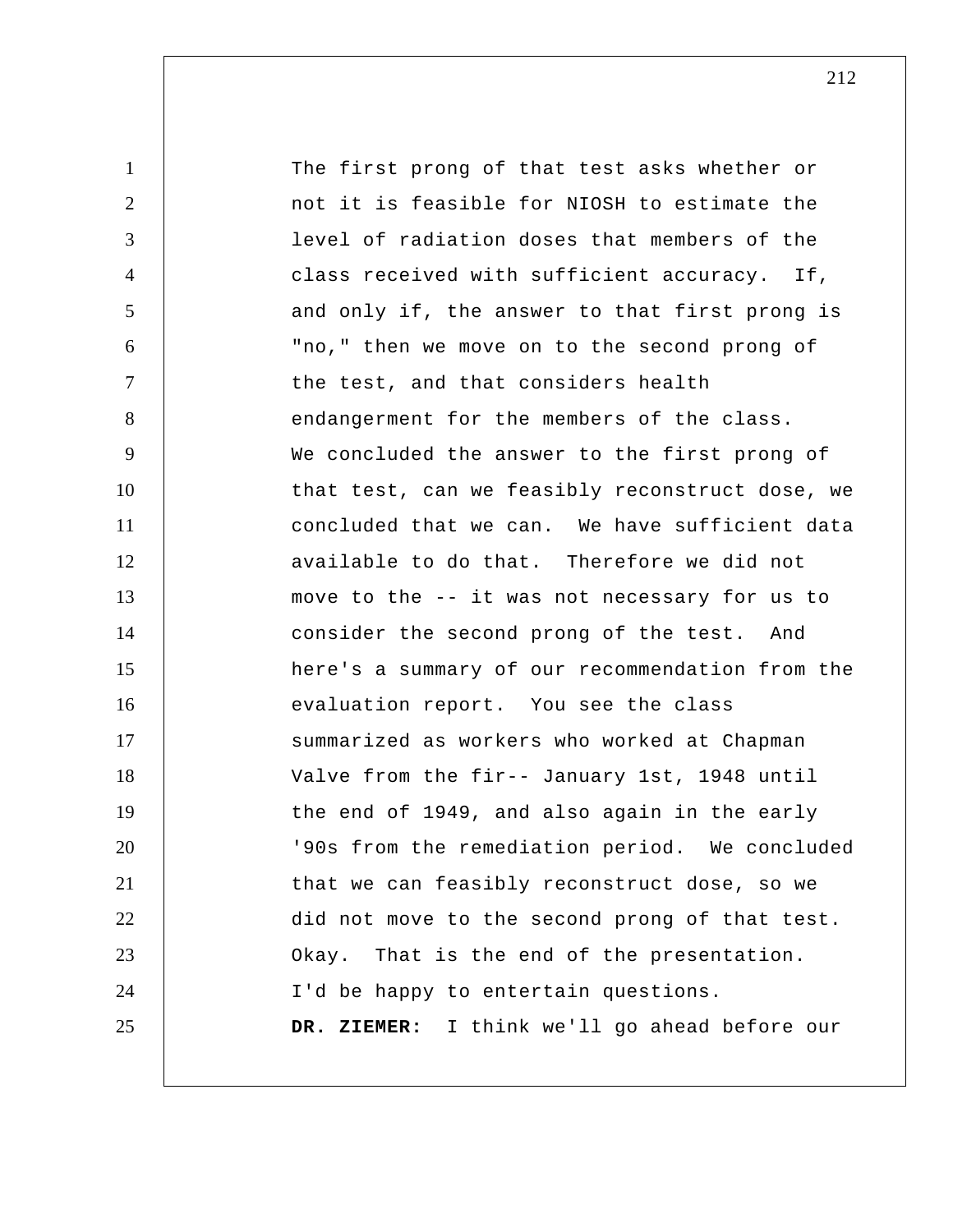1 2 3 4 5 6 7 8 9 10 11 12 13 14 15 16 17 18 19 20 21 22 23 24 25 discussion and hear from the petitioners, and so let's open the phone lines for Mary Realle to present on behalf of the petitioners. Mary, are you still on the line? **PETITIONER PRESENTATION MS. REALLE:** I'm still on the line and you're very, very faint. I can hardly hear you.  **DR. ZIEMER:** Go ahead, Mary.  **MS. REALLE:** Is it my turn?  **DR. ZIEMER:** Yes. **UNIDENTIFIED:** Just go ahead, Mary.  **MS. REALLE:** Okay. This is Mary Ann Realle, and I'm here with Darlene Ryan, who is our second petitioner, and also Aaron Wilson, who is the Executive Director for Western Mass. Coalition for the Occupational Safety and Health. I have a little -- I want to thank the Advisory Board and NIOSH for allowing to speak today on behalf of Chapman Valve Families for Justice with respect to the SEC evaluation report. My father was a grinder operator in Building 23 at Chapman Valve, which is the building in which the AEC-owned uranium was machined by Chapman Valve. My father had cancer and was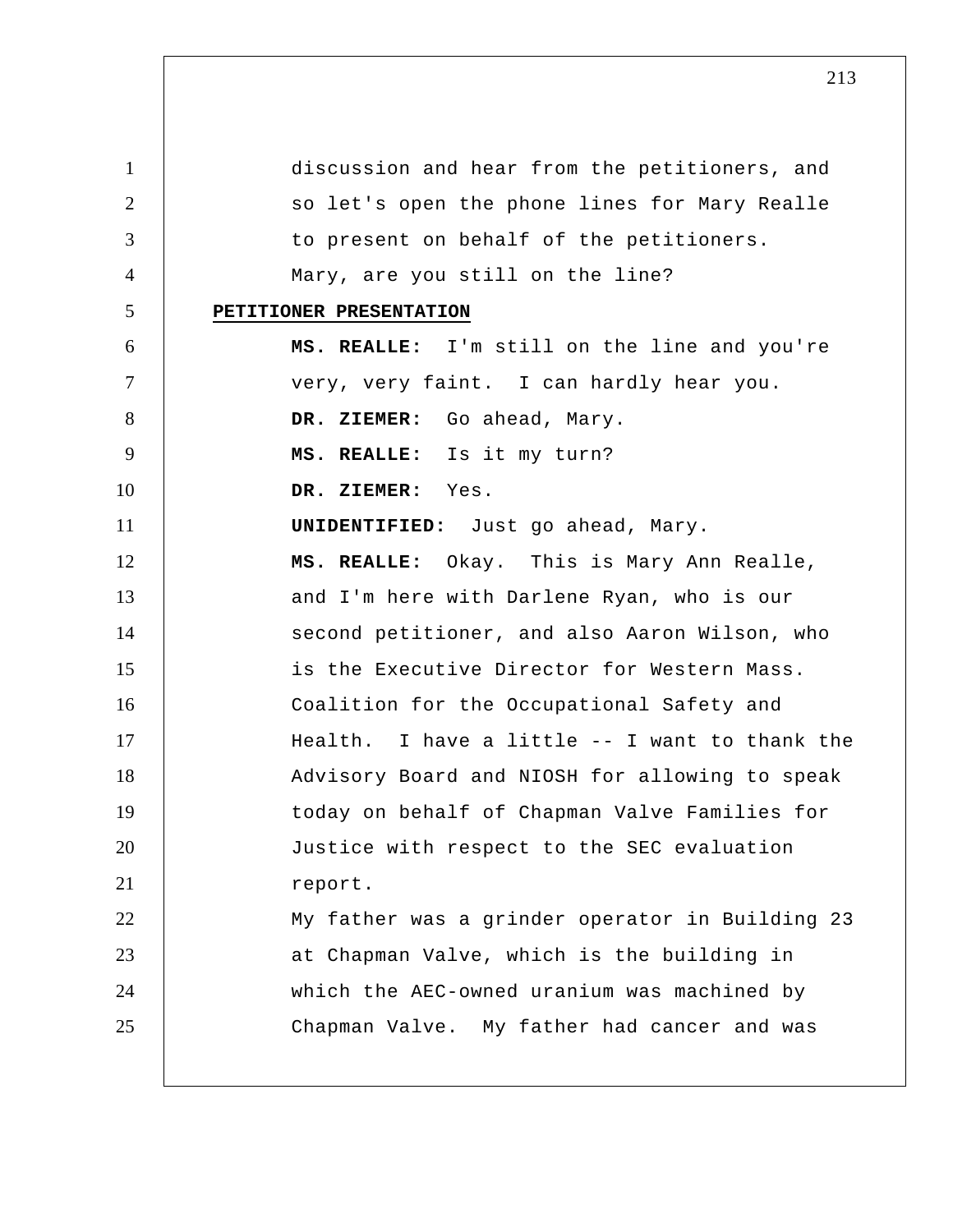1 2 3 4 5 6 7 8 9 10 11 12 13 14 15 16 17 18 19 20 21 22 23 24 25 unmonitored for radiation exposure. At the outset let me also thank Senator Kennedy, Senator Kerry and Congressman Neal and their respective staffs for their steadfast support in working through this process. Without them, claimants would have had no -nowhere in government to turn for assistance in what is a complex, daunting and bureaucrat -bureaucratic process. With respect to the timeliness of the SEC process, I want to note that NIOSH failed to issue an SEC evaluation report by the May 9th, 2000 -- 2006 deadline, which is the 180 days from the date the petition qualified, as set forth in the NIOSH interim final regulation. Instead, NIOSH took nearly ten months to provide SEC evaluation report which delayed disadvantaged us as claimants since we lack the sources and resources to travel to Nevada for their meeting today, whereas we could have attended the Washington, D.C. meeting held back in June, 2006 had there been a timely issuance of a report. Further, we would have welcomed the assistance from NIOSH with this process. We have limited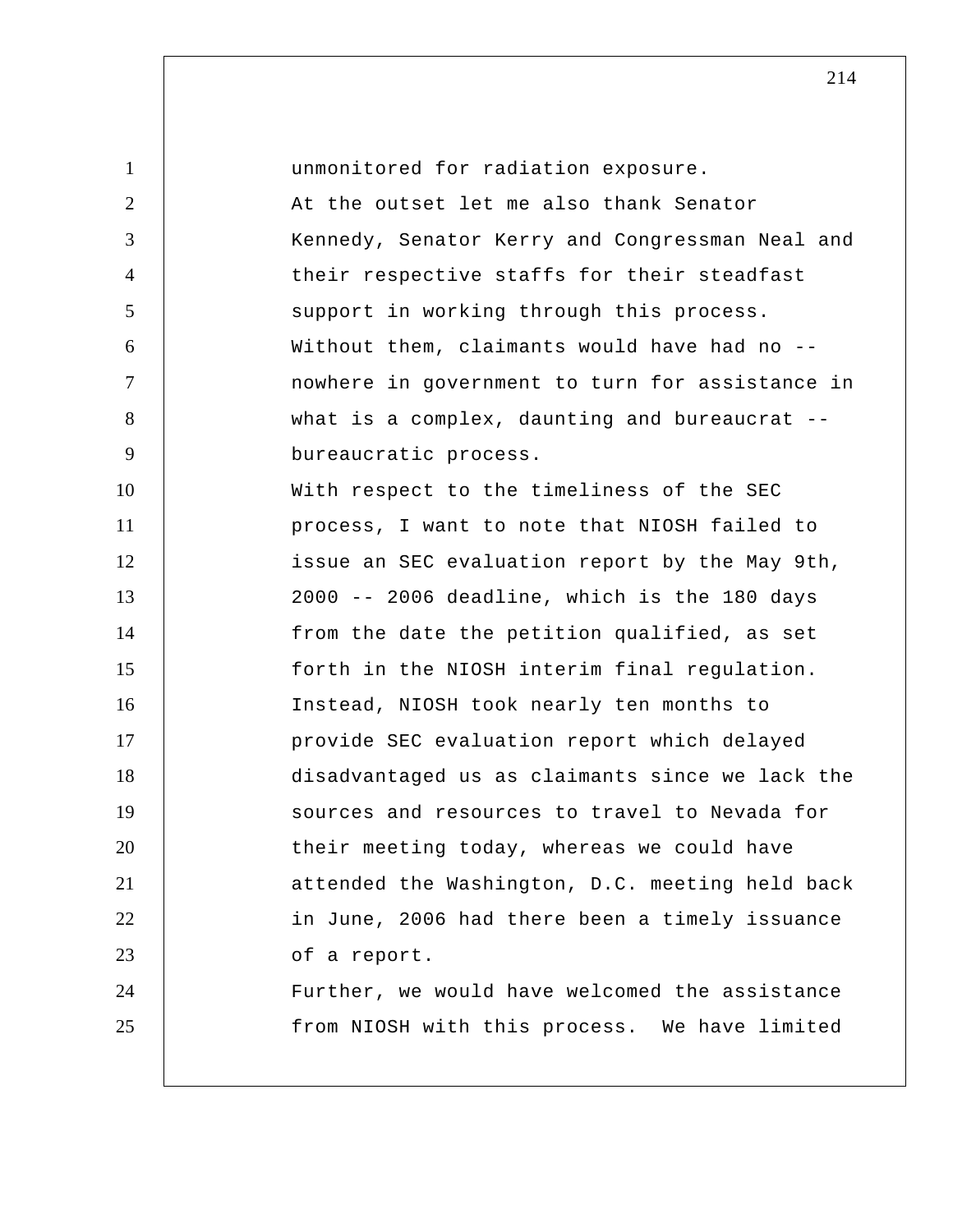1 2 3 4 5 6 7 8 9 10 11 12 13 14 15 16 17 18 19 20 21 22 23 24 25 data to work with beyond the provided by the DOE under the Freedom of Information Act. We have limited technical resources to address the health physics issue and would welcome some neutral technical assistance. Finally, I assume that the SEC council appointed by NIOSH must be very busy because we have no information on the status of our petition, had no assistance in preparing for today, and had to pry the SEC report out of NIOSH in late August, even though it report we have this document in hand for several weeks. We are grateful that Mr. Sundin provided us with a phone number so that we could at least call in to this meeting. Mr. Sundin, thank you for that accommodation. Chapman Valve families met with NIOSH on February, 2005 to provide detailed comments on the draft site profile. These included (1) failure to account for enriched uranium which was found at Oak Ridge National Lab -- Laboratory; (2) the failure to account for uranium chip incinerator which is a source of uranium smoke; and (3) the lack of representative bioassay data upon which to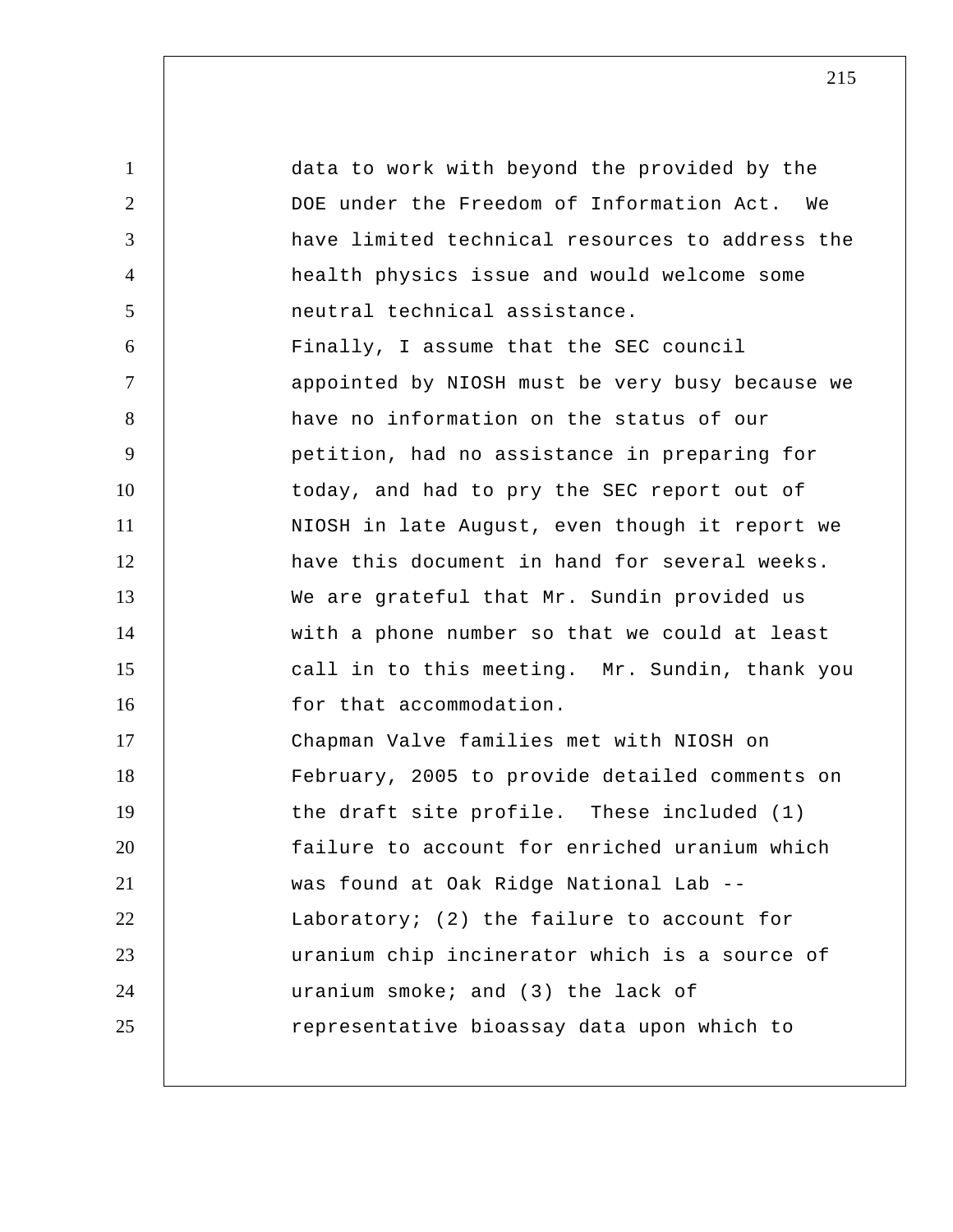1 2 3 4 5 6 7 8 9 10 11 12 13 14 15 16 17 18 19 20 21 22 23 24 25 build a coworker model for internal dose; and (4) the lack of knowledge on assigning the data -- the date, I'm sorry, of the uranium fire which occurred in May or June, 1948. NIOSH issued the site profile the next day, February 15th, and never accounted for any of our comments. And it's been suggested that the reason for overlooking my technical information is that the Oak Ridge Associate University (sic) had to meet certain milestones to earn its award fee for the period ending in mid-March, 2005. You would think that NIOSH would have reduced their award fee for failing to account for claimant input instead. We note, however, that the Department of Labor has remanded Chapman Valve dose reconstruction cases back to NIOSH because NIOSH failed to account for the same data in their dose reconstructions. Apparently DOL did not find our concerns as meritless as NIOSH and ORAU. Only five of 106 claims filed at Chapman Valve and submitted to NIOSH for dose reconstruction have internal bioassay dose data, according to the SEC report. This means that the other 101 claims must rely on the coworker model and the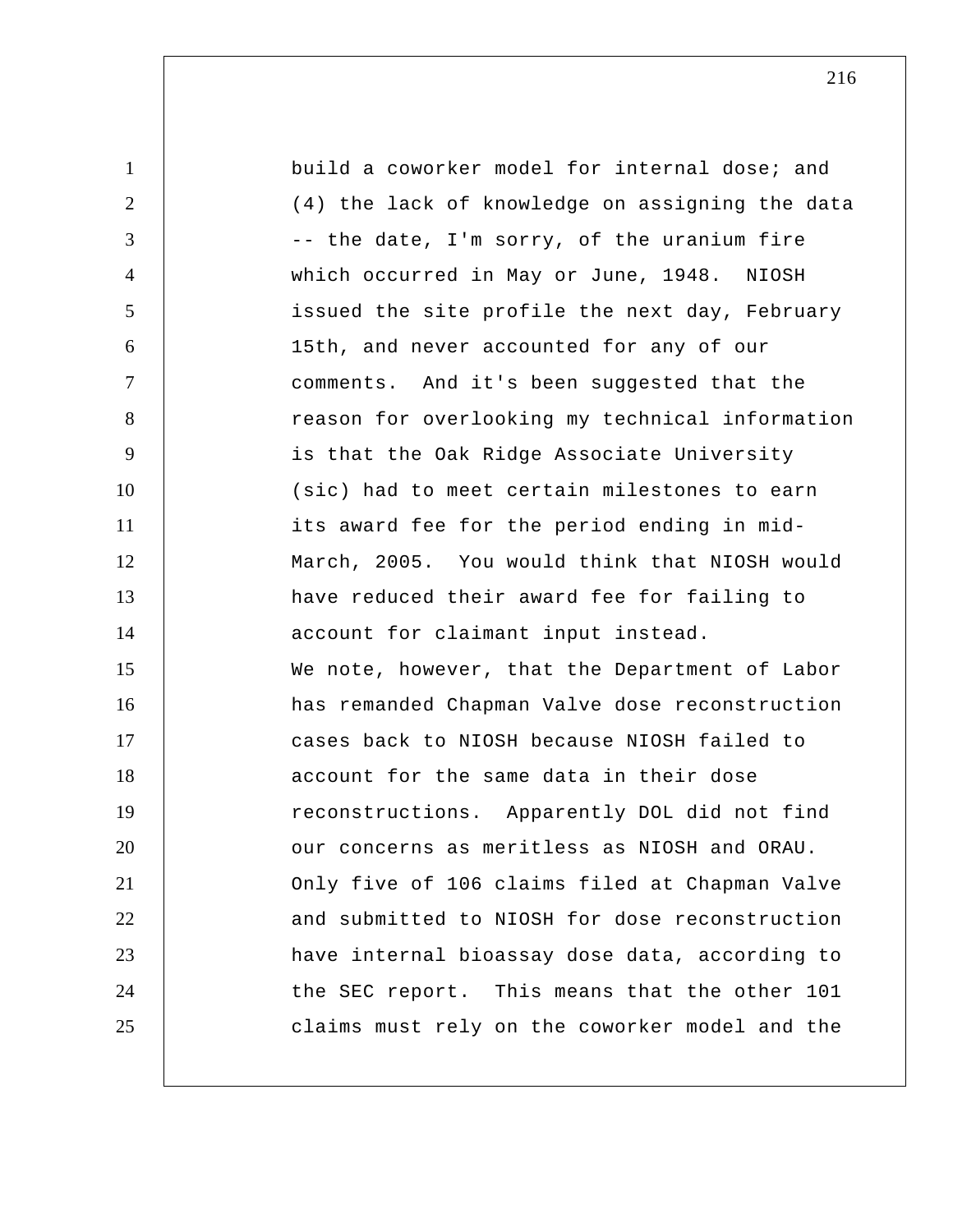1 2 3 4 5 6 7 8 9 10 11 12 13 14 15 16 17 18 19 20 21 22 23 24 25 site profile for exposure estimates. In theory, this approach could be made to work. However, the NIOSH coworker model is based on unrepresentative data. The data is unrepresentative because it's based on cohort sampling. Only a few workers, 32 in all, had a routine bioassay sample. Seven others were monitored on June 11th, 1948 after a uranium fire. NIOSH concedes on page 33 of the SEC report that the exact selection criteria is unknown, but then it makes a fabulous leap of faith and concludes that the sampling (unintelligible) of the most exposed workers, which report states samples were typically collected from workers who were thought to have the greatest likelihood of exposure. Members of the Board, I have been advised by Senator Kennedy's office, which has reviewed this exposure data, that the most exposed workers as determined by the results from our weekly film badge readings were not monitored. I have not seen (unintelligible) data, but I imagine that you as Board members have the right to see such (unintelligible) protected information can see this data. It needs to be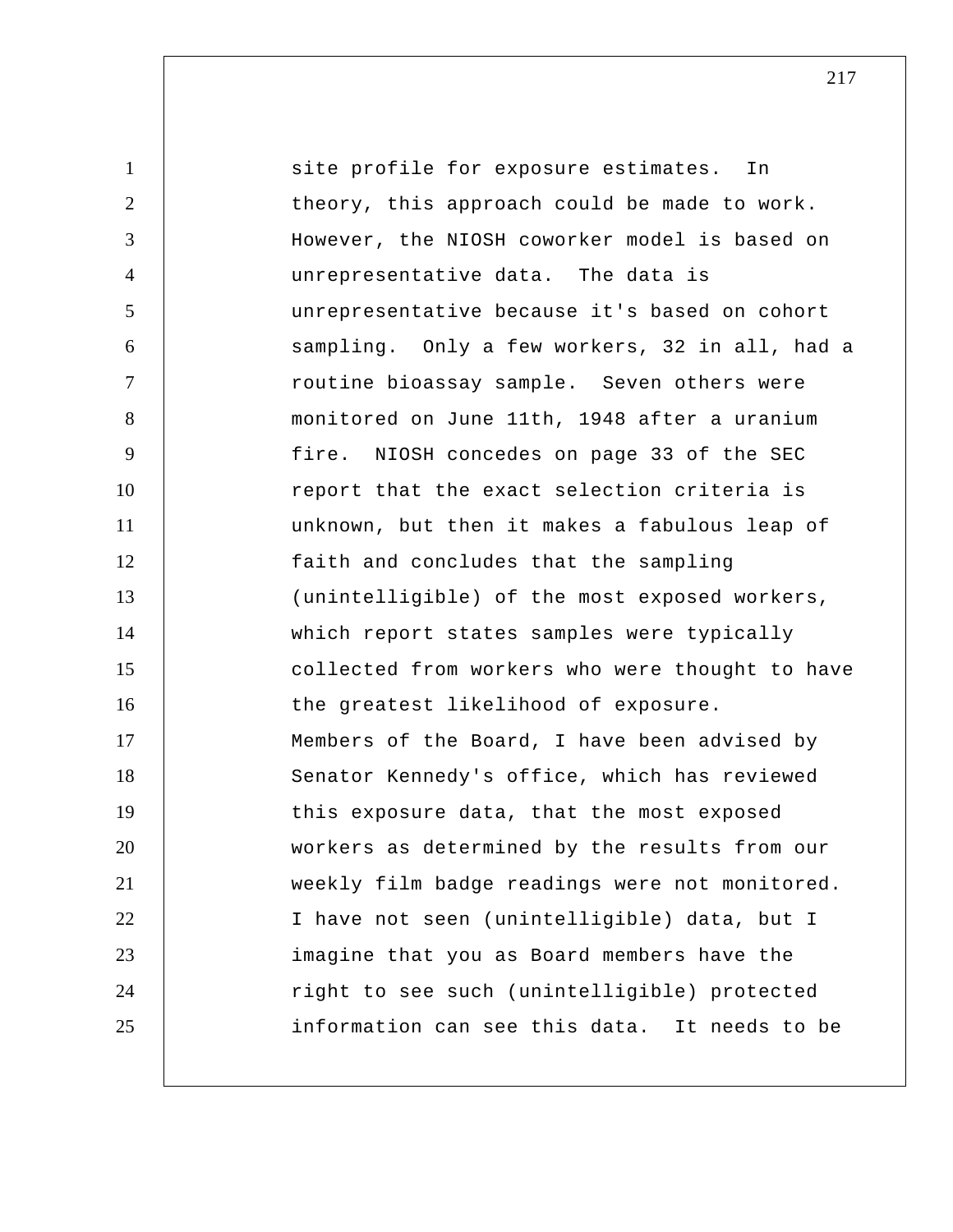1 2 3 4 5 6 7 8 9 10 11 12 13 14 15 16 17 18 19 20 21 22 23 24 25 looked at by more than NIOSH staff or its contractor. NIOSH does say the basis for how it jumped to a conclusion that most exposed workers were monitored. If (unintelligible due to interference on telephone line) was monitored, there is no protocol that I can find. Frankly, it appears as if NIOSH (unintelligible) and ignored the data (unintelligible) and further presented by petitioners demonstrating that cohort sampling was used at this site. Cohort sampling was common during the early years of the AEC. During the deliberations on the Iowa Ordnance Plant SEC NIOSH was first to admit that cohort sampling was used and it was not representative of the most exposed workers. Some of the NIOSH staff who reviewed the Chapman Valve SEC evaluation report were also involved in the Iowa SEC evaluation report. The fact (unintelligible) NIOSH staff seems to be repeating (unintelligible) particular error. Worker exposure from the uranium -- uranium - uranium incinerator at Chapman Valve is glossed over and NIOSH asserts that the exposures from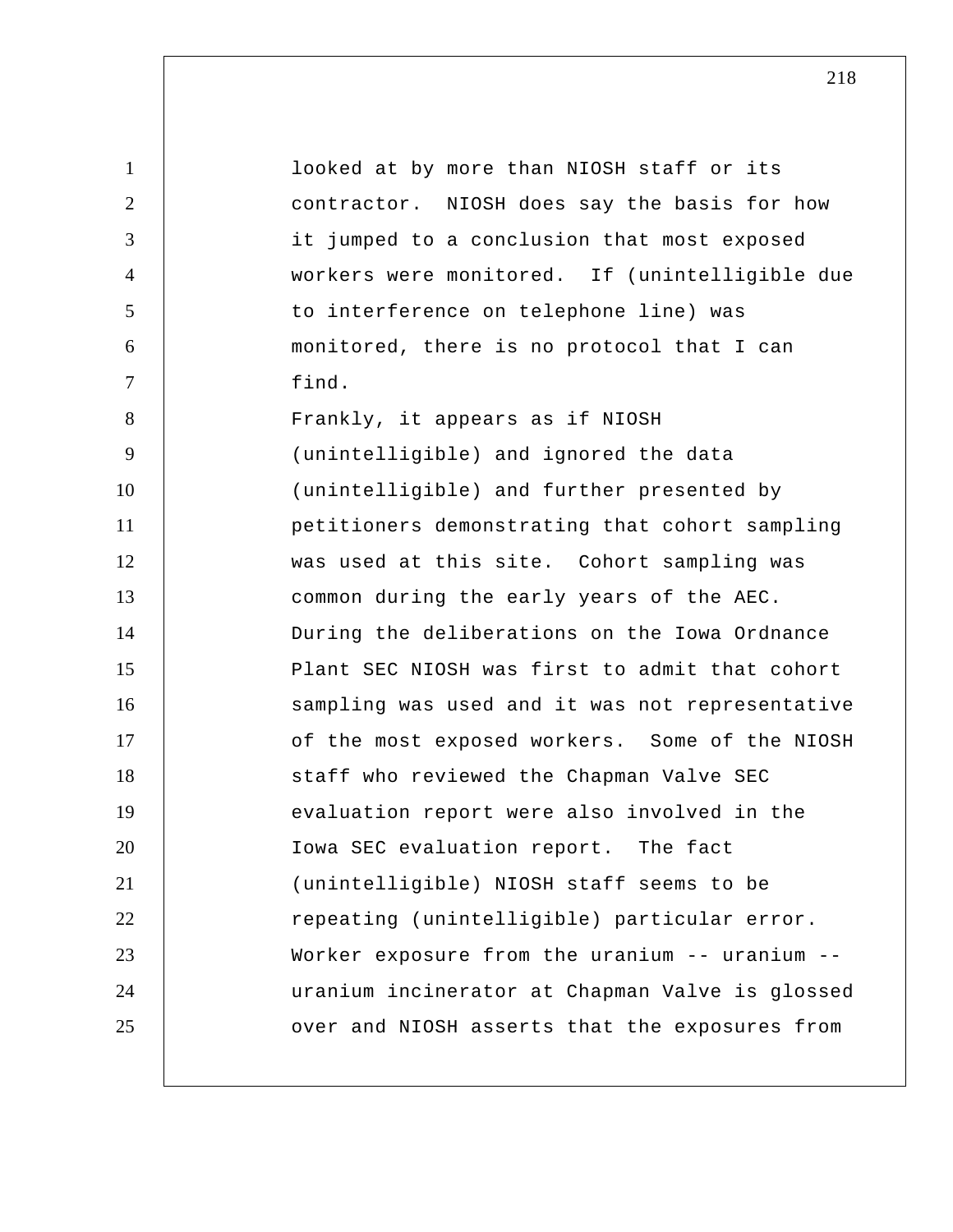| $\mathbf{1}$   | the incinerator would be reflected in coworker   |
|----------------|--------------------------------------------------|
| $\overline{2}$ | It is unknown what (unintelligible) the<br>data. |
| 3              | incinerator operated, and routine bioassay       |
| $\overline{4}$ | samples were taken on only three occasions.      |
| 5              | Uranium incinerators tend to be batched          |
| 6              | operations and the days of operations are not    |
| $\tau$         | available. NIOSH was unable to match the date    |
| 8              | of the incinerator operations with the workers   |
| 9              | employed on those days and whether any of those  |
| 10             | around the incinerator had bioassay samples.     |
| 11             | Thus NIOSH's SEC evaluation report contains      |
| 12             | uninformed speculation when it asserts that      |
| 13             | workers would have received bioassay samples on  |
| 14             | the day that they were exposed to the            |
| 15             | incinerator operations. NIOSH clearly lacks      |
| 16             | enough information to bound the                  |
| 17             | (unintelligible). NIOSH asserts that it          |
| 18             | compared the incinerator data from the           |
| 19             | (unintelligible) Pennsylvania with the data at   |
| 20             | Chapman Valve. I did not know if the Numec       |
| 21             | data was higher or lower than what was released  |
| 22             | (unintelligible) Chapman Valve. I would          |
| 23             | respectfully request that the Board review       |
| 24             | (unintelligible) and assumptions                 |
| 25             | (unintelligible) cracking furnace at Chapman     |
|                |                                                  |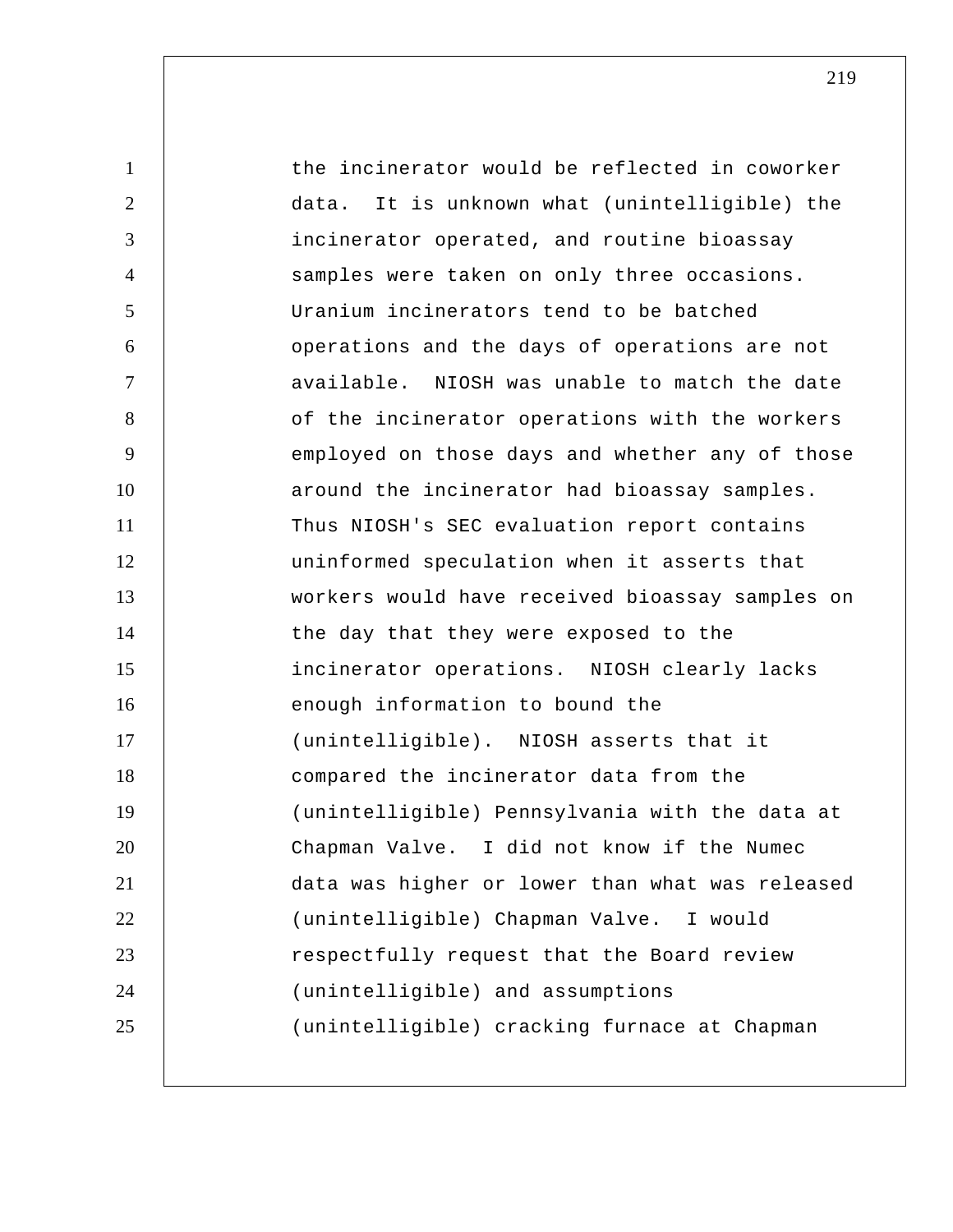1 2 3 4 5 6 7 8 9 10 11 12 13 14 15 16 17 18 19 20 21 22 23 24 25 Valve which deposited large amounts of uranium out of stack through the roof (unintelligible) furnace were not accounted for in the site profile. We do not know how often the cracking furnace operates. We do know it is separate from the incinerator. NIOSH asserts that the heat treaters would have been working around the cracking furnace without providing any data that this is the job title applied to those working in this area. We respectfully request that the Board (unintelligible) two sources of airborne uranium with all other sources, such as lathe operations, grinding, uranium fires, et cetera. There is no (unintelligible) of the (unintelligible) of 2.68 percent (unintelligible) enriched uranium that was found by Oak Ridge. NIOSH asserts in its site profile that only natural uranium was used at Chapman Valve. NIOSH says that the presence of the enriched uranium will not affect the ability to (unintelligible) maximum plausible dose, although they concede that the enriched uranium will increase the dose, compared with natural uranium. NIOSH staff has contended in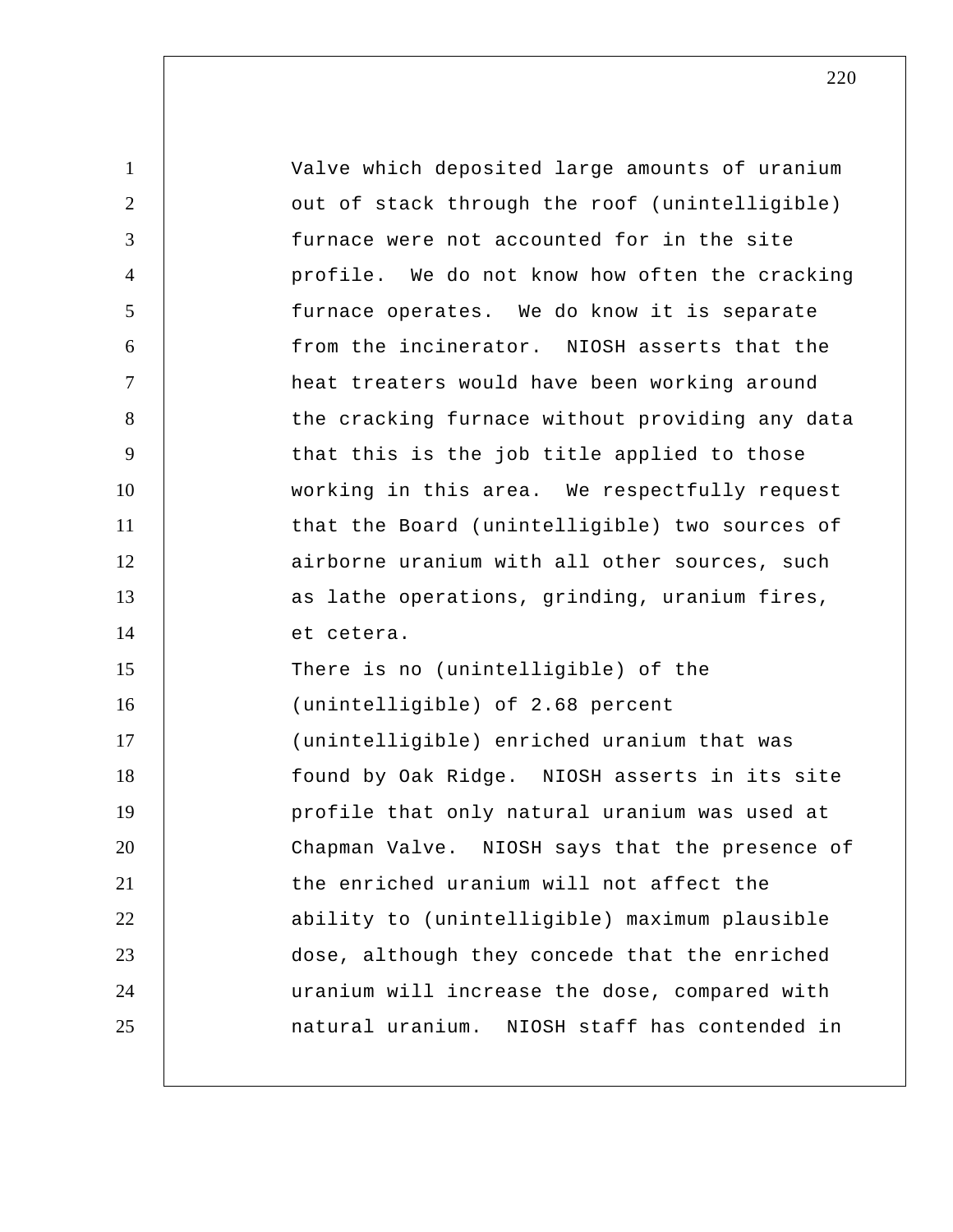1 2 3 4 5 6 7 8 9 10 11 12 13 14 15 16 17 18 19 20 21 22 23 24 25 public forums that there was no enriched uranium at this site, only natural uranium, and that the results from the Oak Ridge survey of Chapman Valve that found enriched uranium was anomalous. NIOSH has -- NIOSH made no effort in this SEC evaluation report to resolve that question. NIOSH cannot say it doesn't believe enriched uranium was present where there is hard data to establish this fact. And it cannot say it doesn't matter to the SEC evaluation report and there -- and then not accounted for in dose reconstruction. We think that NIOSH cannot have it both ways. NIOSH has failed to provide proof of process that it can reconstruct dose using enriched uranium because it has not revised its site profile to show which worker would receive a dose from enriched uranium. Absent such proof of process, doses are being underestimated. This assertion that maximum dose can be estimated has not been demonstrated. In conclusion, we ask that the Board -- to review the raw data to understand the basis of our contentions. We would be grateful if you would -- if you could assign the auditor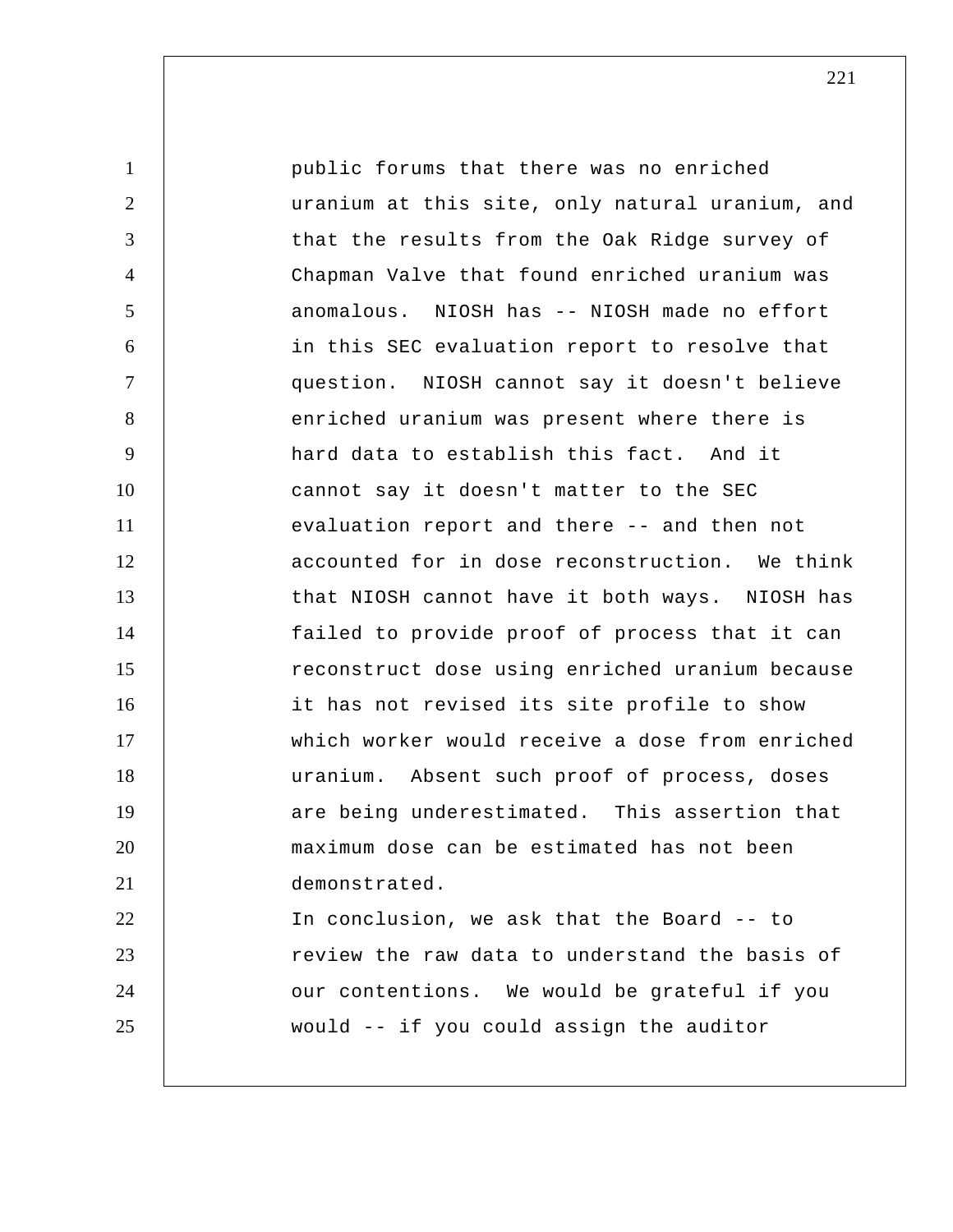1 2 3 4 5 6 7 8 9 10 11 12 13 14 15 16 17 18 19 20 21 22 23 24 25 contractor, Sanford Cohen & Associates, with the task of reviewing SEC evaluation report. Further, it would make sense to withhold judgment until presents its revised site profile, which it told Congress it would be going -- it will be issuing in the future. On behalf of the many families here in the (unintelligible) area of western Massachusetts, thank you for listening to my statement. And now at this time, Mr. Chairman, with the Board's permission, please allow me to designate Richard Miller of the Government Accountability Project to assist in the presentation from the petitioners if there is something I have left out. I hope he's in the audience today. Thank you very much.  **DR. ZIEMER:** Yes, indeed, Richard Miller is here today. And Richard -- I'm looking - there you are. Do you have anything to add at this point on  $-$  as  $-$  for  $-$  on behalf of the petitioners?  **MR. MILLER:** Dr. -- hello. Dr. Ziemer, if it would be possible, I think there are other people on from Congress that are probably on the telephone, and maybe it'd be better to have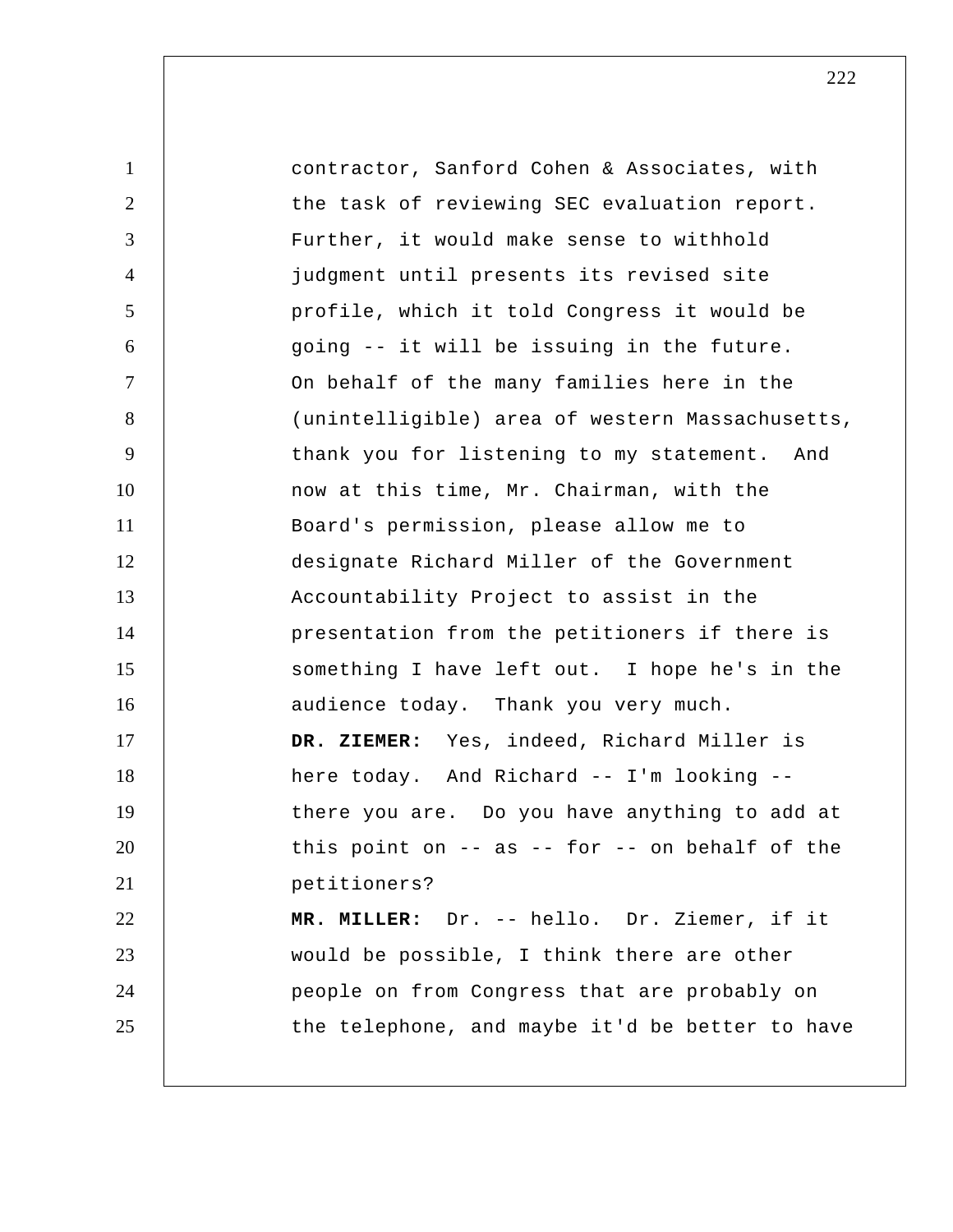them go first.

| 2              | DR. ZIEMER: Okay. We -- we do have a            |
|----------------|-------------------------------------------------|
| 3              | statement from Senators Kennedy, Kerry and      |
| $\overline{4}$ | Neal. I believe that's going to be read into    |
| 5              | the record. Jason will come to the mike a read  |
| 6              | that on their behalf.                           |
| $\tau$         | MR. BROEHM: Hi, Jason Broehm from the CDC       |
| 8              | Washington office. And actually before I read   |
| 9              | this statement, Richard is correct that Portia  |
| 10             | Wu from Senator Edward Kennedy's office is on   |
| 11             | the phone, and William Powers from              |
| 12             | Representative Richard Neal's office is on the  |
| 13             | phone. And Mirah Horowitz from Senator John     |
| 14             | Kerry's office I understand was planning to be  |
| 15             | on the phone but had -- had something come up   |
| 16             | at the last minute and is unable to join us, so |
| 17             | they would like -- Portia and William would     |
| 18             | like to make a few remarks before I start the   |
| 19             | letter.                                         |
| 20             | DR. ZIEMER: Yes, certainly. Do -- do either     |
| 21             | of you wish to make remarks before the          |
| 22             | Senators' or the Congressman's letter is read   |
| 23             | into the record?                                |
| 24             | MS. WU: Hello, this is Portia Wu with Senator   |
| 25             | Kennedy's health committee's staff. First of    |
|                |                                                 |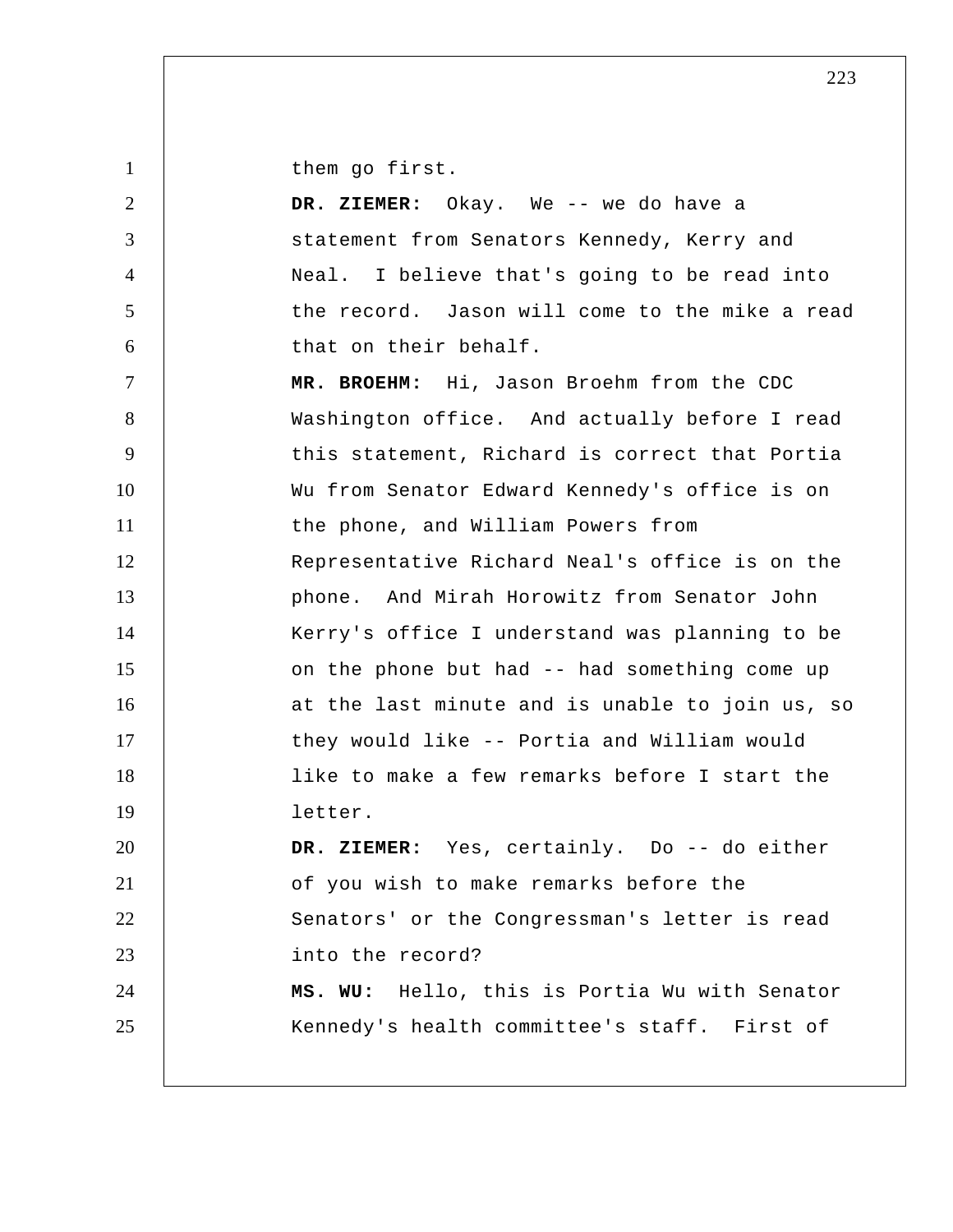1 2 3 4 5 6 7 8 9 10 11 12 13 14 15 16 17 18 19 20 21 22 23 24 25 all, I want to express our appreciation to the Board and also to NIOSH. We -- with Senator Kennedy being the ranking member on the health committee, we work very frequently with Dr. Howard and with NIOSH, and we appreciate all the good work they do on many -- many issues that we cooperate with them on. In addition, Senator Kennedy was one of the original members who worked on EEOICPA and on working to get compensation for sick Energy workers, and it's very important. Though I recognize the Chapman Valve site may not be as large as many of the other sites, or as famous, that they -- those workers and their health is no less important to us than at any other site. And it's obviously particularly important because they're from Massachusetts. There are a number of concerns that we have elaborated in greater detail in our letter, and I thank Jason for reading the letter. It is somewhat lengthy, and because the connection on this phone isn't the best, I'd prefer that it read in the room where -- where the members are present -- members of the Board are present so they can hear it clearly. I do want to stress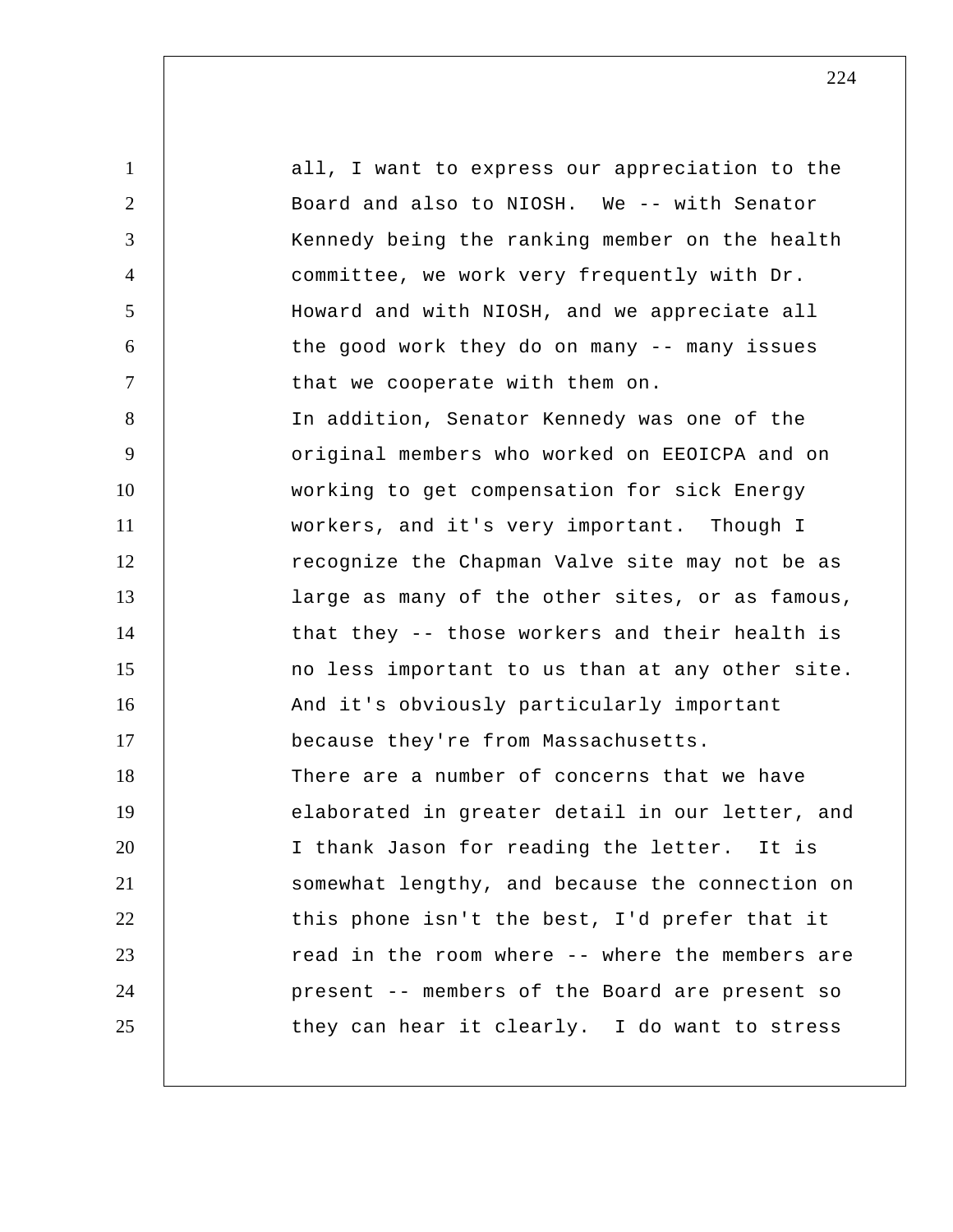1 2 3 4 5 6 7 8 9 10 11 12 13 14 15 16 17 18 19 20 21 22 23 24 25 a couple points and most -- most importantly that we think there are some concerns we have with the report, particularly the representativeness of the data, and we elaborate on those points more fully in the letter. Specifically, the last few bioassay samples that were taken, although we recognize that data is important, really were not representative of the highest exposed workers and there were only a handful of workers in the last two samples. And because of all the questions about the data and the lack of information about many of the processes that workers may have been exposed to, the concerns about the representativeness, enriched uranium and many other process issues, we also would request the Board look at this more closely. In reviewing the raw data that we got very recently, we felt like there were a lot of questions that are -- should be raised and ask that the Board look at that information. Bill?  **MR. POWERS:** Yes, Bill Powers here. I'm counsel to Congressman Neal. I'd echo Portia's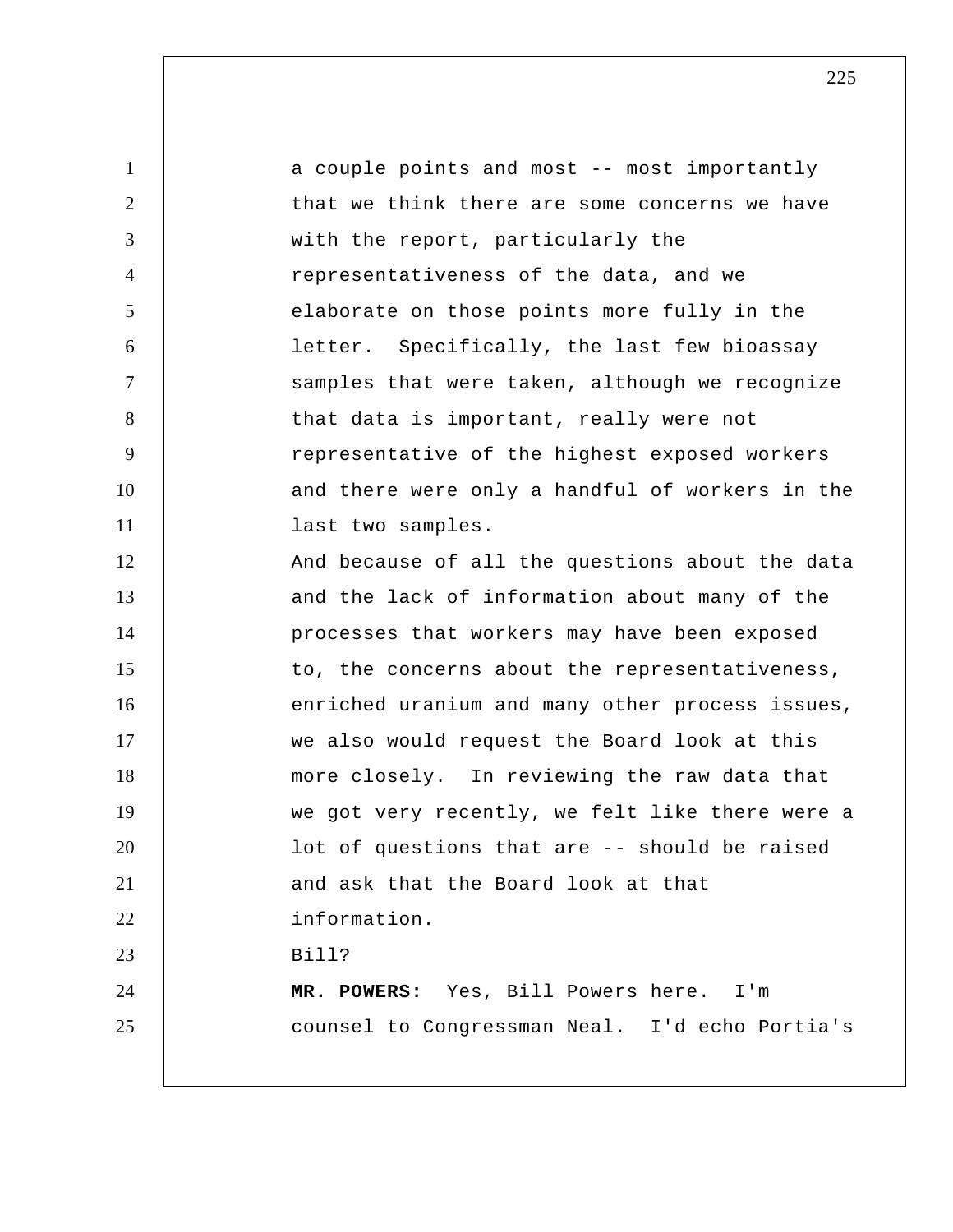| $\mathbf{1}$   | sentiments. I think the letter will speak for   |
|----------------|-------------------------------------------------|
| $\overline{2}$ | itself obviously. Obviously it's going to be    |
| 3              | (unintelligible) significant issues here that I |
| $\overline{4}$ | think are raised. I do want to thank the Board  |
| 5              | for obviously taking the time to -- to look at  |
| 6              | this. I additionally would -- would like to     |
| $\overline{7}$ | commend Ms. Realle and Mr. Ryan for an eloquent |
| 8              | resuscitation (sic) of -- of really where --    |
| 9              | where we think this should be going at this     |
| 10             | point and commend them for really hanging in    |
| 11             | here and presenting the -- the data they did    |
| 12             | today. And I would ask the Board to really      |
| 13             | take a look -- issues workers I think here      |
| 14             | today are raising.                              |
| 15             | DR. ZIEMER: Okay. Thank you both very much      |
| 16             | for those comments, and we will now proceed     |
| 17             | with the reading of the letter from Kennedy,    |
| 18             | Kerry and Neal. Jason?                          |
| 19             | MR. BROEHM: Okay. Well, I think you should      |
| 20             | all have copies of the letter sitting in front  |
| 21             | of you, but to get this into the record, it     |
| 22             | reads:                                          |
| 23             | (Reading) Dear Dr. Ziemer: We write to express  |
| 24             | our support for the Special Exposure Cohort     |
| 25             | Petition, file number 012-05-3653, filed by     |
|                |                                                 |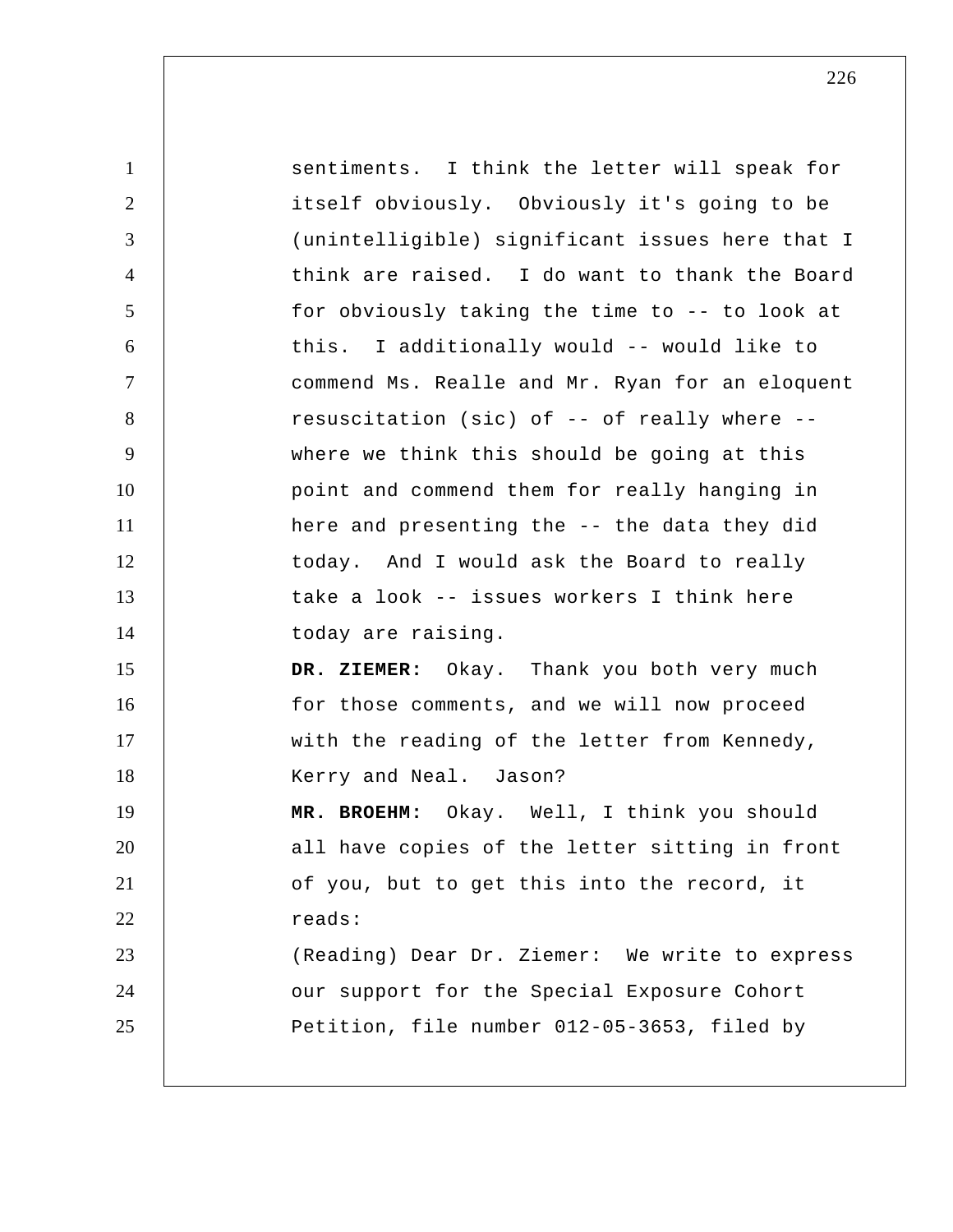1 2 3 4 5 6 7 8 9 10 11 12 13 14 15 16 17 18 19 20 21 22 23 24 25 former employees at Chapman Valve Manufacturing Company in Springfield, Massachusetts and their survivors. Outlined below are issues that we ask the Board to consider. A number of the issues involve highly technical matters and we respectfully suggest that the Board consider engaging its technical support contractor to assist in its review. Congress passed the Energy Employees Occupational Illness Compensation Program Act, EEOICPA, in 2000 to ensure that nuclear energy workers would be compensated for illnesses caused by exposure to radiation and other toxic substances. These unsung heroes of the Cold War helped to build our nation's arsenal. In many cases their work was performed in topsecret conditions, and the extremely dangerous nature of their jobs was concealed from them. For the most part, exposure monitoring was inadequate. It is often very difficult, if not impossible, to establish the level of radiation exposure for each worker. EEOICPA addressed this problem by allowing workers and their survivors to petition to become members of the Special Exposure Cohort when it is not feasible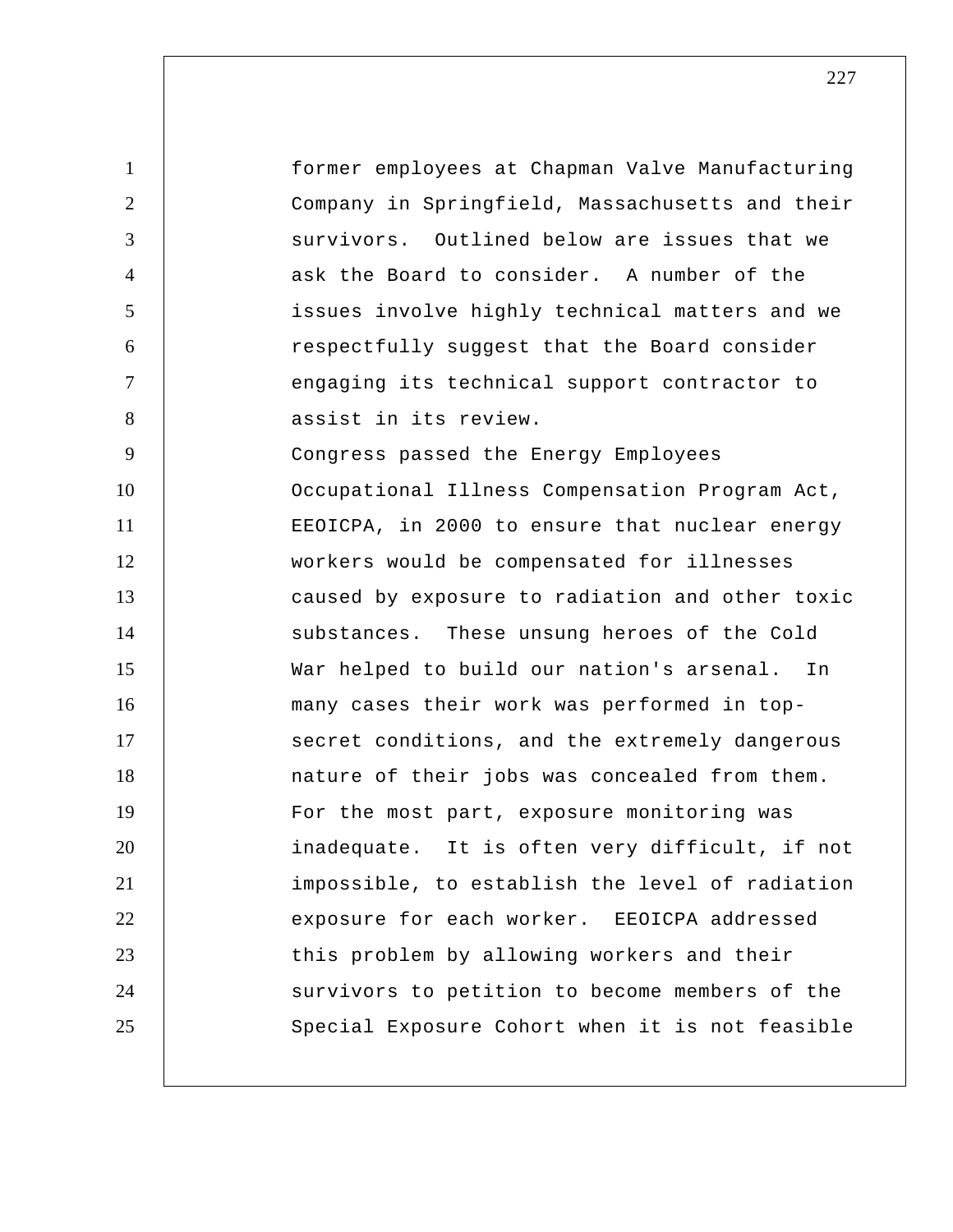1 2 3 4 5 6 7 8 9 10 11 12 13 14 15 16 17 18 19 20 21 22 23 24 25 to estimate radiation doses with sufficient accuracy. Chapman Valve machined uranium for the Atomic Energy Commission, AEC, in 1948 and 1949. Their employees were exposed to radioactive materials in the course of this AEC-related work. Cleanup activities took place from 1991 to 1994 under the Department of Energy's Formerly Utilized Sites Remedial Action Program. The SEC petition for these Chapman Valve workers was submitted on August 15th, 2005; qualified on November 9th, 2005; and the SEC evaluation was due, under the terms of NIOSH's Interim Final Rule, on May 9th, 2006. We received the NIOSH SEC evaluation report on August 31st, 2006, more than three months after the 180-day deadline established under EEOICPA. The evaluation report concludes that it is feasible to complete dose reconstructions with the data that has been recovered for this site. We have serious questions about the basis for this conclusion. NIOSH is relying upon the February 22nd, 2005 site profile, ORAU-TKBS-0033, for the Chapman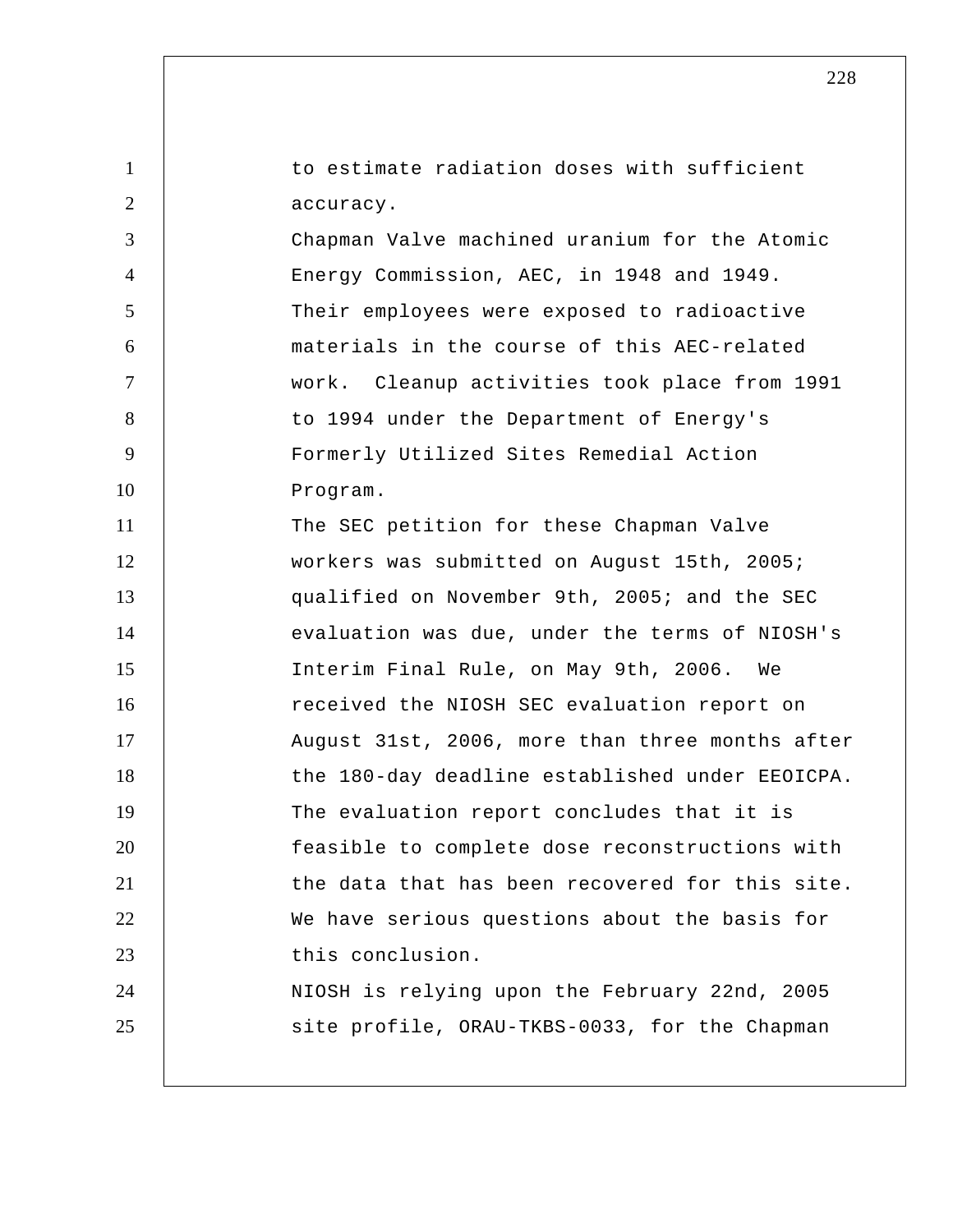1 2 3 4 5 6 7 8 9 10 11 12 13 14 15 16 17 18 19 20 21 22 23 24 25 Valve site as the basis for concluding that it is feasible to reconstruct the dose for these workers. That site profile was issued only one day after a public meeting with former workers in February, 2005. At that meeting NIOSH received numerous pieces of evidence and testimony regarding the activities at the plant. Since the site profile was issued the next day, it could not have incorporated the evidence from that meeting. We have been advised by NIOSH that the agency intends to revise the site profile. We applaud that -- this decision. In light of this planned revision, however, we find it curious that the evaluation report would be issued based in substantial part on analyses from the existing site profile. While NIOSH states these -- states these changes to the site profile will not make a difference in the SEC evaluation report, we have difficulty understanding how this could be the case. At a minimum, the petitioners should be allowed to see the revised site profile and to review it in conjunction with the evaluation report to make appropriate comment.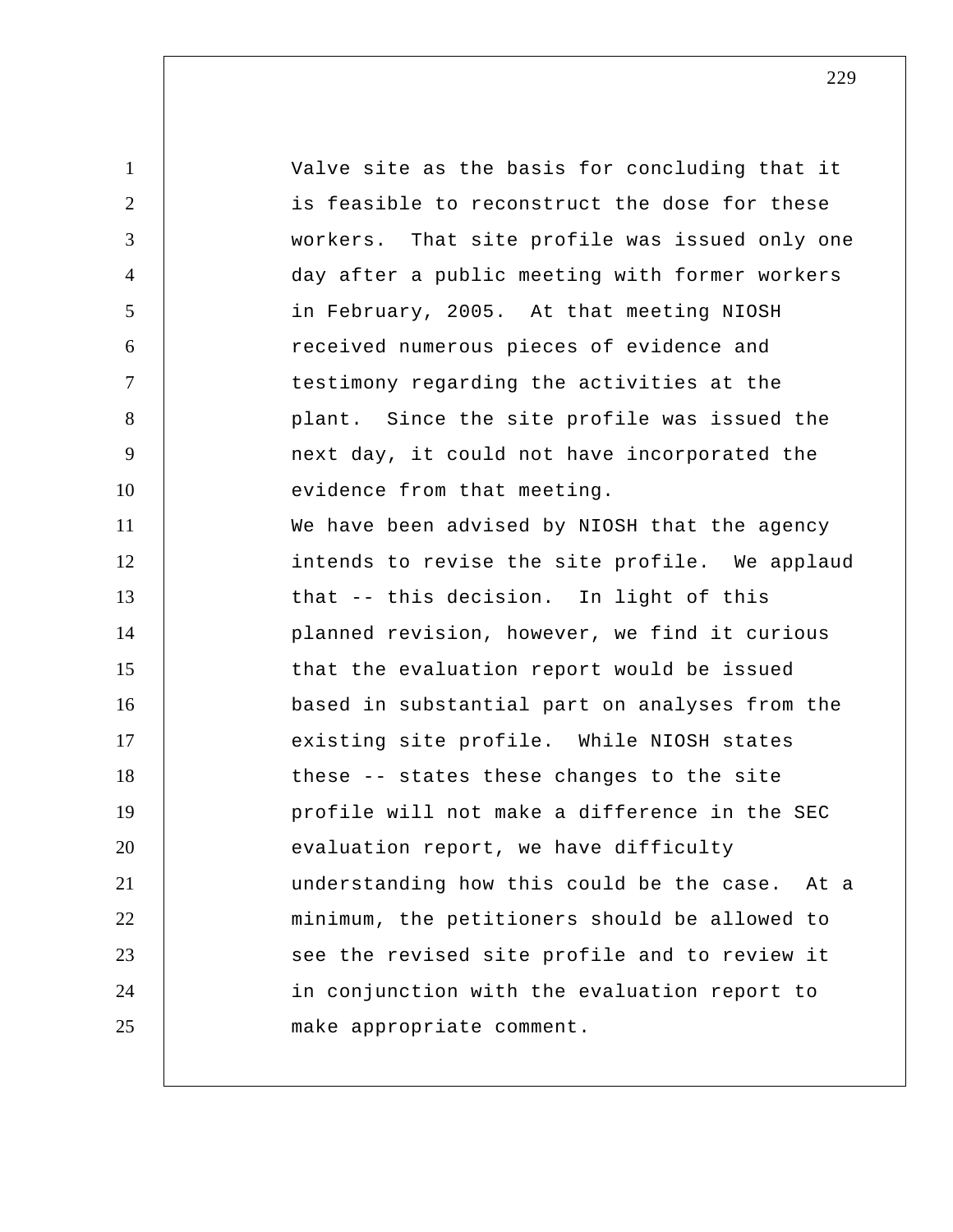1 2 3 4 5 6 7 8 9 10 11 12 13 14 15 16 17 18 19 20 21 22 23 24 25 We are also deeply concerned about the conclusions reached by the evaluation report. Under EEOICPA, NIOSH has the burden of demonstrating that the data is representative of the highest exposed individuals at a work site, and the Board has adopted evaluation criteria regarding these workers. And quoting number 4, consideration of data and data subsets, NIOSH must demonstrate that there are sufficient data, e.g., is the sample size adequate, and that the data are representative of the highest exposed individuals within the class. This may involve looking at subsets of larger exposure data sets. Often these subsets are less comprehensive for a given time period, usually earlier years. NIOSH should assess how robust these data or data sets are for the purposes of dose reconstruction. In answering this question NIOSH should consider whether they can determine the representativeness of the data. Some questions which should be considered in evaluating representativeness include (1) are the data from the site in question, from a surrogate site, or both; (2) if from surrogate site, have these data been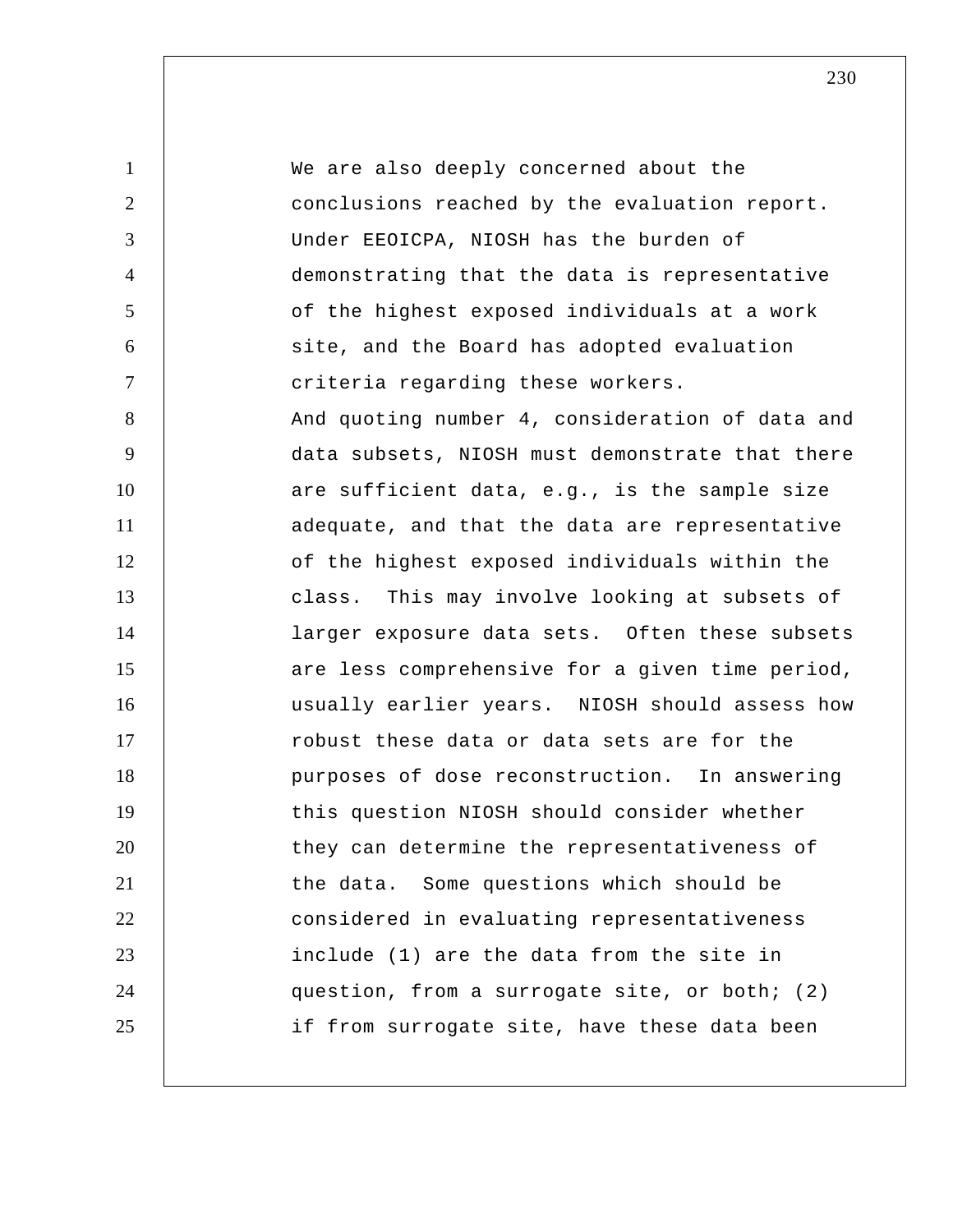| 1              | appropriately evaluated and have the            |
|----------------|-------------------------------------------------|
| 2              | uncertainties due to extrapolation from another |
| 3              | site been accounted for; (3) do they represent  |
| $\overline{4}$ | the highest exposed individuals; (4) do they    |
| 5              | represent the entire exposed cohort; (5) do     |
| 6              | they represent all workers ever on the site;    |
| $\overline{7}$ | (6) are the data from cohort type sampling; and |
| 8              | (7) can the data be interpreted in a way to     |
| 9              | ensure that the maximum plausible dose can be   |
| 10             | determined.                                     |
| 11             | That's end quote.                               |
| 12             | While NIOSH states that it, quote, did identify |
| 13             | employees at the facility during this time      |
| 14             | period for which complete dose reconstruction   |
| 15             | would be feasible, unquote -- that's from the   |
| 16             | evaluation report, page 37 -- we have serious   |
| 17             | concerns about this conclusion with respect to  |
| 18             | all members of the class. Indeed, the           |
| 19             | Department of Labor has recently remanded a     |
| 20             | number of cases to NIOSH for additional study   |
| 21             | based on inadequacy of the data.                |
| 22             | We are particularly concerned that data relied  |
| 23             | upon for the evaluation report is not           |
| 24             | representative of the maximally -- maxi--       |
| 25             | maximally exposed individuals in the class.     |
|                |                                                 |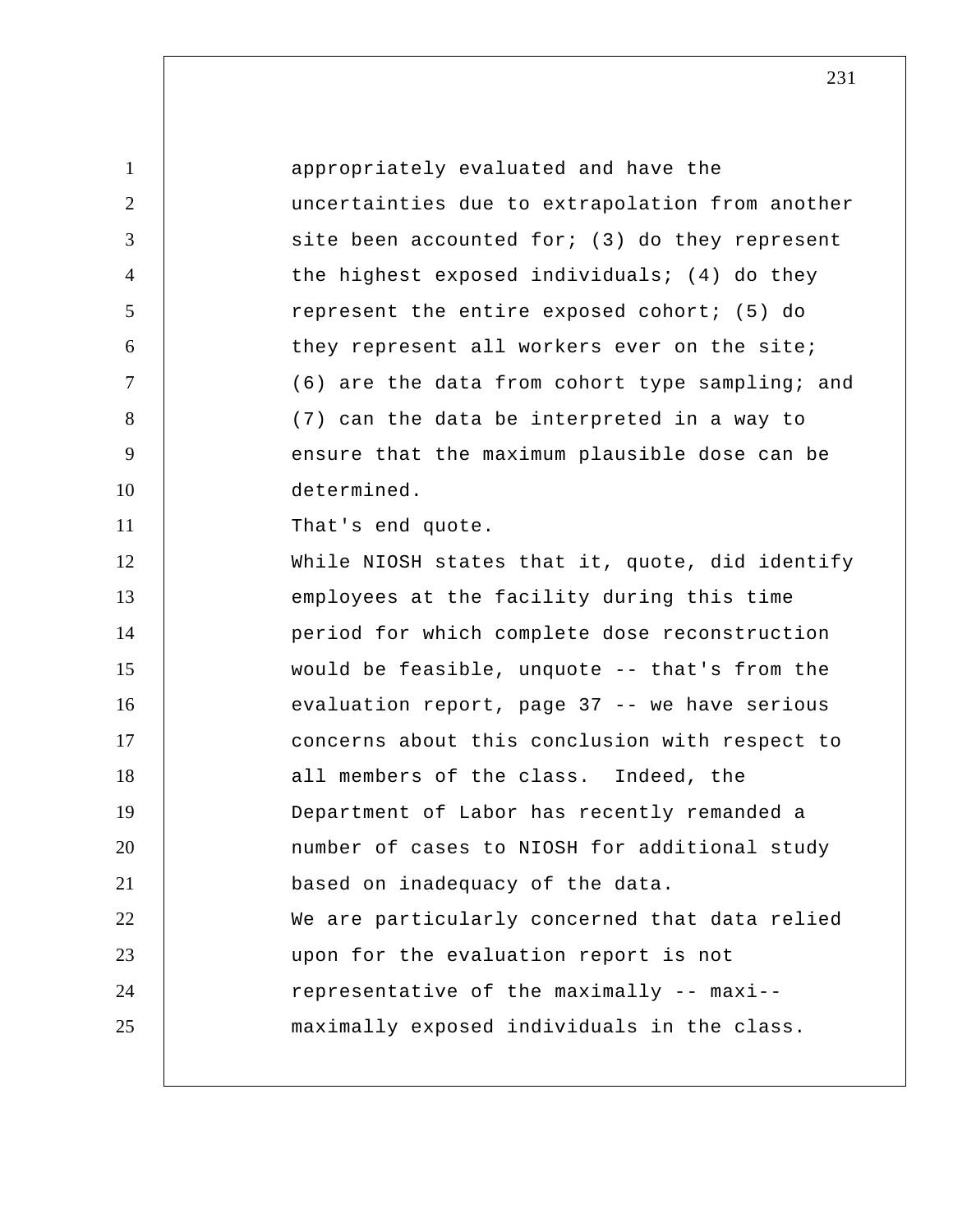1 2 3 4 5 6 7 8 9 10 11 12 13 14 15 16 17 18 19 20 21 22 23 24 25 This concern arises from our review of the raw data that we recently received from NIOSH regarding workers' exposure at Chapman Valve. A few key -- a free -- excuse me, a few key issues arose from our review. First, records indicate that routine monitoring for uranium intake took place on only three occasions, July, September and October of 1948, and involved only 33 samples covering 32 workers. Chapman Valve used cohort sampling, covering a range of job classifications, rather than sampling only the most exposed workers. NIOSH concedes in its SEC evaluation report that the, quote, exact selection criteria is unknown, unquote. Samples were taken from only six and five workers in September and October, respectively, and none of the workers monitored in October were production workers who faced the greatest risk. Instead, bioassays were concentrated in non-production workers such as the associate director for research, foremen, personnel managers, chief electricians, engineers, inspectors and others who would have had far less opportunity for internal radiation exposure at this facility. Such samples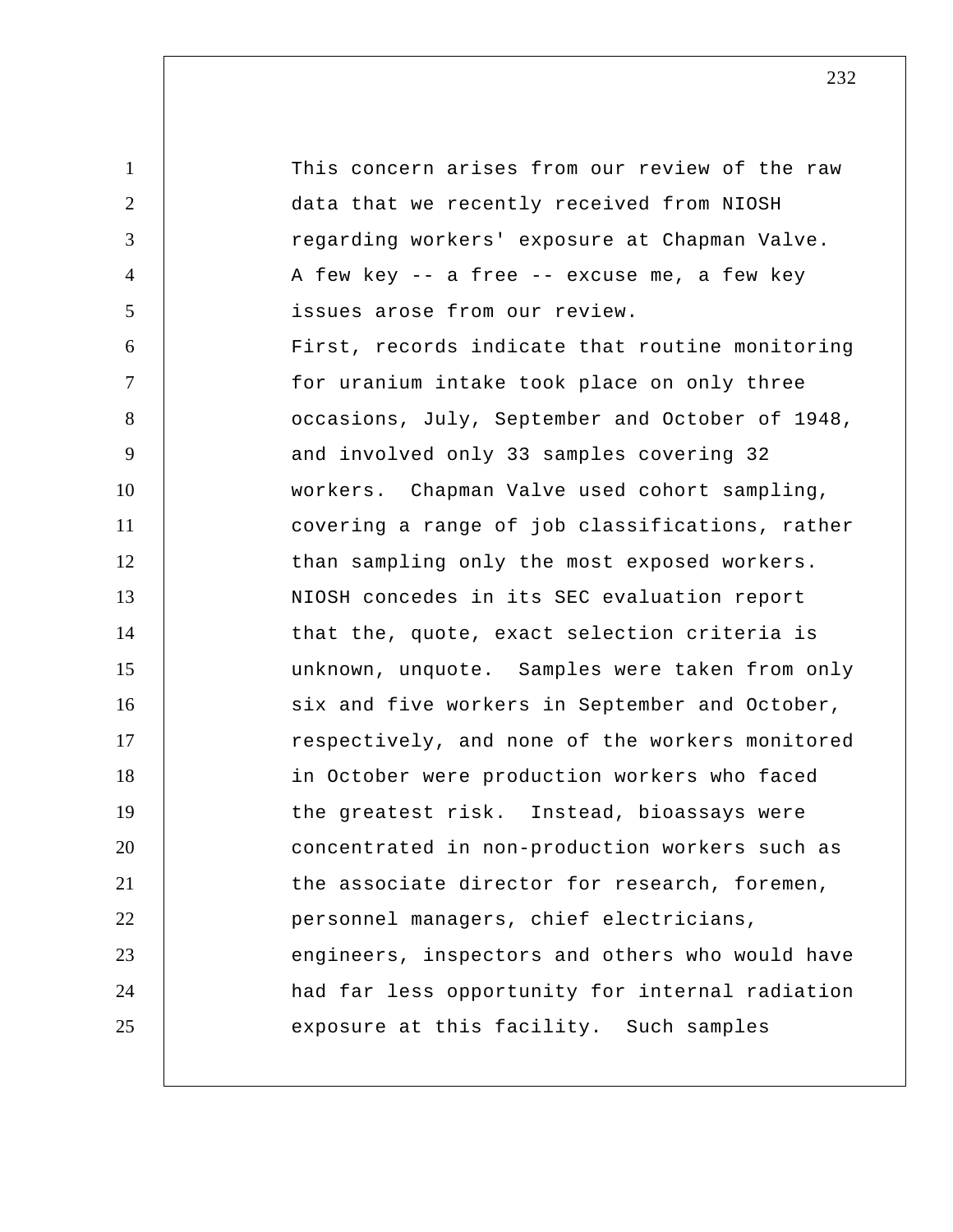clearly would not reflect the highest exposures at the plant.

1

2

3 4 5 6 7 8 9 10 11 12 13 14 15 16 17 18 19 20 21 22 23 24 25 Second, Chapman Valve also did not take bioassay samples from the individuals with the four highest film badge readings, which reflect high levels of external exposure. These readings were 650, 555, 500 and 500 mr per week. The routine bioassay samples did not include these maximally exposed individuals. In addition, there was only one incident monitored, a fire presumed to be in early June, 1948. Samples were taken from seven workers on June 11th, 1948, five of whom had elevated urine -- elevated uranium in urine readings. Only two workers involved with fire and its cleanup were re-sampled, both guards. Their bioassay readings were the same or higher a month later. NIOSH assumes the fire occurred on June 10, but the date of the fire remains unknown, despite extensive efforts by the Chapman Valve families to ascertain the date through archival research. We believe this uncertainty should be reflected in the estimation -- estimations of the monitored workers so there is no possibility of an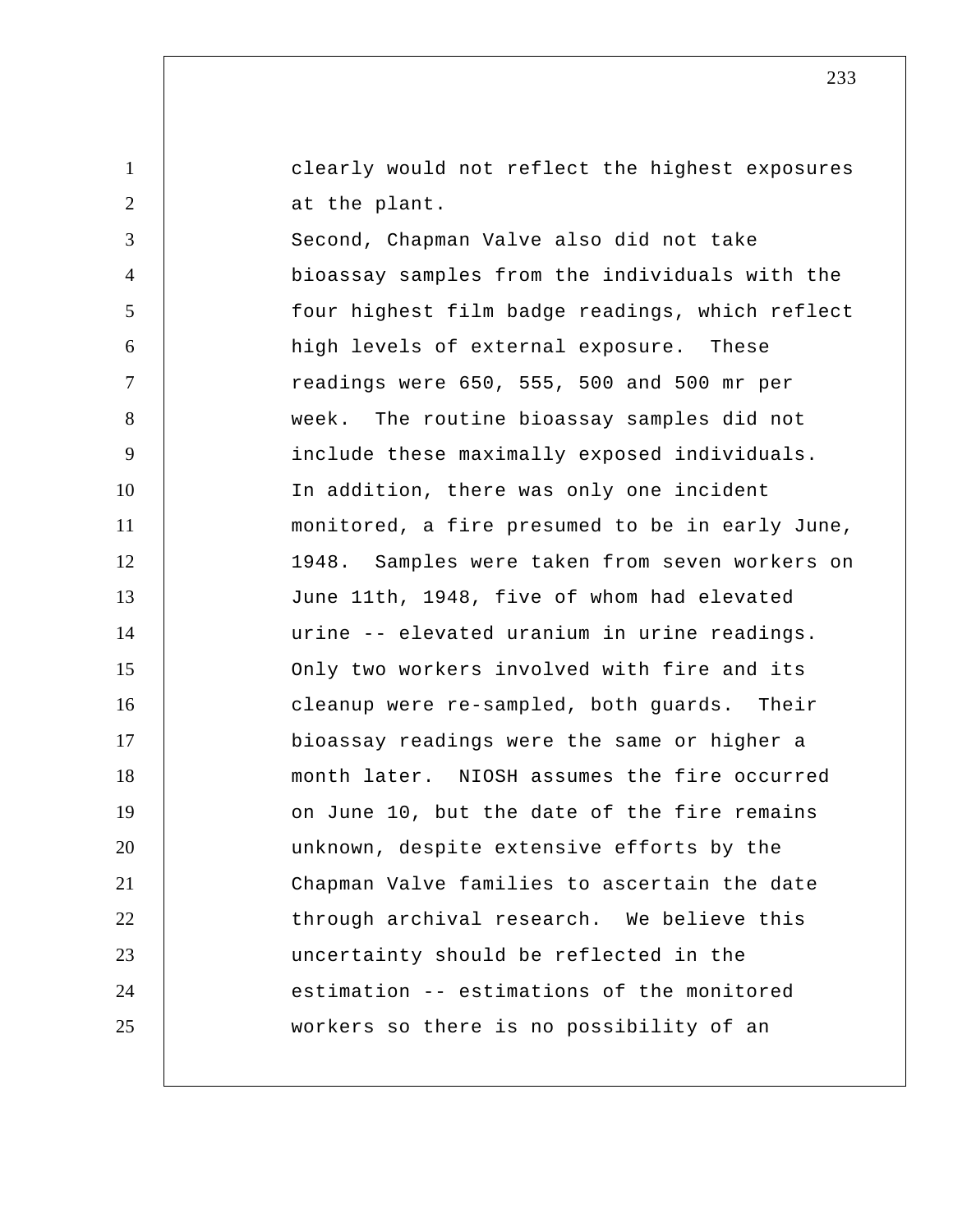1 2 3 4 5 6 7 8 9 10 11 12 13 14 15 16 17 18 19 20 21 22 23 24 25 underestimate of the uranium intake of these workers. In addition, uranium machining facilities are known to have frequent fires, yet workers were only sampled after one particular incident. NIOSH therefore simply does not have data that reflects other potential exposures. Finally, NIOSH has failed to explain how it accounted for the work history of those individuals with bioassay samples, nor has it adequately indicated how it assessed the duration of time between when the workers were exposed and when the bioassay samples were taken. In light of these shortcomings, we fail to see how NIOSH can conclude that it has representative data from which it can develop a plausible upper bound dose estimate. In addition to these specific concerns regarding the analysis of worker monitoring data relied upon in the evaluation report, we also have reservations about NIOSH's treatment of other factors contributing to workers' exposure. For example, Oak Ridge National Labs documented the presence of 2.16 percent enriched uranium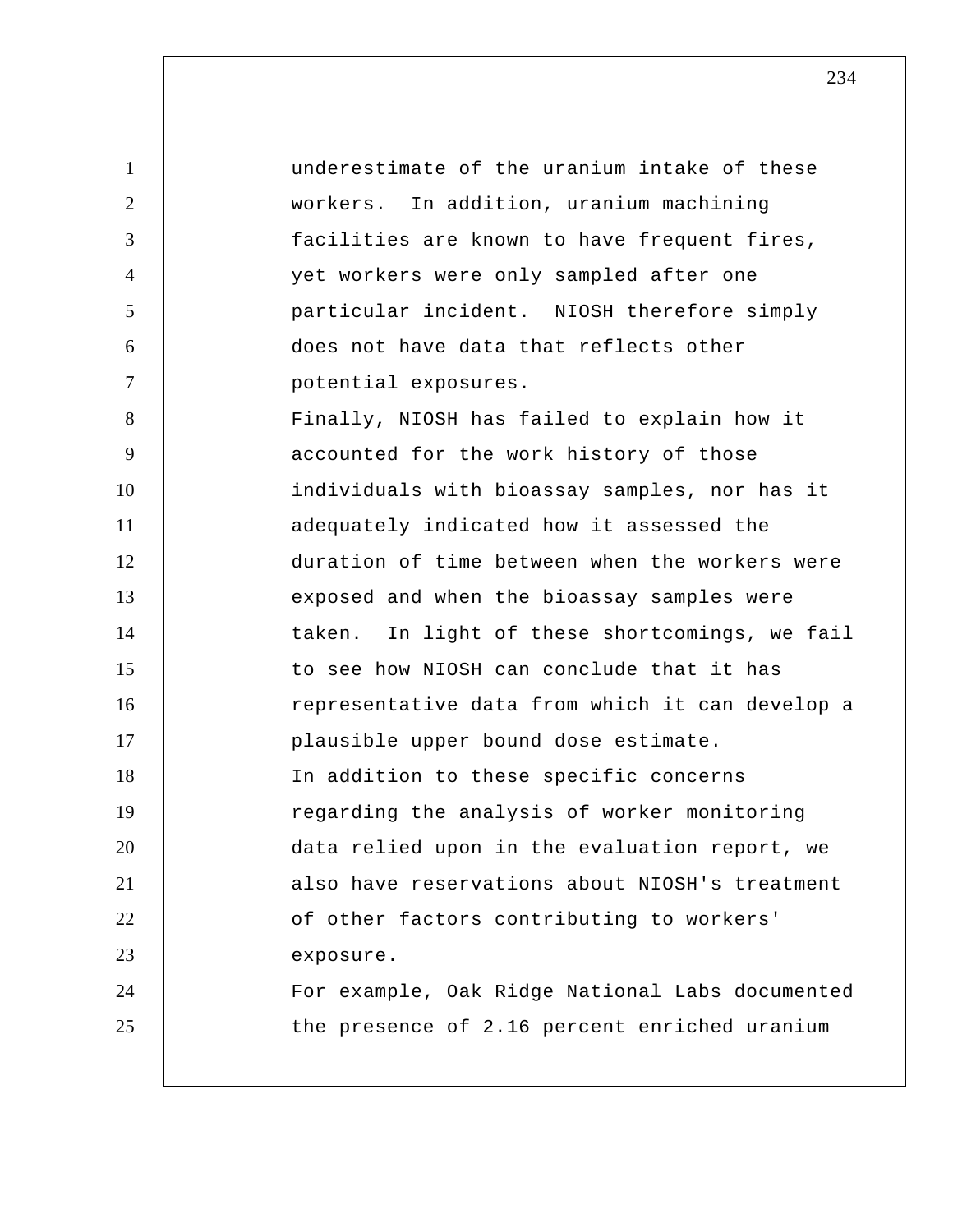1 2 3 4 5 6 7 8 9 10 11 12 13 14 15 16 17 18 19 20 21 22 23 24 25 at the Chapman Valve site. However, this is not explained in the site profile or the SEC evaluation report. As part of a radiological survey tied to the environmental cleanup program in the 1990s, the Labs performed an isotopic analysis on two uranium samples. One of the two samples was positive for enriched uranium. Despite this evidence, the NIOSH site profile assumes only natural -- natural uranium was processed. NIOSH has failed to explain how it will account for enriched uranium in dose reconstructions, given the lack of data on the amount of material and on the processes used to handle it. Nor has it shown how it will avoid underestimating workers' potential exposures to enriched uranium. Also, the cracking furnace and uranium chip incinerator operations, which may have been intermittent and had high exposure potential, appear not to be adequately addressed in the report. They were also overlooked in the site profile. Furthermore, although the stipulated time period for operations was not long, documents indicate potential for widespread exposures, such as through contamination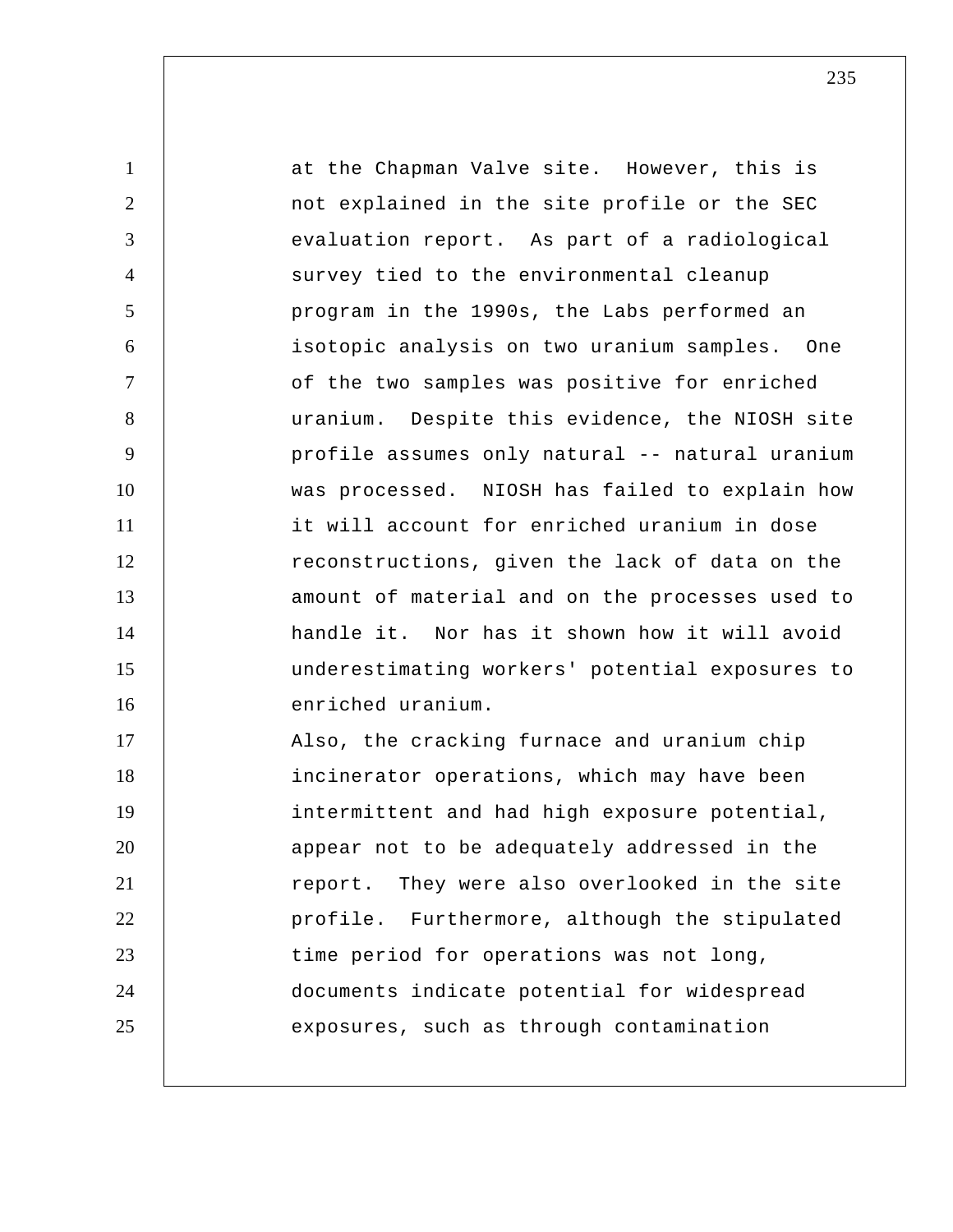1 2 3 4 5 6 7 8 9 10 11 12 13 14 15 16 17 18 19 20 21 22 23 24 25 spreading from the production area into the lunchrooms. After the Chapman Valve site had ceased production and the scrap and waste had been shipped away, the site had to be washed down several times. Even with this washing, residual contamination remained embedded in the building. For the above reasons, we have serious questions about NIOSH's conclusion that the handful of production worker bioassays is representative and from this that it is able to develop a plausible upper bound dose estimate. In light of these concerns, we respectfully urge the Board to carefully review this SEC evaluation report and the raw data relied upon by NIOSH. Again, in reviewing the technical issues we urge the Board to assign a review of the evaluation report by audit contractors, as it did in the SEC petitions at Iowa Ordnance Plant, Mallinckrodt Chemical, Rocky Flats, and Oak Ridge Y-12. Sincerely, Edward M. Kennedy, John F. Kerry, and Richard E. Neal.  **DR. ZIEMER:** Thank you very much for reading that into the record for us. Now I'll give Mr.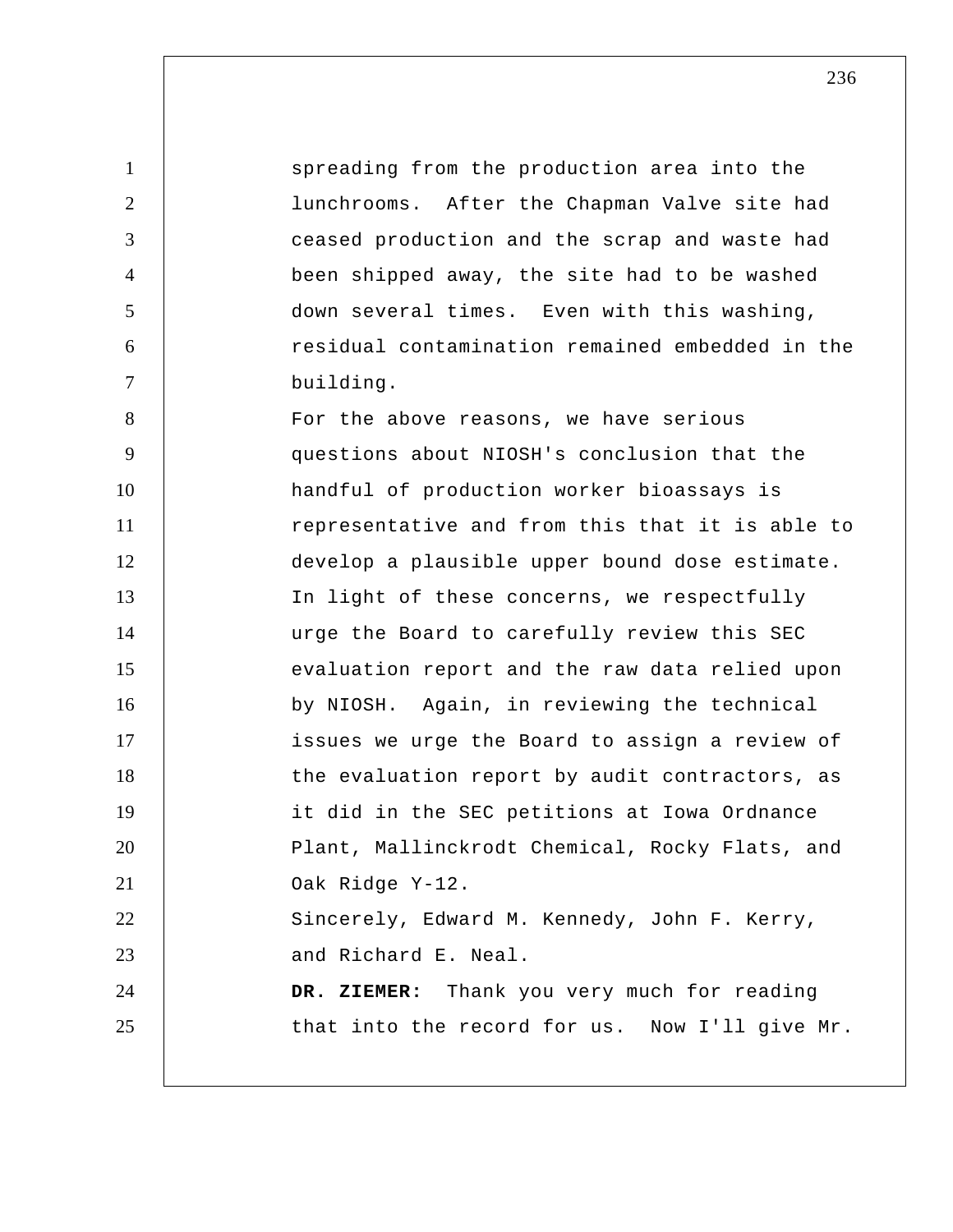1 2 3 4 5 6 7 8 9 10 11 12 13 14 15 16 17 18 19 20 21 22 23 24 25 Miller an opportunity, if he has additional comments on behalf of the petitioners, to add to the information. And then we will open the floor for Board discussion.  **MR. MILLER:** Thank you, Dr. Ziemer. This is Richard Miller from the Government Accountability Project. I won't restate any of the arguments that have been made here. I just wanted to supplement several technical points, the first of which is dealing with the enriched uranium. What the origins of that enriched uranium are are unknown. What we do know is that the dose reconstructions that have been done to date do not account for enriched uranium, and so NIOSH can't really have it, as the petitioners said, both ways. I think Brant Ulsh in his presentation suggested that perhaps this enriched uranium didn't arise out of this project, that it arose out of another project. And that is a possibility. The -- the contracting information at this site is -- is pretty sketchy, although there's some shipment and receipt data of -- of the uranium coming in and leaving, as well as the scrap material. If the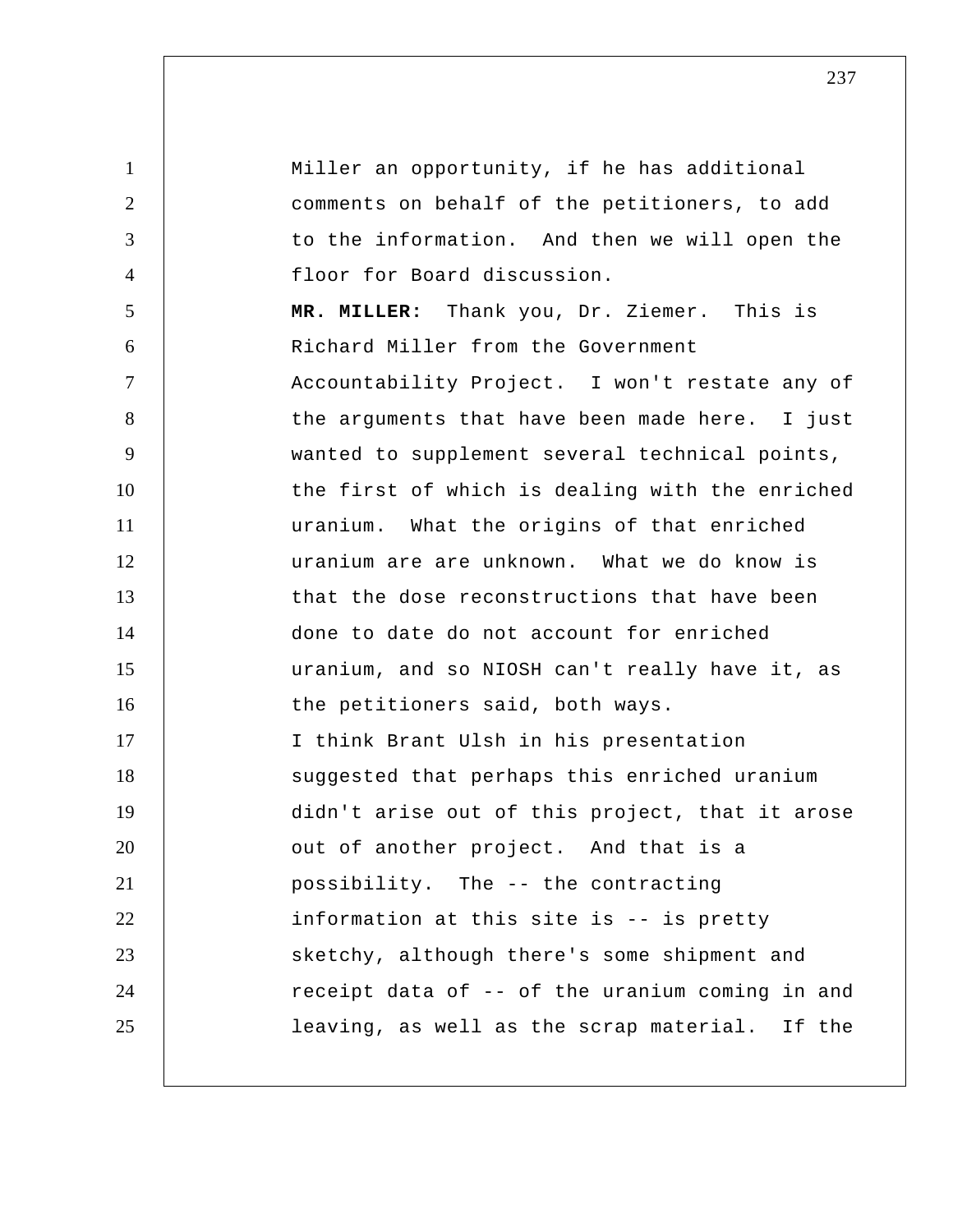1 2 3 4 5 6 7 8 9 10 11 12 13 14 15 16 17 18 19 20 21 22 23 24 25 -- the enriched uranium couldn't possibly, as the SEC evaluation report suggests on page 35, to have been, quote, attributable to background levels. I'm not aware of any enriched uranium occurring in nature. The second is is that if this did arise, perhaps say from a Naval reactors program, and I'm not suggesting that it did 'cause I don't know, it's very important to note that the 2004 amendments to the Defense Authorization Act define what a radiation dose is. And in those amendments it makes clear that although Navy reactor programs do not count with respect to the dose at Department of Energy facilities, they do count at Atomic Weapons Employer facilities. And so one cannot simply bypass conveniently that provision of law in accounting for dose. And just to underscore this knowledge that NIOSH already has, they are accounting for some of that dose on sites such as the Erwin, Tennessee facility where you have a co-production operation involving Naval reactor operations. So I just would bring that to your attention, that that's not to be something that can be explained away.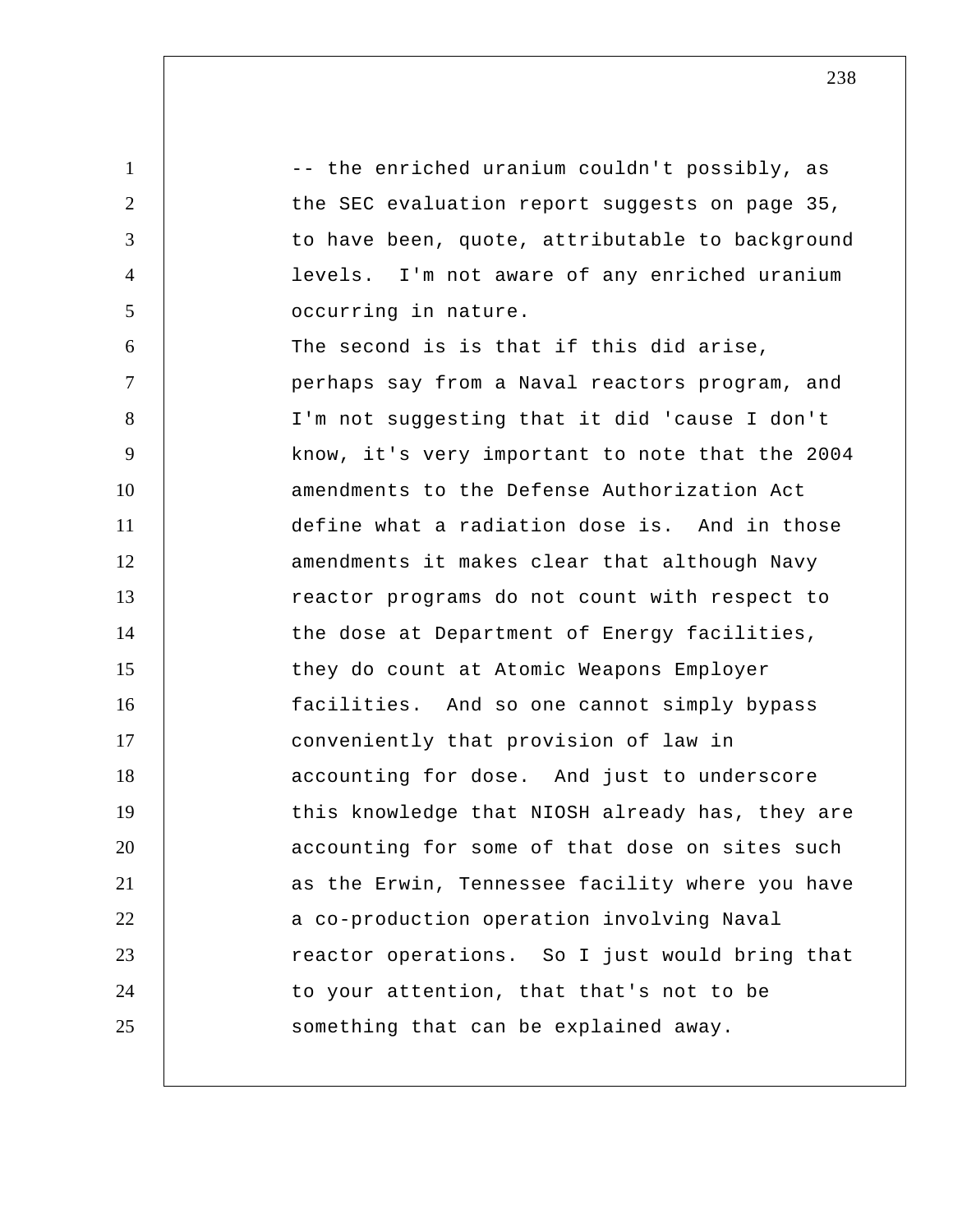1 2 3 4 5 6 7 8 9 10 11 12 13 14 15 16 17 18 19 20 21 22 23 24 25 The other is is that when you're dealing with a small number of data points, your -- your - your curve -- if you're going to do a coworker model and you're going to look at the upper 95th percentile, you better have a pretty representative data set because the -- the laws of num-- small numbers also cut against you. And in this particular instance, what I've been advised -- and again, I have not seen the raw data and  $--$  and  $I$   $--$  and  $I$  would repeat what Senator Kennedy's staff urged, which is let's get somebody who can look at the raw data to look at it. Senator Kennedy's staff advised that there is a job classification not even mentioned in either the site profile or the SEC evaluation report that represented the highest exposed individuals from film badging, and that job category was a brusher. Now I don't know exactly what a brusher did, but one could imagine you were running a wire brush over uranium, you're generating an awful lot of particulate material. And if that's what they were doing, and if as Senator Kennedy's staff has indicated, the most exposed individuals with respect to film badge were not the people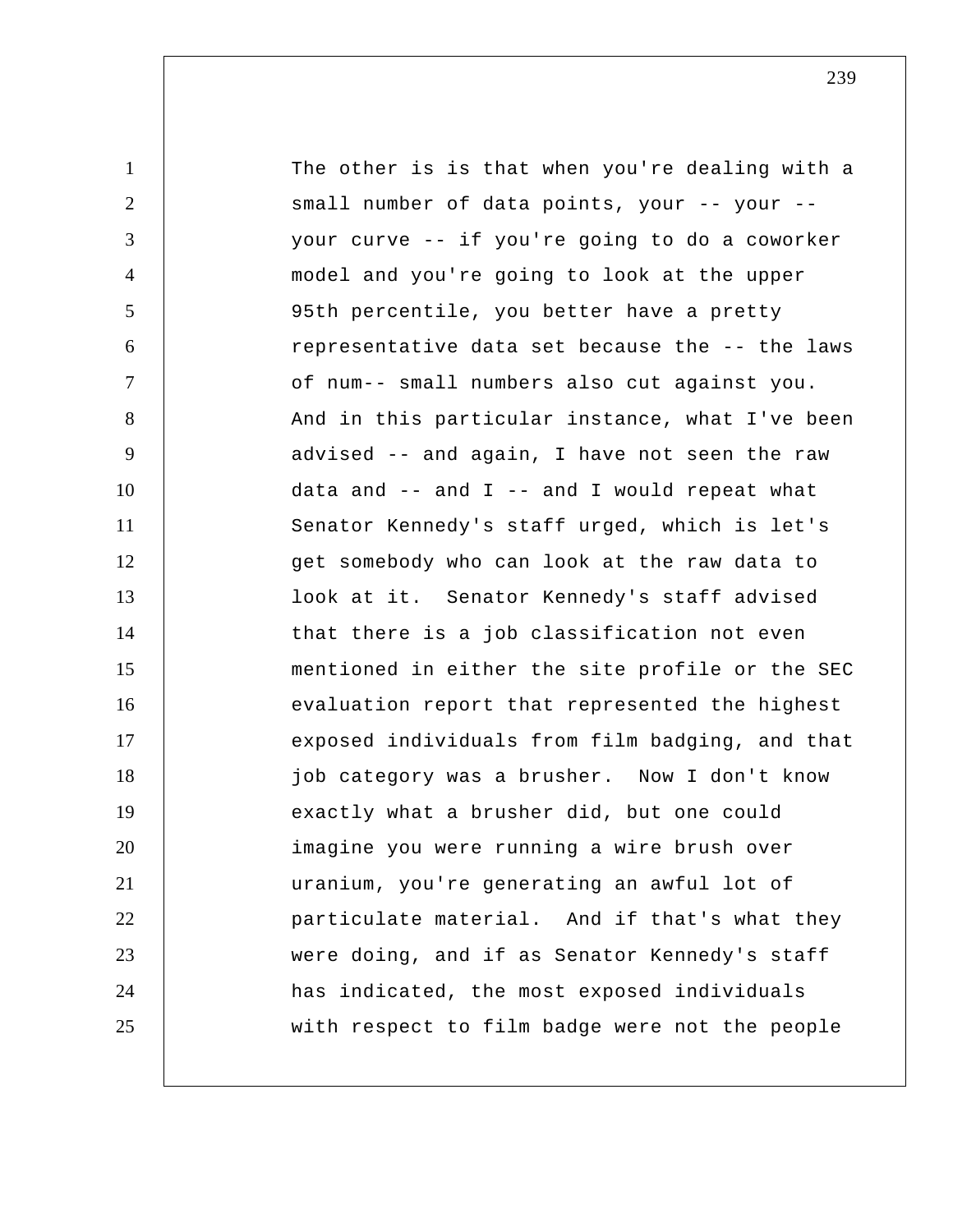1 2 3 4 5 6 7 8 9 10 11 12 13 14 15 16 17 18 19 20 21 22 23 24 25 who were bioassayed, how can you develop a -any confidence that your upper 95th percentile is in the realm of plausibility? It's just simply not. And so we would respectfully request that if you are going to develop a model and you're going to use the most exposed individuals, you better be sure you got them for the bioassay and that they match up. Now if they do match up, there's been nothing demonstrated in the site profile or in the SEC evaluation report which indicates that the most exposed individuals as measured by weekly film badge in any way, shape or form were bioassayed. In addition, I wanted to just talk a little bit about the date of the fire, not that it's a huge issue, but as a footnote. The -- the fire -- the bioassays for the fire occurred on the 11th of June of 1948. The date of the fire is unknown. I don't know what the date is and I know that the petitioners went through some exhaustive efforts to try to find this out because the levels of dose for some of the individuals who would have fought the fire or did the cleanup work afterwards were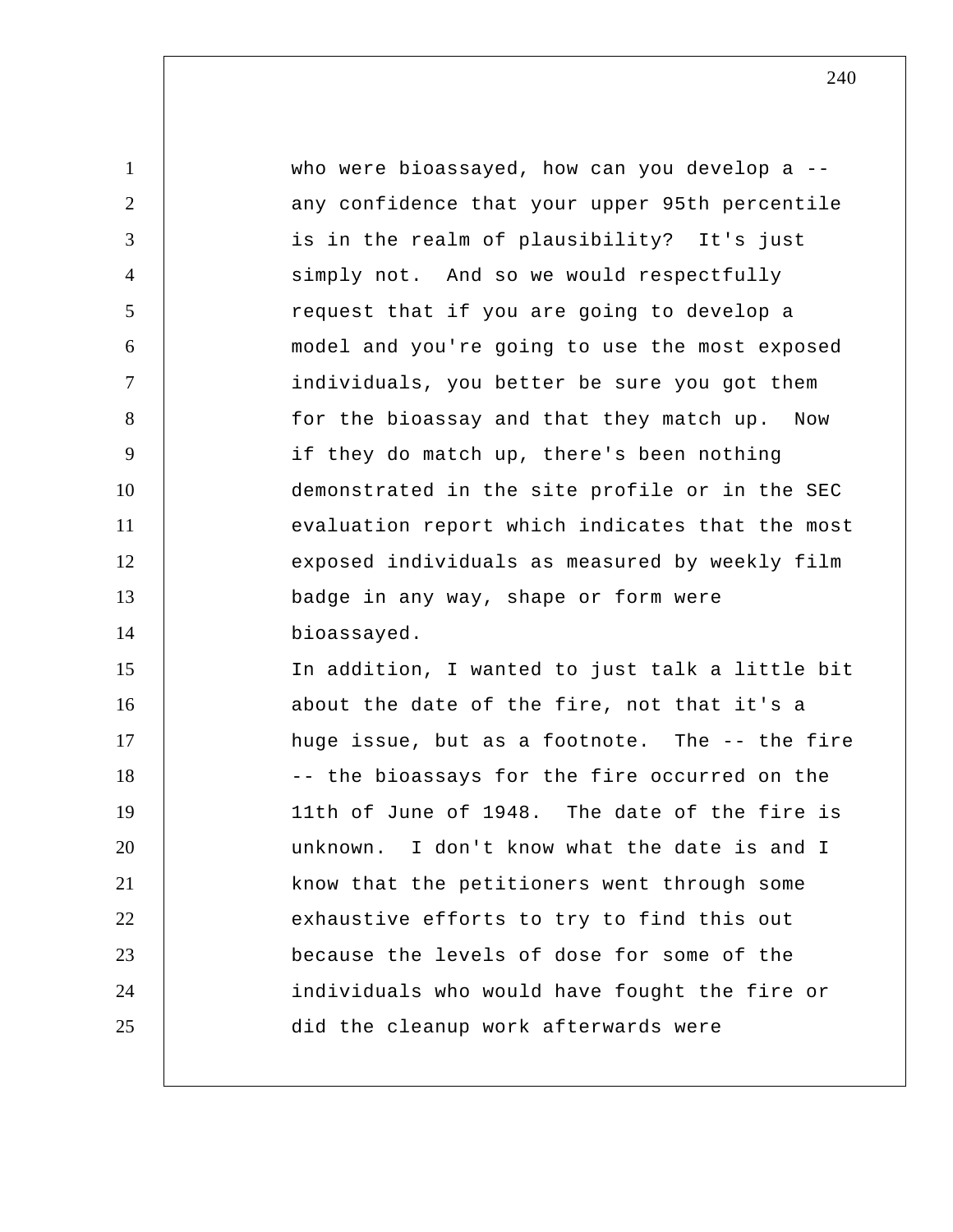1 2 3 4 5 6 7 8 9 10 11 12 13 14 15 16 17 18 19 20 21 22 23 24 25 significantly elevated. They got a good -they got a good intake of uranium. And so what they did was they had gone through the newspaper archives. They interviewed the on site firefighter workforce. They sought to go to the Springfield Library to look at the annual reports for Chapman Valve Company, which is a very prominent employer in the area. And nobody could possibly find any date, any document that the fire existed other than these AEC bioassay samples that had been sent I think to Rochester. But we did ask NIOSH to run a little intake calculation, and the difference in dose -- which anybody who I guess looks at an excretion curve for say a moderately soluble intake of uranium -- that just merely being off by a week involves a 50 percent change in the amount of uranium intake for the individual. So I think that it's important that if one's going to use the data, you ought to assign some conservativism to the date that you assume the fire took place, rather than just simply say well, it's in a range. Oh, and then the last point is this, that with respect to the -- the -- the basic contention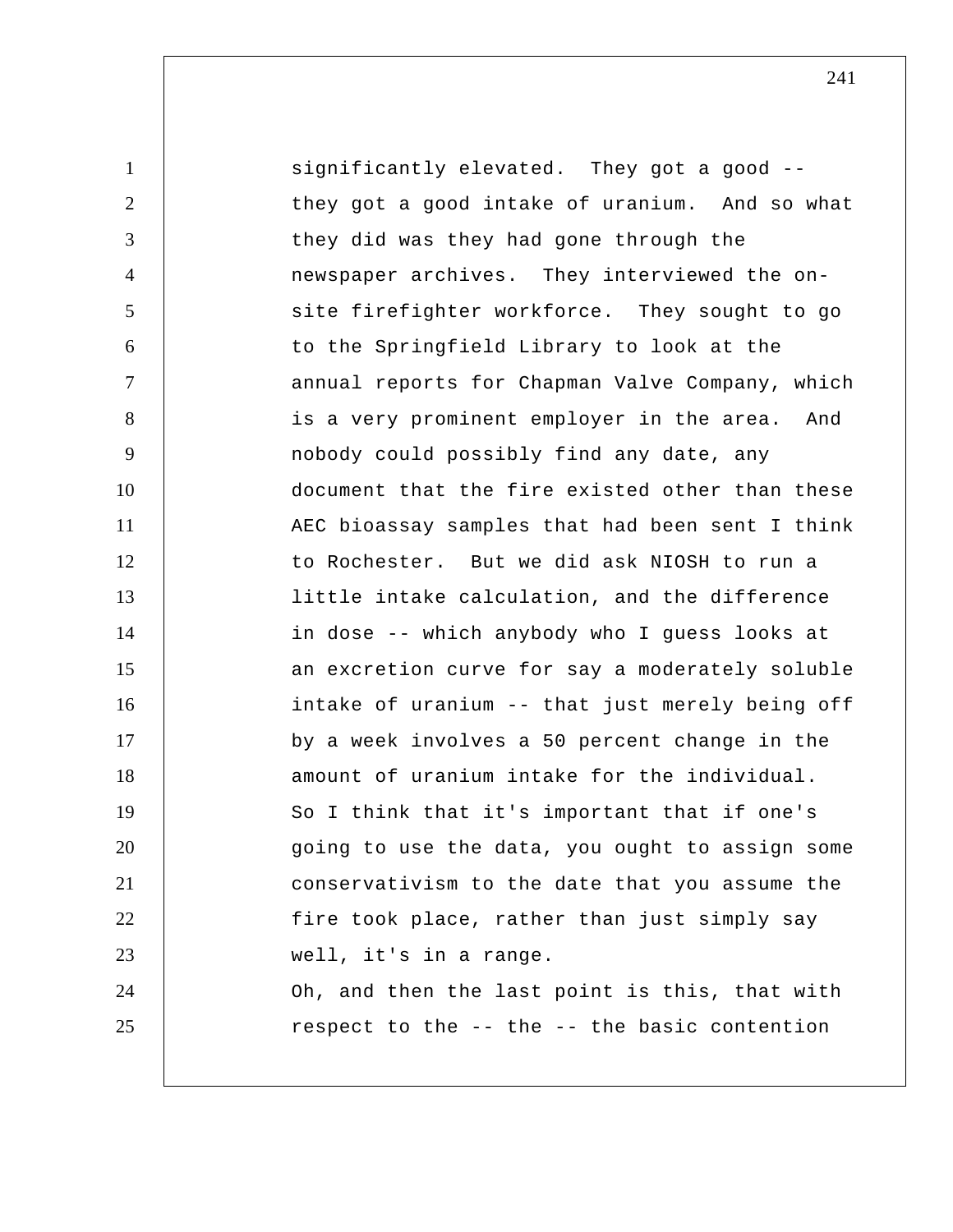1 2 3 4 5 6 7 8 9 10 11 12 13 14 15 16 17 18 19 20 21 22 23 24 25 that is made here, which is is that no matter what happened at the facility, bioassay would have captured it. One has to look at when the dates of the bioassay occurred. So leaving aside the issue that the most exposed individuals weren't sampled, the other question is if events were there would the general bioassay program capture it. And given the fact that you only had a few production workers in total that were sampled, of the 17 samples that show detectable levels out of the 33 that were taken from the routine program, the -- the question is if you had an event, like an operation of the incinerator, which puts out profuse amounts of smoke, and you -- that took place before the person was bioassayed, you'd capture it. But if it took place after the bioa-- af-- if that -- if that -- if that operation of that batch incinerator took place afterwards, it wouldn't capture it. So the question is, if you know the date, you can correlate it, then you can make that statement. But it seems to me that there's an awful - there's an awful lot being taken on faith here with respect to the assumptions that the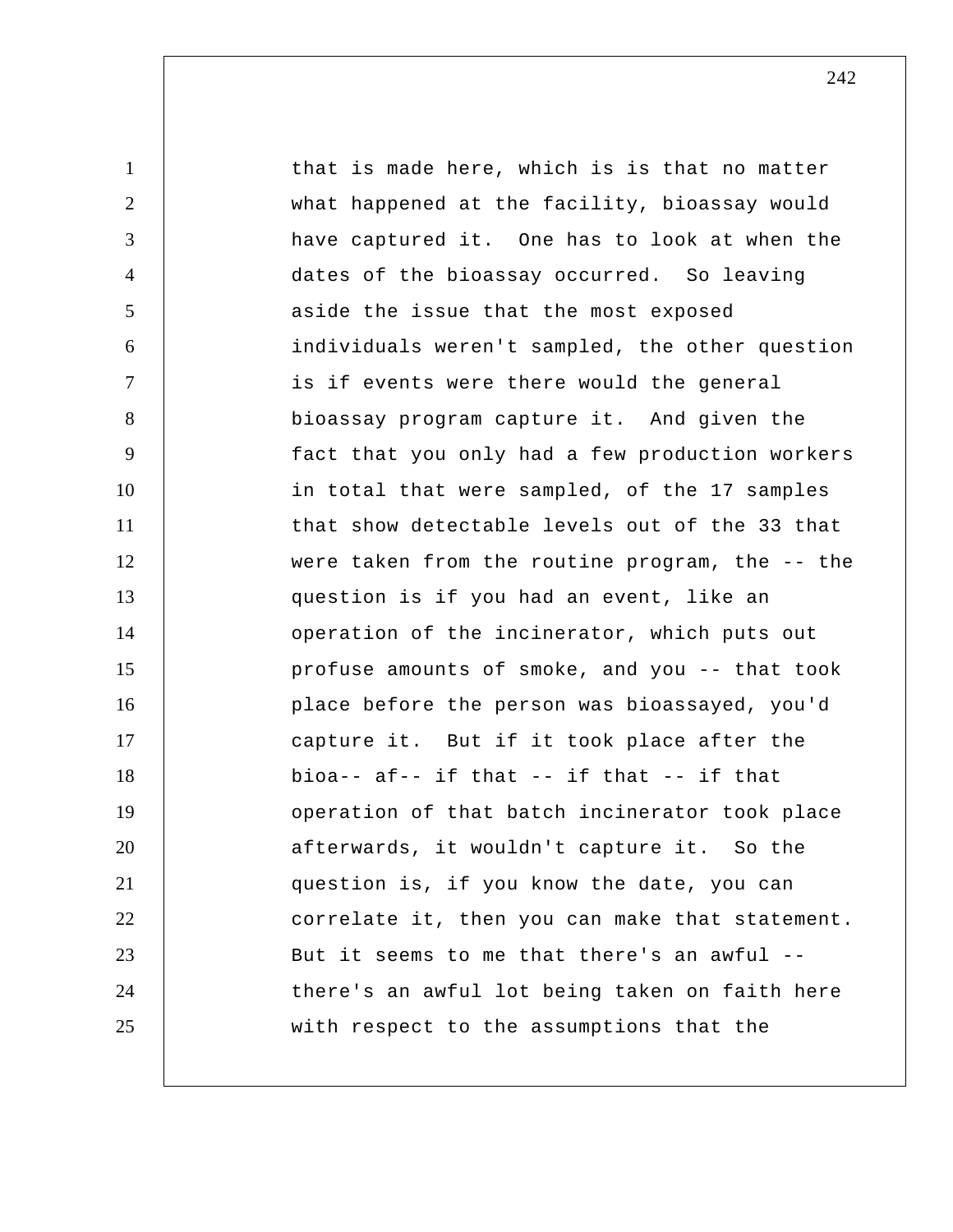1 2 3 4 5 6 7 8 9 10 11 12 13 14 15 16 17 18 19 20 21 22 23 24 25 bioassay automatically would have acted as an umbrella and captured all of the relevant events. Those are my remarks. Thank you, Dr. Ziemer and thank you, Board members. **BOARD DISCUSSION DR. ZIEMER:** Thank you, Richard. We're now going to open the floor for Board discussion and questions. I'm going to lead it off. I want to ask a couple questions and Brant, if you would approach the mike, could you clarify for us the -- the 30 -- how many samples, was it 33 -- 33 samples. It wasn't quite clear to me how many individuals did -- was that 33 individuals or 32 individuals, or -- it was not quite clear.  **DR. ULSH:** Dr. Ziemer, that was 33 individual bioassay samples. I would have to go back and count -- I'll -- I'll go with the number that I think was expressed in the letter from the Congressional people that it was 32.  **DR. ZIEMER:** Thirty-two, okay.  **DR. ULSH:** I'm going by what they said. I'd have to actually look at the -- compare the (unintelligible).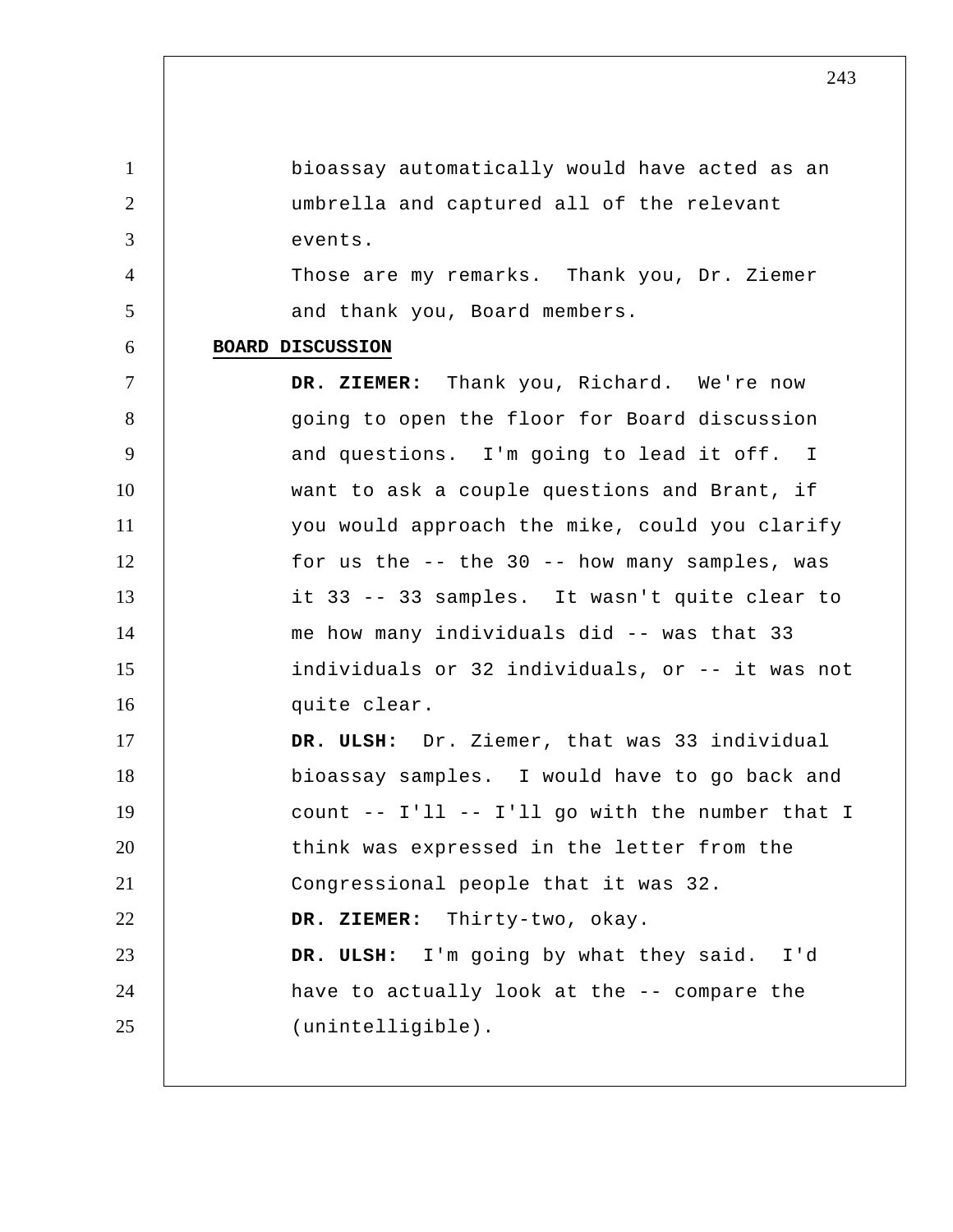| $\mathbf{1}$   | DR. ZIEMER: In the case of those that were      |
|----------------|-------------------------------------------------|
| 2              | identified with the fire, we have then the -- a |
| 3              | single sample typically, is that the case?      |
| $\overline{4}$ | DR. ULSH: We have --                            |
| 5              | DR. ZIEMER: When you say eight bioassay,        |
| 6              | you're talking about one -- a one point -- or - |
| $\overline{7}$ |                                                 |
| 8              | DR. ULSH: Seven bioassay collected on one day.  |
| 9              | DR. ZIEMER: On one day.                         |
| 10             | DR. ULSH: Seven individuals sampled on one      |
| 11             | day.                                            |
| 12             | DR. ZIEMER: Would NIOSH not do what they do in  |
| 13             | other cases where the intake date is unknown    |
| 14             | and assume a worst-case scenario for the intake |
| 15             | date? That is the earliest possible date that   |
| 16             | the fire could have occurred based on some      |
| 17             | knowledge. You're not assuming necessarily      |
| 18             | that the fire took place the day before or two  |
| 19             | days -- you -- do you have an outside bracket   |
| 20             | date on the earliest possible date the fire     |
| 21             | could have occurred, based on either records or |
| 22             | whatever?                                       |
| 23             | DR. ULSH: Yes, we do. We know that it           |
| 24             | occurred in the month of June. We know that     |
| 25             | the post bioassay samples were collected on     |
|                |                                                 |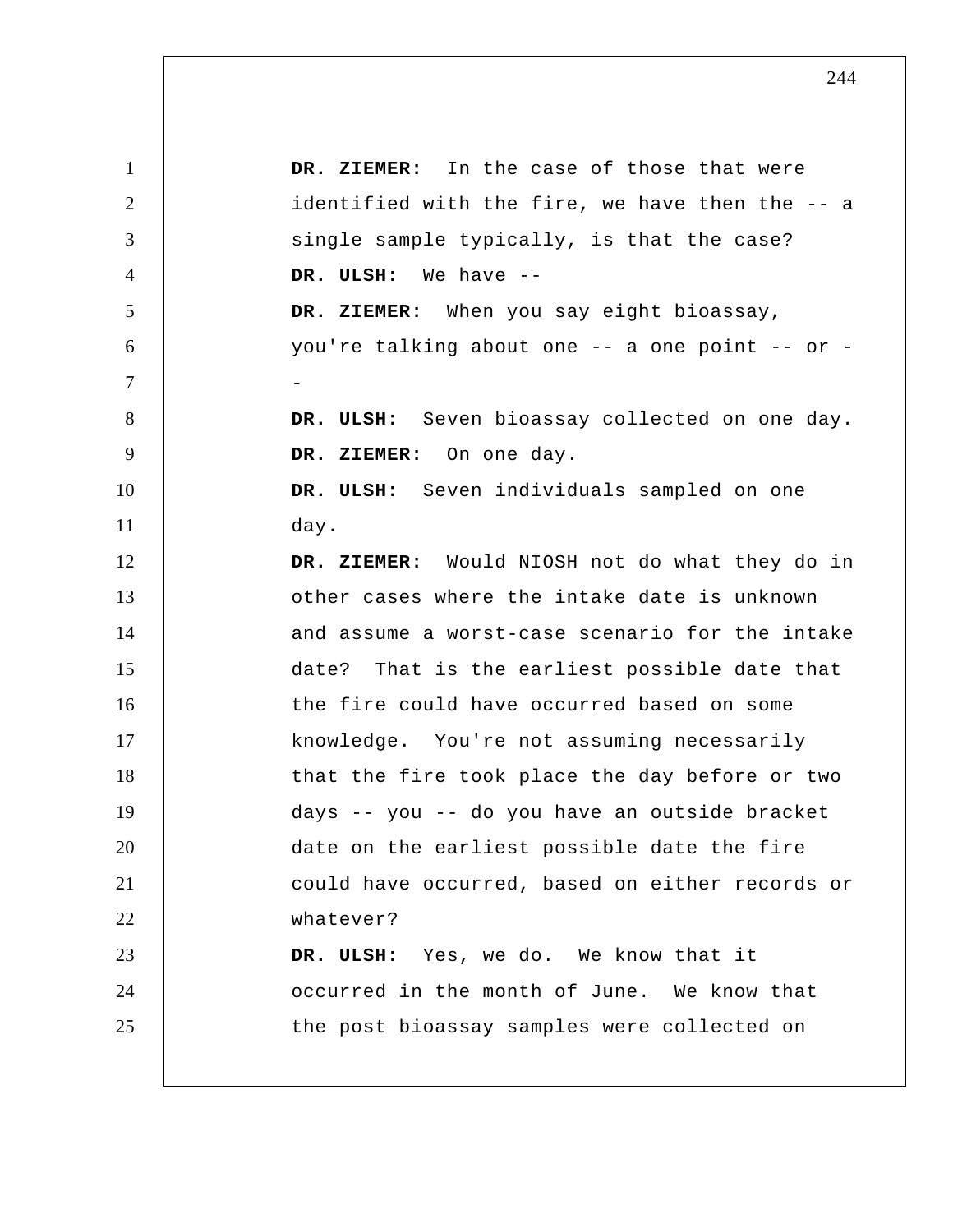| $\mathbf{1}$   | June 11th. Therefore we know that we have an    |
|----------------|-------------------------------------------------|
| $\overline{2}$ | 11-day window when that fire occurred, and the  |
| 3              | method that you've described is exactly what we |
| $\overline{4}$ | (unintelligible) --                             |
| 5              | DR. ZIEMER: Right, so you would assume June     |
| 6              | 1st as -- or whatever date gave you the highest |
| $\tau$         | dose $--$                                       |
| 8              | DR. ULSH: Yes, we would.                        |
| 9              | DR. ZIEMER: -- to get the bioassay value on     |
| 10             | the date of this sampling.                      |
| 11             | DR. ULSH: That is correct, and Mr. Miller       |
| 12             | mentioned that -- depending on the solubility   |
| 13             | of the material that's involved, in this case   |
| 14             | it's uranium metal so it's a -- it's an         |
| 15             | insoluble form of uranium, not a -- not a       |
| 16             | fairly soluble form, but it's an insoluble      |
| 17             | And -- but even going with the 50<br>form.      |
| 18             | percent difference that Richard mentioned,      |
| 19             | that's still a boundable number. I mean it's a  |
| 20             | significant number in terms of dose             |
| 21             | reconstruction, but it's not an unknowable      |
| 22             | number.                                         |
| 23             | DR. ZIEMER: That was basically my next          |
| 24             | question. You could assume it all to be, what   |
| 25             | is it, 2.3 percent enriched or whatever the     |
|                |                                                 |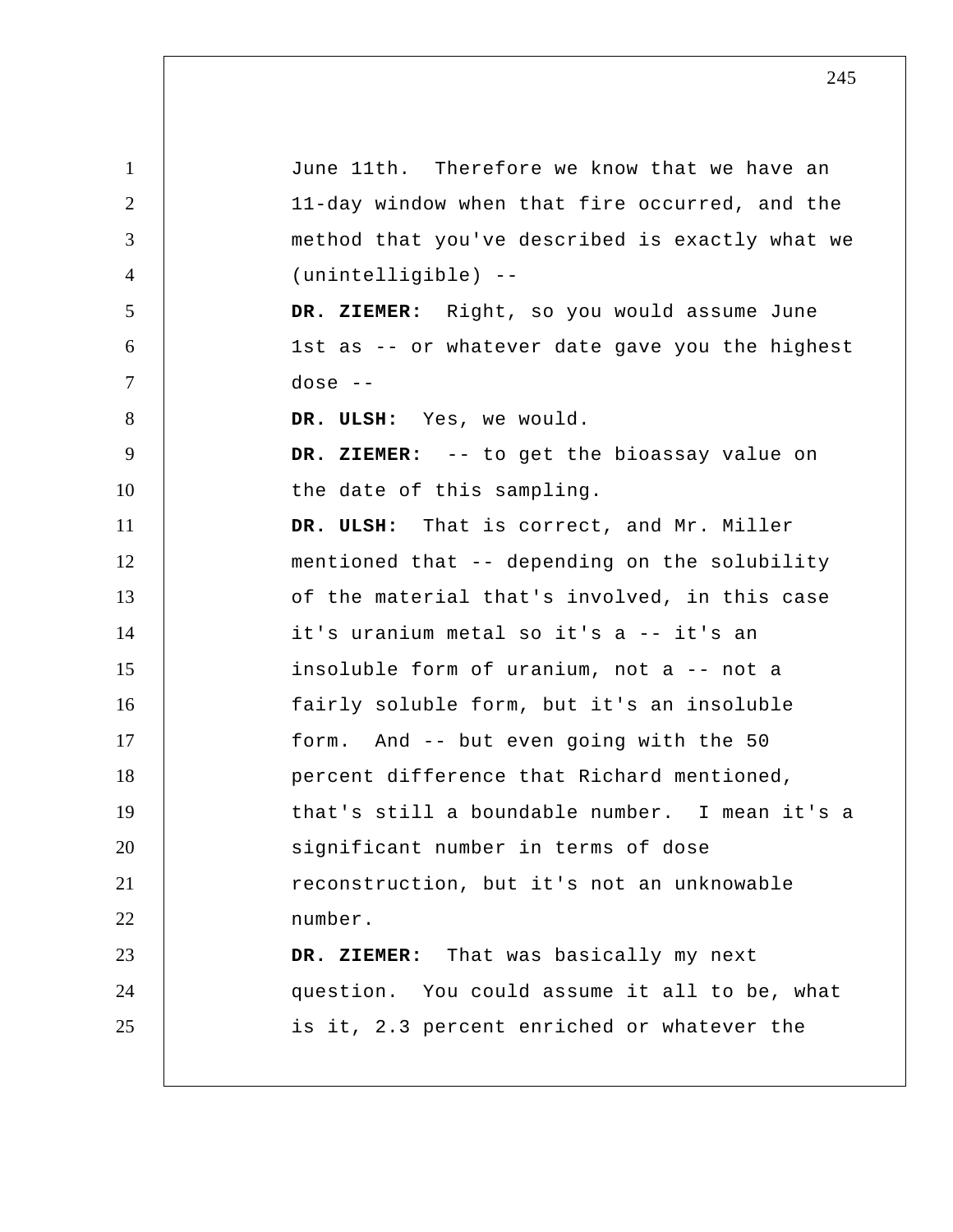| $\mathbf{1}$   | value was, and get an upper bound on that.     |
|----------------|------------------------------------------------|
| $\overline{2}$ | DR. ULSH: Yes, we could.                       |
| 3              | DR. ZIEMER: Okay, thank you. Other questions   |
| $\overline{4}$ | here? Dr. Melius.                              |
| $\mathfrak{S}$ | DR. MELIUS: Yeah. I actually read this report  |
| 6              | before I got also some of this background      |
| $\tau$         | information and I wasn't very satisfied with   |
| 8              | the report nor with NIOSH's presentation here. |
| 9              | If you go back to our SEC review guideli--     |
| 10             | evaluation guidelines, we've really asked them |
| 11             | to make an informative presentation on what    |
| 12             | they can do. If they believe that they can do  |
| 13             | -- they have adequate information for dose     |
| 14             | reconstruction, show us, basically. And I      |
| 15             | think process-wise we've tended to do more of  |
| 16             | that, looking at some of the pedigree of the   |
| 17             | data sets and so forth and part of our         |
| 18             | workgroup sessions and so forth. But I don't   |
| 19             | think they've -- they've still adequately      |
| 20             | demonstrated that. They may be able to. I'm    |
| 21             | not sure what to conclude on this particular   |
| 22             | SEC petition, but I don't think that they've   |
| 23             | made an adequate case and demonstrate us to -- |
| 24             | how are they going to do the dose              |
| 25             | reconstruction. Can they do it, how did they   |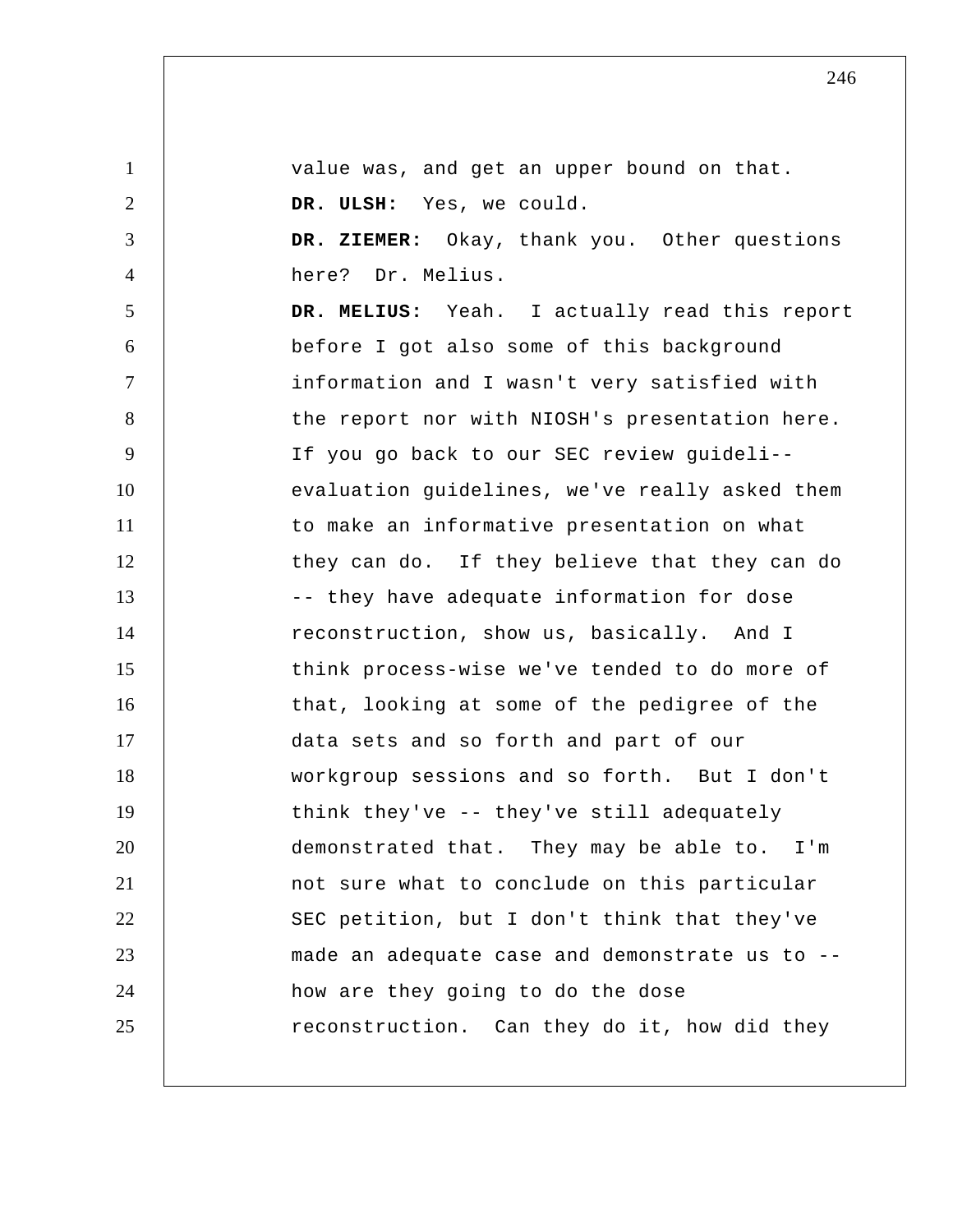1 2 3 4 5 6 7 8 9 10 11 12 13 14 15 16 17 18 19 20 21 22 23 24 25 do it, how are they going to handle the different subgroups and -- and so forth. And if you go back in time, this particular site profile I think, as has been mentioned here, was released the day after a public comment period, the first chance that the people involved with the site had a chance to interact with NIOSH. Essentially the site profile was done. A revised site profile has not been completed, to my knowledge. It may be underway, but -- but so there's a lot of unknowns here and I actually think the best way is -- to go forward at this point for us would be to have SC&A do some evaluation of the site profile and at least try to clarify some of the issues and so that we can demonstrate that they -- how to handle a number of these technical issues. They may be able to be handled. It may be possible to do dose reconstruction here, but I would like to see more demonstration of that before reaching a conclusion on this particular petition.  **DR. ZIEMER:** Thank you. Other comments? Brad.  **MR. CLAWSON:** I -- I just had a question. I'm just looking up there at a little bit of the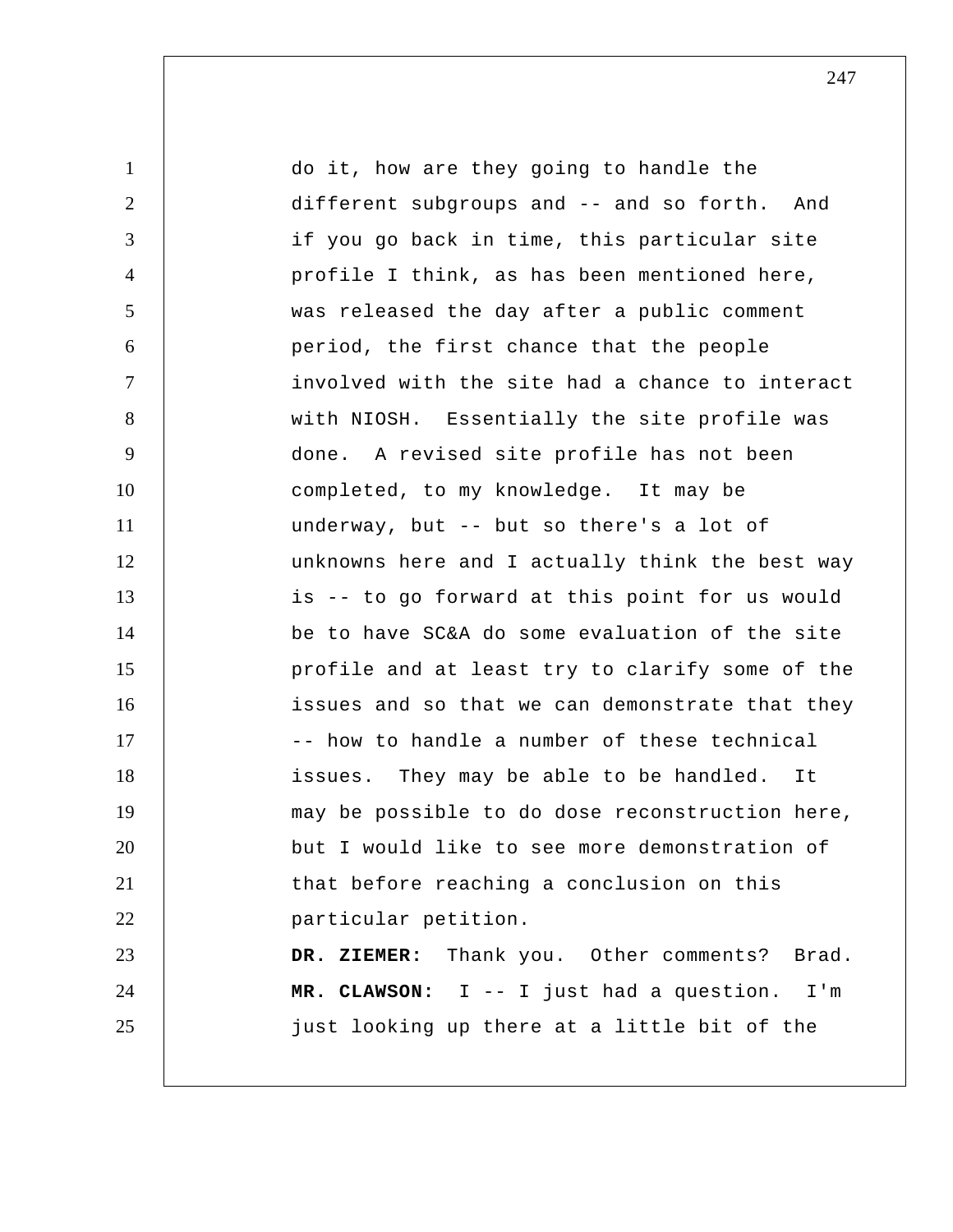1 2 3 4 5 6 7 8 9 10 11 12 13 14 15 16 17 18 19 20 21 22 23 24 25 information, and basically we've got two years we're working with there. How many people were working at Chapman Valve?  **DR. ULSH:** Brad, I can tell you that there were about 100 people directly involved with the uranium work for the AEC. I'm going to -- Mark -- Mark Rolfes is our point person on Chapman Valve. Mark, do you have an idea of the total employment at Chapman Valve?  **MR. ROLFES:** I really don't have a feel for the number of total workers at the site. Like Brant said, I'd like to reiterate that we looked at a list of the number of people that were entering into the restricted area at Chapman Valve.  **DR. WADE:** Mark, you should come --  **DR. ZIEMER:** He said he could hear okay. Did you hear okay --**THE COURT REPORTER:** I got him, yeah.  **DR. WADE:** Well, we want to make sure the people on the phone can hear okay.  **DR. ZIEMER:** Okay.  **DR. WADE:** Could you repeat your answer, Mark?  **MR. ROLFES:** Yes. We do have a list of the people that actually entered into the AEC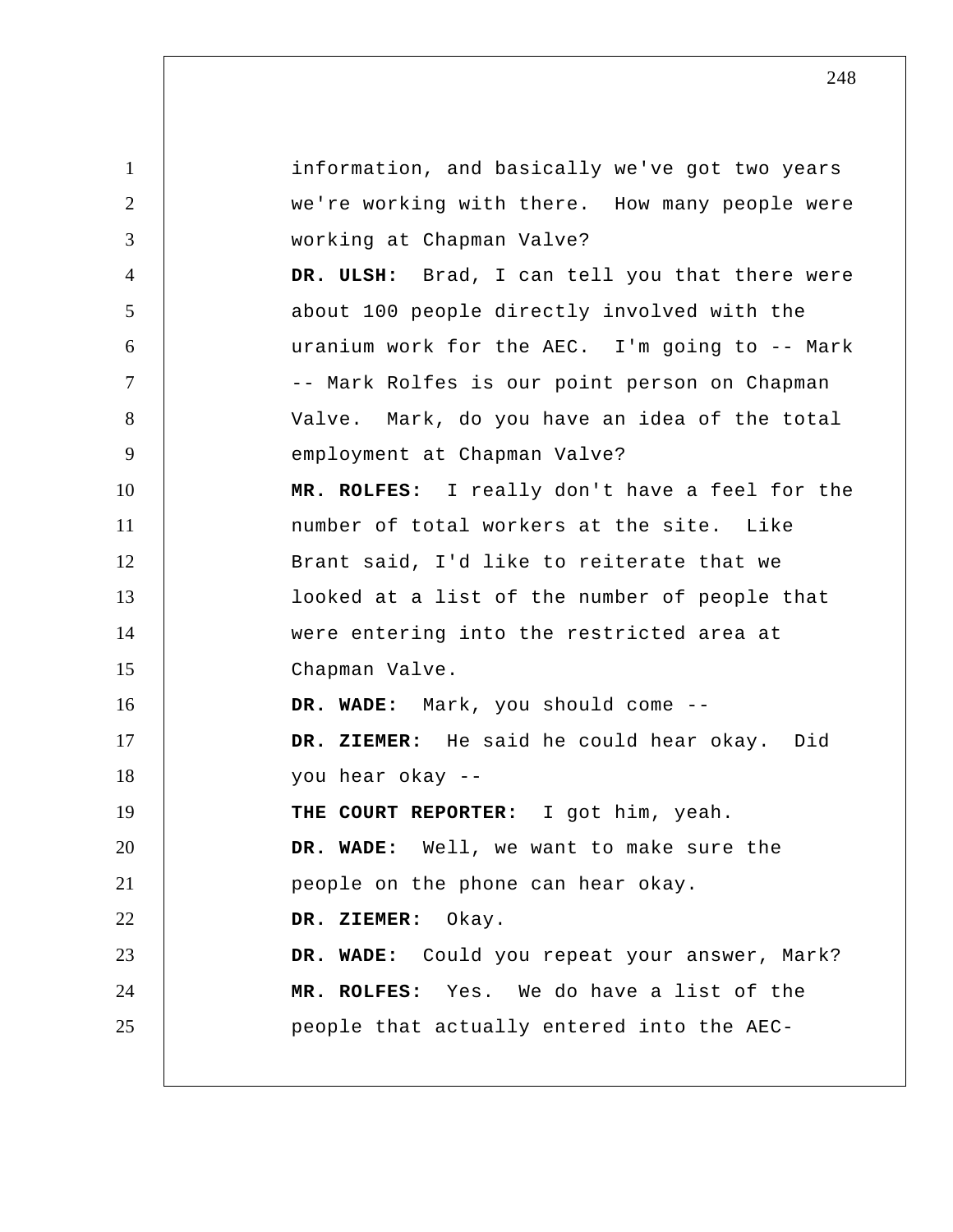1 2 3 4 5 6 7 8 9 10 11 12 13 14 15 16 17 18 19 20 21 22 23 24 25 controlled area at Chapman Valve. I don't have a good feel for the number of total people that worked at the Chapman Valve facility outside of Building 23 and outside of the restricted area. Thank you. **UNIDENTIFIED:** Mr. Chairman?  **DR. ZIEMER:** I'll ask another question. It's somewhat generic, but it pertains to this -- at least philosophically to one of the issues here. Is it not true that the highest exposed individual at a site is not necessarily the one or ones with the highest external dose?  **DR. ULSH:** Yes, Dr. Ziemer, you've -- you've identified a tacit assumption in that argument that the person who received the highest external dose also received the highest internal dose. That is an assumption. I would point out to you that -- I think it was mentioned that the job category of the person who received the highest external dose was a brusher, I believe it was mentioned. We do have bioassay results for a brusher -- maybe more than one, I'd have to look -- but I don't know if it's the same individual. But we do have bioassay results for that job category.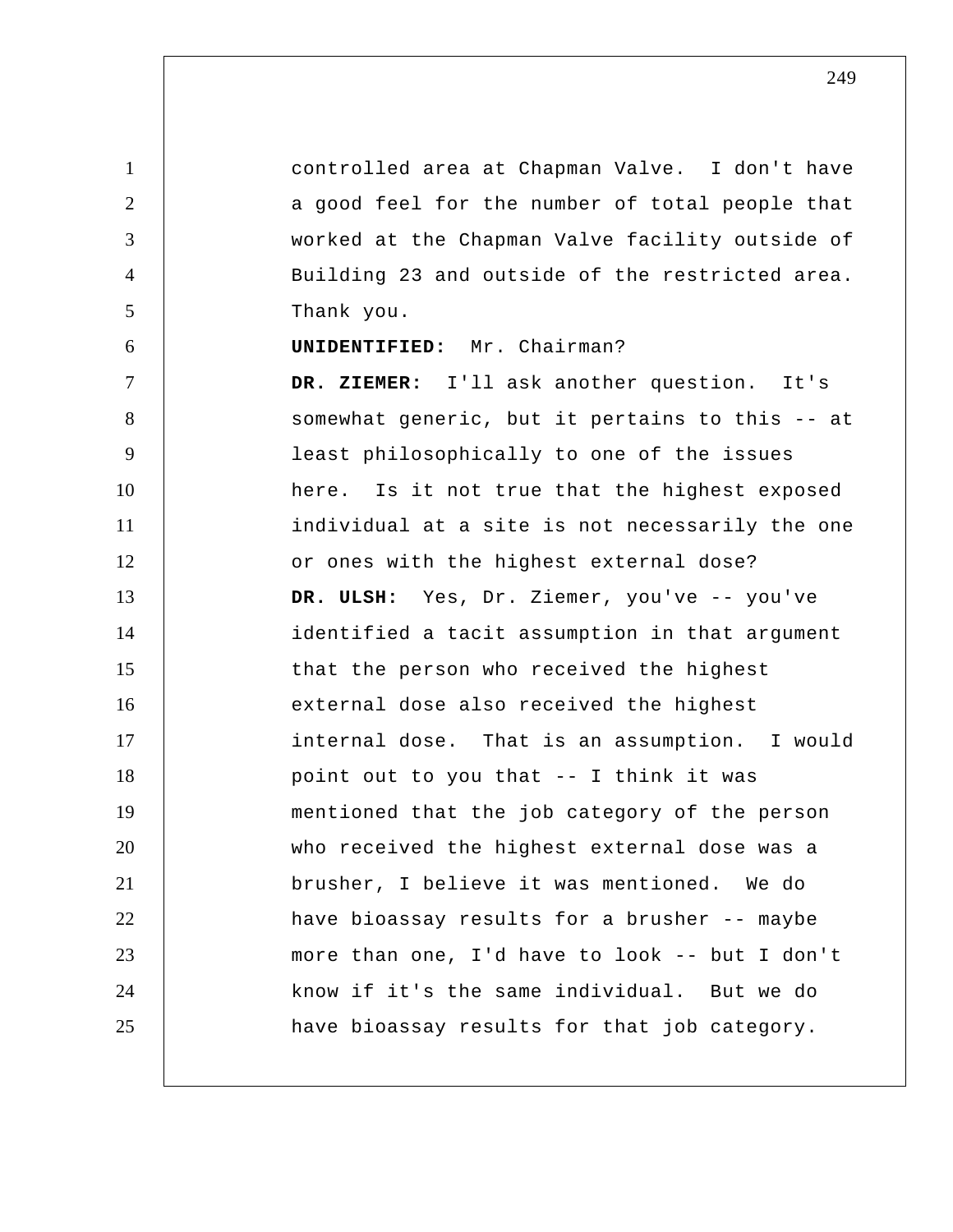| $\mathbf{1}$   | DR. ZIEMER: But the obverse of my question is   |
|----------------|-------------------------------------------------|
| $\overline{2}$ | it -- is it -- it certainly is possible that    |
| 3              | the highest exposed individual on a site would  |
| $\overline{4}$ | be someone with no external exposure.           |
| 5              | DR. ULSH: You're absolutely right. I -- I       |
| 6              | would be speculating (unintelligible) --        |
| $\tau$         | DR. ZIEMER: (Unintelligible) not necessarily    |
| 8              | here, just $--$                                 |
| 9              | DR. ULSH: Yes, the person that -- people who -  |
| 10             |                                                 |
| 11             | DR. ZIEMER: I just want to make sure that we    |
| 12             | don't assume that the highest external exposure |
| 13             | is automatically the highest exposed person on  |
| 14             | a site.                                         |
| 15             | DR. ULSH: That is true. As you know, Dr.        |
| 16             | Ziemer, the people with the highest internal    |
| 17             | exposure potential would be the people who were |
| 18             | closest to the parts of the operation that were |
| 19             | generating airborne dust or smoke at -- at      |
| 20             | Chapman Valve. The people that you would        |
| 21             | expect to have the highest external dose would  |
| 22             | be the people who spent the greatest total      |
| 23             | amount of time in close proximity to the        |
| 24             | radioactive material, so that is certainly      |
| 25             | (unintelligible) --                             |
|                |                                                 |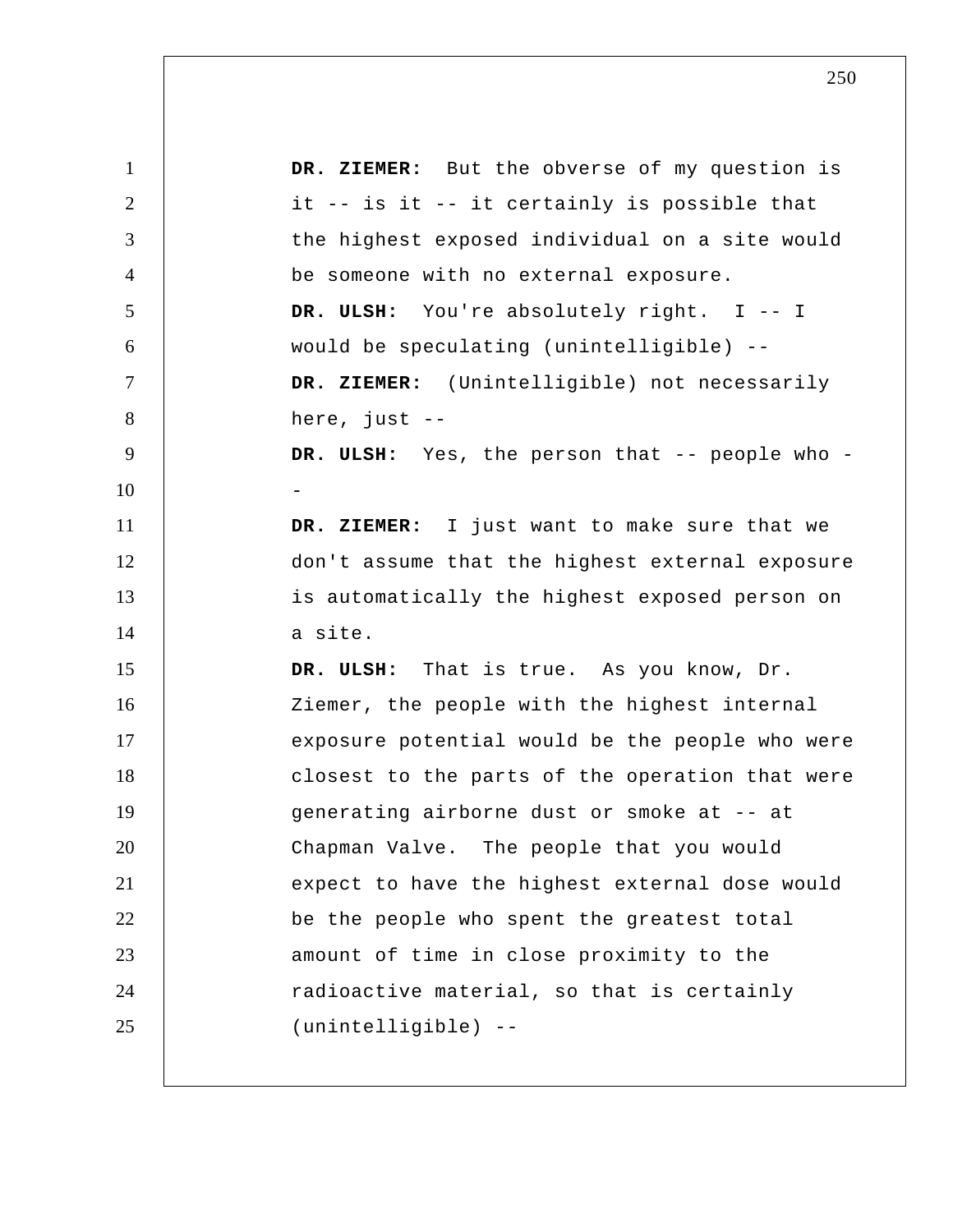| $\mathbf{1}$   | DR. ZIEMER: In this case it could very well     |
|----------------|-------------------------------------------------|
| $\overline{2}$ | coincide, but not necessarily.                  |
| 3              | DR. ULSH: Yes, absolutely.                      |
| 4              | MR. MILLER: I just want to comment that that's  |
| 5              | not mutually exclusive and -- and that if, to   |
| 6              | the extent that the individuals who were        |
| 7              | brushers, who were basically people that are in |
| 8              | high proximity to both the physical material    |
| 9              | and to airborne particulate -- I mean it would  |
| 10             | seem logical that you would want to bioassay    |
| 11             | those people. My understanding subsequent to    |
| 12             | what Senator Kennedy's letter said is that      |
| 13             | they've had further time to review this and --  |
| 14             | and I want to just illuminate at least what     |
| 15             | I've heard from them, and they can further      |
| 16             | correct or contradict me, as appropriate. My    |
| 17             | understanding is is that from having reviewed   |
| 18             | the data that they have $-$ I don't know if     |
| 19             | that's the entire data set that NIOSH has in    |
| 20             | its possession or not, and again, I can't see   |
| 21             | it so it's -- it's a little -- I'm -- I'm sort  |
| 22             | of shadow-boxing here a little bit.<br>Мy       |
| 23             | understanding is that they looked at the -- the |
| 24             | full range of the weekly film badges that were  |
| 25             | issued and that they took the midpoint of the   |
|                |                                                 |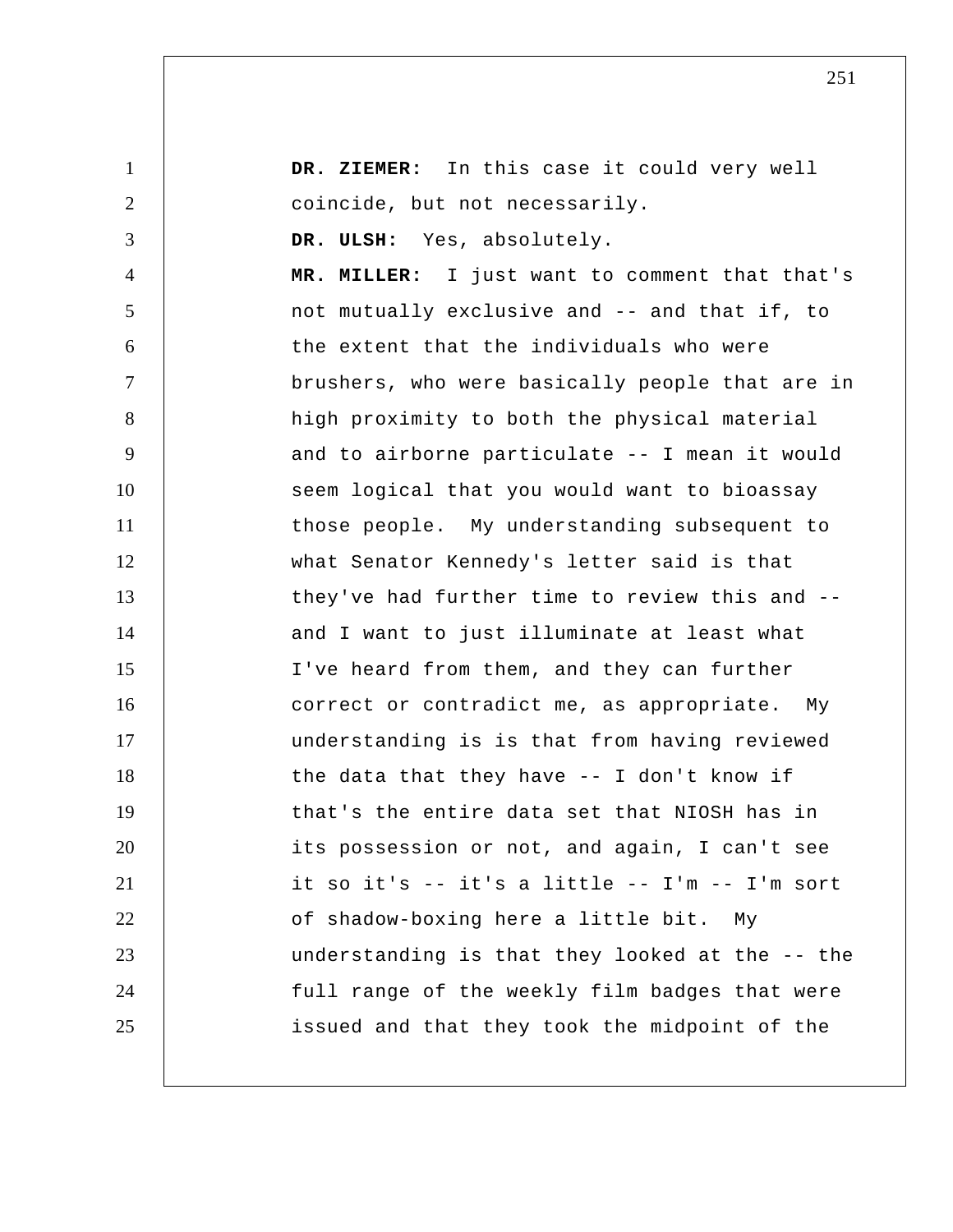| $\mathbf{1}$   | film badge readings and the highest was around  |
|----------------|-------------------------------------------------|
| $\overline{2}$ | 600 or so millirem per week or millirads per    |
| 3              | week. So they started I think around 250 or so  |
| 4              | millirads and they looked to see if anybody who |
| 5              | had more than 250 MR was bioassayed. They       |
| 6              | could identify nobody based on the data that    |
| $\overline{7}$ | they had in hand. So if nobody over even 250,   |
| 8              | at 50 percent of that, the midpoint, so that    |
| 9              | you're not just dealing with some outlier that  |
| 10             | statistically might have fallen out of the      |
| 11             | whatever, the brusher didn't show up on the day |
| 12             | of the bioassays or whatever, then you have a   |
| 13             | situation here where it almost looks like this  |
| 14             | is really what it looks like, cohort sampling.  |
| 15             | And you -- you know, what we've learned, if     |
| 16             | anything, is that if you have cohort sampling,  |
| 17             | you're going to have a hard time developing a   |
| 18             | representative sample here. And -- and I think  |
| 19             | the burden really is on NIOSH to show what      |
| 20             | Brant speculated there is demonstrated in the   |
| 21             | data.                                           |
| 22             | DR. ZIEMER: Thank you. Let's see, Dr. Lockey.   |
| 23             | DR. LOCKEY: You had mentioned that the total    |
| 24             | work duration was seven months. Is that right?  |
| 25             | DR. ULSH:<br>Yes.                               |
|                |                                                 |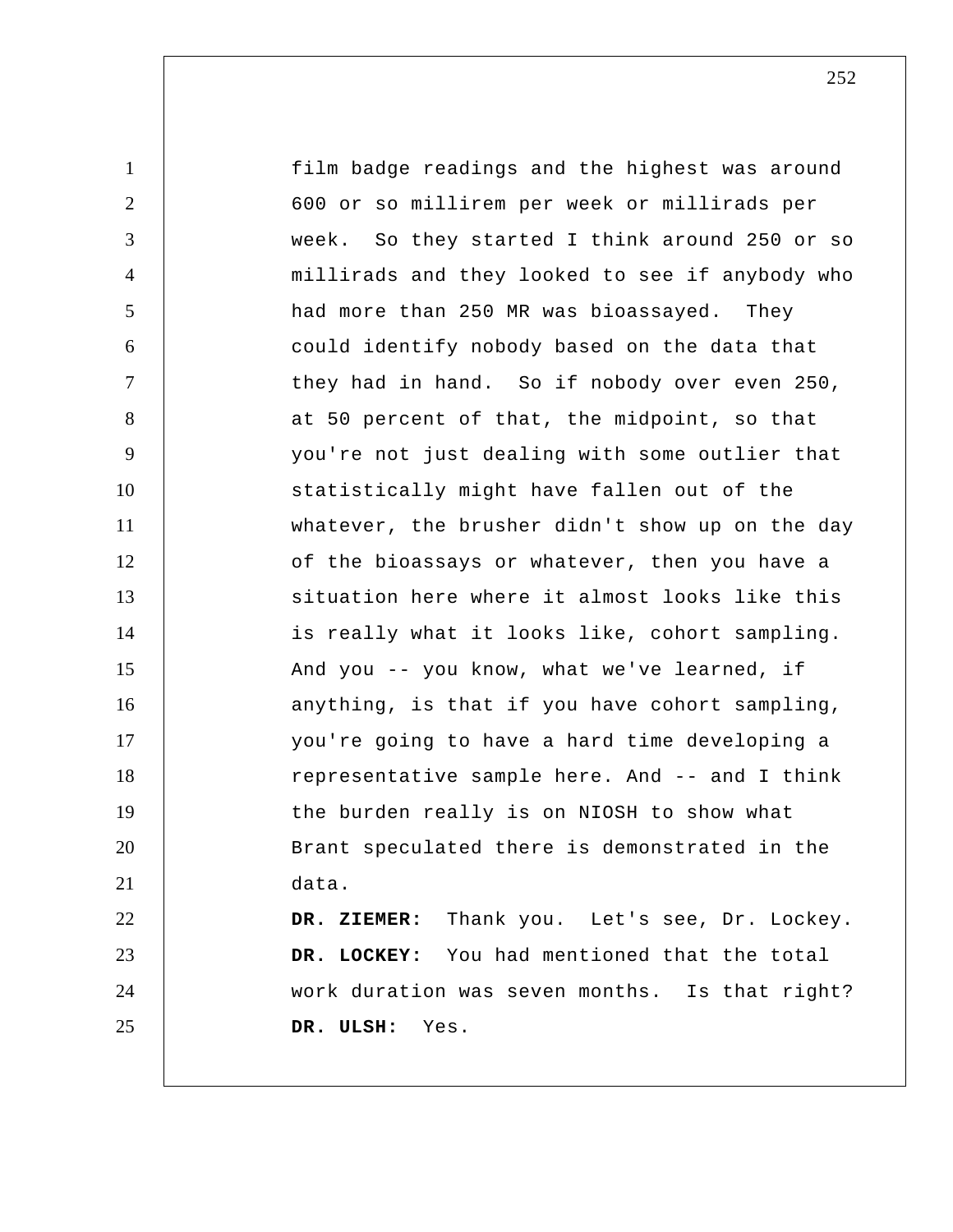1 2 3 4 5 6 7 8 9 10 11 12 13 14 15 16 17 18 19 20 21 22 23 24 25  **DR. LOCKEY:** At this facility? Do you -- can you compare this data to similar processes and break it down into number samples obtained per worker per time? How does it compare if you do that?  **DR. ULSH:** Off the top of my head, I couldn't do that in terms of -- if you looked at other facilities that conducted similar types of operations, Bethlehem Steel, Simonds Saw comes to mind. I don't know exactly what the correlation would be between the scale of the operation and the amount -- the number of bioassay samples that were taken in those operations. I don't have those at -- at my fingertips. **UNIDENTIFIED:** Mr. Chairman?  **DR. ZIEMER:** Brad, did you have another question?  **MR. CLAWSON:** Yeah, I just -- to go on from where I was going, you say that this has been in the seven-month period -- that the bioassays were -- and we've got a two-year period op-- I'm not understanding that. I'm -- **DR. ULSH:** Again I might call on Mark, but we have indication that the actual machining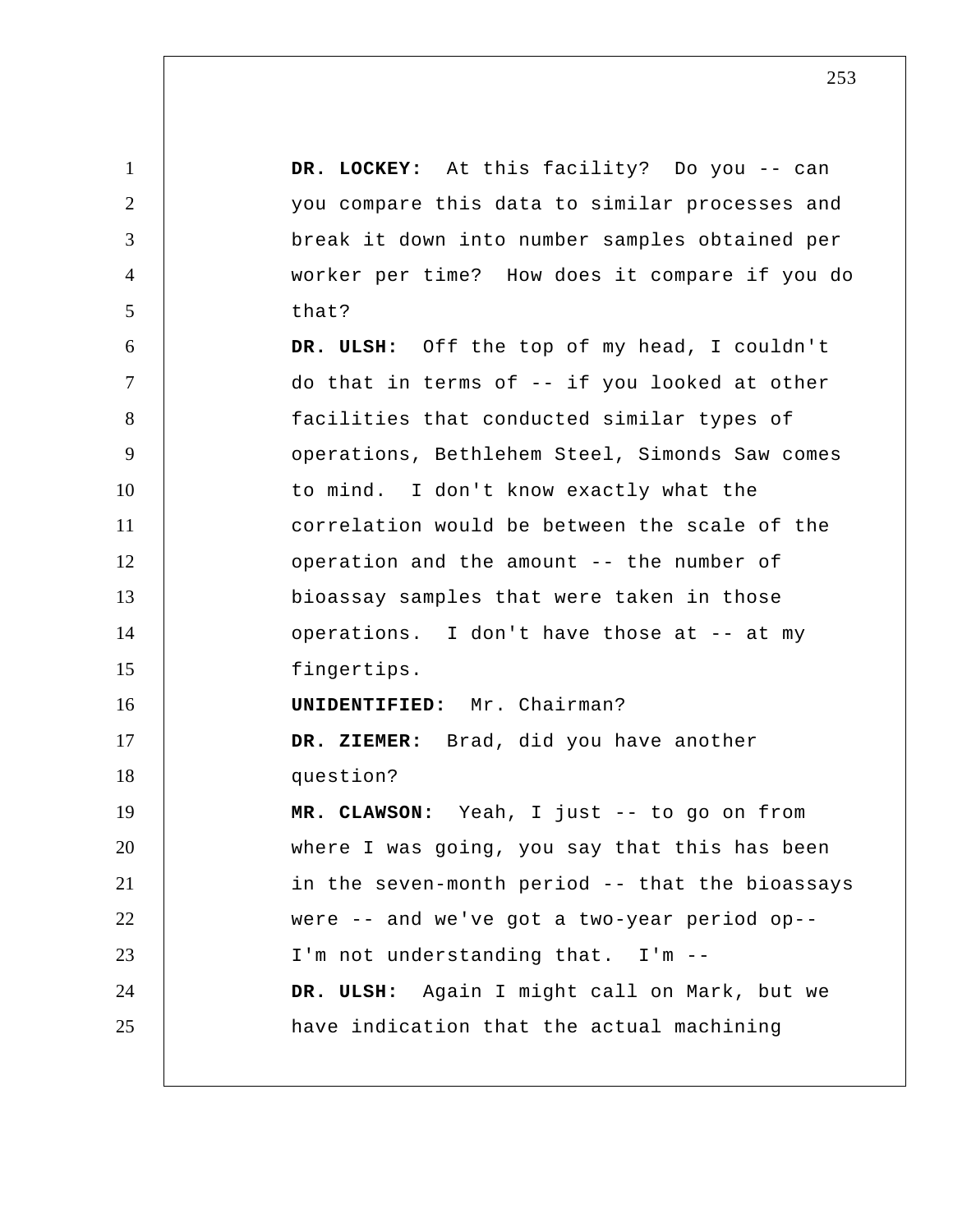| $\mathbf{1}$   | operations occurred from May to November in     |
|----------------|-------------------------------------------------|
| $\overline{2}$ | 1948. Now the radioactive material, the         |
| 3              | uranium, could have been on-site as early as    |
| $\overline{4}$ | January of 1948, but that doesn't mean that's   |
| 5              | when they started actually machining that       |
| 6              | material. There's also some indication -- and   |
| $\tau$         | again, the rec-- the record here is a little    |
| 8              | unclear as to when the last shipment of uranium |
| 9              | scrap was sent from the site. It -- there's     |
| 10             | some indication that it was all gone by the end |
| 11             | of 1948. The weight of the evidence suggests    |
| 12             | that. However there's also, I believe -- and    |
| 13             | I'm going to ask Mark to correct me if I'm      |
| 14             | wrong -- the possibility that it remained on-   |
| 15             | site for a few months into 1949. And to         |
| 16             | account for that possibility, Brad, we have     |
| 17             | extended the covered -- the period for this     |
| 18             | class to be all of those two calendar years.    |
| 19             | MR. CLAWSON: Do we have any time when this --   |
| 20             | the furnace was supposedly running? Was it      |
| 21             | just during the -- the melting processes or --  |
| 22             | or -- or what?                                  |
| 23             | DR. ULSH: Well, let me tell you what we do      |
| 24             | The purpose of a chip incinerator or a<br>know. |
| 25             | cracking furnace is to treat uranium chips, to  |
|                |                                                 |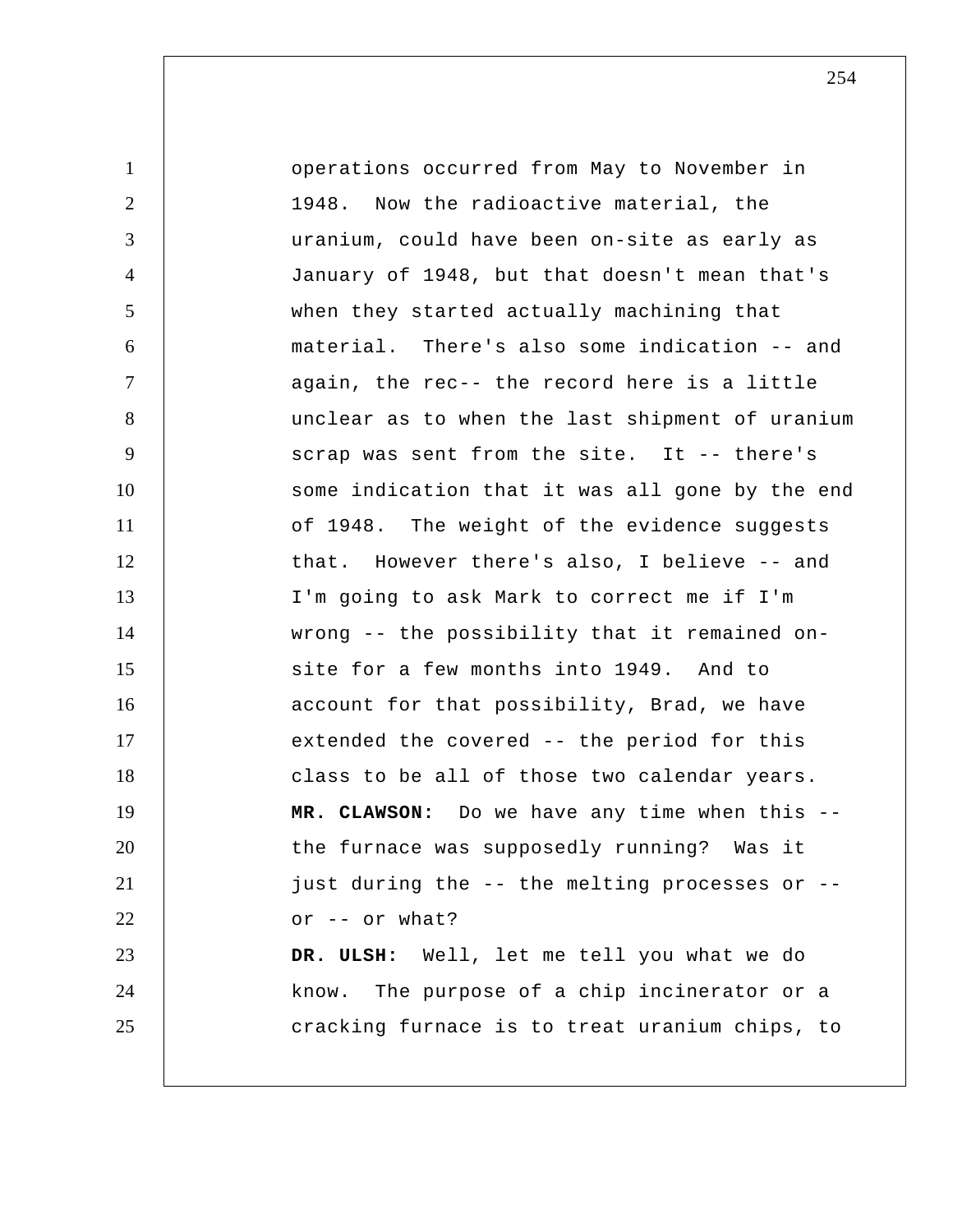1 2 3 4 5 6 7 8 9 10 11 12 13 14 15 16 17 18 19 20 21 22 23 24 25 oxidize them so they are less pyrophoric and they don't present as much of a hazard when you're shipping that material. So it would be logical to assume -- and this, I would readily admit, is an assumption -- that that type of process occurred near the end of the -- the machining period. But that -- I've got to admit to you, Brad, that is an assumption.  **MR. CLAWSON:** Okay. Another one that just kind of interests me, we've got a time period then and then we've got basically about 40 years later, and this was the D&D process?  **DR. ULSH:** Yes.  **MR. CLAWSON:** What was going on in this facility the rest of the time?  **DR. ULSH:** Mark Rolfes, please approach the microphone. Chapman Valve did continue with their -- their other operations, but I think Mark can maybe...  **MR. ROLFES:** Chapman Valve was a valve facility. They produced valves of several different types for several different organizations. One of their major products were fire hydrants and valves for the fire hydrants themselves.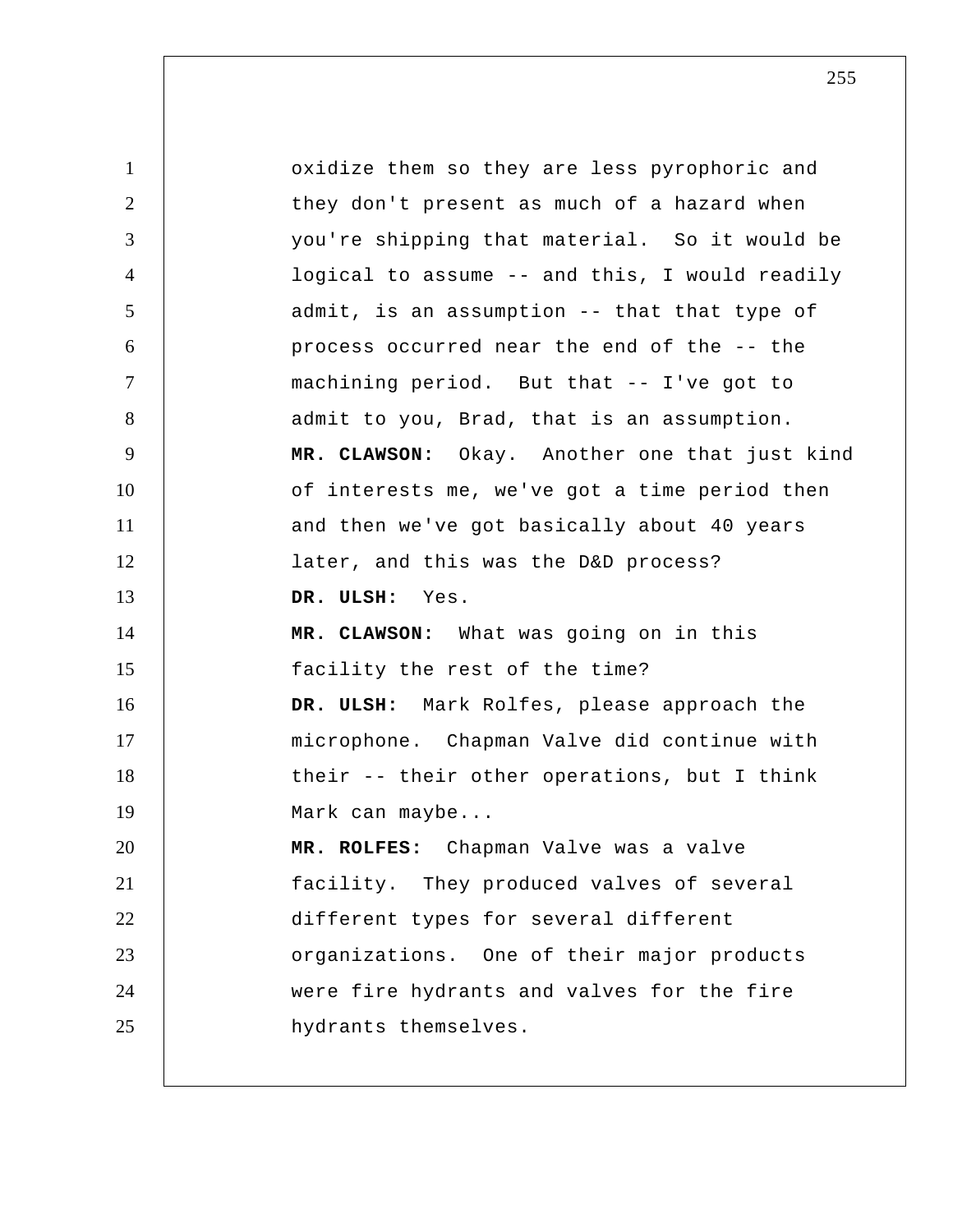1 2 3 4 5 6 7 8 9 10 11 12 13 14 15 16 17 18 19 20 21 22 23 24 25  **MR. CLAWSON:** So 40 years later we deconned it?  **DR. ZIEMER:** I think his question basically is did they continue to use that part of the facility for other work which it was in a contaminated state. I assume that's your question, Brad.  **MR. CLAWSON:** Yeah, I just -- I just find -- I'm just trying to understand it. Did they close this facility off and then 40 years later or something clo--  **DR. ULSH:** Yeah, let me give you a little bit of information, Brad. At the conclusion of the AEC work, they did make some efforts at decontamination. They washed down the facility. In -- in preparation for this work they constructed walls inside this building to wall off this area from the rest of the building. And at the conclusion of that work, those -- there was some dismantlement that went on and they did attempt to wash down the surfaces. They had to make several attempts at that. I think what we're talking about here in terms of the D&D effort that occurred in the '90s occurred under the FUSRAP program. Now Mark, am I correct in that?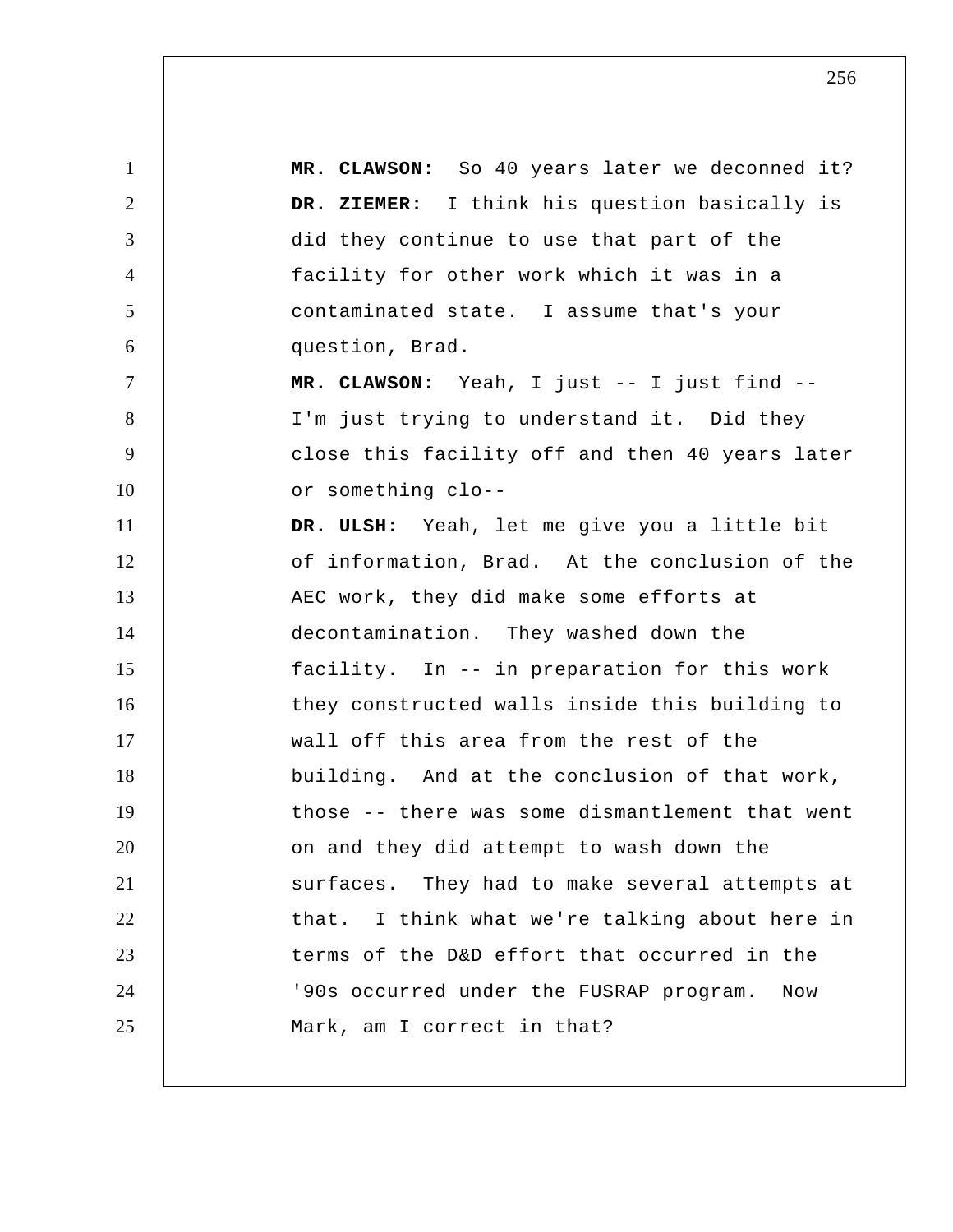1 2 3 4 5 6 7 8 9 10 11 12 13 14 15 16 17 18 19 20 21 22 23 24 25  **MR. ROLFES:** (Unintelligible)  **DR. ULSH:** Okay.  **DR. ZIEMER:** Yes, Richard.  **MR. MILLER:** Mr. Chairman, I think Aaron Wilson from western Mass. (unintelligible) -- he just sort of buzzed me and asked if he could be heard 'cause I think he's quite familiar with the history of Chapman Valve. Aaron, are you there?  **MR. WILSON:** Yes, I am.  **DR. ZIEMER:** Okay, proceed.  **MR. WILSON:** Mr. Chairman, I've interviewed dozens of family members and former workers, and I just wanted to make a quick comment about the total number of employees. I have a payroll register sitting here on my desk from 1948 and '49 from Chapman Valve. There were -it was one of the largest employers in -- in the area with more than 1,000 employees. And in fact when you look at the chip burner -- the smokestack for that going up the side of the building was venting a lot of this material into the air throughout the whole facility. And I'm not sure that a sample of 33 workers is really representative of the number of people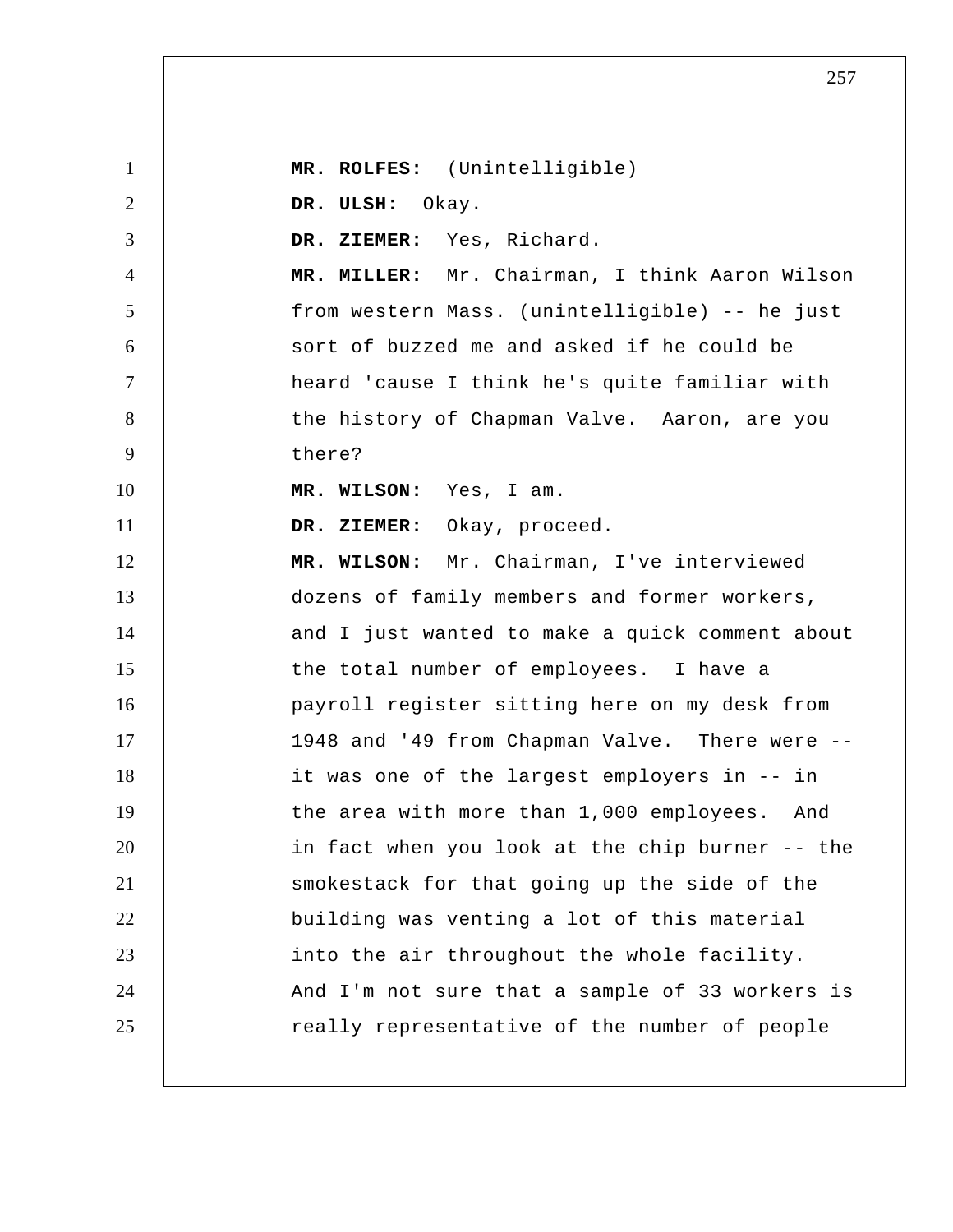| $\mathbf{1}$   | who were exposed as they were walking back and   |
|----------------|--------------------------------------------------|
| $\overline{2}$ | forth underneath the smokestack.                 |
| 3              | One other point was it was asked about what      |
| $\overline{4}$ | other type of radioactive materials might have   |
| 5              | been used at Chapman Valve. I've -- like I       |
| 6              | said, I've talked to many former workers.        |
| $\tau$         | Other than the uranium that they processed in    |
| 8              | Building 23, the only other material that's      |
| 9              | ever been mentioned was radium pills which were  |
| 10             | used in an X-ray process to look at the valves   |
| 11             | that were being sent to the United States Navy.  |
| 12             | And incidentally, the enriched uranium sample    |
| 13             | that was taken, it's my understanding that that  |
| 14             | sample was taken from the ground which was       |
| 15             | directly underneath where the smokestack from    |
| 16             | the chip burner exited Building 23.              |
| 17             | DR. ZIEMER: Okay. Thank you. Yes, Mike --        |
| 18             | oh, Mark.                                        |
| 19             | MR. GRIFFON: Good to meet you. I had a           |
| 20             | question, Brant, or maybe a clarification.<br>In |
| 21             | your presentation I think you mentioned that     |
| 22             | urinalysis is at the top of the hierarchy for    |
| 23             | approaches in terms of calculating internal      |
| 24             | I don't dispute that, but I think your<br>dose.  |
| 25             | assertion was that you have urinalysis records   |
|                |                                                  |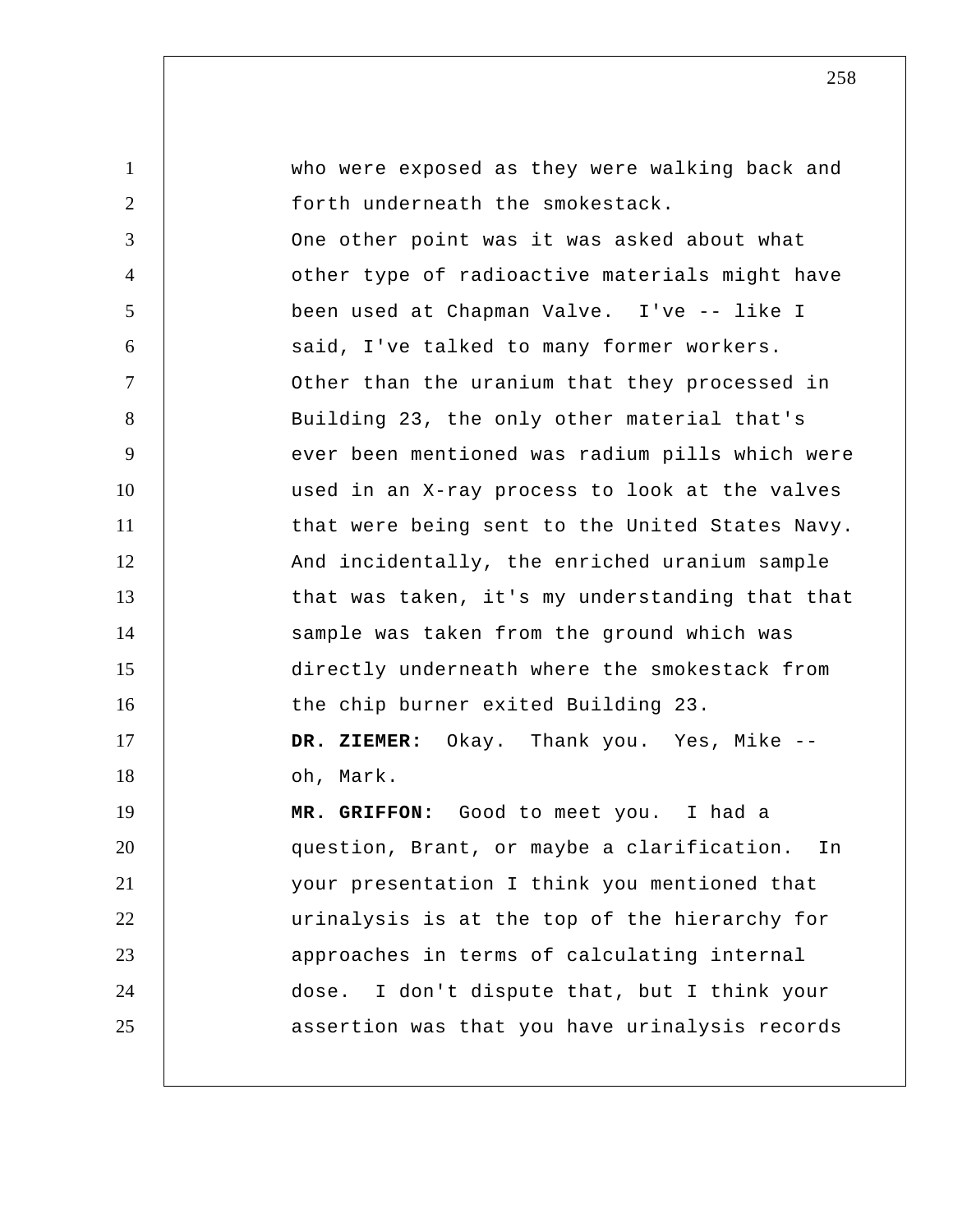1 2 3 4 5 6 7 8 9 10 11 12 13 14 15 16 17 18 19 20 21 22 23 24 25 to do dose reconstruction for these claimants. You're really using coworker models.  **DR. ULSH:** You're absolutely correct, Mark.  **MR. GRIFFON:** How many of these 124 have individual urinalysis records, or do -- you probably don't know that off-hand. I don't  $k$ now  $-$  **DR. ZIEMER:** Thirty-two.  **MR. GRIFFON:** No, of the claimants, I'm saying.  **DR. ULSH:** So you're asking of the 33 non-fire urinalysis results, how many people does that represent is what you're asking? MR. GRIFFON: How many claimant -- how many claimants have individual (unintelligible) --  **DR. ULSH:** Oh, how many -- **MR. GRIFFON:** -- data.  **DR. ULSH:** -- claimants.  **MR. GRIFFON:** And you may not know that or --  **DR. ULSH:** I think you're right. I think you're right, I don't know that off the top of my head.  **MR. GRIFFON:** Yeah, I'm guessing -- my point is, I'm guessing at this point you -- you've relied on a coworker model to assign internal doses for any -- any dose reconstructions that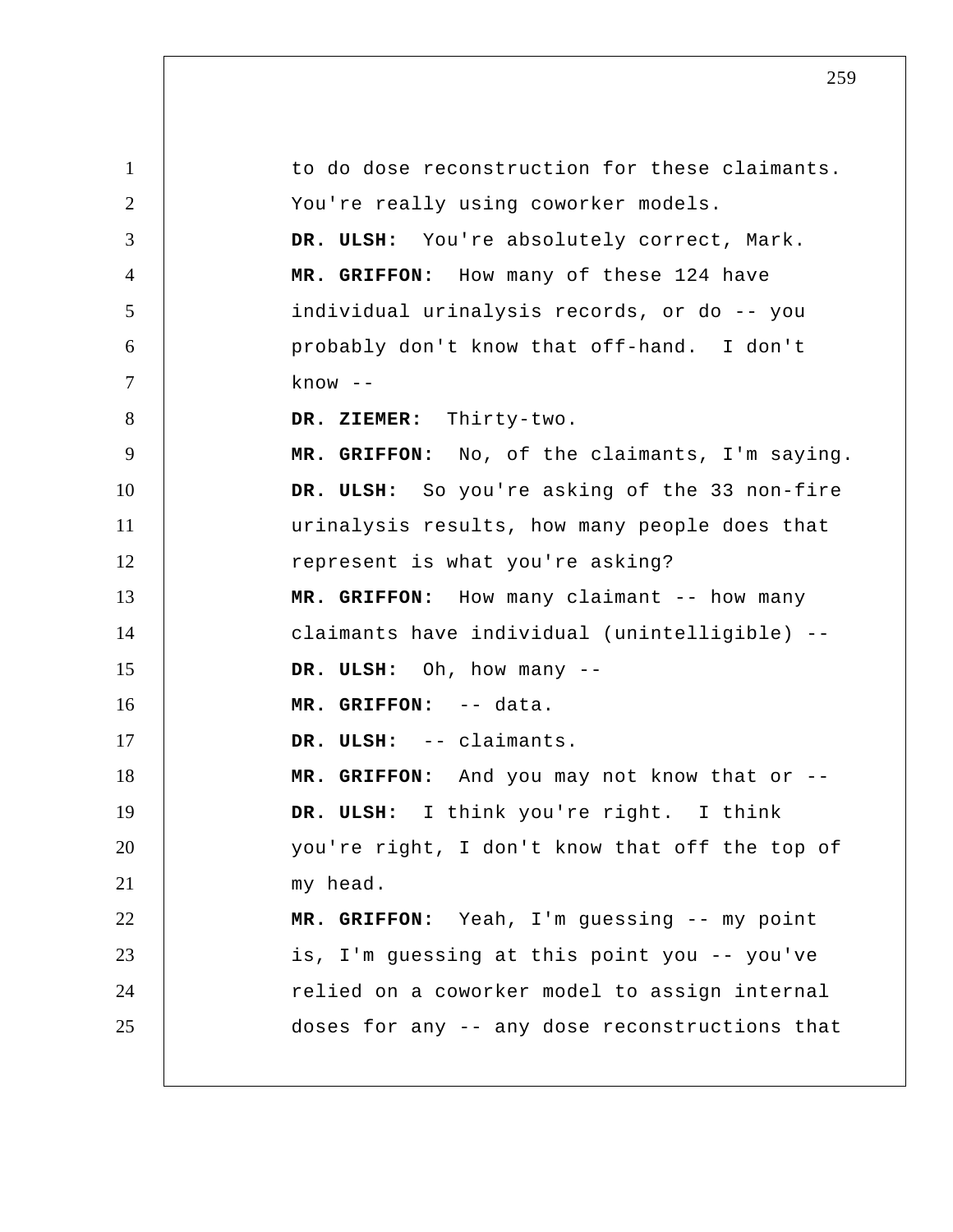have been done for those -- for the -- out of the 124.

1

2

3

4

5

6

7

8

 **DR. ULSH:** Certainly what we would do, Mark, is if we have actual individual bioassay results that relate to a claimant, we would use that. But for individuals for whom we do not have individual bioassay results, we would rely on coworker data in this case.

9 10 11 12 13 14 15 16 17 18 19 20 21 22 23 24 25  **MR. GRIFFON:** I guess the other thing that - that I just wanted to pursue a little bit, in the letter that was read to us, one out of two samples were done for isotopic analysis of the uranium and one came up as -- as slight-- as slightly enriched. I guess the other thing -- I don't -- I don't dispute that you could modify the site profile -- modify your methodology slightly and recalculate doses based on enriched uranium. I guess what it raises in my mind is were there other processes that we're missing at this -- at this facility that -- that involved other materials coming in, enriched uranium use, et cetera. That -- I guess that would be the bigger concern I would have is, you know, are we missing some production that went on over -- over a time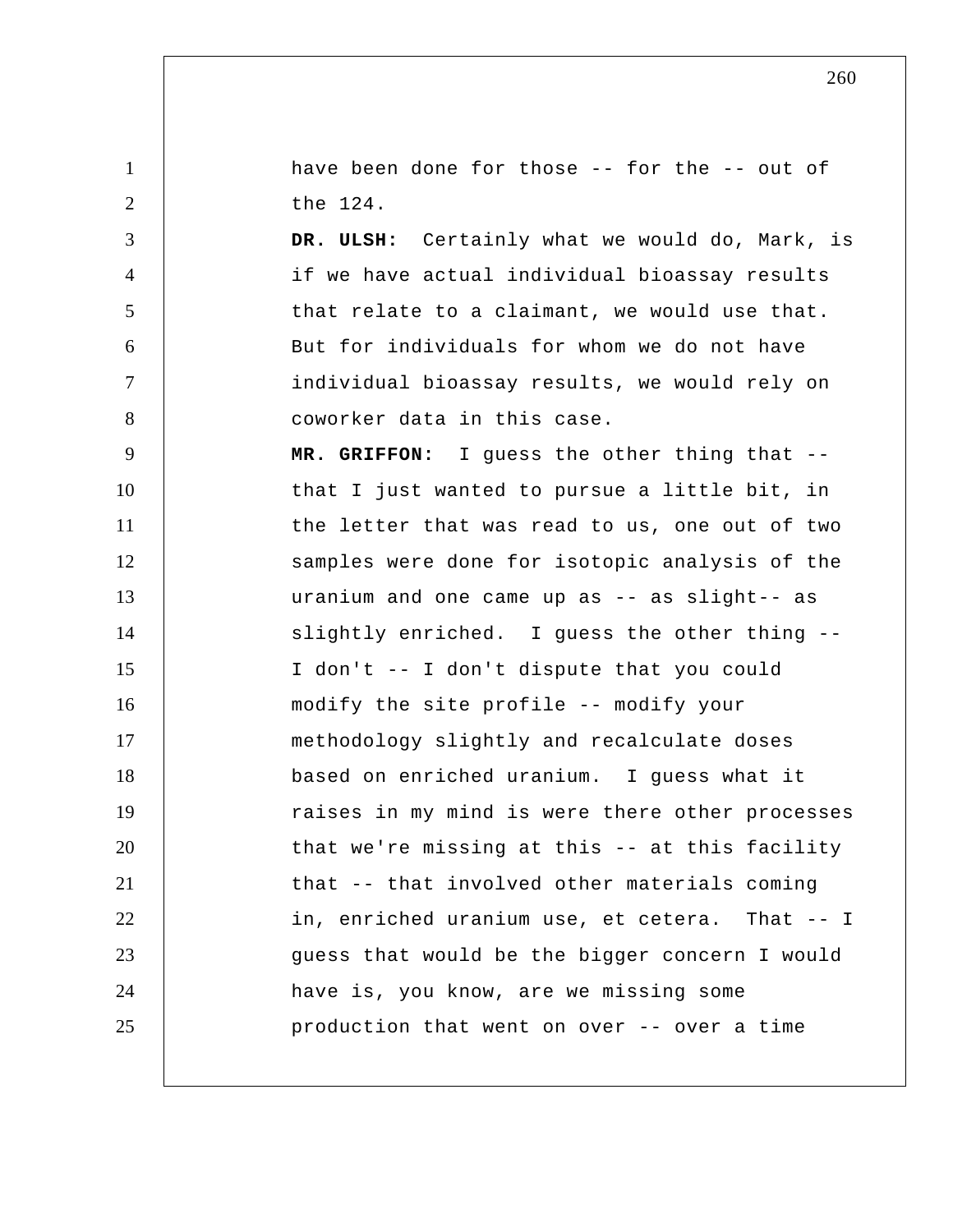1 2 3 4 5 6 7 8 9 10 11 12 13 14 15 16 17 18 19 20 21 22 23 24 25 period there. And I know you probably - you've looked and you haven't found, but it raises a question in my mind, I guess.  **DR. ULSH:** Of course, let me state from the outset, we can't prove a negative, as you know. However, and you're correct, Mark, that we have seen no indication of other operations that occurred during that time frame. However, you are echoing some of the concerns that were expressed in the SEC petition. Those concerns dealt with accounting for the cracking furnace and for other smaller fires. So your concern echoes some of the concerns expressed by the petitioner.  **MR. GRIFFON:** One -- one final before Richard gets up. On your air sampling slide you mentioned that there was some air sampling data, did -- did NIOSH make any attempt to look at that in terms of -- of assessing whether you were in the same ball park as your conclusions for your urinalysis data? In other words, did it -- did it -- was it consistent with -- I know you're not going to get the same kind of intake numbers exactly, but were the air sampling levels consistent with what you found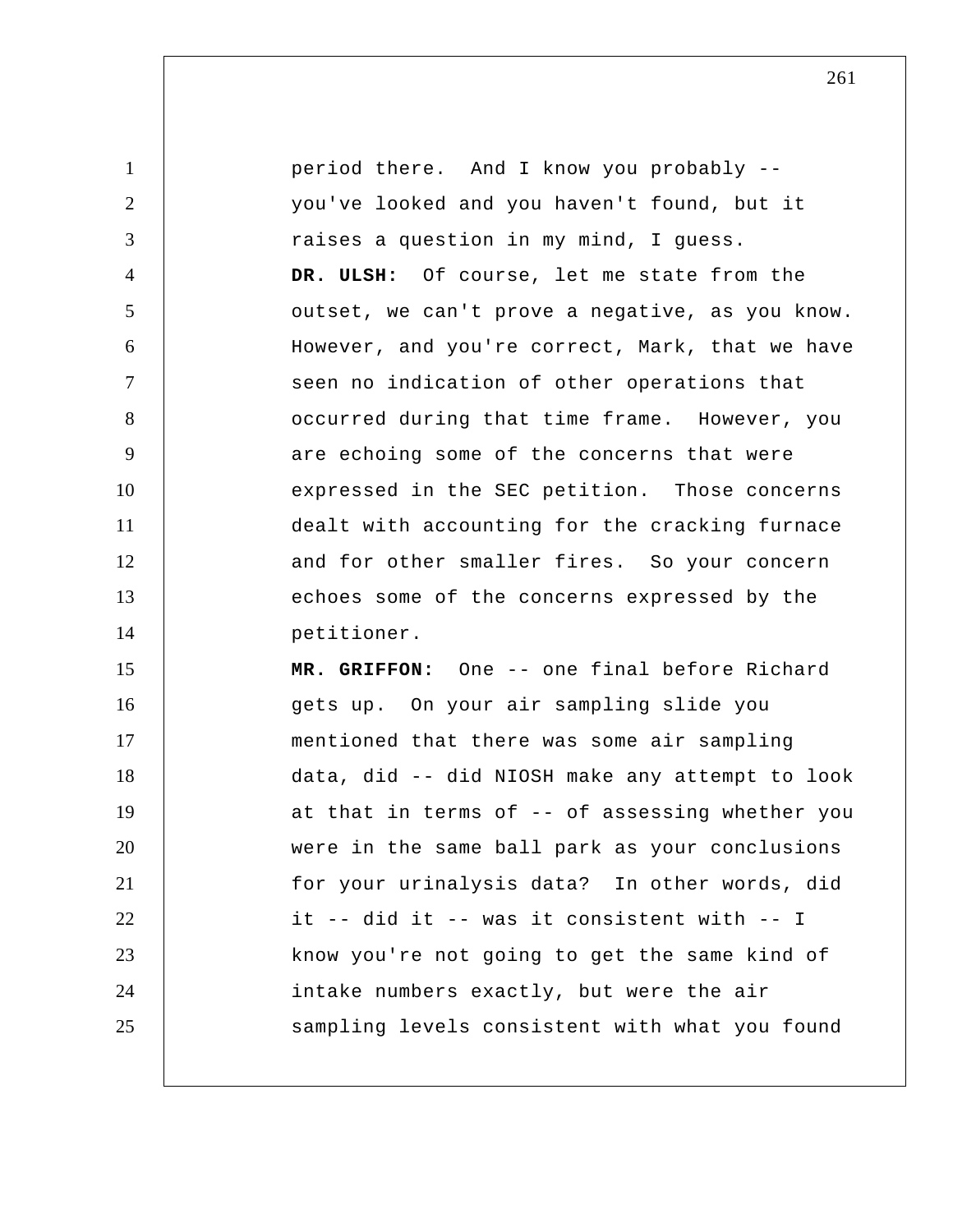| $\mathbf{1}$   | in your urinalysis samples?                     |
|----------------|-------------------------------------------------|
| $\overline{2}$ | DR. ULSH: I believe the answer to that is yes,  |
| 3              | Mark. I know that we looked at the air          |
| $\overline{4}$ | sampling results and compared those with        |
| 5              | numbers that the Health and Safety Laboratory   |
| 6              | produced for other facilities. Now these are    |
| $\overline{7}$ | air samples compared to air samples from other  |
| 8              | facilities. In terms of your question, though,  |
| 9              | you're asking if we estimated an intake based   |
| 10             | on the air sampling data at Chapman Valve and   |
| 11             | compared that with the urinalysis data that we  |
| 12             | have there. I don't know the answer to that.    |
| 13             | Mark, are you -- $I$ -- has he dis-- oh, there  |
| 14             | you are. Did you do something like that, Mark,  |
| 15             | $or$ $--$                                       |
| 16             | MR. ROLFES: What was the question again?        |
| 17             | DR. ULSH: The question --                       |
| 18             | DR. WADE: You'll have to come to the            |
| 19             | microphone. You might as well stay here.        |
| 20             | MR. GRIFFON: It sounds like it wouldn't have    |
| 21             | been -- well, go ahead, I'll let him answer it. |
| 22             | DR. ULSH: The question that Mark asked -- that  |
| 23             | Mark Griffon asked, Mark, was did we compare    |
| 24             | the intakes that we would have estimated from   |
| 25             | the air sampling, the one day of air sampling   |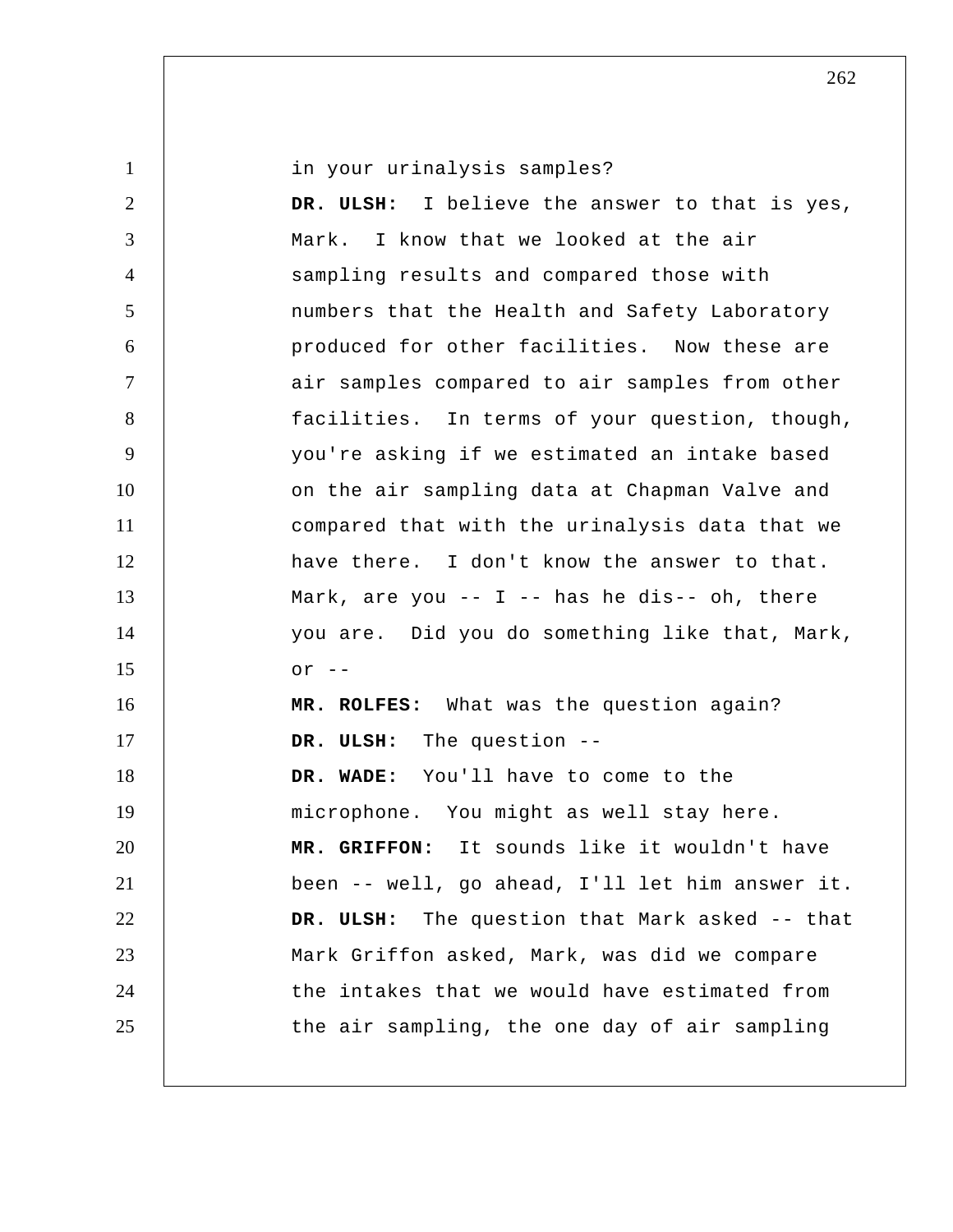1 2 3 4 5 6 7 8 9 10 11 12 13 14 15 16 17 18 19 20 21 22 23 24 25 that we had at Chapman Valve, did we compare those with the urinalysis results that we had for Chapman Valve to see whether they came up with similar estimates.  **MR. ROLFES:** I believe -- we didn't necessarily do that within the Technical Basis Document, but we did take a look at the air monitoring data that we have and compared it to the bioassay data that we have and reconstructed intakes from those bioassay data, and we compared it to the air monitoring data and those were roughly a good fit. So we did do something, but not in -- in the formal Technical Basis Documents.  **DR. ULSH:** And as you might imagine, I suspect the confidence intervals are wide on that -- I suspect.  **DR. ZIEMER:** Okay, thank you. Richard Miller, you had some -- oh, another comment? Oh, another comment? (No responses) Okay, Richard.  **MR. MILLER:** Just -- just to respond I think on -- on point, on page 11 of the SEC evaluation report there's a table under Section 4.4 -- I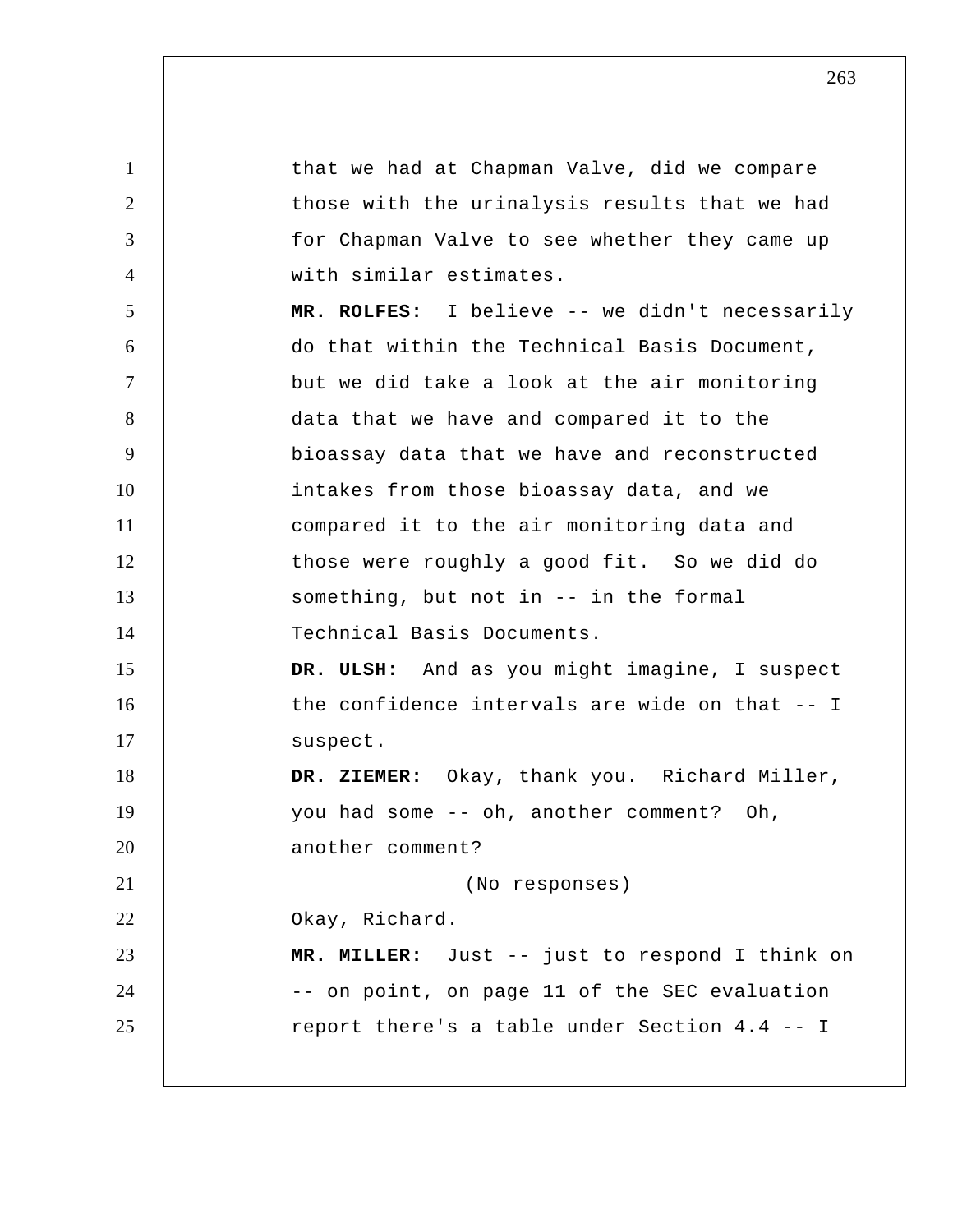1 2 3 4 5 6 7 8 9 10 11 12 13 14 15 16 17 18 19 20 21 22 23 24 25 know this is data as of May 1st, 2006, but it says here that of 106 cases who met the proposed class definition criteria, which means that  $-$ - that's 106 there, that's  $-$ - 106 is more than the Building 23 100 that we heard earlier, but whatever it is, five of those had internal dose data. So everybody else, I would assume - and correct me if I'm wrong -- either relied on OTIB-4 or relied on your site profile. I assume you're using OTIB-4 in part for this facility. Is that correct?  **DR. ULSH:** I can't answer that with certainty. I could check on that. I don't know what methodologies were applied for the -- for the 92 dose reconstructions that we have completed. I don't have a handle on what methodologies were employed for that.  **MR. MILLER:** The point is is that of -- of five even out of 91 shows that you're largely relying either on a coworker model of some sort here. **BOARD DECISION DR. ZIEMER:** Board members, I don't know if you have -- oh, Jim, you have an additional question?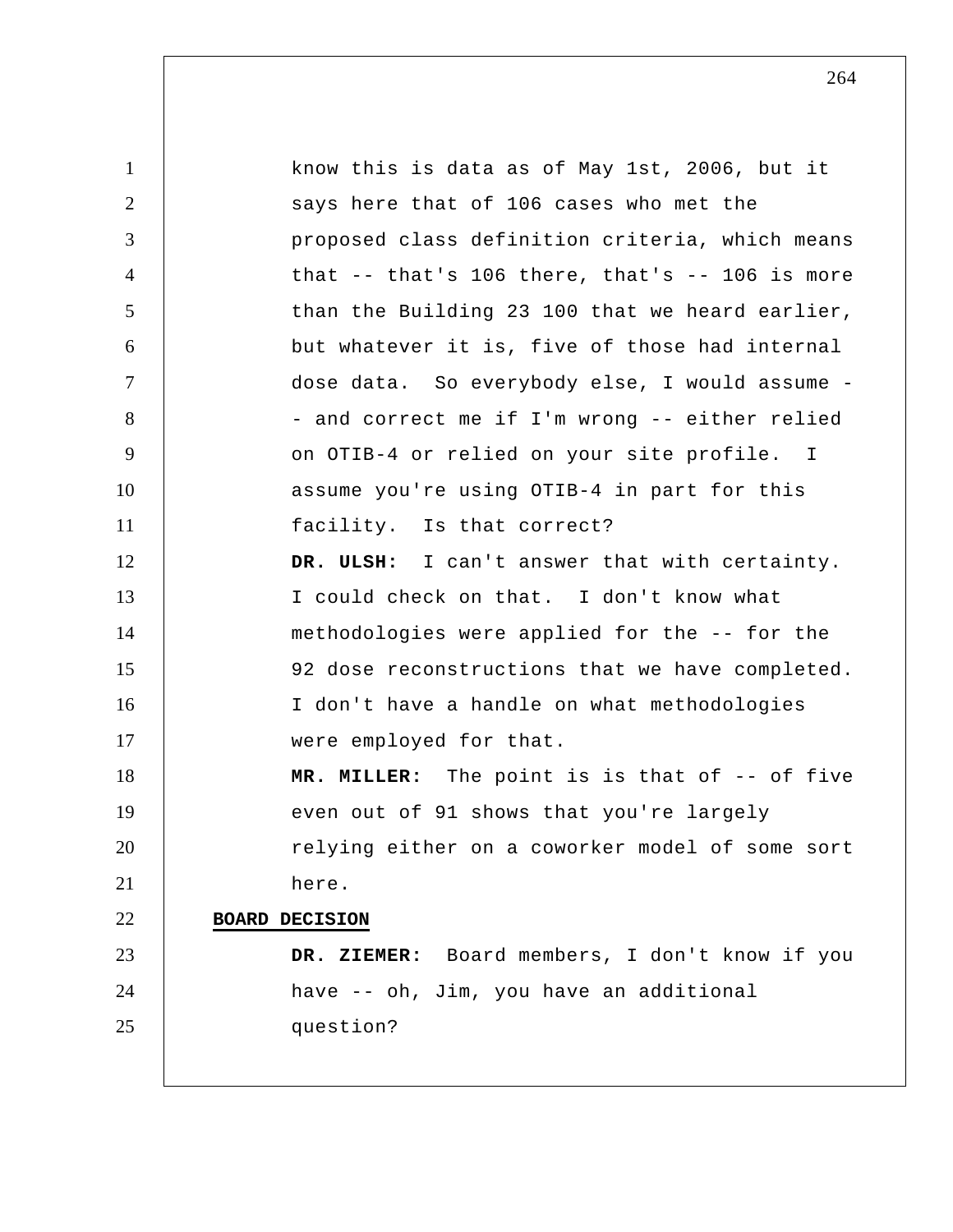| $\mathbf{1}$   | DR. MELIUS: I don't have an additional          |
|----------------|-------------------------------------------------|
| $\overline{2}$ | question, I was going to make a motion, but if  |
| 3              | you have --                                     |
| 4              | DR. ZIEMER: Okay. Well, before you make your    |
| 5              | motion, I was going -- simply going to instruct |
| 6              | you that you have probably three possibilities  |
| $\tau$         | for action. One is to support the petition,     |
| 8              | one is to deny it, the other is to seek some    |
| 9              | additional clarification of some technical      |
| 10             | information, perhaps with or without the help   |
| 11             | of the contractor. So Plan C has some subparts  |
| 12             | as well. Perhaps Dr. Melius has a -- a          |
| 13             | recommendation that we can react to.            |
| 14             | DR. MELIUS: Yeah, I would make a motion that    |
| 15             | we defer action on this petition -- SEC         |
| 16             | petition and that we ask SC&A to do further     |
| 17             | evaluation and then -- I'm not sure whether     |
| 18             | their action should -- that evaluation should   |
| 19             | be under sort of the site profile task or under |
| 20             | their SC&A (sic) task. I think it's really a -  |
| 21             | - maybe a mixture of both, to some extent, but  |
| 22             | that they then come back to us with a report    |
| 23             | and we make -- take the steps from there.       |
| 24             | MR. ELLIOTT: The revised site profile will be   |
| 25             | out in a matter of days --                      |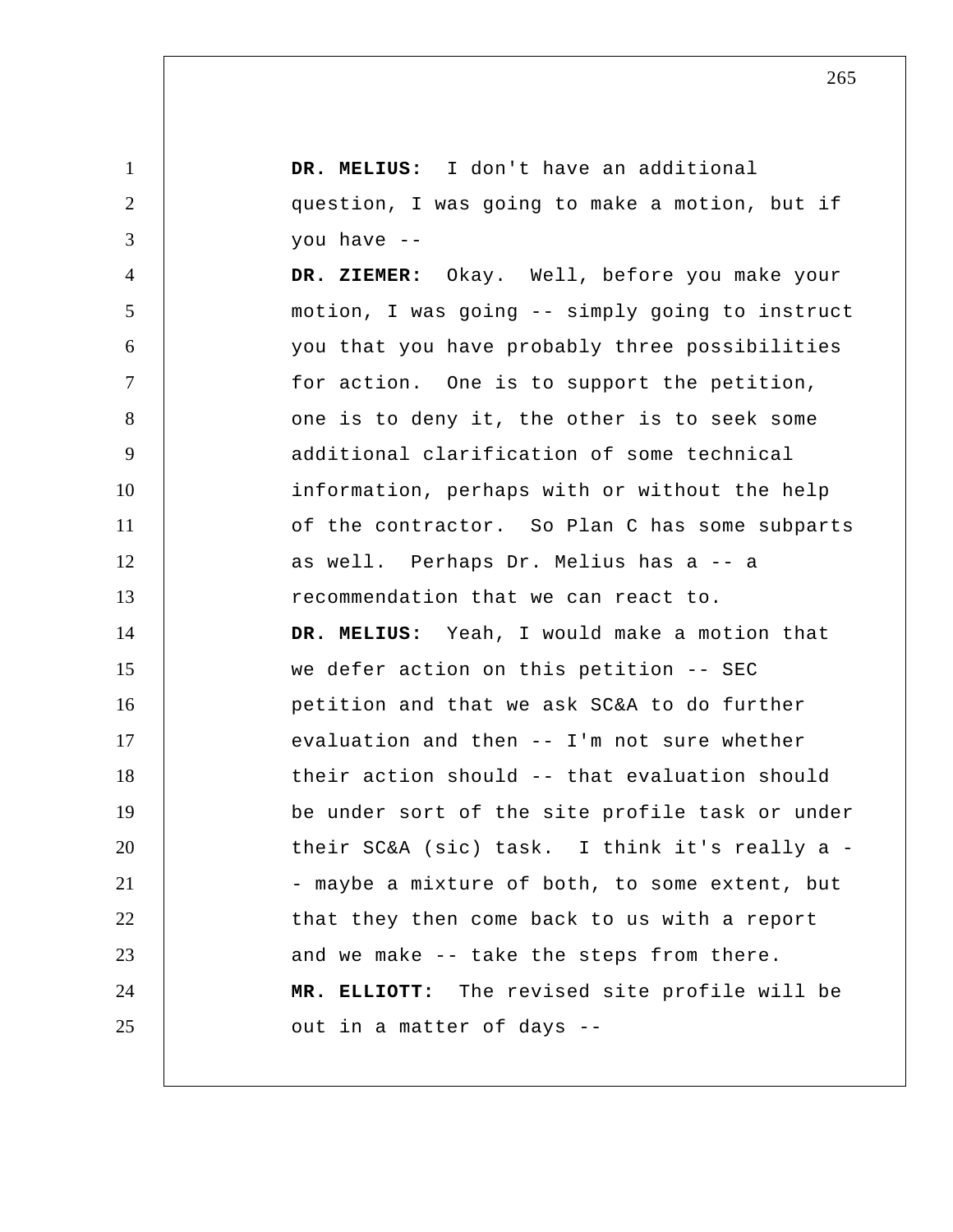1 2 3 4 5 6 7 8 9 10 11 12 13 14 15 16 17 18 19 20 21 22 23 24 25  **DR. MELIUS:** Okay, that was -- **MR. ELLIOTT:** -- next week, I (unintelligible).  **DR. MELIUS:** -- one of my --  **MR. ELLIOTT:** It should have been here this week, but we didn't make it.  **DR. ZIEMER:** In any event, let me interpret your motion. I believe that in the context of what we're doing, we would ask them to do this as a site profile task -- **DR. MELIUS:** Yeah.  **DR. ZIEMER:** -- so I'm going to interpret your motion in that manner, if there's no objection, and ask if there's a second.  **MR. CLAWSON:** Second here.  **DR. ZIEMER:** And second. And now the motion is open for discussion. Do you have a question?  **MR. MILLER:** Just a question. You know, if -if the site profile review criteria were the same as the SEC evaluation criteria that the Board had adopted, it would be I think of no consequence. But the criteria are so specific in your guidance that the Board promulgated back I think in January or March -- I guess you approved it in March -- I would respectfully ask that -- that that criteria be the -- the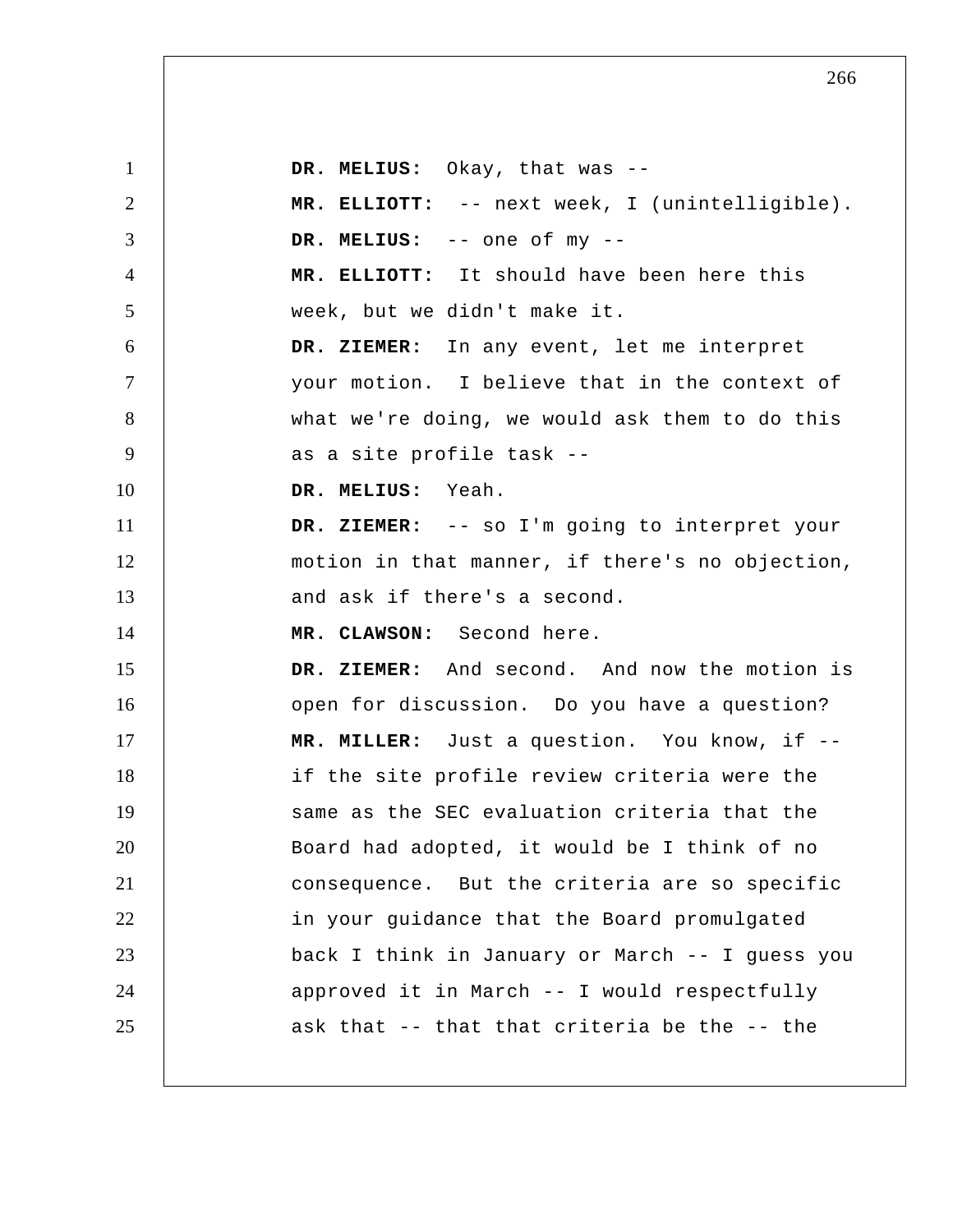1 2 3 4 5 6 7 8 9 10 11 12 13 14 15 16 17 18 19 20 21 22 23 24 25 criteria against which the SEC evaluation report be looked at and that both be considered as part of an aggregate of the whole. How you want to deal with the contracting matter is immaterial to me, but I -- I think people would like to see this SEC evaluation report evaluated under that litmus test.  **DR. ZIEMER:** The Chair's suggestion that it be done as an SEC task I think automatically brings those criteria into play.  **MR. MILLER:** Okay, but I thought Dr. Melius's proposal -- **DR. WADE:** You said site profile.  **MR. MILLER:** -- was site profile.  **DR. MELIUS:** Oh, did I?  **DR. WADE:** You meant -- you misspoke, that's all.  **DR. ZIEMER:** Okay. I didn't even hear what I said 'cause I knew what I meant.  **DR. WADE:** He meant SEC.  **DR. ZIEMER:** I -- I had intended to say SEC.  **MR. MILLER:** Oh, I apologize.  **DR. ZIEMER:** That's a senior moment. That's my story and I'm sticking to it.  **MR. MILLER:** Thank you, Dr. Ziemer.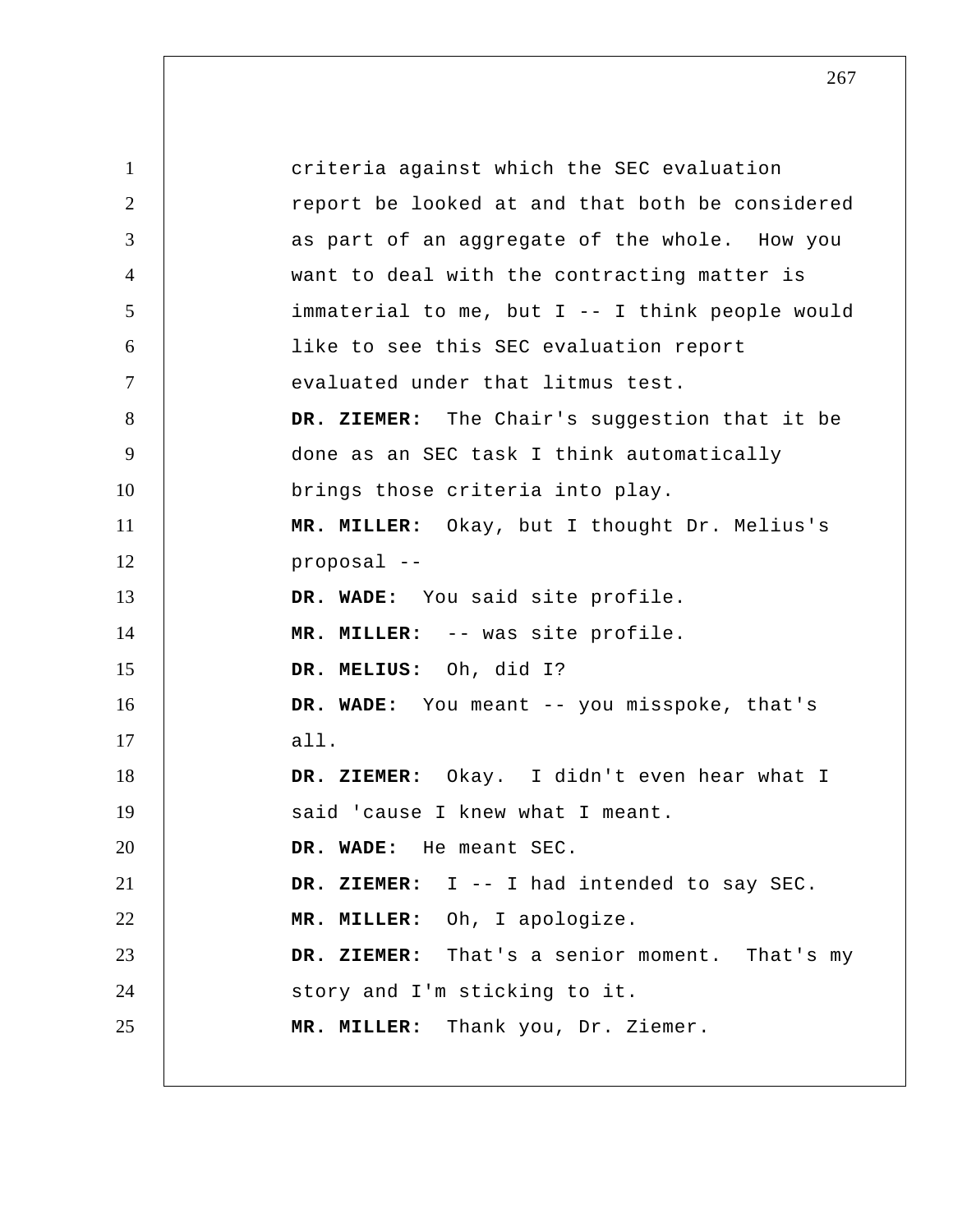1 2 3 4 5 6 7 8 9 10 11 12 13 14 15 16 17 18 19 20 21 22 23 24 25  **DR. ZIEMER:** I sometimes hate to admit it, but we may have actually been on the same wavelength there, Richard.  **DR. WADE:** This is a good thing. This is a good thing.  **DR. ZIEMER:** So discussion on the motion. The motion, if approved, would delay action in terms of a recommendation from the Board. And I think this has no impact any longer on the time clock because the Board's action is not under a time clock, I believe, so we're not compelled, I don't believe, Lew, to complete this in a certain period of time, but we do want to move ahead expeditiously so that if the motion is approved it would include tasking the contractor to do an evaluation on our behalf. Okay, Wanda Munn.  **MS. MUNN:** Only one observation relative to an earlier statement with respect to having NIOSH show us that they can in fact do a dose reconstruction of one sort or another. This is the identical question that has arisen in working groups on more than one occasion. We have consistently asked that that rock be brought back to us, and the agency has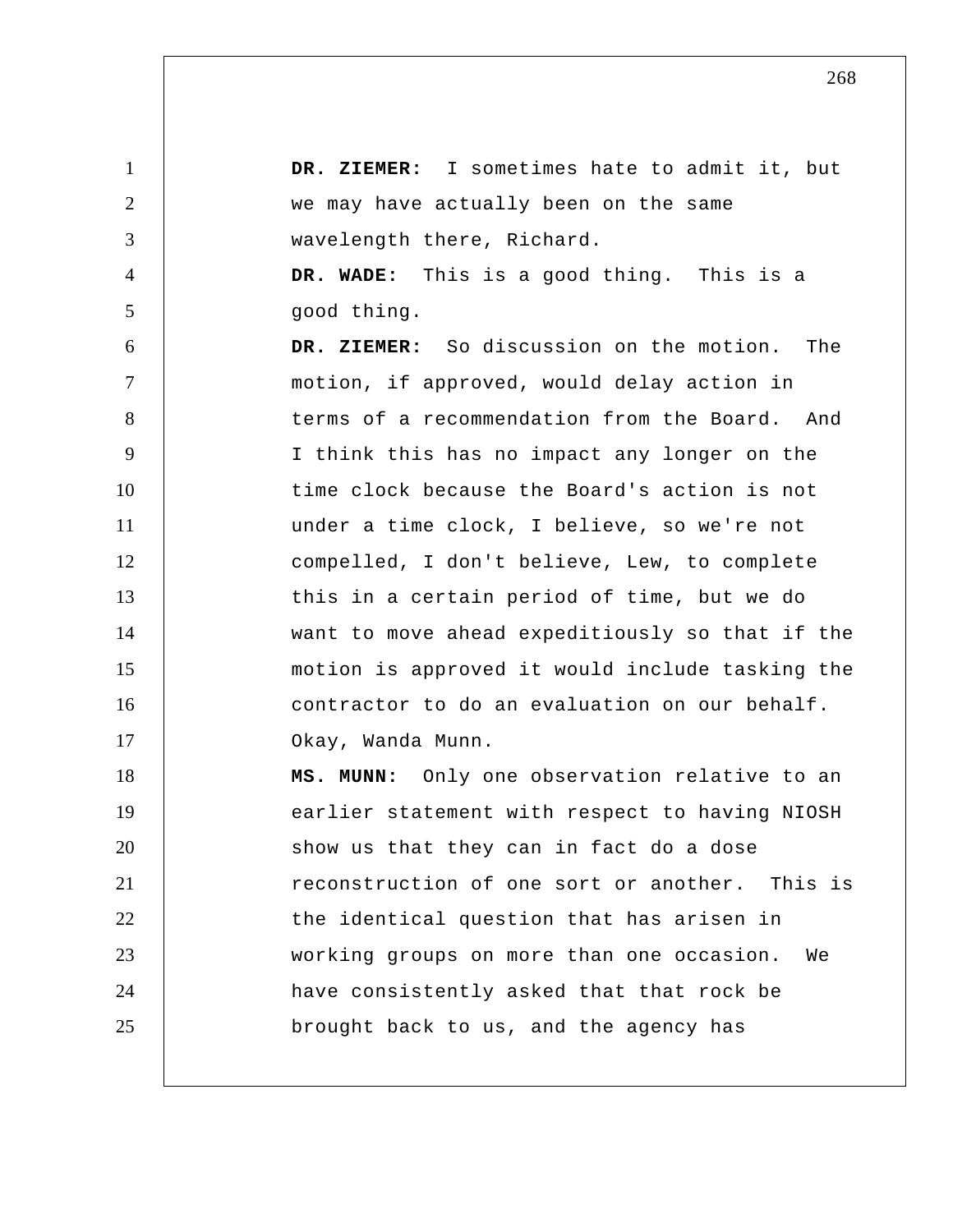1 2 3 4 5 6 7 8 9 10 11 12 13 14 15 16 17 18 19 20 21 22 23 24 25 consistently brought the rock that we asked back to us. If we are going to ask our contractor to review this SEC petition, I hope that it is not inherent in that request that we again ask the agency to continue to prove that they can do what they have said they have done and have shown us repeatedly that they can do in other circumstances. I recognize Chapman Valve was not at issue when these prior requests were made. However, there's no question that the process involved requires the same type of information and the same type of assumptions, so far as can be determined by what we know now.  **DR. ZIEMER:** Okay, thank you. Dr. Melius.  **DR. MELIUS:** I'm not sure whether I'm agreeing or disagreeing with Wanda, but my -- I think what I said to start with was I did not think that NIOSH had made that demonstration to us. And I was disappointed by both the report and more importantly by the presentation today that we didn't get a more thorough demonstration of what they believe they can do, but I didn't think adequately showed us that they can do it. Instead we heard what was wrong with the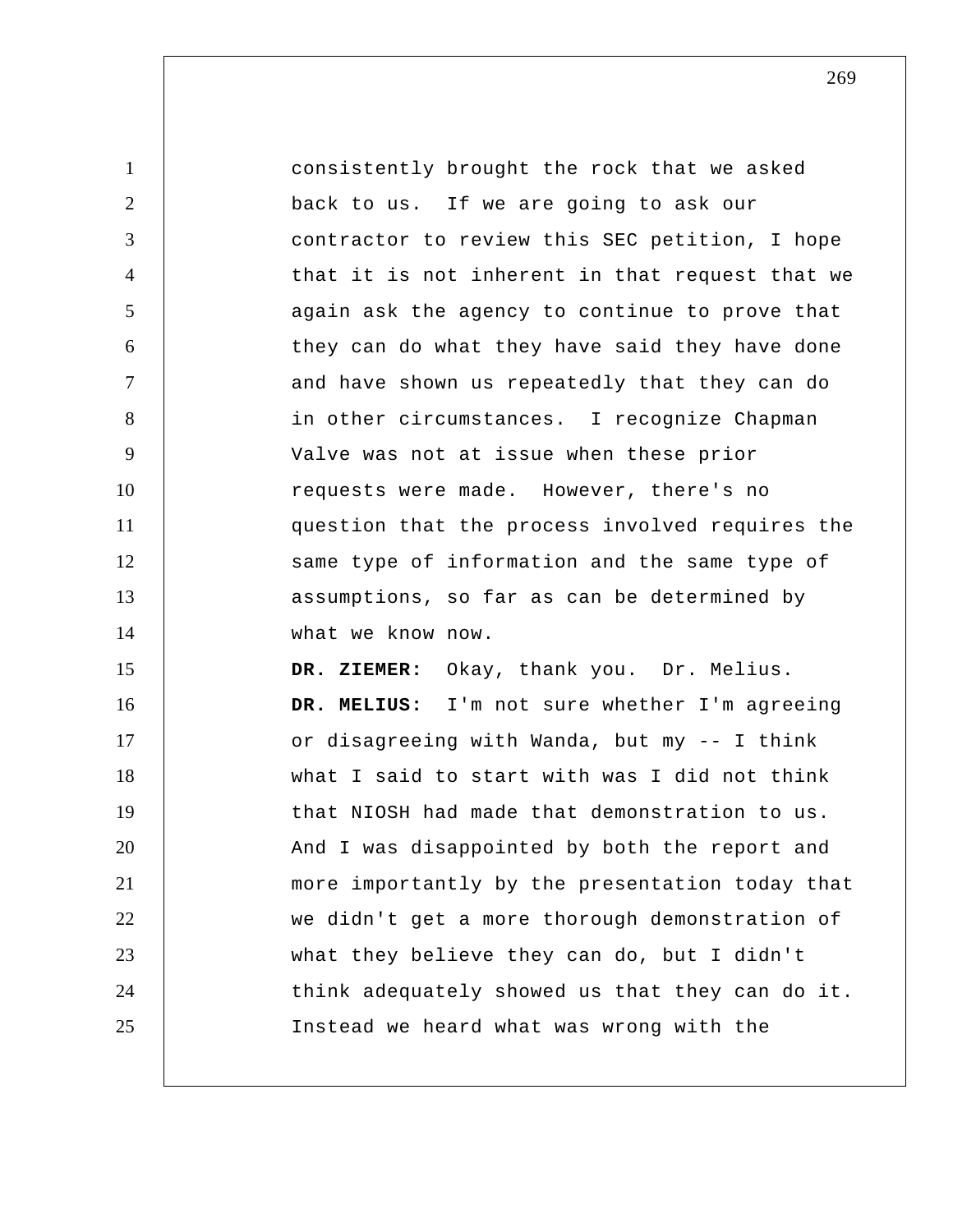| $\mathbf{1}$   | petitioners' questions and then a simple        |
|----------------|-------------------------------------------------|
| 2              | statement that we can do it and -- we can do    |
| 3              | dose reconstruction. And I think what we've     |
| $\overline{4}$ | asked for -- it was -- like I said before, was  |
| 5              | demonstrate it to us, and it wasn't             |
| 6              | demonstrated today, I thought, adequately. And  |
| $\overline{7}$ | so I think we're trying to reach the same end   |
| 8              | and I think the question is whether -- sort of  |
| 9              | where's the -- the right format and process for |
| 10             | doing that and it may be a question of timing.  |
| 11             | This might have been started -- done before our |
| 12             | guidelines were out and things like that so I'm |
| 13             | $not --$                                        |
| 14             | MS. MUNN: We have done it --                    |
| 15             | DR. MELIUS: -- necessarily faulting --          |
| 16             | MS. MUNN: We have done it in working groups     |
| 17             | before and -- and they've always demonstrated   |
| 18             | that they did $-$                               |
| 19             | DR. MELIUS: And I think we've got a good        |
| 20             | process for the working groups, but it hasn't - |
| 21             | - for various reasons, it didn't work here.     |
| 22             | DR. ZIEMER: Okay, Mark.                         |
| 23             | MR. GRIFFON: I just -- I just do have to        |
| 24             | respond to that 'cause I think I do disagree    |
| 25             | with that. You know, we have asked for that     |
|                |                                                 |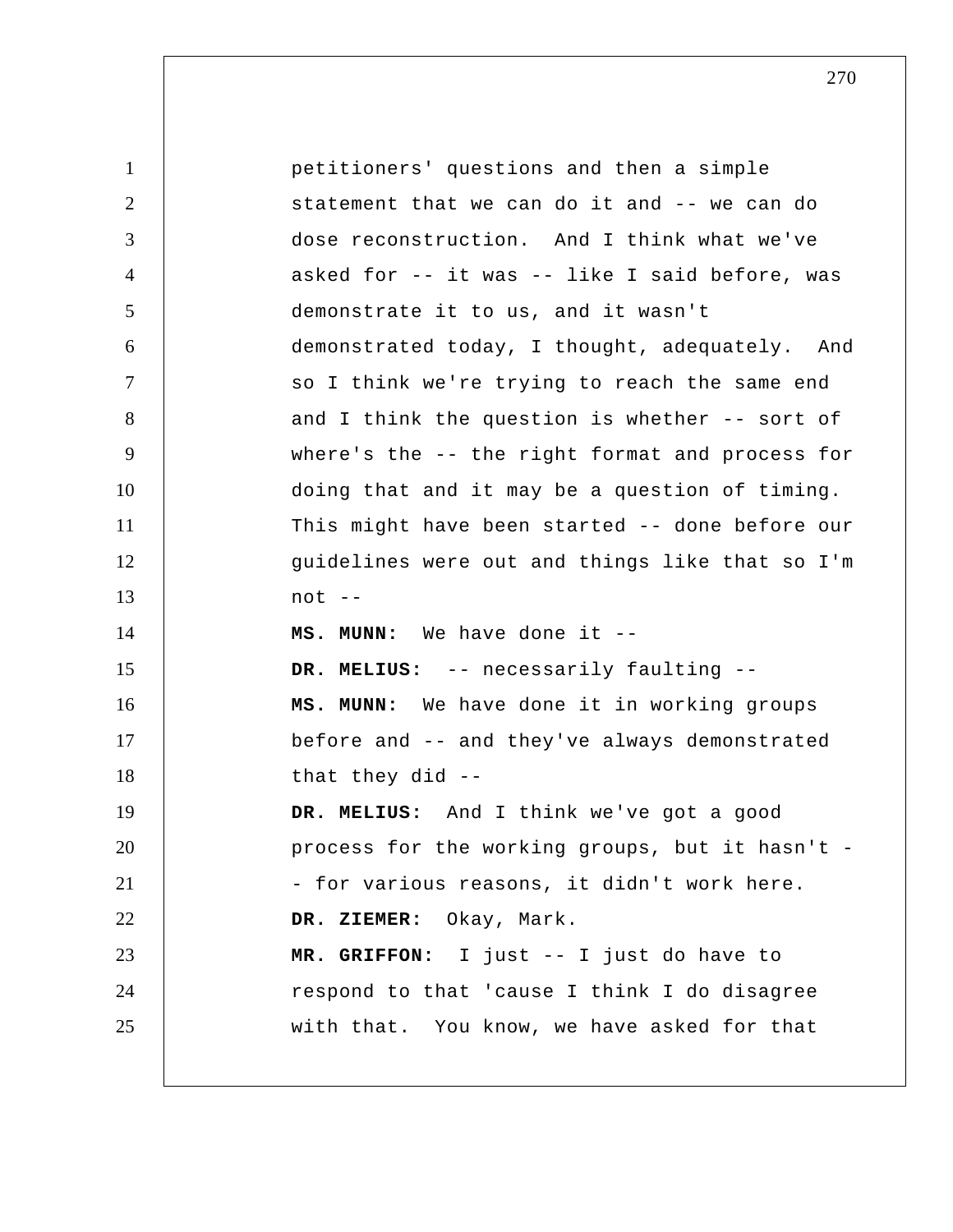| $\mathbf{1}$   | and I think that the workgroups have really            |
|----------------|--------------------------------------------------------|
| 2              | provided a good vehicle in that sense because          |
| 3              | they -- they've -- the process has worked. In          |
| $\overline{4}$ | the case of Cyclotron workers it was presented         |
| 5              | to us that they could reconstruct doses at Y-          |
| 6              | 12. At the end of the day, they realized the           |
| $\tau$         | data they thought was there and was available,         |
| 8              | when they tried to demonstrate to us that they         |
| 9              | could do it, they could not do it. So I think          |
| 10             | there are -- were certain subsets, at least,           |
| 11             | that when they dug deeper they realized -- so I        |
| 12             | think that's why we go down that route a little        |
| 13             | bit. I think -- my sense for Chapman Valve is          |
| 14             | that it's a very short time period, it's a --          |
| 15             | you know, I -- I can't imagine as lengthy a            |
| 16             | process, but I think we need to at least               |
| 17             | investigate a few of these questions of -- of          |
| 18             | the $-$ - of this data and $-$ - and the $-$ - and the |
| 19             | approach they're going to use to reconstruct           |
| 20             | (unintelligible).                                      |
| 21             | DR. ZIEMER: Thank you. Board members, if the           |
| 22             | motion passes, then I'd just give you a heads          |
| 23             | up that we will need to add a workgroup for            |
| 24             | this particular site to work with our                  |
| 25             | contractor and with NIOSH to address whatever          |
|                |                                                        |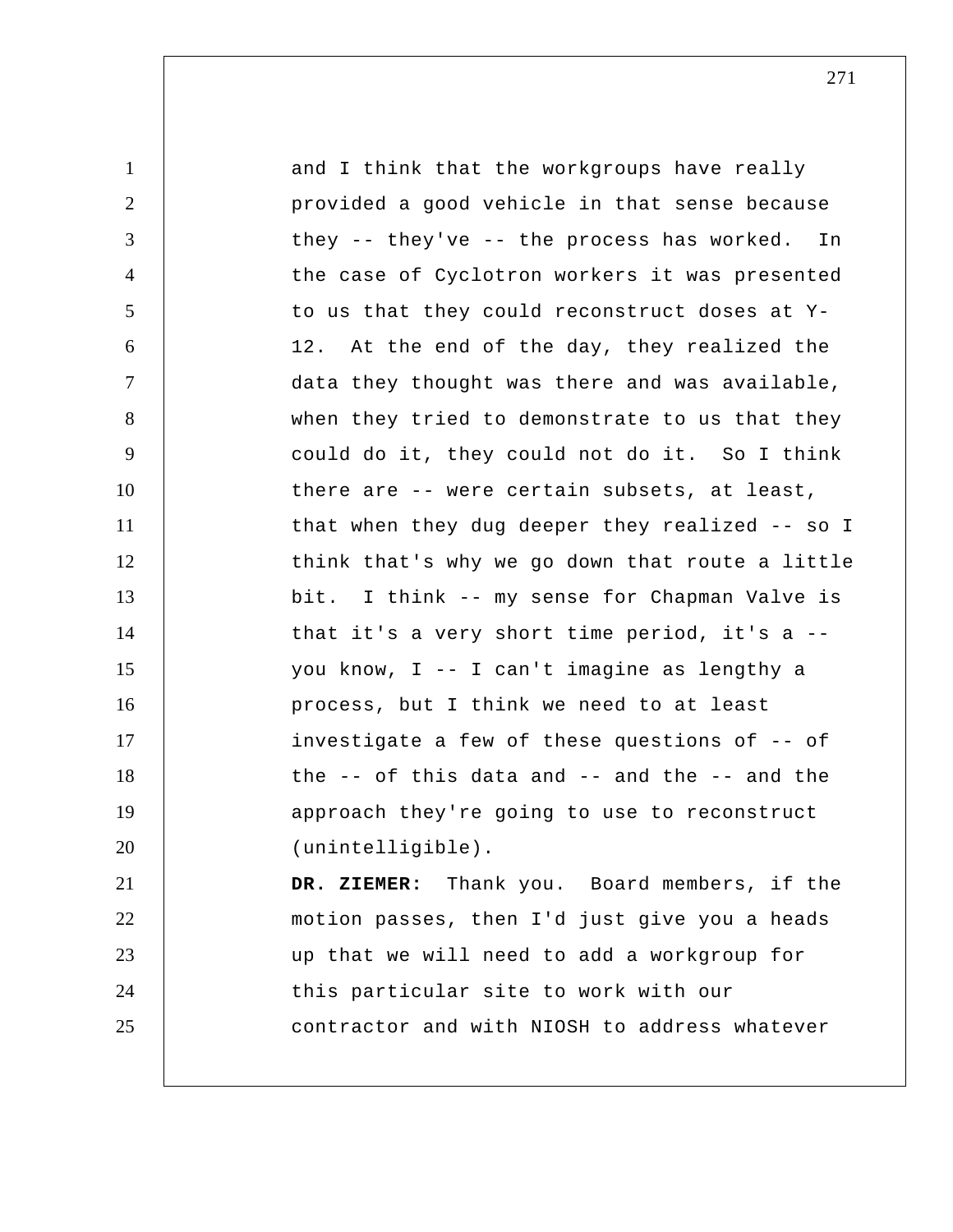issues emerge.

Mr. Presley.

1

2

3

4

5

6

7

 **MR. PRESLEY:** I'd like to hear from John Mauro. What's -- if we do pass this, what's the time frame that you all can jump on this and get this done? I mean I hate to see this drug out over the next year or so.

8 9 10 11 12 13 14 15 16 17 18 19 20 21 22 23 24 25 **DR. MAURO:** Absolutely not. The wheels are turning as I was listening and I think the folks did a very nice job in identifying all the issues. The questions that Brad has raised and everyone else are exactly the ones that I was thinking about. I've already reviewed the case where I looked at all the data, and as I reviewed it, all the questions came to mind, that is okay, given the -- it's called an exposure matrix as opposed to a TBD, site profile, it's a relatively small document. And as I was doing the case, I said okay, we're taking the information here on face value - you know, I have -- I had (unintelligible) questions that came up and -- and I wrote my critique. What I'm getting at is this is an easy one. Okay? Assuming that we can get access to all the measurements, how they were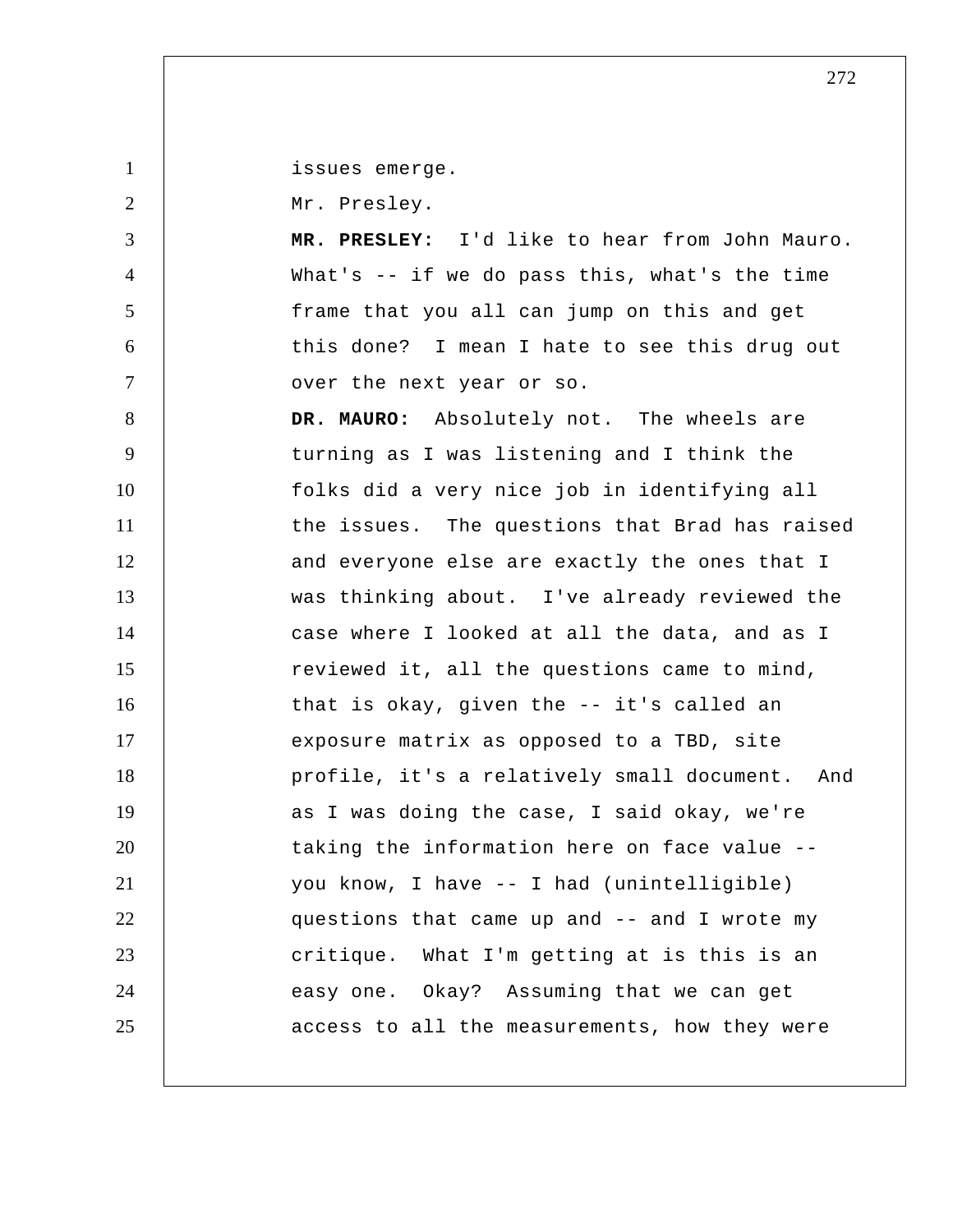1 2 3 4 5 6 7 8 --9 10 11 12 13 14 15 16 17 18 19 20 21 22 23 24 25 done, when they were done, questions like relative to when the fires may have been, big - good one, and the results, whether they were fluorometric or they were gross alpha or isotopic -- I mean this is a -- an easy -- I hate to say -- DR. ZIEMER: But you're prepared to move ahead **DR. MAURO:** We could start -- I'm sorry --  **DR. ZIEMER:** -- without delay. **DR. MAURO:** I'm sorry. The answer is, we could start immediately and we're talking having a draft report -- and I wanted to stick my neck out -- oh, at the most, two months from now.  **DR. ZIEMER:** Thank you, John. Any other comments, Board members? Anyone wish to speak for or against the motion? (No responses) I want to make sure Mike is still on the line. Mike, are you still with us?  **DR. WADE:** We're not hearing. Go ahead. We'll get Mike's phone.  **DR. ZIEMER:** Board members, are you ready to vote on the motion? In effect, and without quoting it, the motion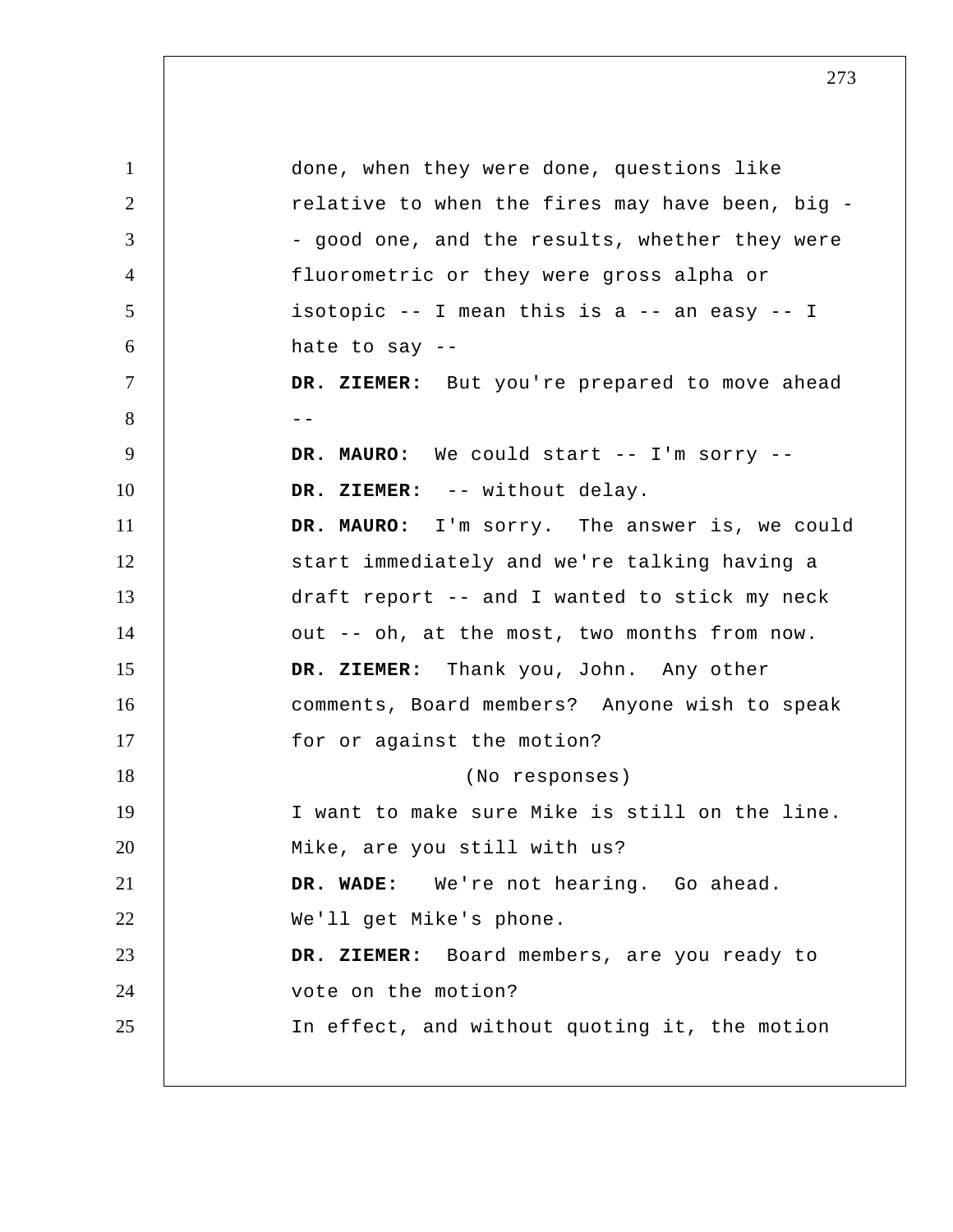1 2 3 4 5 6 7 8 9 10 11 12 13 14 15 16 17 18 19 20 21 22 23 24 25 is to delay action on the petition and to -- to task our contractor to assist us in the -- in assessing the issues related to this petition as they've been discussed. All in favor say aye. (Affirmative responses) Those opposed, no. (No responses) Any abstentions? (Indicating) Okay, the record will show Dr. Roessler and Ms. Munn have abstained. But the ayes have it and the motion carries.  **DR. WADE:** And the Chair's vote.  **DR. ZIEMER:** And the Chair -- the Chair would vote "aye".  **MR. CLAWSON:** We don't have any conflict of interests?  **MR. PRESLEY:** With Chapman Valve? I don't much think so.  **MR. CLAWSON:** Just thought I'd check. I didn't -- I never know.  **MS. MUNN:** I don't think on the Board.  **DR. ZIEMER:** Okay, thank you very much.  **DR. WADE:** Do we want to deal with the work--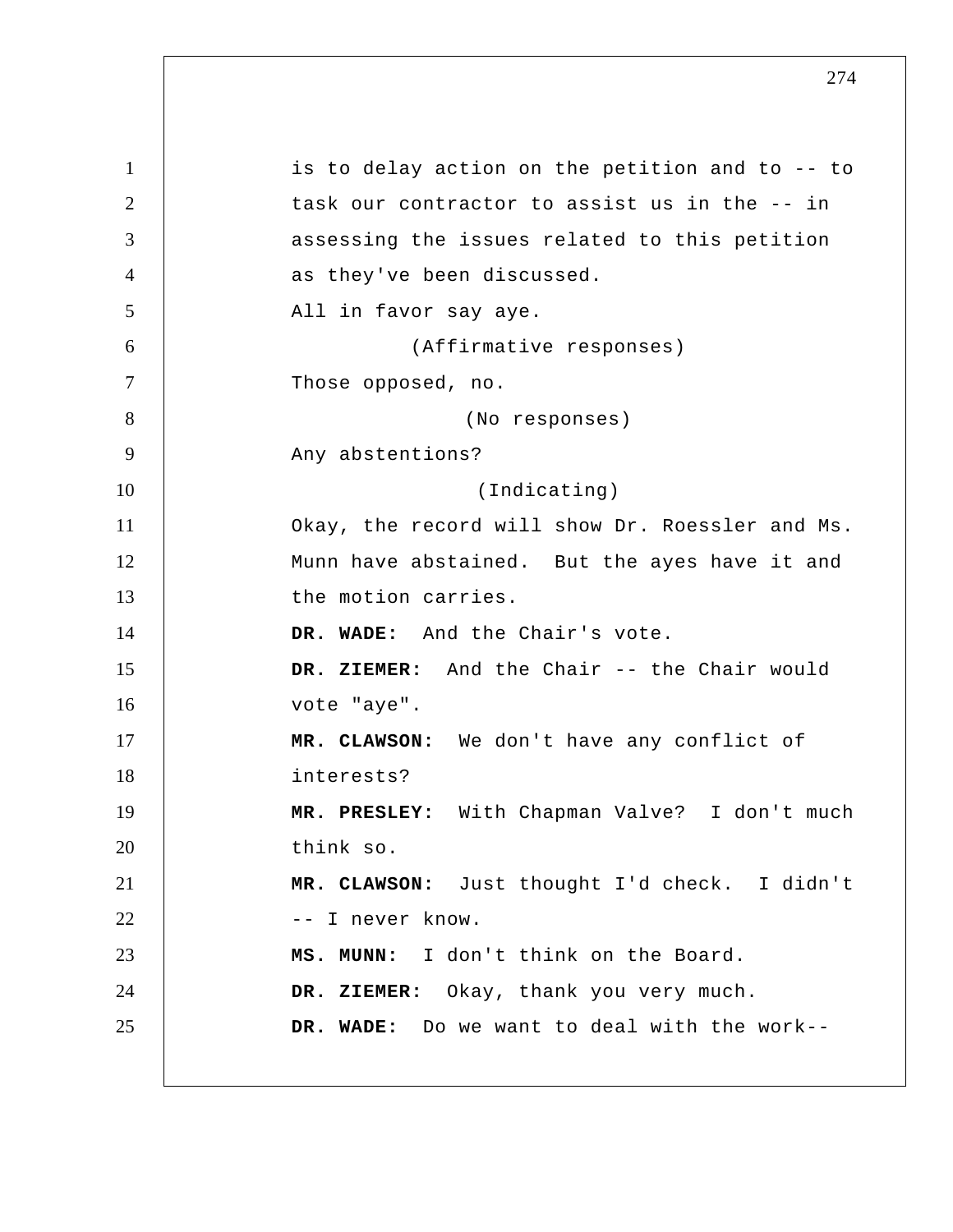1 2 3 4 5 6 7 8 9 10 11 12 13 14 15 16 17 18 19 20 21 22 23 24 25 the working group issue while it's fresh in our mind?  **DR. ZIEMER:** Since our next agenda item is Board work time -- well, maybe we should see if any of the petitioners have any additional comments for us. I don't know if Mary Realle  $\alpha r$  -- **MS. REALLE:** I'm here.  **DR. ZIEMER:** -- or Johnny Ryan are still on the line.  **MS. REALLE:** Mary Ann and Darlene are here.  **DR. ZIEMER:** Any additional comments? Any additional comments from the petitioners?  **MS. REALLE:** Do I have any additional comments?  **DR. ZIEMER:** Yes. Yes.  **MS. WU:** This is Portia with Senator Kennedy's staff.  **MS. REALLE:** Hi, Portia.  **MS. WU:** Hi. I just wanted to say thank you to the Board for their thorough consideration. We look forward to working with them and with NIOSH as we go forward.  **DR. ZIEMER:** Very good. And I assume that as we proceed with the workgroup and working with SC&A and NIOSH that we will keep the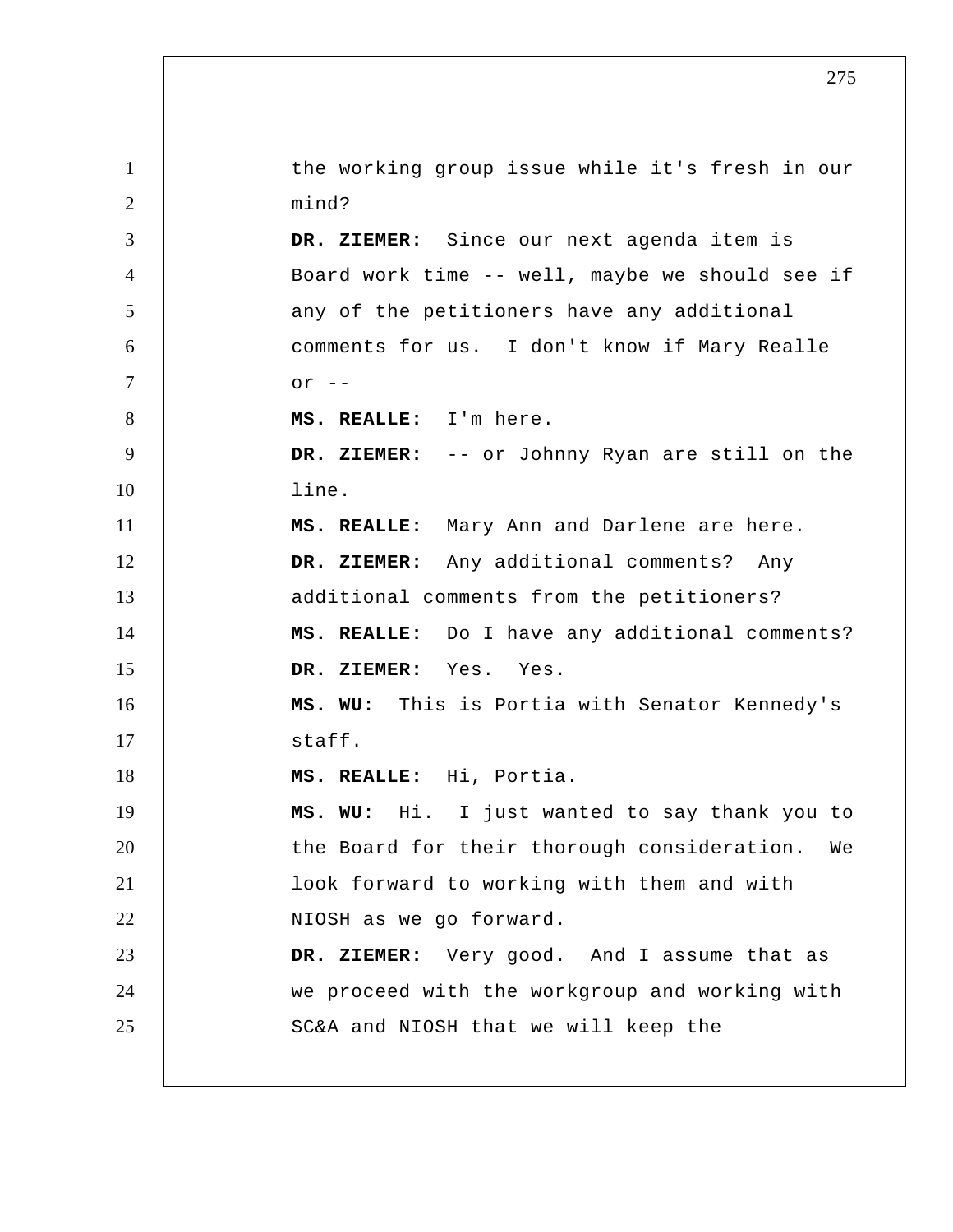1 2 3 4 5 6 7 8 9 10 11 12 13 14 15 16 17 18 19 20 21 22 23 24 25 petitioners informed of workgroup meetings and keep them apprised of any issues that arise.  **DR. WADE:** Right, we'll follow our normal mode, which is the workgroup meetings will be open to the public. We'll invite the petitioners and will have the ability to fully participate in the meetings. **BOARD WORKING TIME DR. ZIEMER:** Now we need to have a workgroup of hopefully four individuals who will be willing and able to work on this particular issue, the Chapman Valve site. Do you have (unintelligible) list?  **DR. WADE:** I can get it.  **DR. ZIEMER:** The Chair is always willing to take volunteers for workgroups if there are individuals that -- that wish to work. **DR. ROESSLER:** May I make a recommendation?  **DR. ZIEMER:** You certainly may. **DR. ROESSLER:** This is very much a bioassay/internal dosimetry situation, and we have one of the best experts in the country on that, so I would hope that John Poston would volunteer for this workgroup.  **DR. ZIEMER:** Well, John Poston -- John Poston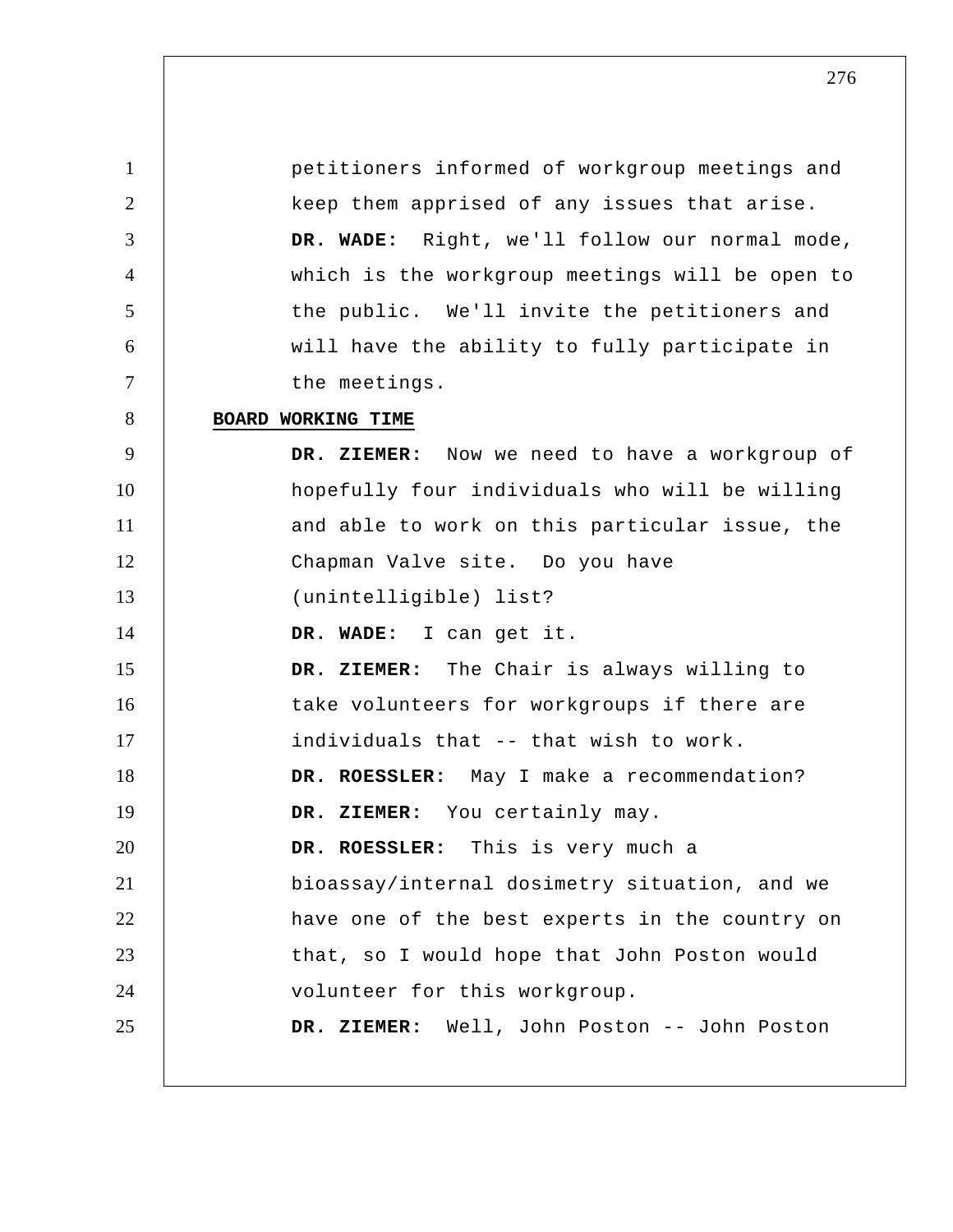1 2 3 4 5 6 7 8 9 10 11 12 13 14 15 16 17 18 19 20 21 22 23 24 25 has volunteered to chair the workgroup. **UNIDENTIFIED:** Thank you.  **MR. CLAWSON:** Way to put that.  **DR. ZIEMER:** Mark has volunteered to participate. We'd like to get at least two others. I -- I need -- **UNIDENTIFIED:** Dr. Ziemer?  **DR. ZIEMER:** -- need some balance here. **UNIDENTIFIED:** I would --  **DR. ZIEMER:** Brad -- okay, one other person.  **MR. GIBSON:** I'll volunteer, Dr. Ziemer.  **MR. GRIFFON:** I think that Gen should (unintelligible).  **DR. ZIEMER:** Gen Roessler, thank you. Oh, hang on, Mike may be volunteering.  **MR. GIBSON:** Yeah.  **DR. ZIEMER:** Mike, are you on the line? (No responses) Mike, are you on the line?  **MR. GIBSON:** Yes, I was trying to volunteer.  **DR. ZIEMER:** Okay. Let's -- let's add Mike as an alternate and specify that the alternates can certainly participate in the meeting, so basically have a five-person workgroup on this. Don't want to overload people, but always like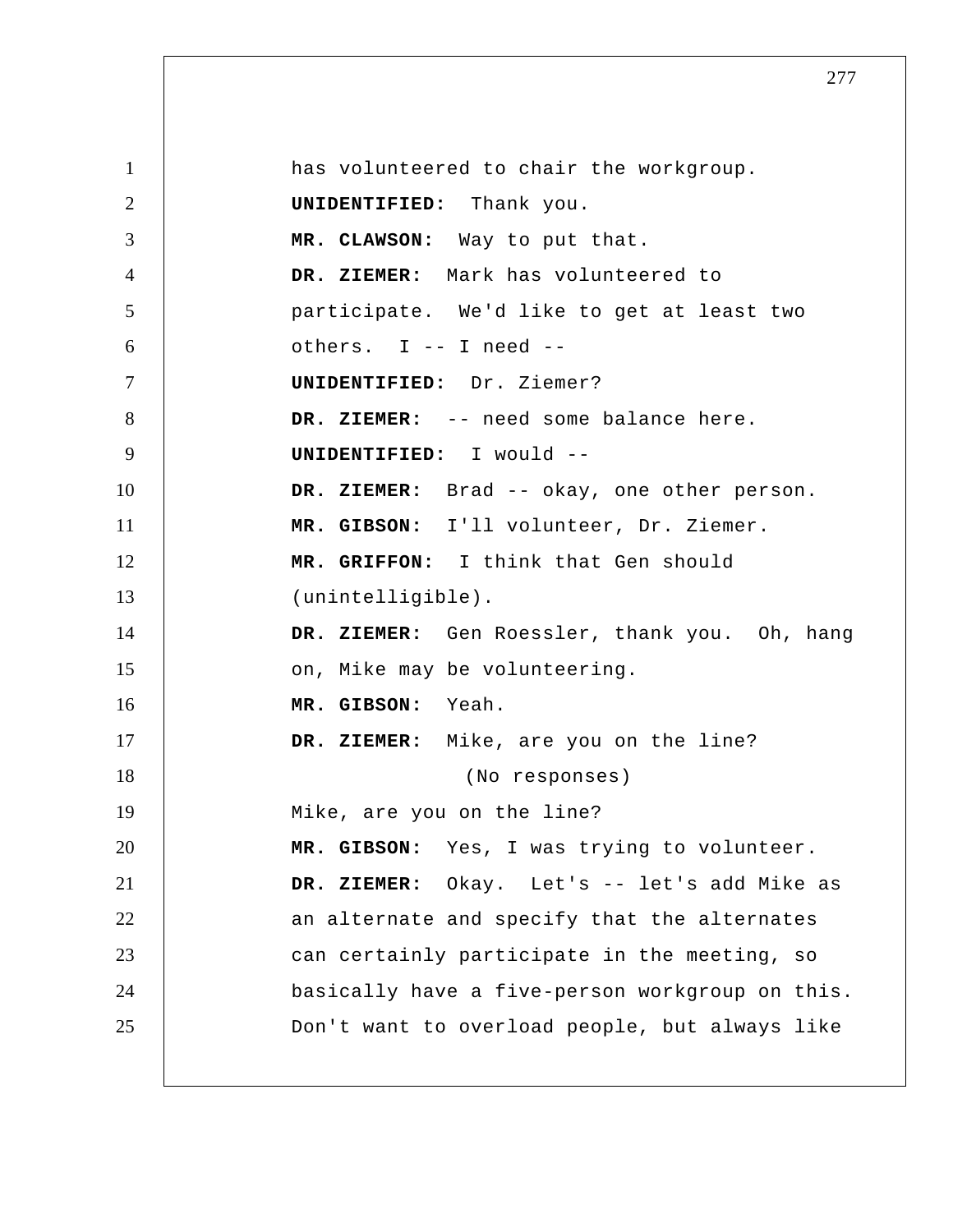1 2 3 4 5 6 7 8 9 10 11 12 13 14 15 16 17 18 19 20 21 22 23 24 25 to take care -- or take advantage of volunteer workers. Okay, did you get that?  **DR. WADE:** Yes, I can repeat. As I understand it, the workgroup that will focus on Chapman Valve SEC petition will be chaired by Dr. Poston and include Mark, Brad and Gen Roessler, with Mike listed as an alternate but able to participate.  **DR. ZIEMER:** Well, we don't even have to call it an alternate. Let's just make it a five person -- just make sure that we have enough people. Okay, that'll be fine. Okay --  **DR. WADE:** I'd like to, one more thing --  **DR. ZIEMER:** One more thing before we break.  **DR. WADE:** And that is to try and return to the subcommittee activity relative to individual DR cases six  $-$ - excuse me, 21 to 60. I  $-$ - I hope now that everyone has in their possession the draft of the letter to the Secretary and the attachments. And I don't know, Mark, if you want to walk us through this. I think we're poised to -- **DR. ZIEMER:** I think we distributed a -- a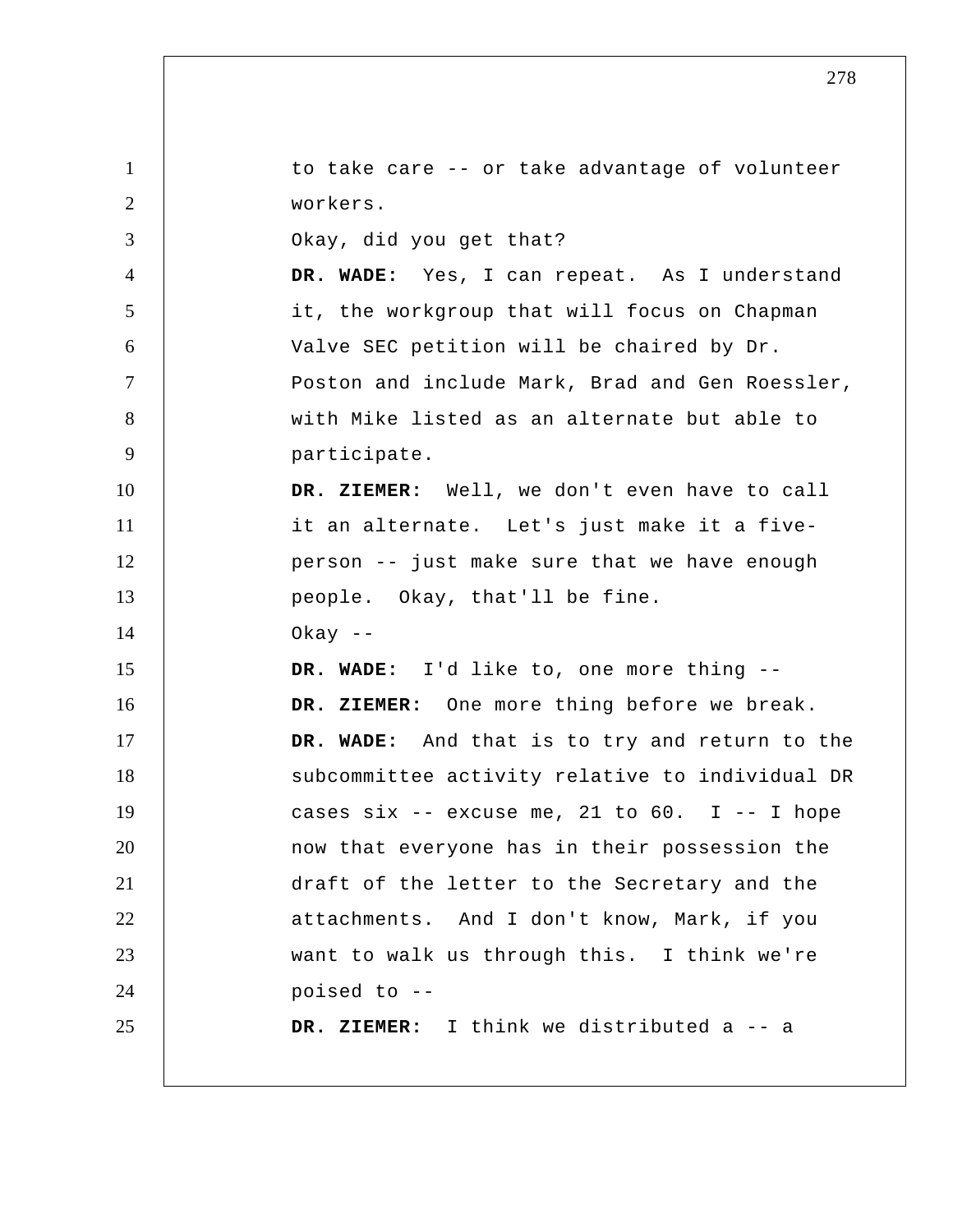1 2 3 4 5 6 7 8 9 10 11 12 13 14 15 16 17 18 19 20 21 22 23 24 25 clean copy of the draft came around earlier.  **MR. GRIFFON:** Stu's table, same as the... (Pause)  **DR. ZIEMER:** Okay, we have a copy of the letter. Stu's table is with the -- in the old -- under your old tab, so pull that out. Then you have Attachment -- well, actually Attachment -- or Attachment 1 is the table that was in your old tab. Attachment 2 is the SC&A summary, and there's two parts to that. It's the summary of 18 case reviews and a summary of 22 case reviews. The second 20 is really 18 and the third 20 is really 22. And then the -the final thing is the -- well, Attachment 3 is the methodology for categorizing and ranking the cases. And then the matrix is Attachment 4. Does anybody find that they're missing something? (Pause) I'm -- I'm going to entertain -- actually this comes as a motion from the subcommittee to accept this package to send to the Secretary. I would like to add a caveat. I'm going to task Mark with this. We found in the first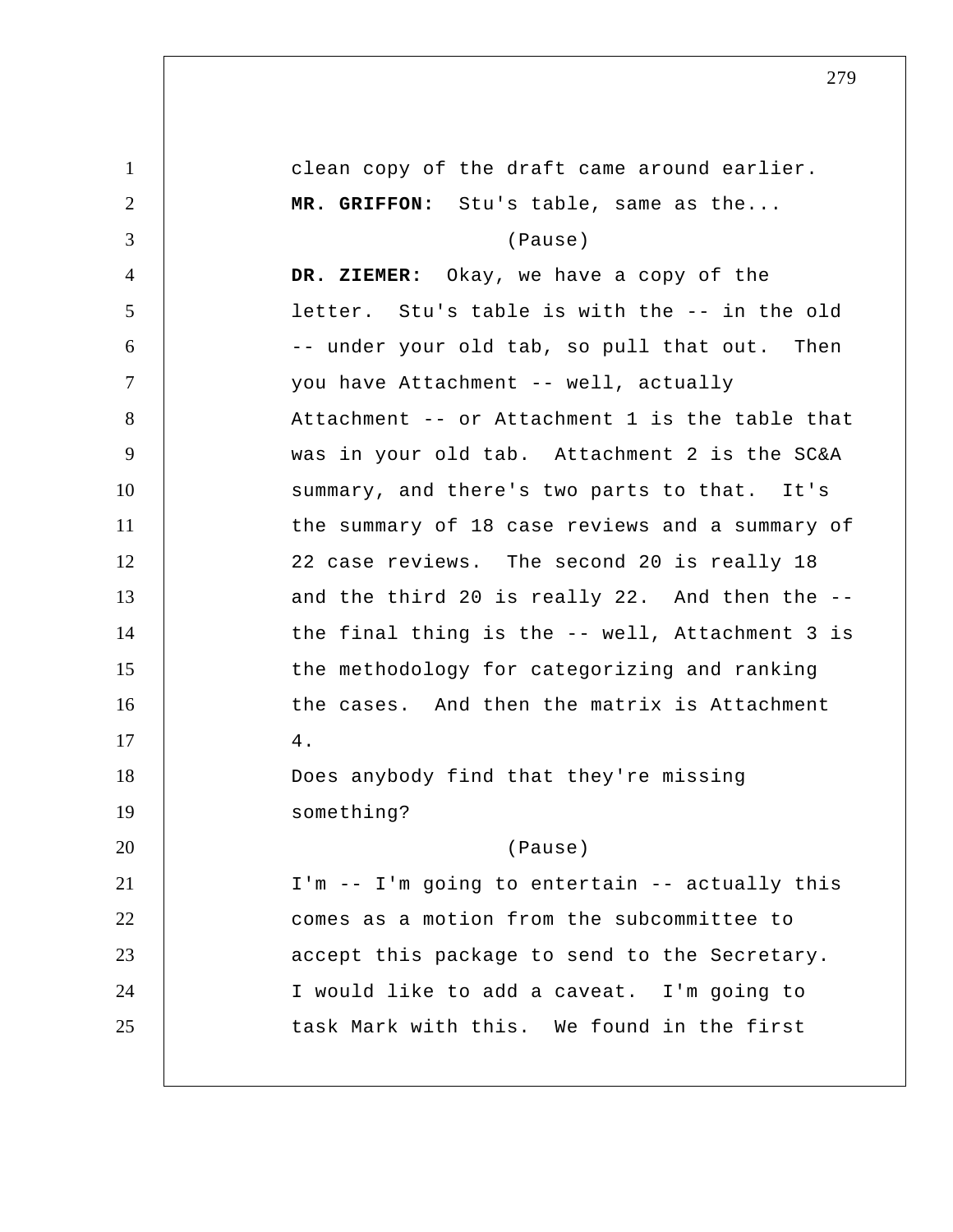1 2 3 4 5 6 7 8 9 10 11 12 13 14 15 16 17 18 19 20 21 22 23 24 25 package that the numbers in the SC&A tables did not match the numbers in the narrative paper; that is, in the letter itself. I'm going to ask Mark to double-check and make sure the numbers in the narrative match the numbers on the table, so this is basically the equivalent of a grammatical check 'cause if they're not matching up it's basically equivalent to a typo. But  $-$  and by  $-$  by the  $-$  by the numbers, I'm looking at the bottom line, for example, on the -- the 18 reviewed cases where I have 113 -- let's see now, wait a minute, is it 113 deficiencies, of which 103 were low. And then on the second set there were 64 deficiencies, of which 50 were low. And it's the total of those that we want to make sure the narrative matches that. That'll only take him a few minutes, and I guess, Mark, if they - if anything differs, just report to us, but - **MR. GRIFFON:** The one thing, in the first letter I -- I should point out first of all that my letter was the correct numbers. SC&A had the revi-- and why this happened is SC&A reports comes out -- comes out first and then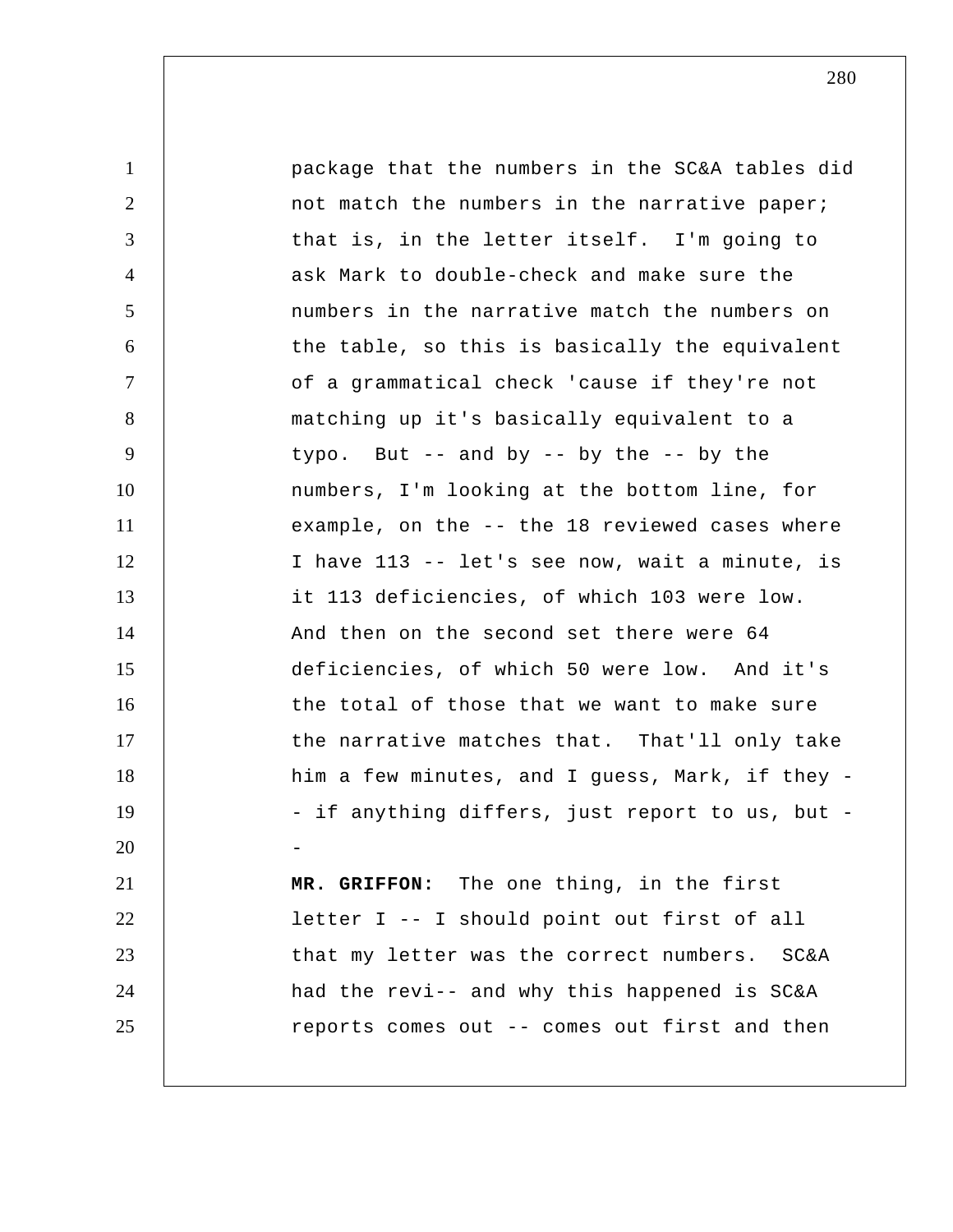1 2 3 4 5 6 7 8 9 10 11 12 13 14 15 16 17 18 19 20 21 22 23 24 25 we go through our -- our resolution process. And what happened was a couple of the findings were -- were changed so the rankings (unintelligible) --  **DR. ZIEMER:** (Unintelligible) -- **MR. GRIFFON:** Right.  **DR. ZIEMER:** They were subdivided into pieces, so one finding became two and so on.  **MR. GRIFFON:** So one thing I'm looking at here in these -- in these SC&A executive summaries is that there are several items that say - that say "under review", and I'm not sure, some of those may have -- since this report was issued we may have -- have decided on those one way or the other, so I'll check those numbers, but essentially they're -- they're pretty close.  **DR. ZIEMER:** So Board members, are we ready to take action on this recommendation to accept this package as a report to the Secretary, subject to minor editorial changes? Okay, all in favor say aye. (Affirmative responses) Any opposed, no. (No responses)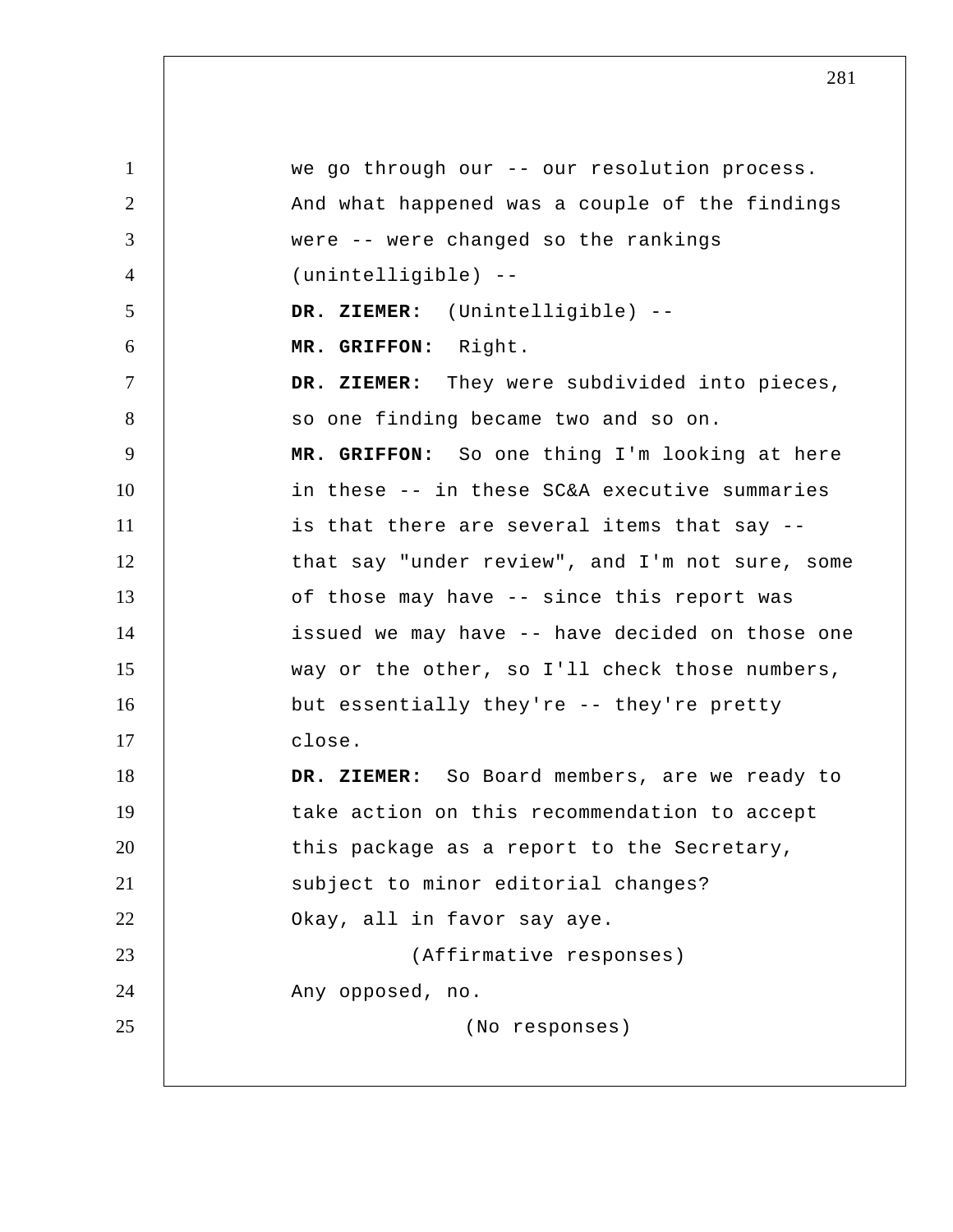1 2 3 4 5 6 7 8 9 10 11 12 13 14 15 16 17 18 19 20 21 22 23 24 25 Abstentions? (No responses) And Mike Gibson, I don't know if you have all the stuff you need there. Is Mike still on the line?  **MR. GIBSON:** Yes, I'm still here.  **DR. ZIEMER:** Is Mike on the line yet?  **MR. GIBSON:** Yes. Based on what I've heard, I vote "aye".  **DR. ZIEMER:** Okay. Thank you, Mike. Thank you. Motion carries, thank you very much. Board members, I want to alert you to another thing. You have in the back of your booklet three sets of minutes that we will need to take action on tomorrow. So what that means is that you're just going to have to stay out of the casinos tonight, out of the shows, and read minutes. But I did want to alert you to that, that we have three sets of minutes that we'll want to act on during Board working -- working time tomorrow. The other reminder is that we are going to reconvene this evening at 7:30 for the public comment period. And with that, we will recess for dinner.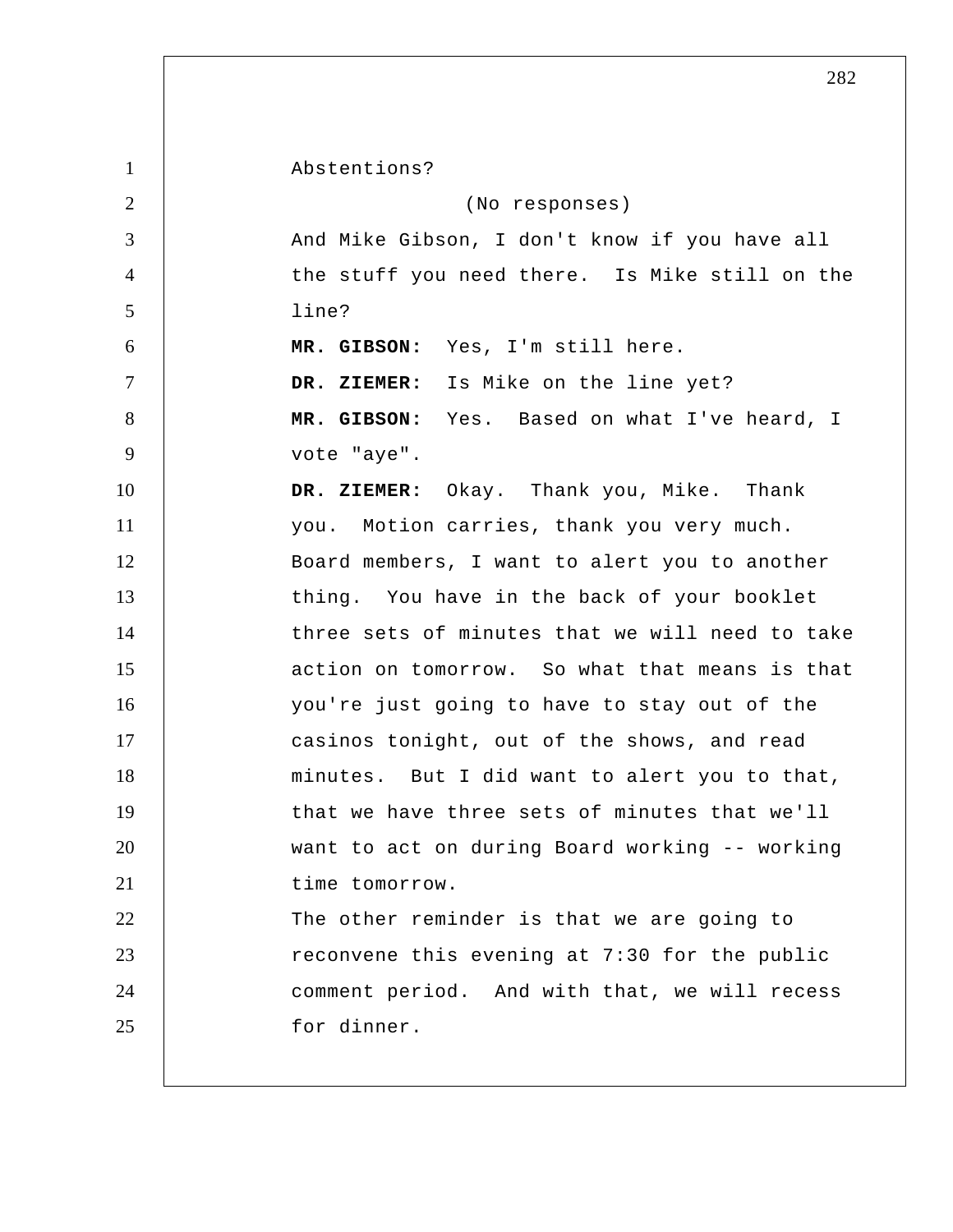| $\mathbf{1}$   | Okay. Well done.<br>DR. WADE:                   |
|----------------|-------------------------------------------------|
| $\overline{2}$ | (Whereupon, a recess was taken from 4:50 p.m.   |
| 3              | to $7:30$ p.m.)                                 |
| 4              | PUBLIC COMMENT                                  |
| 5              | DR. ZIEMER: I'll call the session to order.     |
| 6              | This is the public comment session of the       |
| $\tau$         | Advisory Board on Radiation and Worker Health.  |
| 8              | My name is Paul Ziemer. I'm the Chairman of     |
| 9              | the Advisory Board, and I want to take just a   |
| 10             | couple of minutes here at the beginning to tell |
| 11             | you a little bit about what this Board does and |
| 12             | what they do not do, because often we find that |
| 13             | at these meetings people don't always realize   |
| 14             | what the role of this group is. Much as they    |
| 15             | would like to think so, they are not all-       |
| 16             | powerful. They actually have somewhat limited   |
| 17             | roles in the program, and I want to sort of     |
| 18             | define for you what those are.                  |
| 19             | Let me tell you first of all that the group     |
| 20             | here -- and the full Board is not here tonight. |
| 21             | Actually one of our members is not here this    |
| 22             | week due to illness. Another may not be here    |
| 23             | tonight. He just learned that his father had a  |
| 24             | heart attack and I don't know if he's having to |
| 25             | leave or not, but Mark may come in in a little  |
|                |                                                 |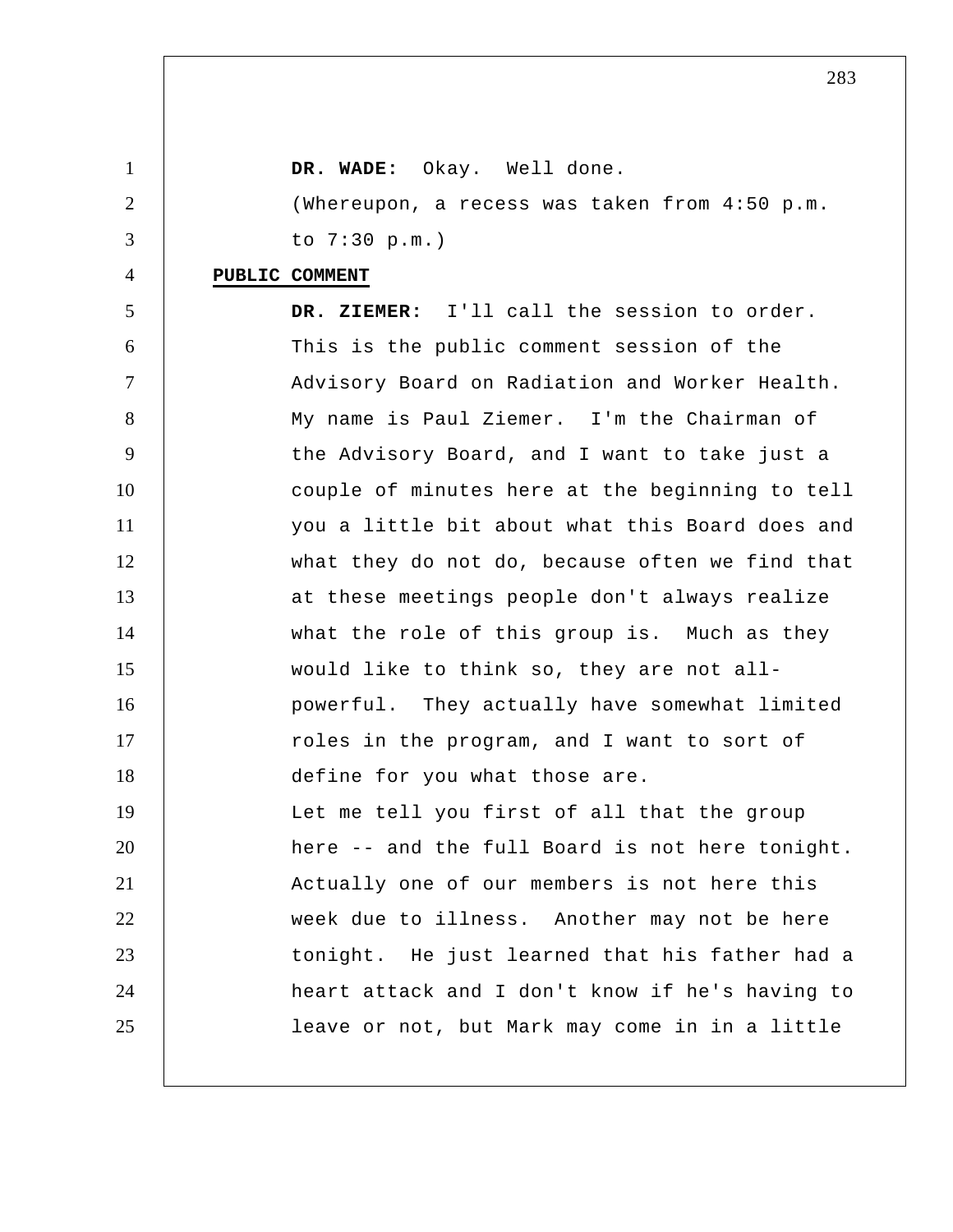| $\mathbf{1}$   | bit.                                            |
|----------------|-------------------------------------------------|
| $\overline{2}$ | But in any event, this group is a group of      |
| 3              | independent individuals. They're not working    |
| $\overline{4}$ | for NIOSH. They don't work for Department of    |
| 5              | Labor and for the most part $-$ - I say for the |
| 6              | most part -- not for the Department of Energy,  |
| $\tau$         | but rather are appointed by the President of    |
| 8              | the United States to serve as an independent    |
| 9              | Advisory Board for NIOSH's part of the          |
| 10             | compensation program. And specifically they     |
| 11             | have a responsibility to advise the Secretary   |
| 12             | of Health and Human Services on certain issues  |
| 13             | dealing with the compensation program.          |
| 14             | Those issues are the following. They are to     |
| 15             | advise the Secretary on the quality of the dose |
| 16             | reconstructions that are done. And this is      |
| 17             | done by sort of audit procedure. This Board     |
| 18             | does not do dose reconstructions. They are not  |
| 19             | a review board for folks who have not been      |
| 20             | successful in a compensation case. Rather they  |
| 21             | are an overseeing group that tries to audit the |
| 22             | quality of dose reconstructions. And part of    |
| 23             | that audit process is learning from folks such  |
| 24             | as yourself what your issues are. We -- we      |
| 25             | don't get into the individual cases as a Board, |
|                |                                                 |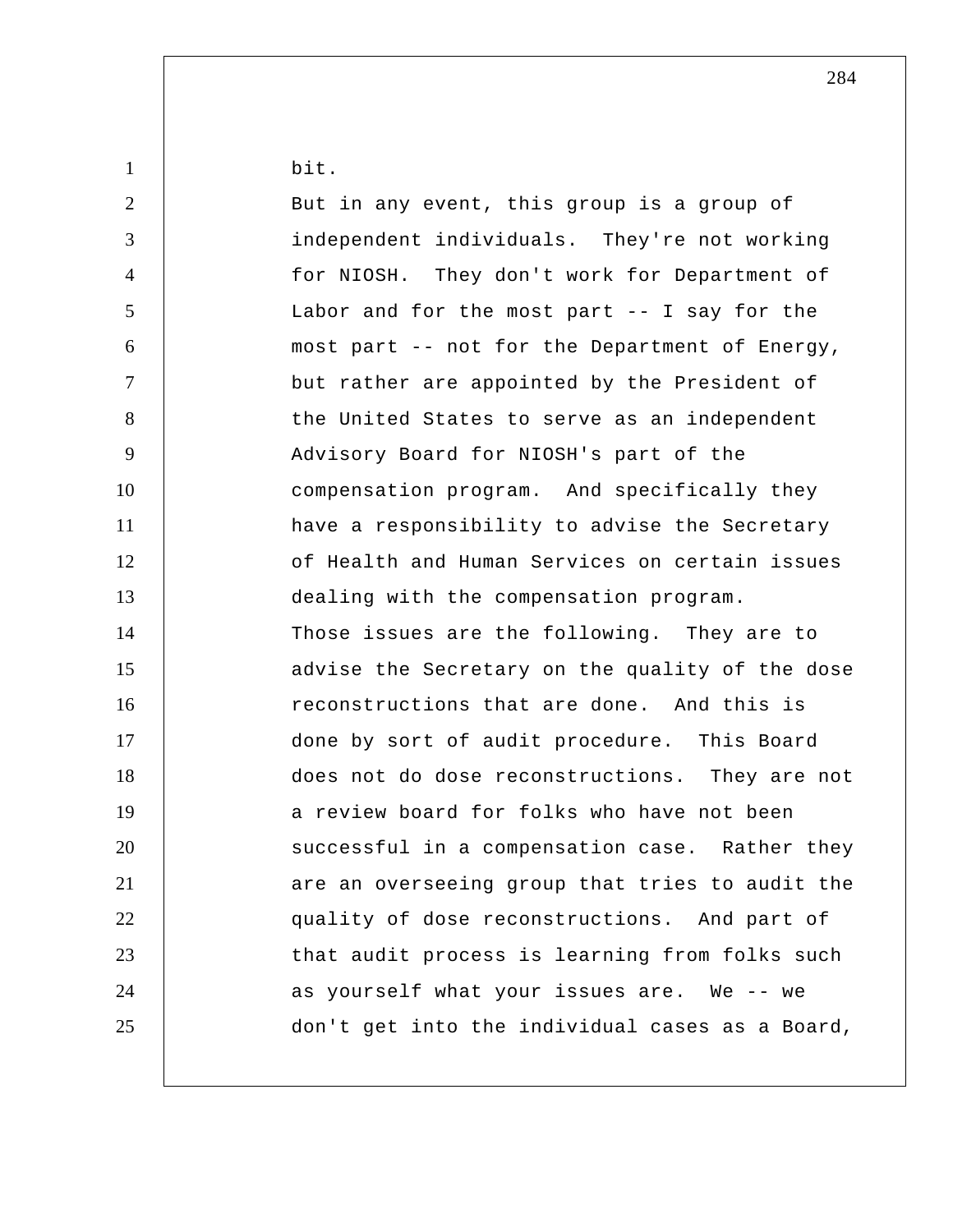1 2 3 4 5 6 7 8 9 10 11 12 13 14 15 16 17 18 19 20 21 22 23 24 25 but we do, from the -- the various incidents and various experiences that people have, learn something about how -- how things are working, or from other people perhaps not working, as the case may be. But that is one of our functions, auditing the quality of the dose reconstructions. A second responsibility this Board has is to advise the Secretary of Health and Human Services on the petitions for Special Exposure Cohort. And of course here in Nevada you do have a petition that is in process. And on those petitions we have the responsibility to review the petitions and to review the -- the advice given by NIOSH and make a separate determination or a separate recommendation to the Secretary of Health and Human Services as to whether or not such a petition should be granted. So those are two main things that this body does. We also get involved in advising the Secretary on anything related to that, such as the quality of the site profiles that are developed in connection both with dose reconstruction and with the Special Exposure Cohorts.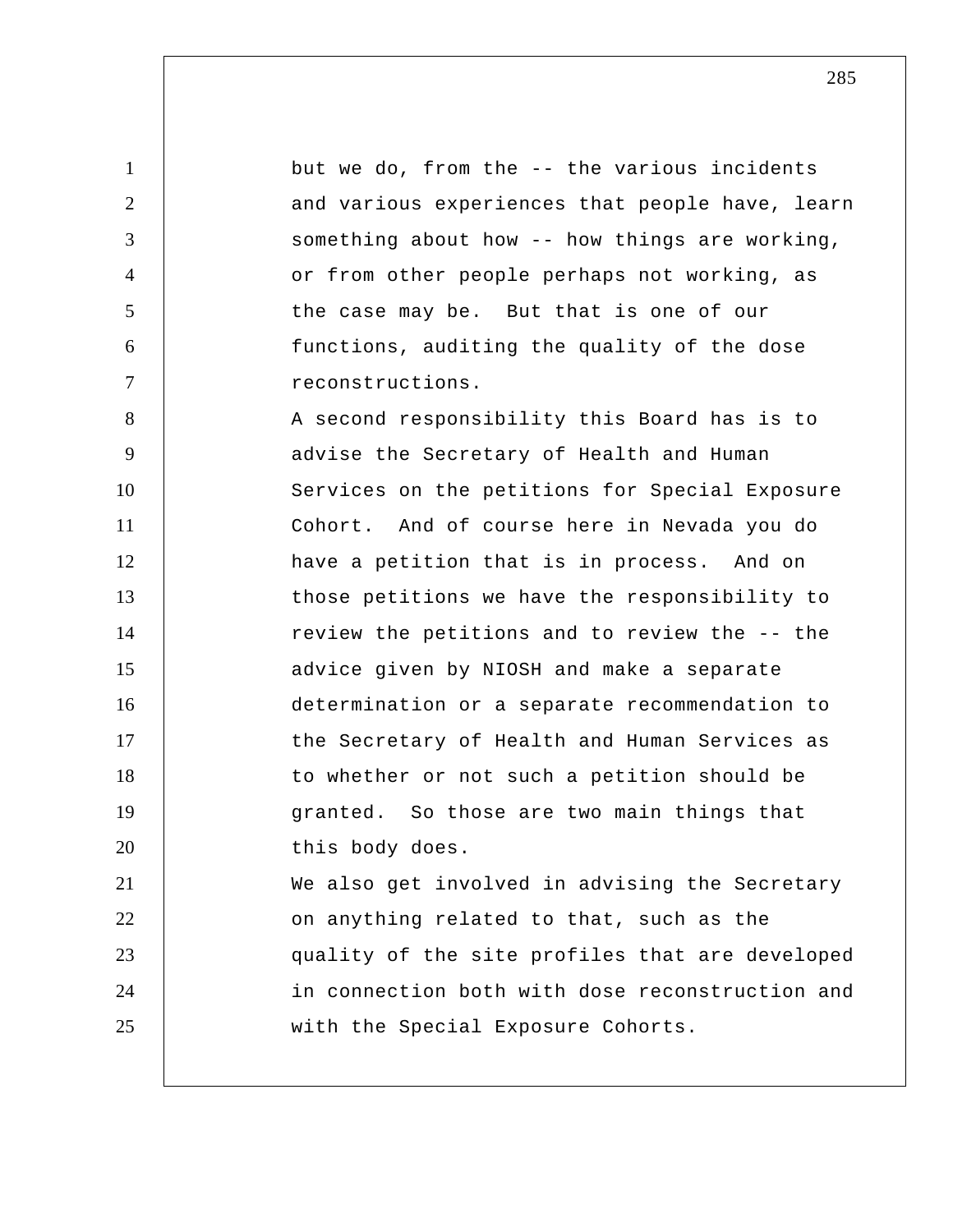| $\mathbf{1}$   | Again, we don't -- we don't deal with           |
|----------------|-------------------------------------------------|
| 2              | individual cases. We're not a review board or   |
| 3              | act in that capacity.                           |
| $\overline{4}$ | We do appreciate the public comments that we    |
| 5              | get that give us insight as to how the system   |
| 6              | is working. Perhaps where there are issues      |
| $\overline{7}$ | that you have, in some cases, in a generic way, |
| 8              | we can help solve those. Or if you have a       |
| 9              | particular problem, we're often able to point   |
| 10             | you to the right people to help you. And I      |
| 11             | might tell you that there are a number of NIOSH |
| 12             | staff people here, many here in the room        |
| 13             | tonight that will be able to help in individual |
| 14             | cases if there's -- if there is something that  |
| 15             | you have a concern about or need to talk to one |
| 16             | of them, we'll -- we'll try to link you up with |
| 17             | the right person.                               |
| 18             | Let me tell you a little more about the         |
| 19             | individuals here. I'm not -- their names are    |
| 20             | on the table. But we have a mix of folks, and   |
| 21             | this is specified in the law that has           |
| 22             | established the compensation program.<br>This   |
| 23             | Board is, under law, required to be made up of  |
| 24             | some physicians -- occupational health          |
| 25             | physicians, mainly; some health physicists or   |
|                |                                                 |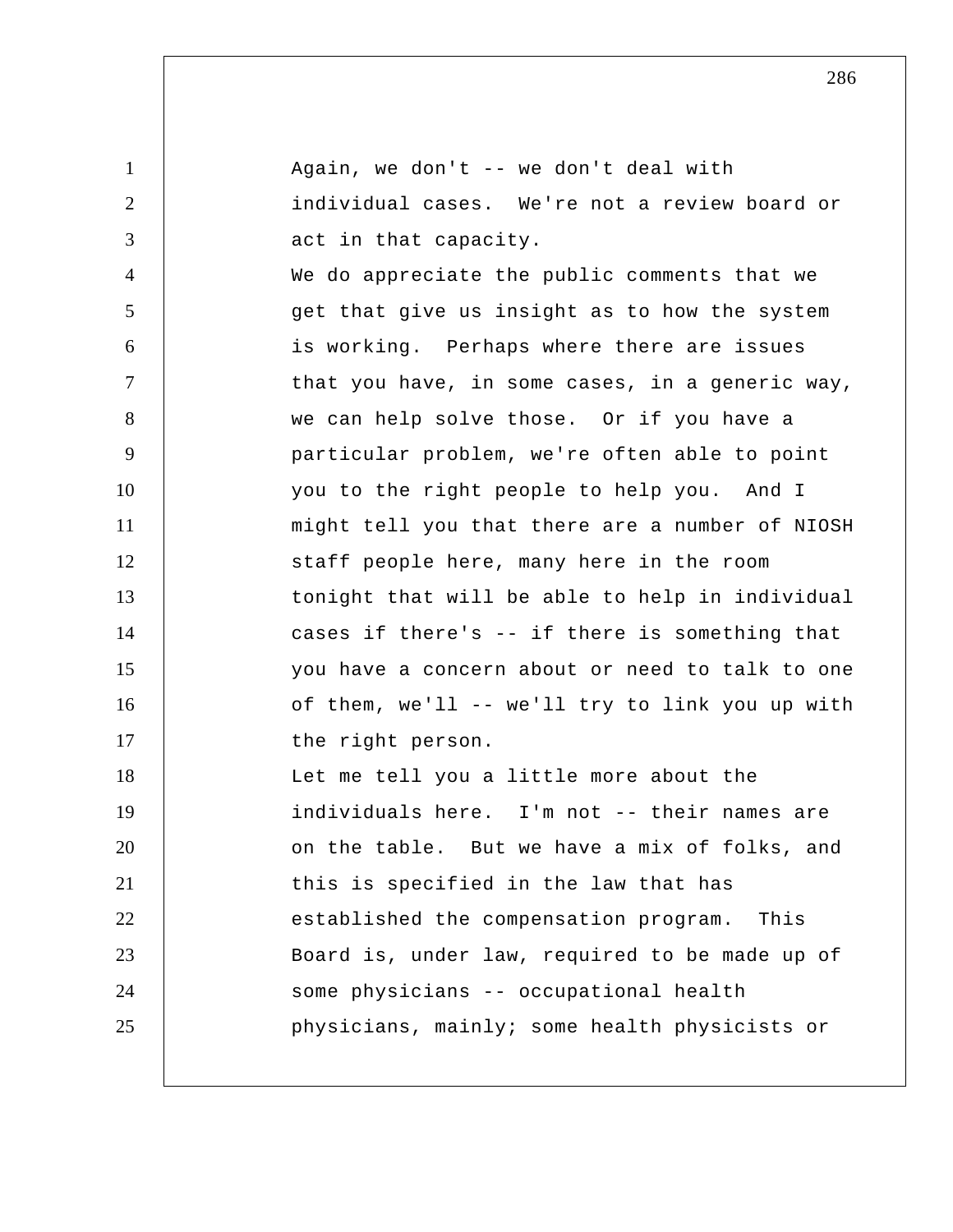1 2 3 4 5 6 7 8 9 10 11 12 13 14 15 16 17 18 19 20 21 22 23 24 25 technical people, mainly health physicists or nuclear engineers; individuals representing the worker community or the labor community, and so that is the kind of mix of folks we have here. Some of these are retired, such as me. I'm a retired professor of health physics from Purdue University. Let me point out here we have Dr. Poston, who is a Texas A&M professor; should be retired, but hasn't. He's in health physics. Dr. Gen Roessler, retired, health physics, University of Florida. Wanda Munn has a nuclear engineering background. Bob Presley over here, who has spent most of his career at Oak Ridge in the weapons program and spent much of his time here in Nevada at the Test Site installing and putting together weapons -- and I can't tell you what he did or I'd have to be shot afterwards. Dr. Lockey is a public health physician. Who did I miss here? Brad Clawson is an operator -- let's see, give me the right title, Brad.  **MR. CLAWSON:** I'm a senior (unintelligible).  **DR. ZIEMER:** Senior operator, Idaho National Laboratory. I mentioned Dr. Lockey. Dr. Wade is what's called the Designated Federal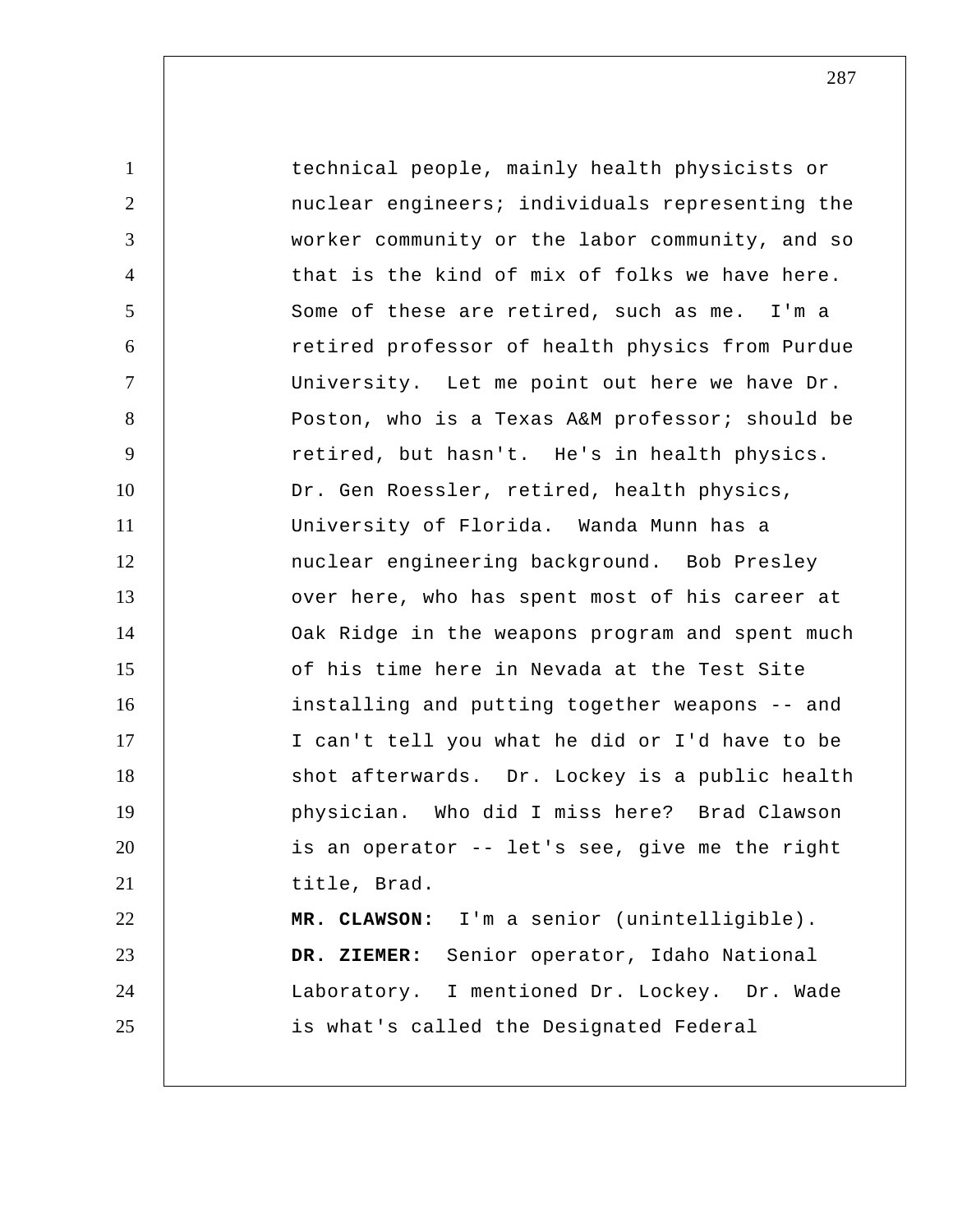1 2 3 4 5 6 7 8 9 10 11 12 13 14 15 16 17 18 19 20 21 22 23 24 25 Official. A board such as this is required to have a fed sit there and be our -- our -- what do you do for us? He makes sure we follow the federal regulations that we act under. He's -he's great, and helps keep us on track in terms of our agendas and so on. The other fella, who some people think has a breathing problem and is on oxygen, is actually our court reporter. And I should tell you Ray Green, for several years, has been credentialed as the top court reporter in this country, so we're glad to have Ray with us. Okay, so that's the group here and Dr. Melius may be able to join us in a little bit. He also is an occupational health physician and is not able to be here right at the moment but hopefully will be able to come in later. So that's the group. We -- and I have to be careful 'cause I get to talking too much. We're going to go right down the list as I have it, and people have indicated what their times were. I'm not real nasty. Monitor your own time and try to stick with it. We're going to start with John Funk, and John did address the Board yesterday and he's back. John -- and any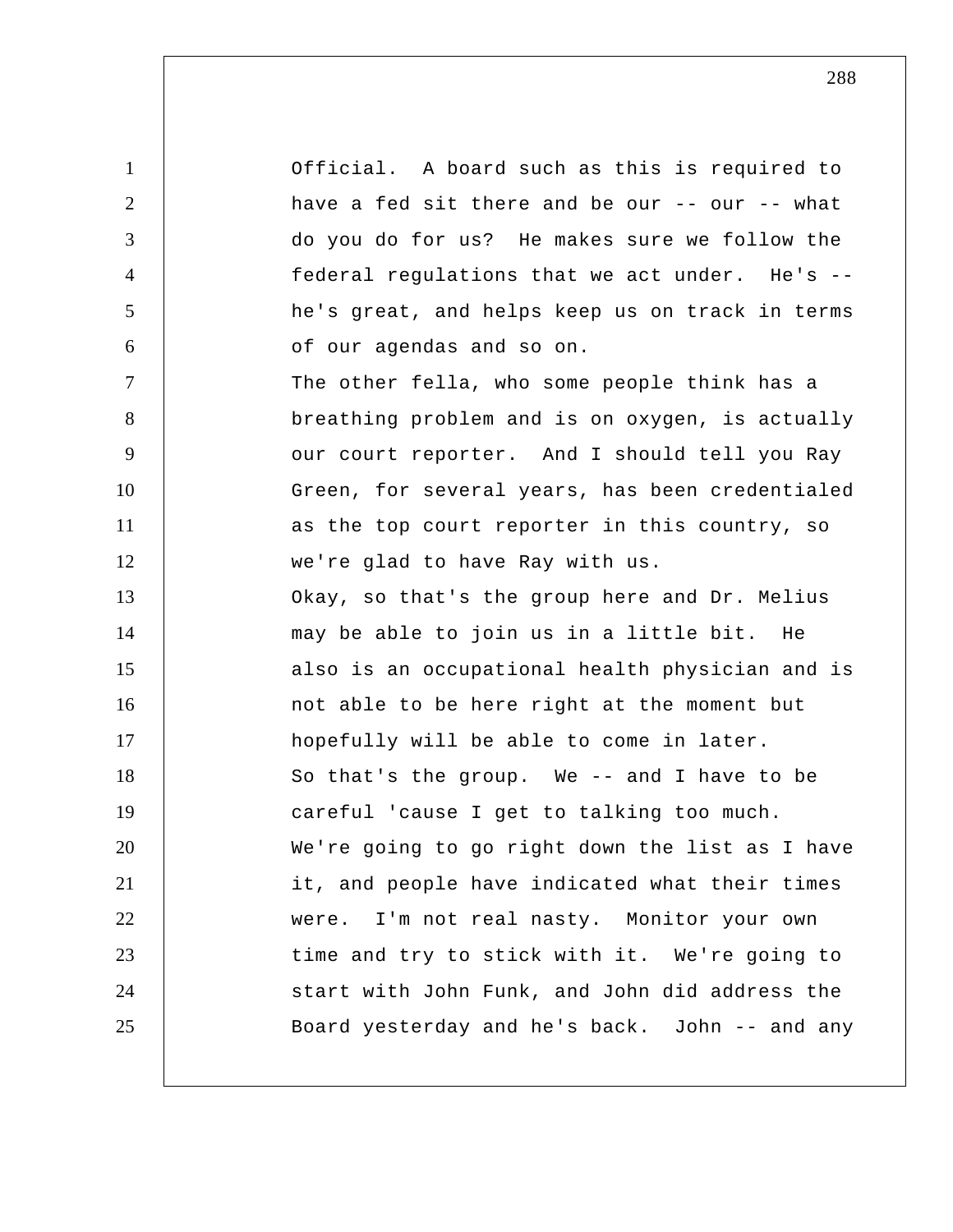1 2 3 4 5 6 7 8 9 10 11 12 13 14 15 16 17 18 19 20 21 22 23 24 25 of you are welcome to use either this mike or the podium, but this is probably better.  **MR. GIBSON:** Dr. Ziemer, just for the record, I'm on the line. This is Mike.  **MR. FUNK:** Dr. Wade, other Board members, I'd like to expound a little bit on my testimony from yesterday.  **DR. WADE:** Hold on for a second. We have -- **MR. FUNK:** (Unintelligible)  **DR. WADE:** Okay. Thank you. Mike Gibson, you might say is on the line, a Board member, and say who he is.  **DR. ZIEMER:** Oh, okay, thank you. I neglected to mention that Mike Gibson, the Board member who I mentioned was not here due to illness, is with us by telephone. Mike is basically a - background in representing the unions and currently is a private consultant, but that's his background. So Mike, I hope you're on the line and able to hear okay. So -- okay, we'll proceed.  **MR. FUNK:** Is it all right to go ahead? Can you hear me?  **MR. PRESLEY:** No, turn that...  **MR. FUNK:** Can you hear me now?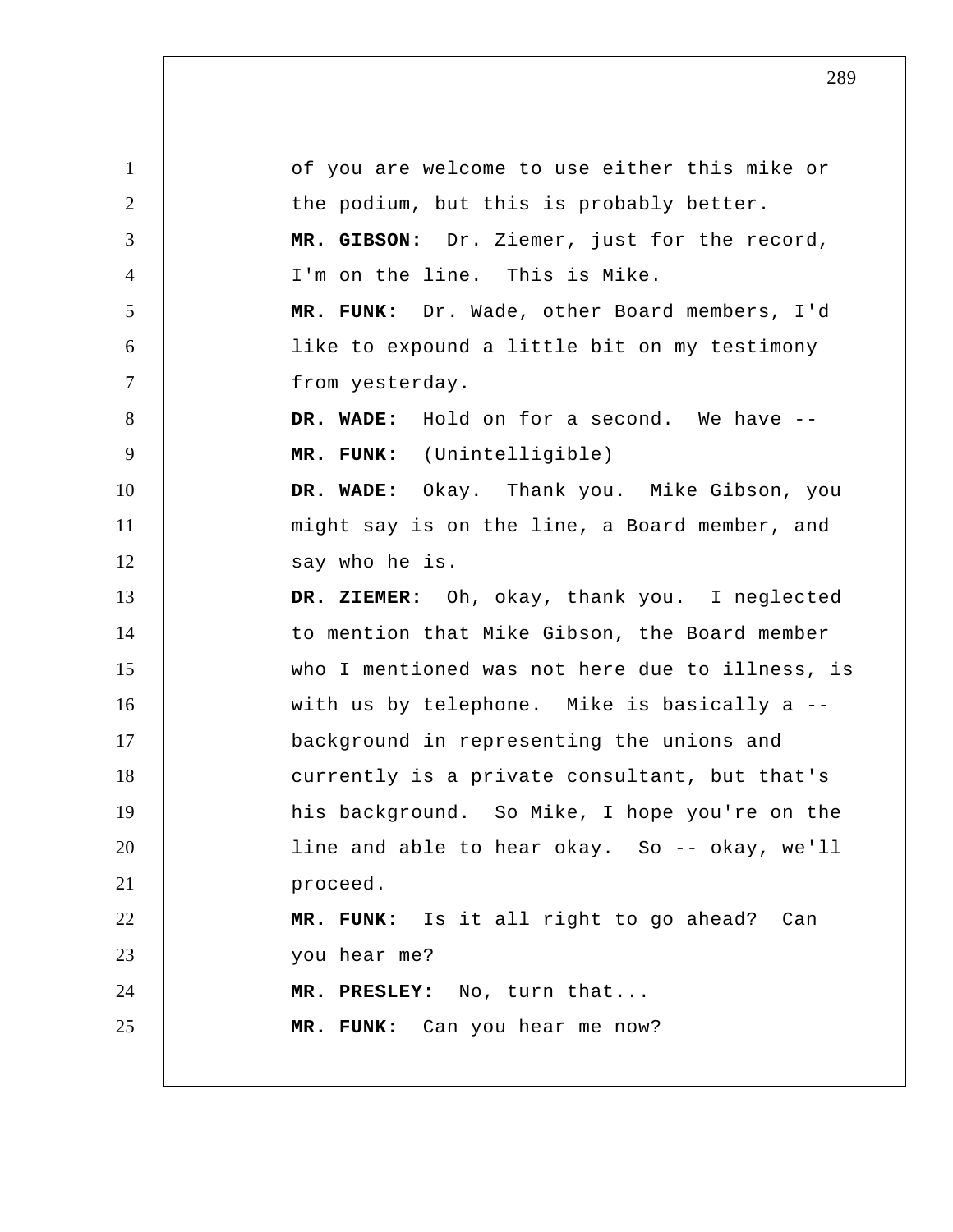1 2 3 4 5 6 7 8 9 10 11 12 13 14 15 16 17 18 19 20 21 22 23 24 25  **MR. PRESLEY:** No, I don't think that mike's --  **MR. FUNK:** I'd like to expound on some of the things I talked about yesterday that we didn't get a chance to cover, and one of the main issues is the practice of reuse at the Nevada Test Site. It has never been mentioned (unintelligible) I can't find it anywhere, but we used all the equipment on that site, all the test trailers, the office stations which were buildings that were designed to (unintelligible) the coaxial cables and moni- send signals (unintelligible) equipment. These were large, 100,000-pound buildings -- excuse me -- yeah, 100,000-pound buildings. They had ten shock mounts on them and they just -- the shock mounts we built would withstand ten Gs of force. The reason I mention this, 'cause all too often if you say you worked in area three carpenter shop, you get tagged as a shop carpenter. It goes back to NIOSH and the way they look at it, you never left the shop so how could you possibly be exposed? Well, the shop area was merely a staging area. The iron workers had a shed; that was their staging area. The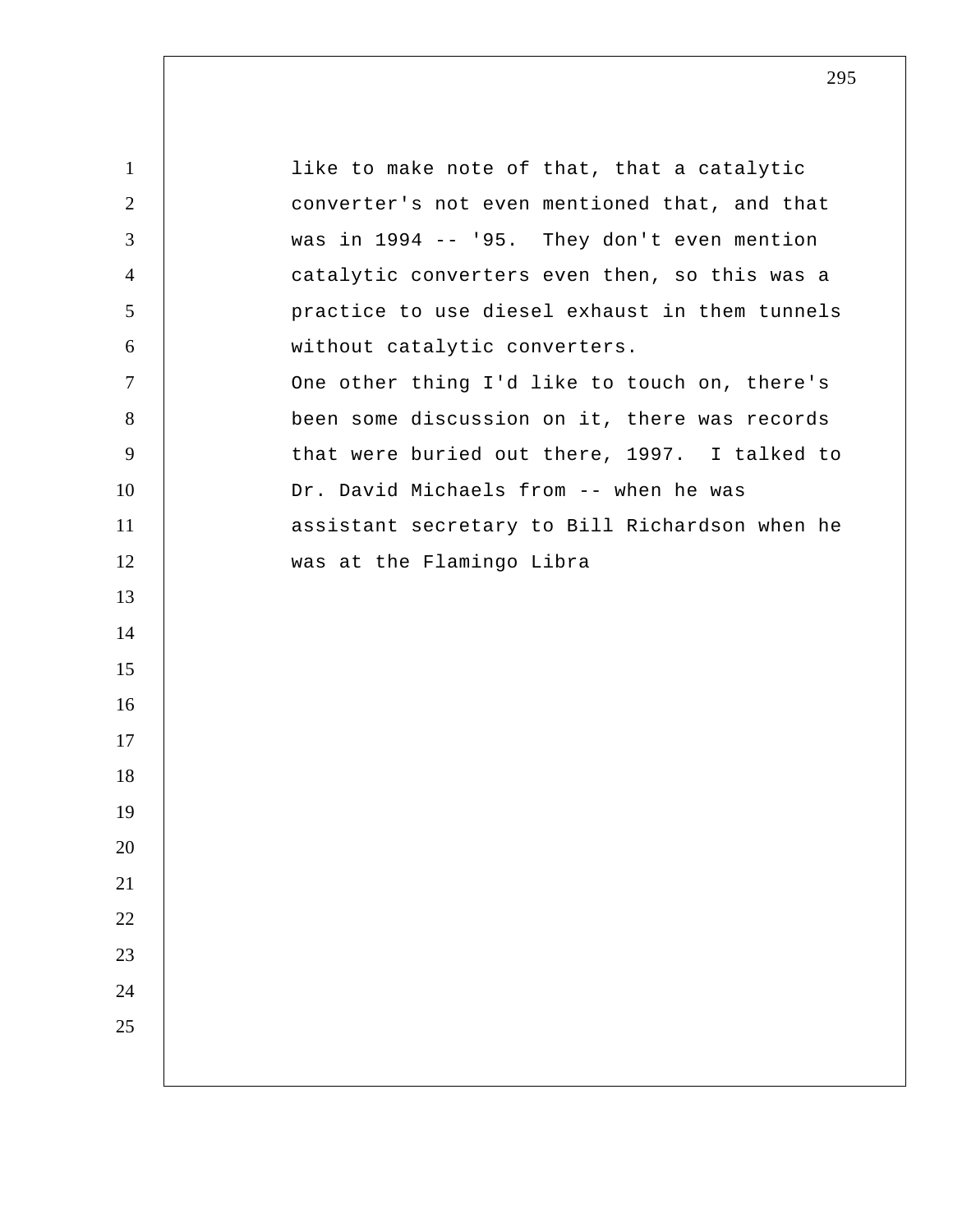1 2 3 4 5 6 7 8 9 10 11 12 13 14 15 16 17 18 19 20 21 22 23 24 25 office -- or sitting in the audience with Sandy Medina\* and two DOE executives, and the DOE executives said that the tunnels (unintelligible) T, P and N had filled up with water, all the records had gotten damaged and they'd been taken to the landfill and that they were attempting to reconstruct them records. Now DOE's (unintelligible) right now so them records were of no significance. I don't agree with that. Those tunnel logs, those materials safety data sheets in there, there was air sample reports, there was a lot of things - there was individual log books. I think them log books could be -- have some bearing on the -- what went wrong in them tunnels for your dose reconstruction, and I would say -- I'd leave it up to somebody else to decide how significant them records are rather than taking somebody's word. There were records buried. They've admitted it. So I'd like to see that looked into if you wouldn't mind. That's about it, I -- thank you.  **DR. ZIEMER:** Thank you very much. The tunnel that you mentioned, is that -- have a specific designation --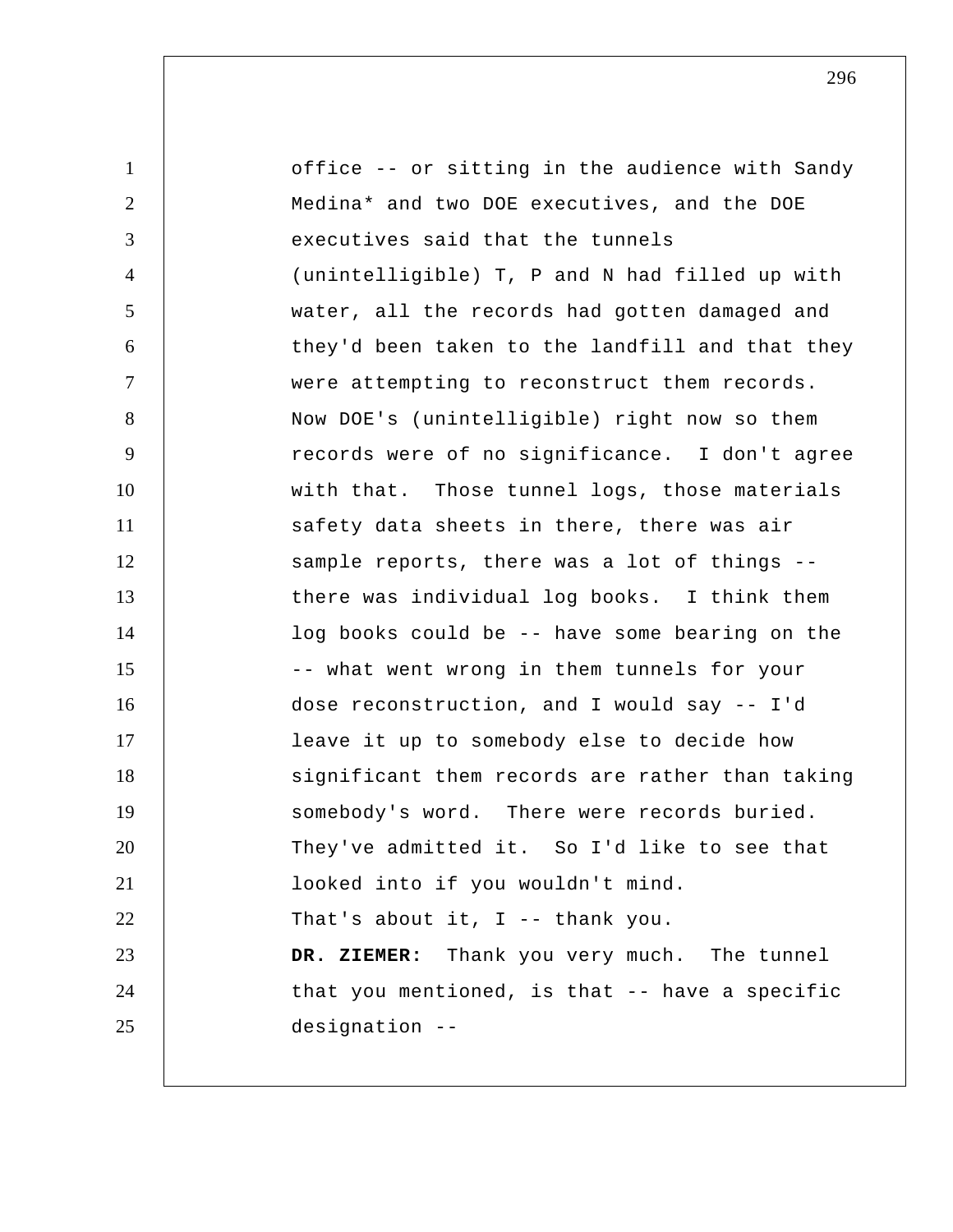1 2 3 4 5 6 7 8 9 10 11 12 13 14 15 16 17 18 19 20 21 22 23 24 25  **MR. FUNK:** Excuse me?  **DR. ZIEMER:** The tunnel that you mentioned, does that have a specific designation, a number or  $--$  **MR. FUNK:** I left my hearing aid in the car. Ask me again.  **DR. ZIEMER:** The tunnel that you mentioned, does it have a specific number or designation - **MR. FUNK:** Yes, there's three of them, P, T and N.  **DR. ZIEMER:** Okay, thank you.  **MR. FUNK:** They said tunnels, plural. They all filled up with water, the blast doors were open on all of them. All the records were damaged (unintelligible).  **DR. ZIEMER:** Thank you.  **MR. FUNK:** There's probably a couple more out there but I can't remember now.  **DR. ZIEMER:** Next we'll hear from --  **MR. FUNK:** P, T and N.  **DR. ZIEMER:** Okay -- Jan, and I am having a little trouble with -- it looks like G-a-u-n-c - last name -- **MS. GAUNCE:** Gaunce, Gaunce.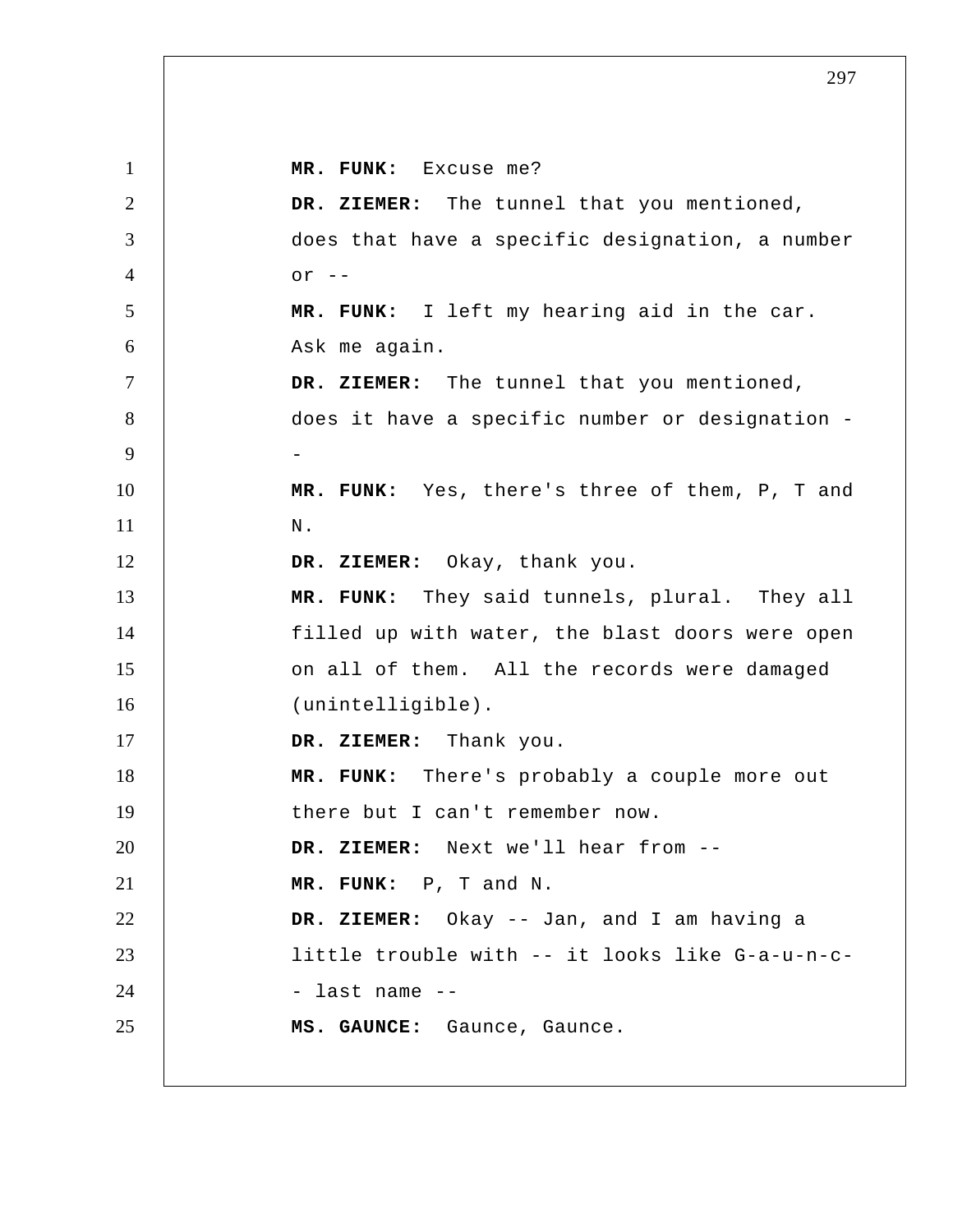1 2 3 4 5 6 7 8 9 10 11 12 13 14 15 16 17 18 19 20 21 22 23 24 25  **DR. ZIEMER:** Okay, Jan, thank you.  **MS. GAUNCE:** Okay. Can you hear me? Okay. My name's Jan Gaunce. I'm addressing this panel for two reasons. One, I want to ask about the 22 kinds of cancer that is part of the Special Exposure Cohort group. Since this is about radiation, why doesn't the cancers -- why isn't it all radiogenic cancers? So that's my first question. And then the second one is the 250-day residency requirement for the NTS Special Exposure Cohort group. My husband was in his early 20s when he went to work for ACF Industries in Albuquerque, New Mexico. He worked for -- he was a contractor for LANL and they did work for NTS. He worked on the Rover project as an engineer and he came to NTS for the test sites -- for -- when they did the test shots. He did the post mortem on them. And when the work got critical, he was told to take his dosimeter badge off, leave it outside while he went inside to do the work. That's just some background stuff, not anything I'm asking you to address. NTS is a different kind of site than most, and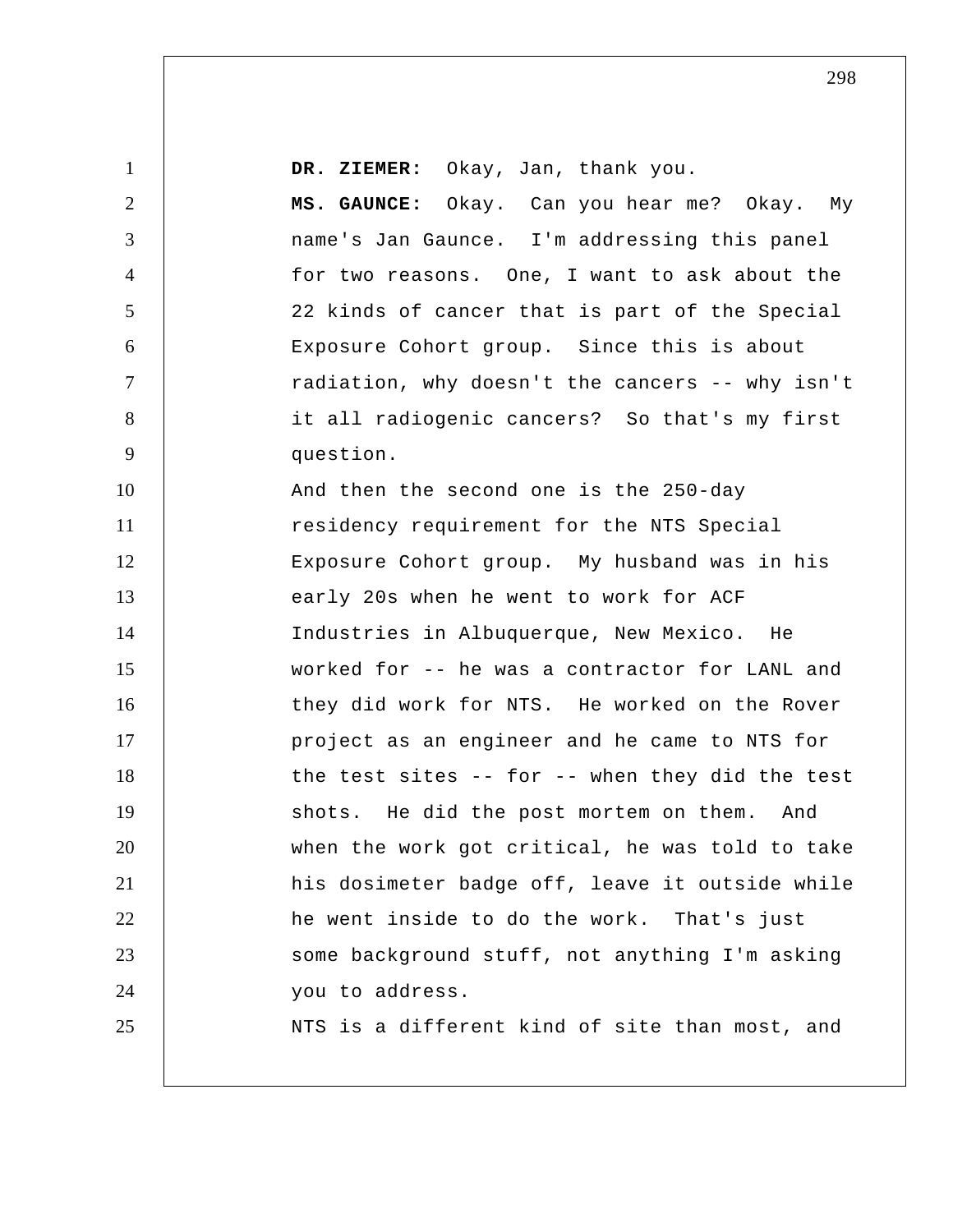1 2 3 4 5 6 7 8 9 10 11 12 13 14 15 16 17 18 19 20 21 22 23 24 25 the health endangerment was different. Most people who worked at NTS came to the test site for the shots, then left after a few days. Only a small core of necessary employees lived at Nevada and worked full time there. The job the employee did at the site determined the amount of radiation they received, not how many days the employee lived there. If you're standing next to a terrorist one second before he pulls the cord, that's the wrong second to be there. And I feel the same way about the residency requirement. You on the panel can treat NTS special cohort group differently if you choose to, and waive the 250-day requirement. Presence is sufficient for criticality.  **DR. ZIEMER:** Thank you, Jan, for those comments. And in terms of your initial question, we could probably give you -- maybe - maybe one of the NIOSH people would give you the answer to that. For example, on the 22 kinds of cancer which is specified in the law and so in essence we are bound to that --  **MS. GAUNCE:** Can you help change it? What (unintelligible).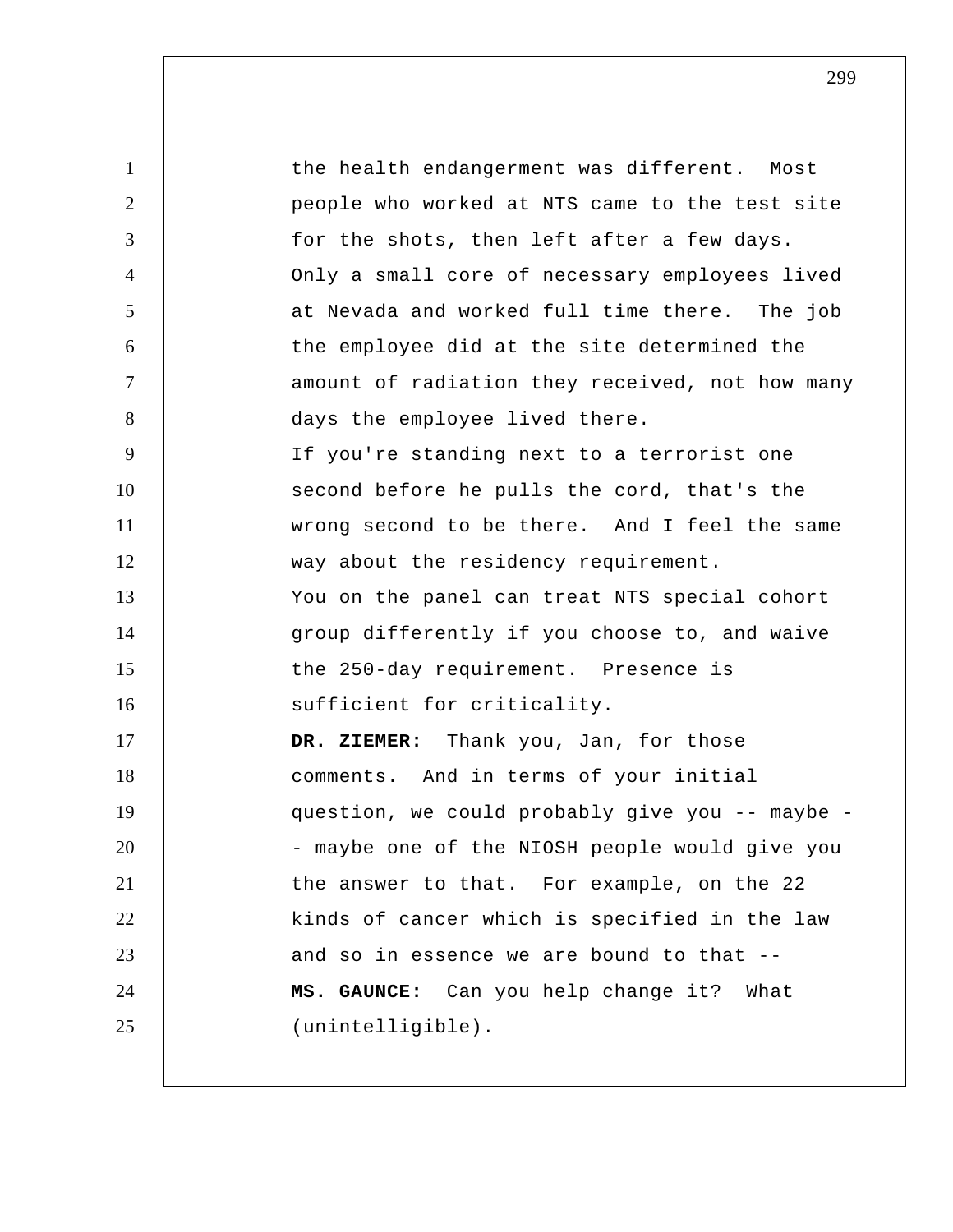1 2 3 4 5 6 7 8 9 10 11 12 13 14 15 16 17 18 19 20 21 22 23 24 25 DR. ZIEMER: The 22 types of cancer which are -- basis of -- they -- they are -- that's in the legal framework in which we operate, can this Board change that? No. There -- there are - there are certain things that could be changed legislatively. The 250-day issue is one which this Board is actually looking at in terms of how one interprets that. For example, how do you treat someone who may have been assigned to the Test Site and was say living in Mercury 24/7 or something like that, so they may have had more than eight hours a day of exposure, can you do a weighted average. For example, is that equivalent to 80 days of -- of continuous exposure and this Board is actually looking at those issues and perhaps will have a recommendation. We recognize some of the problems, even with a -- starting with the 250 day, which looks to many to be somewhat arbitrary. But that -- the current law that we operate on, which follows some other laws which set that precedence, are the starting points. There would appear to many to be a sort of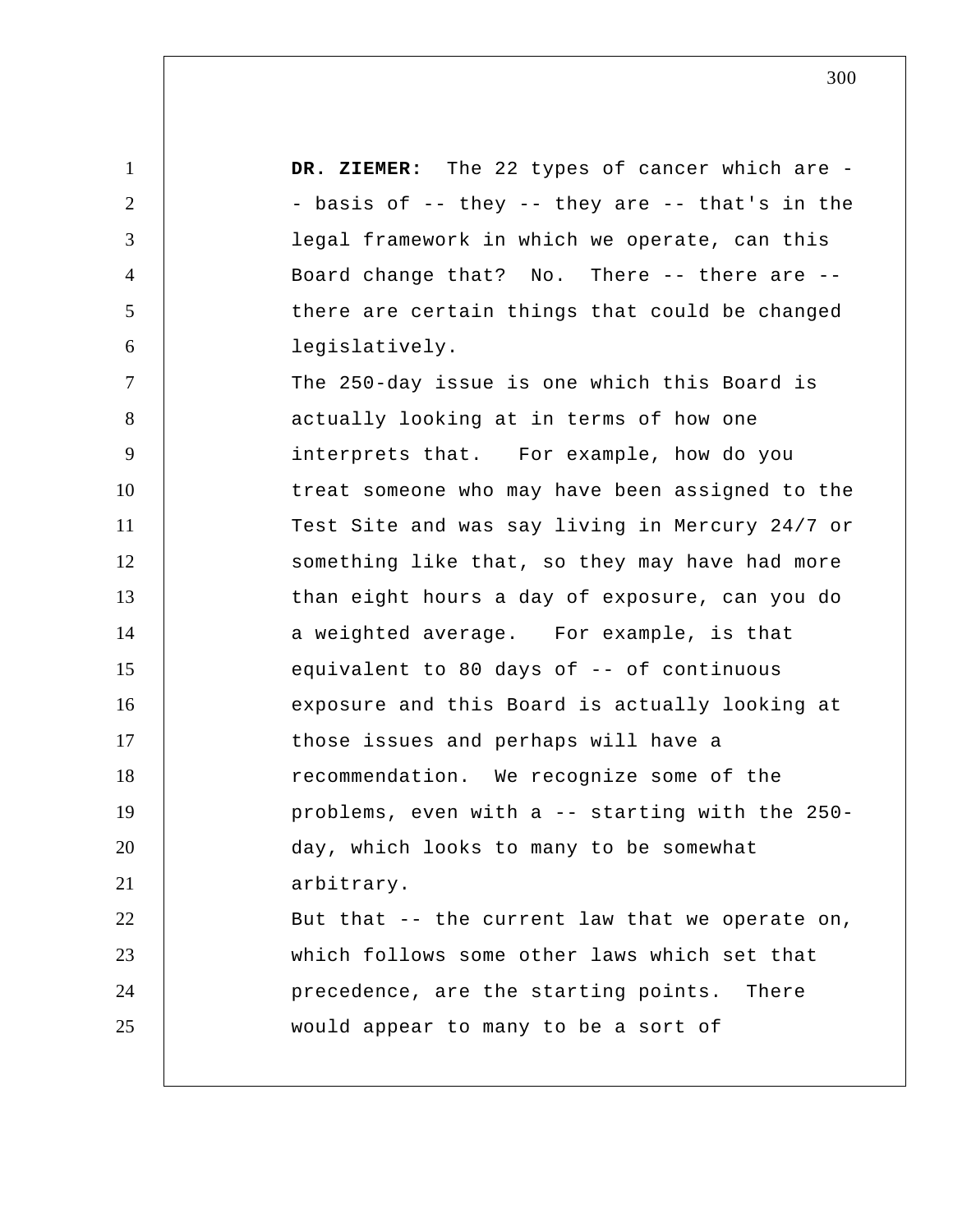| $\mathbf{1}$   | arbitrariness to it, but that's what we're      |
|----------------|-------------------------------------------------|
| $\overline{2}$ | operating under from the legal framework at the |
| 3              | moment. But we understand the point and have    |
| $\overline{4}$ | struggled with that to some extent ourselves,   |
| $\mathfrak{S}$ | so -- but maybe -- maybe after the meeting one  |
| 6              | of the NIOSH people can also give you           |
| $\tau$         | additional details on both of those issues if   |
| 8              | you wish.                                       |
| 9              | Let's proceed with Dianne -- it looks like      |
| 10             | Rudnicki -- Rudnicki? Dianne, you might have    |
| 11             | to lower that mike a little bit there.          |
| 12             | MS. RUDNICKI: Can you hear me?                  |
| 13             | MS. MUNN: Yes.                                  |
|                |                                                 |
| 14             | MS. RUDNICKI: My name is Dianne Hanna Rudnicki  |
| 15             | and I'm here tonight to talk to you about my    |
| 16             | husband of 49 years, Gordon Hanna. He started   |
| 17             | working at the test site in April, 1962 and     |
| 18             | continued his work there through 1968. To go    |
| 19             | back to the 1962 period, I realize that my      |
| 20             | being here tonight is because he did not work   |
| 21             | 250 eight-hour days in 1962. What I'd like you  |
| 22             | to consider is that in that period he remained  |
| 23             | at the Test Site 24 hours a day. He didn't      |
| 24             | commute, as they had a great deal of overtime   |
| 25             | and we lived in Henderson, which is quite a     |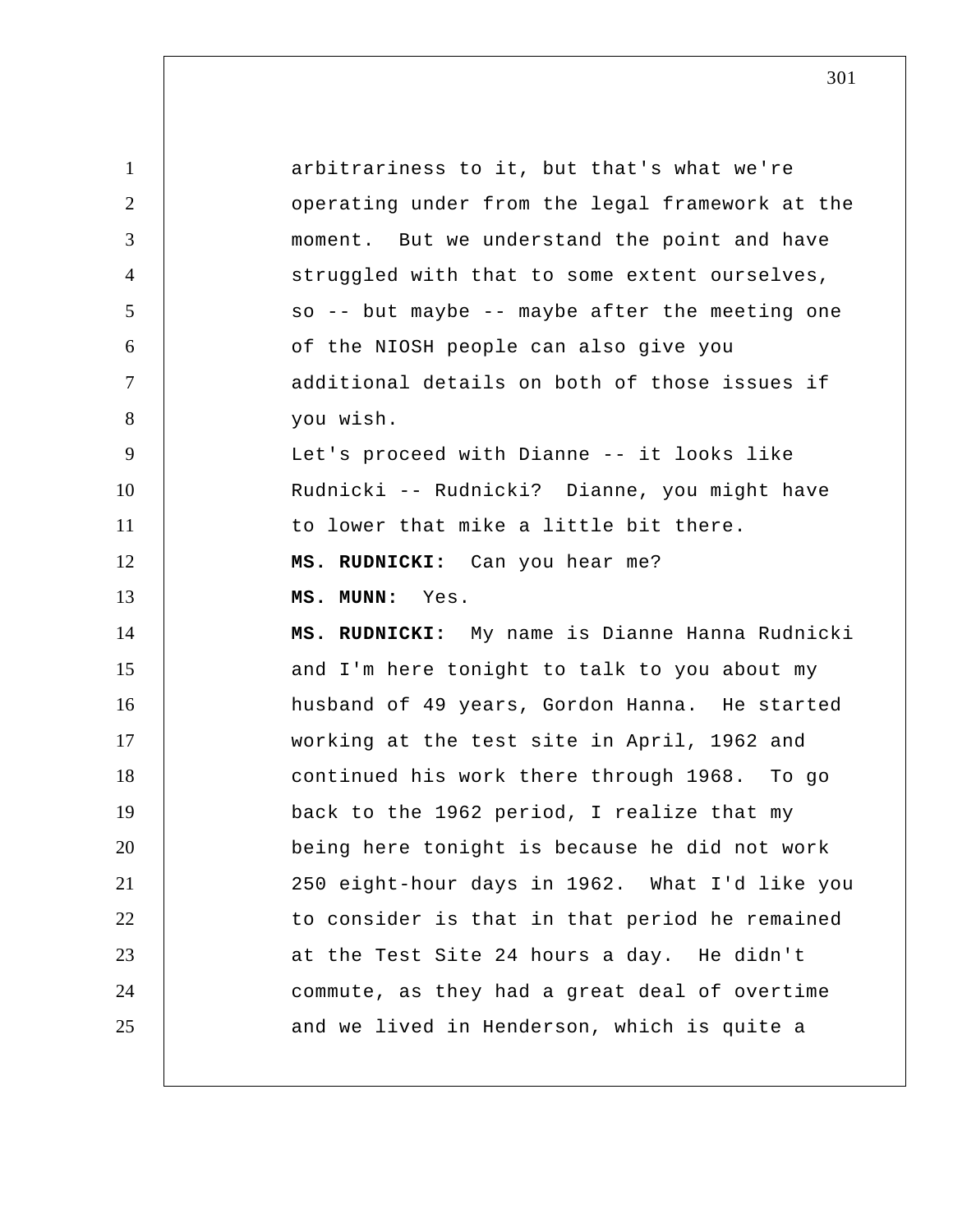1 2 3 4 5 6 7 8 9 10 11 12 13 14 15 16 17 18 19 20 21 22 23 24 25 ways. I would also bring to your attention that the employment records from that period are incomplete because I was told they are missing. Because of the tests they are still conducting at -- they were still conducting at the Nevada Test Site through 1962, he sacrificed many hours away from his children and our home. He was very proud of the work he was doing for his country, but was very closed mouthed about it. That is why I don't know a great deal of what he did out there, very little. He did participate in the Sedan Crater, and I knew that because he brought home a certificate that he had been involved. He began to question the safety of his workers when -- of the workers when his coworker and friend, Keith Prescott, was carried off the job and diagnosed with bone cancer. My husband remarked that he wondered why they wore exposure badges because nobody really bothered to read them or check them. I realize now that he was concerned because he worked in the tunnels at ground zero, building up the bulkheads both before and after the bombs were detonated. Another indication that things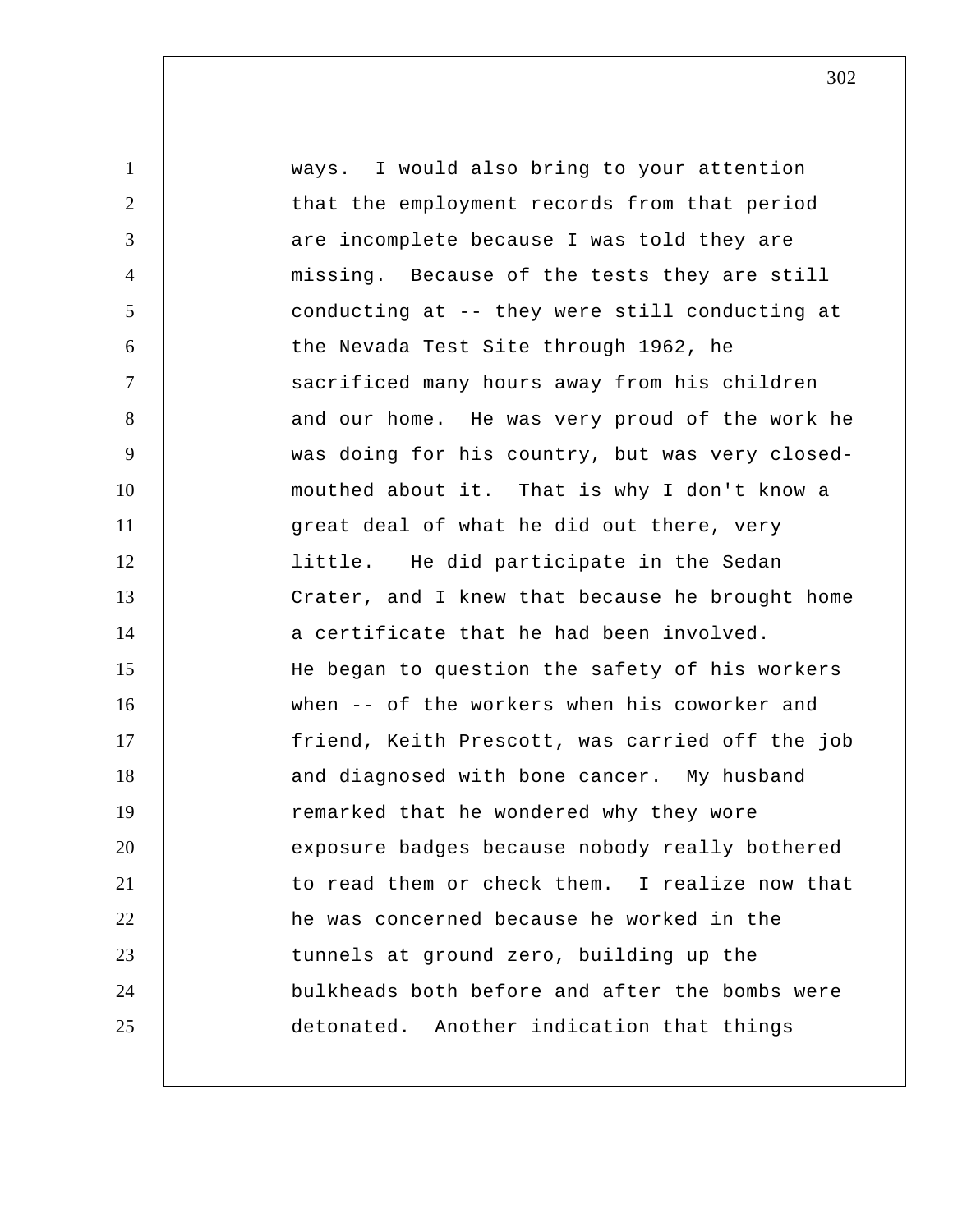1 2 3 4 5 6 7 8 9 10 11 12 13 14 15 16 17 18 19 20 21 22 23 24 25 weren't quite right is that many of our friends that worked with him -- Alvin Shoemaker, Lester Richards, Keith Prescott and Ronald Bowden - all died of cancers. I'm here tonight to provide you with information that my -- I feel that my husband's death was directly related to his employment at the Nevada Test Site. I can only relate to you the deterioration of his body that began in 1996. In August of '96 he was diagnosed with squamous cell carcinoma of the right ear. August 29th, '96 he was diagnosed with basal cell carcinoma of the right temple. March, 1997 he was diagnosed with carcinoma of the parotid gland. September 26th, 1997 he was diagnosed with myelofibrosis with myelotoid (sic) metaplasia. And January 29th he was diagnosed with squamous cell carcinoma of the left lung. I have been advised that the criteria for the participation in the Special Cohort Status is that the employee has at least one cancer. My husband had all five of these and they are all on the compensable list. Clearly I'm not a scientist or a doctor, but I know that what he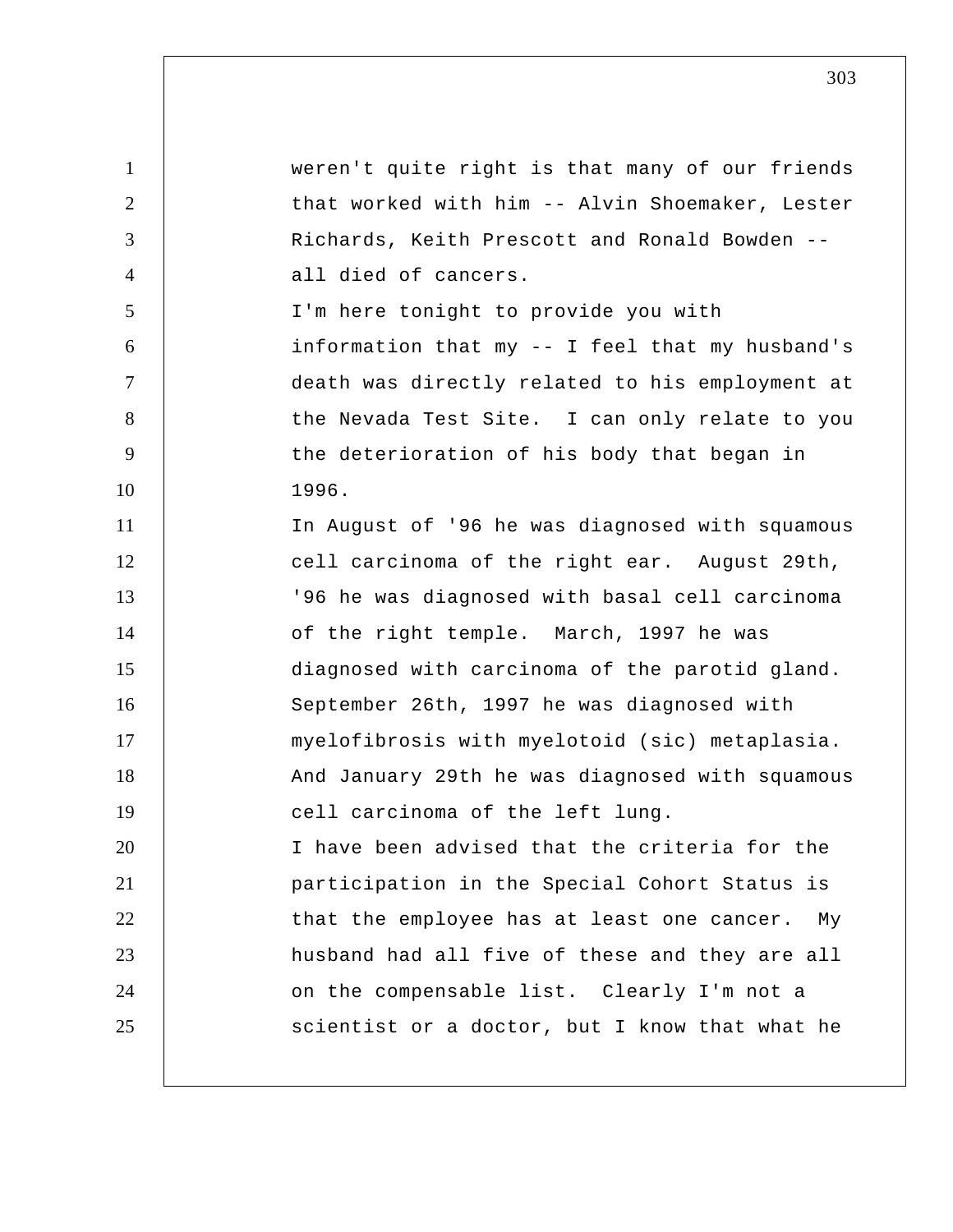1 2 3 4 5 6 7 8 9 10 11 12 13 14 15 16 17 18 19 20 21 22 23 24 25 was exposed to was not limited to 250 days in 1962, and that our family and his suffering was immeasurable. Perhaps due to the devastating effect of the traumas his body sustained during the periods of this, he suffered from a femur bypass, an aorta replacement, colonostomy, an aneurysm which was ruled inoperatable (sic) because he had a blood disease. With all of this in mind, we were unprepared for what happened in 1990 -- 1996. The myelofibrosis diagnosis was probably the most devastating time in our lives, as that brought with it the prognosis that he had two years to live. We were also told that the - by his doctors that the only probable link to the cause of this disease was exposure to radiation. Myelofibrosis, for some of the folks here, is an insidious form of blood disease and loss of bone marrow function which causes the liver and the spleen to attempt to replace production of blood function. In turn it causes an extremely painful enlargement of the spleens -- spleen. Patients are kept alive eventually with transfusions, but that's a short period and death occurs. He fought with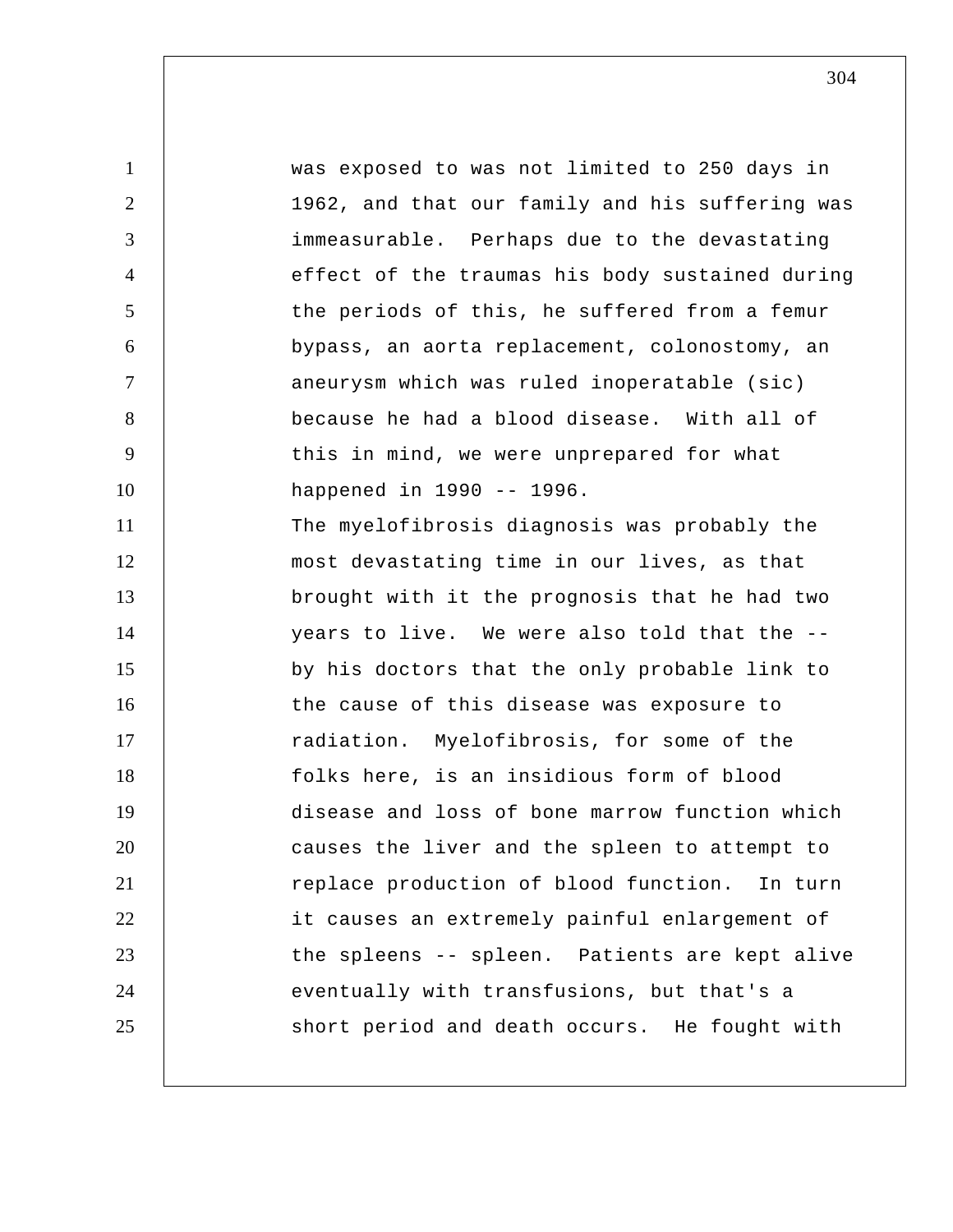1 2 3 4 5 6 7 8 9 10 11 12 13 14 15 16 17 18 19 20 21 22 23 24 25 everything he had and lived another two and a half years until he died. And when he was died -- and when he died -- at the end of January, he was diagnosed with lung cancer, which had metabolized into his bone -- bones, and his oncologist/hematologist said he had two weeks. At that time he was being kept alive by blood transfusions, undergoing radiation therapy for enlarged spleen, and would be dead by the rapid advance of the myelofibrosis within a month. On February 11th, 1999 at 10:00 p.m. he took his last breath and Gordy was finally set free from the horrible pain and agony he suffered. In the year 2000 I began the process of filing a claim for survivor benefits under the EEOICPA Act of 2000. In January 2002 my claim was - what I led to believe was verified employment. However, DOE was unable to provide the correct work days and they admitted that part of the records were un-- just were missing. But we also had verification for the five compensable cancers was for-- and this was all forwarded to NIOSH for dose reconstruction. It is now September 20th, 2006, four -- four years and eight months later and the dose reconstruction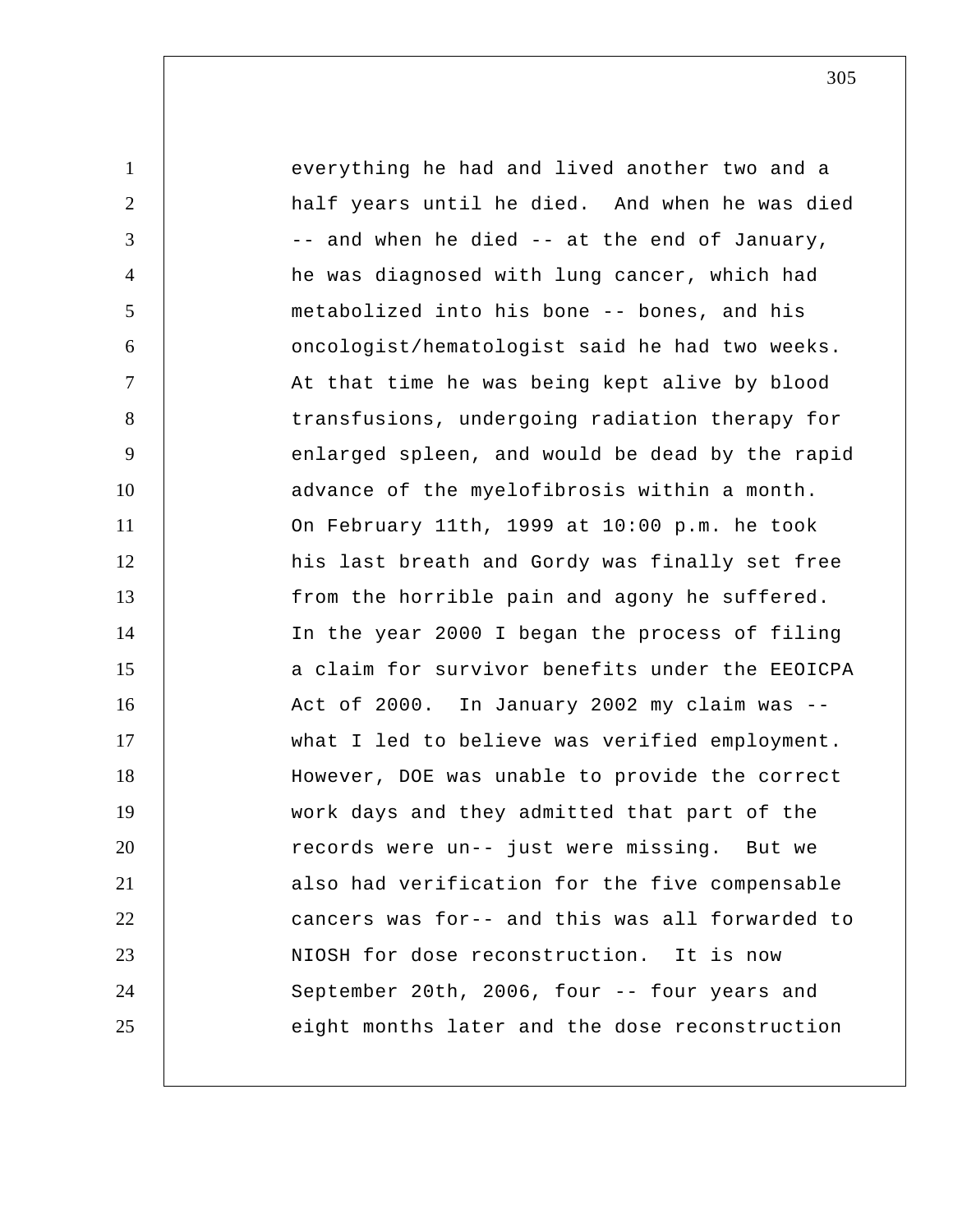| $\mathbf{1}$   | activity reports I've received throughout the   |
|----------------|-------------------------------------------------|
| $\overline{2}$ | years have not indicated any prog-- progress    |
| 3              | whatsoever. My most recent call to NIOSH,       |
| 4              | which was about a month ago, revealed that they |
| 5              | had halted all work on his dose reconstruction  |
| 6              | due to the possibility of my claim being        |
| $\tau$         | approved -- might be approved for Special       |
| 8              | Cohort status.                                  |
| 9              | Tonight I have finally had the opportunity to   |
| 10             | present his story to a board that understands   |
| 11             | and has the power to maybe help us do a --      |
| 12             | right a terrible wrong that was committed 44    |
| 13             | years ago. For my family and the others who     |
| 14             | have lived with this for years, I pray that     |
| 15             | you, as an Advisory Board, will have the        |
| 16             | courage to do the right thing and recommend     |
| 17             | that these brave Americans receive the          |
| 18             | recognition that they deserve. Thank you.       |
| 19             | DR. ZIEMER: And thank you, Dianne, for sharing  |
| 20             | with us what I know is a very difficult task to |
| 21             | do.                                             |
| 22             | Robert Kromrei -- Kromrei? Yes, Robert.         |
| 23             | MR. KROMREI: I worked for the building          |
| 24             | department out there at the Test Site from '60  |
| 25             | through to -- well, excuse me, '76, I guess     |
|                |                                                 |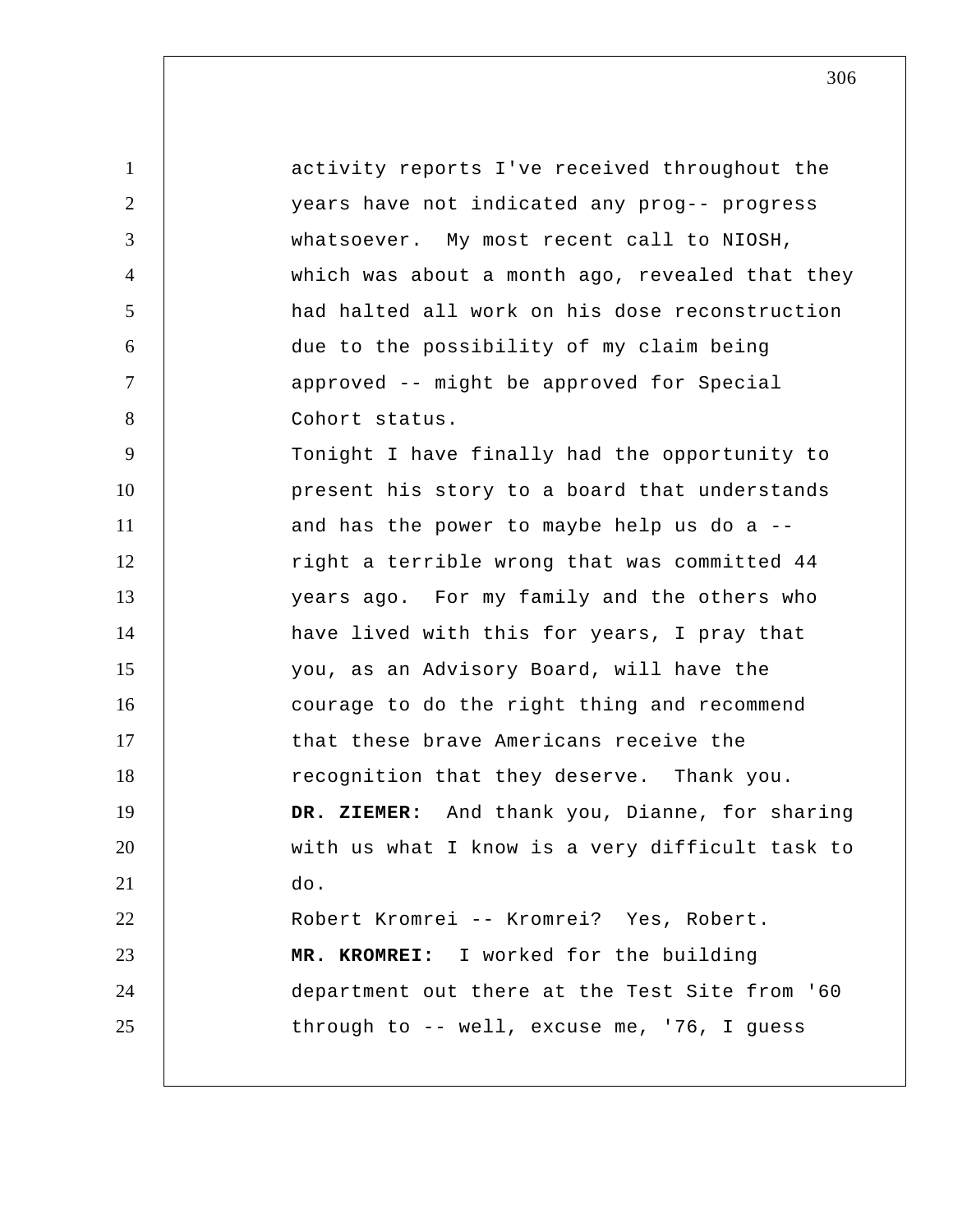1 2 3 4 5 6 7 8 9 10 11 12 13 14 15 16 17 18 19 20 21 22 23 24 25 (unintelligible) crane (unintelligible). When I worked in the building department I was reentry on the -- on the explosions, and a lot of times I was sent out -- I was what they called burnout, had too much radiation, be out three or four hours, sent back in, burnout again. Dosimeters were removed, replaced, and all this stuff went on all the time when I was working out there and a lot of my friends are dead and that's why I'm here right now in this chair, but that's basically the way that thing was operated out there. And I -- I've -- working one night (unintelligible) and something went wrong and we pulled out, it was -- the hole was so hot it melted the steel pipe right off, and then we had to go out and back off and leave it go for a month, but things like this went on continually, day and night, and people - sometimes we had to run for about a half-mile up the road to get away from radiation and everything else, but -- and above-ground explosions, I spent two days in there one time 'cause I couldn't get out because of them explosion above ground. And I just wanted to let you see that all the -- we get from --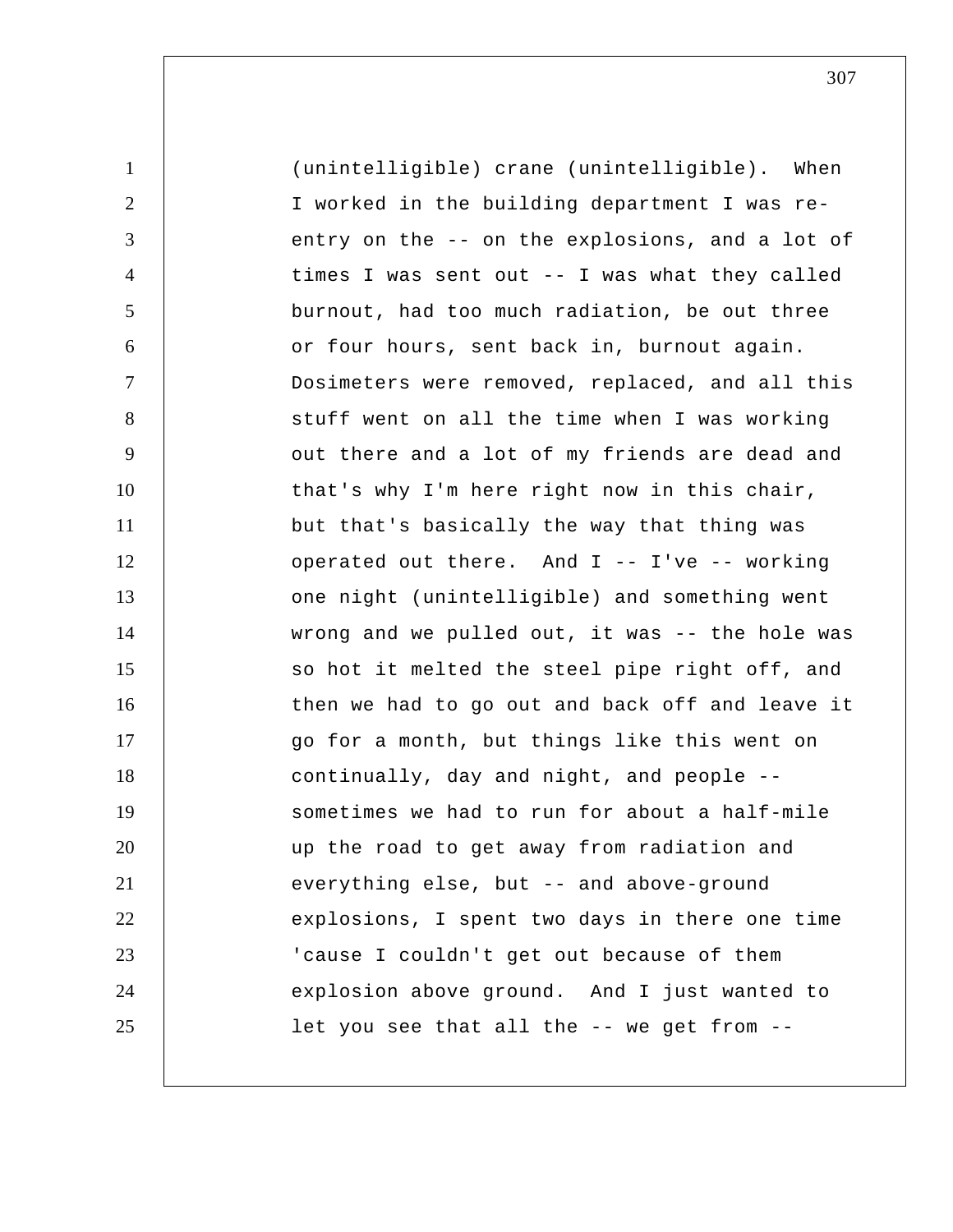| $\mathbf{1}$   | well, for the records and everything else is    |
|----------------|-------------------------------------------------|
| $\overline{2}$ | not exactly right. It's not -- it can't be      |
| 3              | right. And I know that I've -- I've had to --   |
| $\overline{4}$ | well, I can't complain myself 'cause you guys   |
| 5              | take pretty good care of me but -- so far,      |
| 6              | anyway, but anyway, other people I know of that |
| $\tau$         | -- there are a lot of them that are suffering,  |
| 8              | just like I am, and they're getting no help at  |
| 9              | all, so -- and I know a lot -- it's got to be a |
| 10             | lot of this at the Test Site and so that's      |
| 11             | about all I got to say is that there -- on this |
| 12             | reconstruction, it's -- it's way off from our - |
| 13             | - my opinion because I can tell you hundreds of |
| 14             | times that this went on through -- you know,    |
| 15             | through them years, and there's a lot of other  |
| 16             | guys will back that up, too. Thank you very     |
| 17             | much.                                           |
| 18             | DR. ZIEMER: Robert, would you -- could you      |
| 19             | clarify one point that you made. If I heard it  |
| 20             | correctly, you indicated that -- what you       |
| 21             | described as burnout, which I assume meant that |
| 22             | you reached --                                  |
| 23             | MR. KROMREI: I reached maximum radiation --     |
| 24             | DR. ZIEMER: -- your (unintelligible) for that   |
| 25             | job $-$                                         |
|                |                                                 |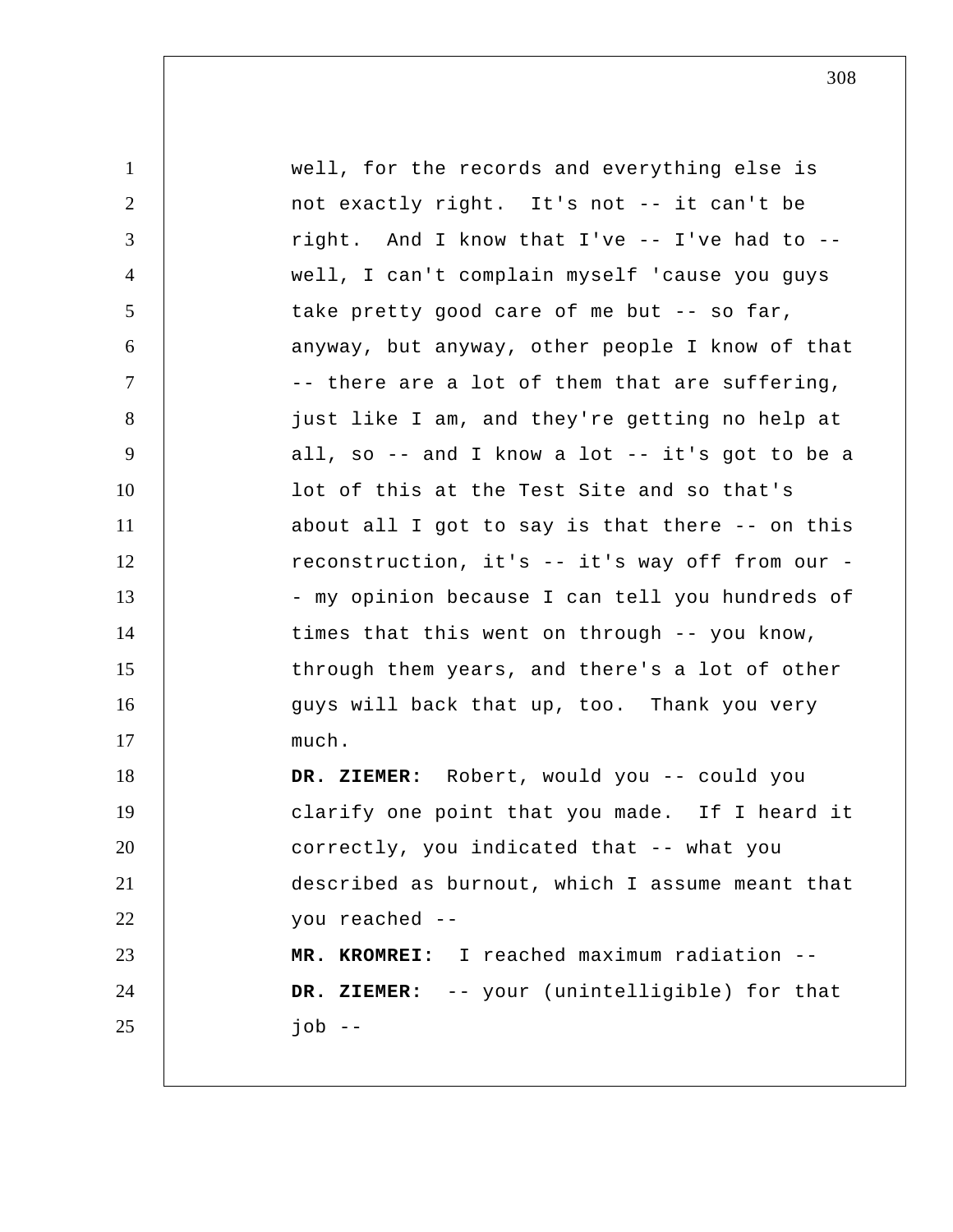| $\mathbf{1}$   | MR. KROMREI: -- yeah.                           |
|----------------|-------------------------------------------------|
| 2              | DR. ZIEMER: -- and you were pulled out, and     |
| 3              | then were put back in what, the same day?       |
| $\overline{4}$ | MR. KROMREI: Same -- four hours later.          |
| 5              | DR. ZIEMER: With a different film badge or --   |
| 6              | MR. KROMREI: Yeah, I -- they took my dos--      |
| $\tau$         | they took everything away from us and sent us   |
| 8              | back in. I don't know -- we don't know what --  |
| 9              | our film badges, we never did hear nothing      |
| 10             | about them. We don't know what happened to      |
| 11             | them.                                           |
| 12             | DR. ZIEMER: I see.                              |
| 13             | MR. KROMREI: Dosimeter we could look at         |
| 14             | ourselves, but I've seen mine peaked out        |
| 15             | hundreds of times and they -- they'd take it in |
| 16             | to rad safe, that's what the radiation -- they  |
| 17             | just give you another one and tell you to, you  |
| 18             | know, carry on. They'd check you over, you      |
| 19             | know, actually, but that don't mean nothing,    |
| 20             | either, but --                                  |
| 21             | DR. ZIEMER: Okay, thank you.                    |
| 22             | MR. KROMREI: -- that's -- yeah, that's what it  |
| 23             | is, is just -- burnout means that you're burned |
| 24             | out, you know, pretty --                        |
| 25             | DR. ZIEMER: Right.                              |
|                |                                                 |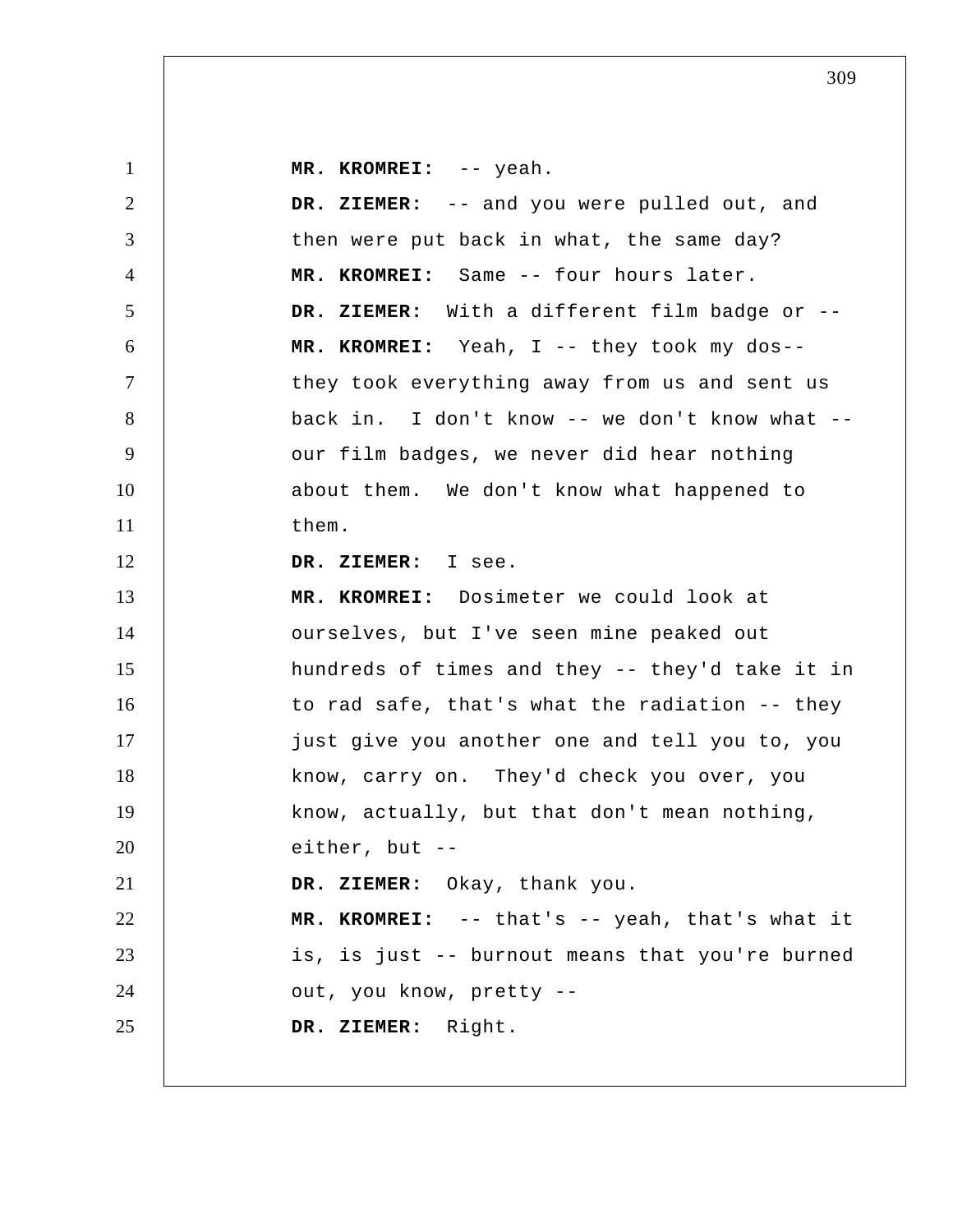1 2 3 4 5 6 7 8 9 10 11 12 13 14 15 16 17 18 19 20 21 22 23 24 25  **MR. KROMREI:** I don't know the year, the day or what it was. I'm -- I thought it was for the whole year is what I thought it was.  **DR. ZIEMER:** Well -- yeah, that -- that obviously is a question I think many of us have experienced that they're -- typically on many jobs were daily and weekly limits, so -- yeah, uh-huh.  **MR. KROMREI:** Thank you.  **DR. ZIEMER:** Thank you. Okay, let's go next to Patricia Niemeier. **MS. NIEMEIER:** I have a copy here for you guys. I (unintelligible) make enough, but --  **DR. ZIEMER:** No, that's fine --**MS. NIEMEIER:** -- (unintelligible) two of these.  **DR. ZIEMER:** -- we just need one, that's fine. **MS. NIEMEIER:** Okay, great. Hello, my name is Patricia Niemeier, daughter of Richard Favela. I am a survivor and witnessed my father's death. I now have the burden of proving his exposure to toxic radiation due to working at Nevada Test Site, and in turn died due to his exposure. Let me state in advance that lymphoma of the stomach and esophagus was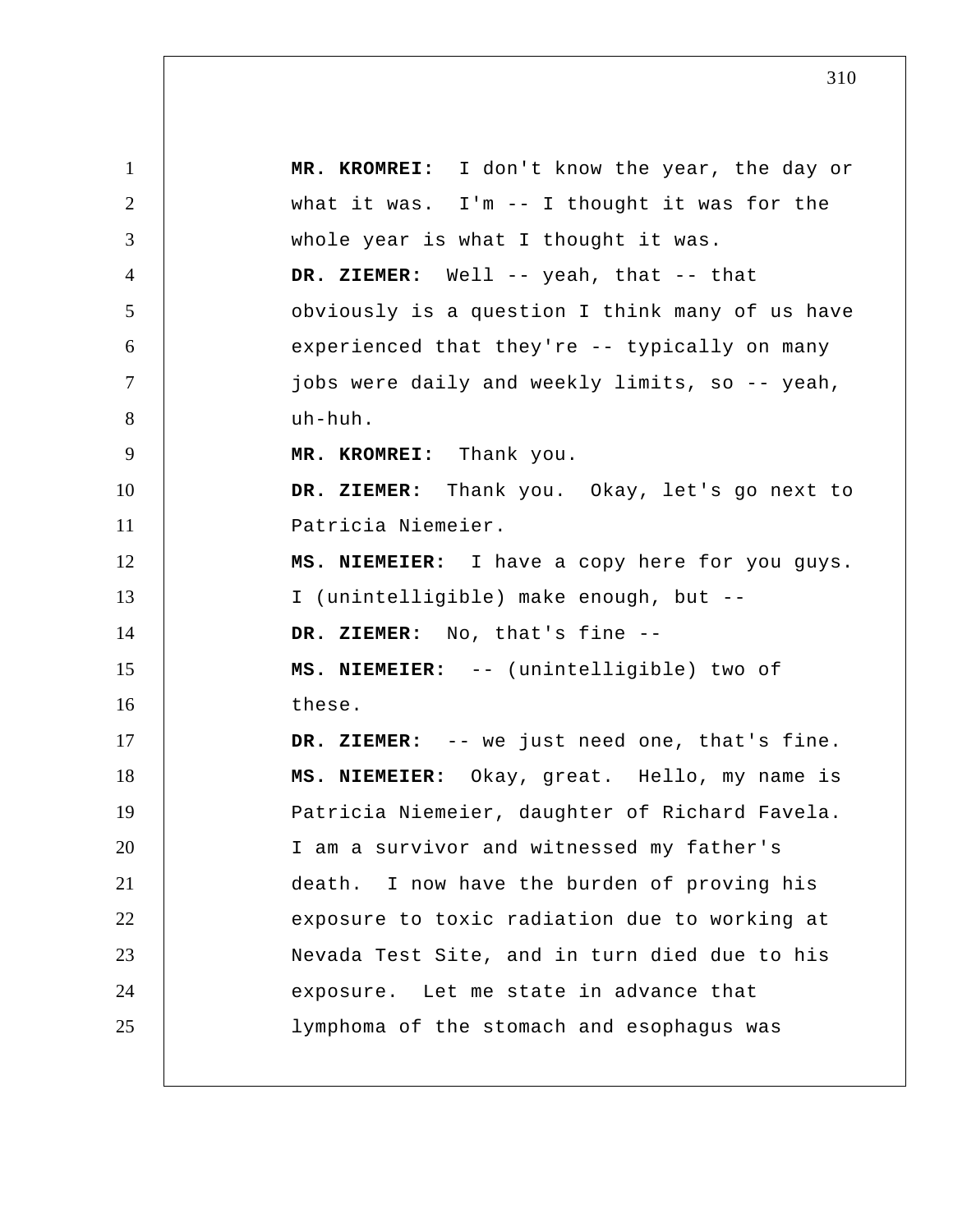| $\mathbf{1}$   | considered rare at the time of his death.<br>Now |
|----------------|--------------------------------------------------|
| 2              | it is my job to explain what happened to my      |
| 3              | father.                                          |
| $\overline{4}$ | Richard Favela was employed at the Nevada Test   |
| 5              | Site with start dates of 3-16-1960 through 9-    |
| 6              | 31-1969 (sic). There were several start and      |
| $\overline{7}$ | end dates.                                       |
| 8              | There are indications of an unreported incident  |
| 9              | that may have occurred that kept my father from  |
| 10             | working. My mother, Josette Favela, married my   |
| 11             | father in 1962. She was from France and knew     |
| 12             | very little English. She recalled moments when   |
| 13             | I was too little to remember what was going on   |
| 14             | with my father while he worked at the Nevada     |
| 15             | Test Site.                                       |
| 16             | She does recall his job being extremely          |
| 17             | secretive and remembers a time that he had       |
| 18             | circular red spots on the middle of his back     |
| 19             | and vomiting during his time of employment at    |
| 20             | Nevada Test Site. Many times my father would     |
| 21             | not speak of his vomiting, rashes or pain to my  |
| 22             | mother. He had also taken off time from work     |
| 23             | due to stomach pain. I witnessed depression      |
| 24             | and hopelessness.                                |
| 25             | We are talking about a man who served in two     |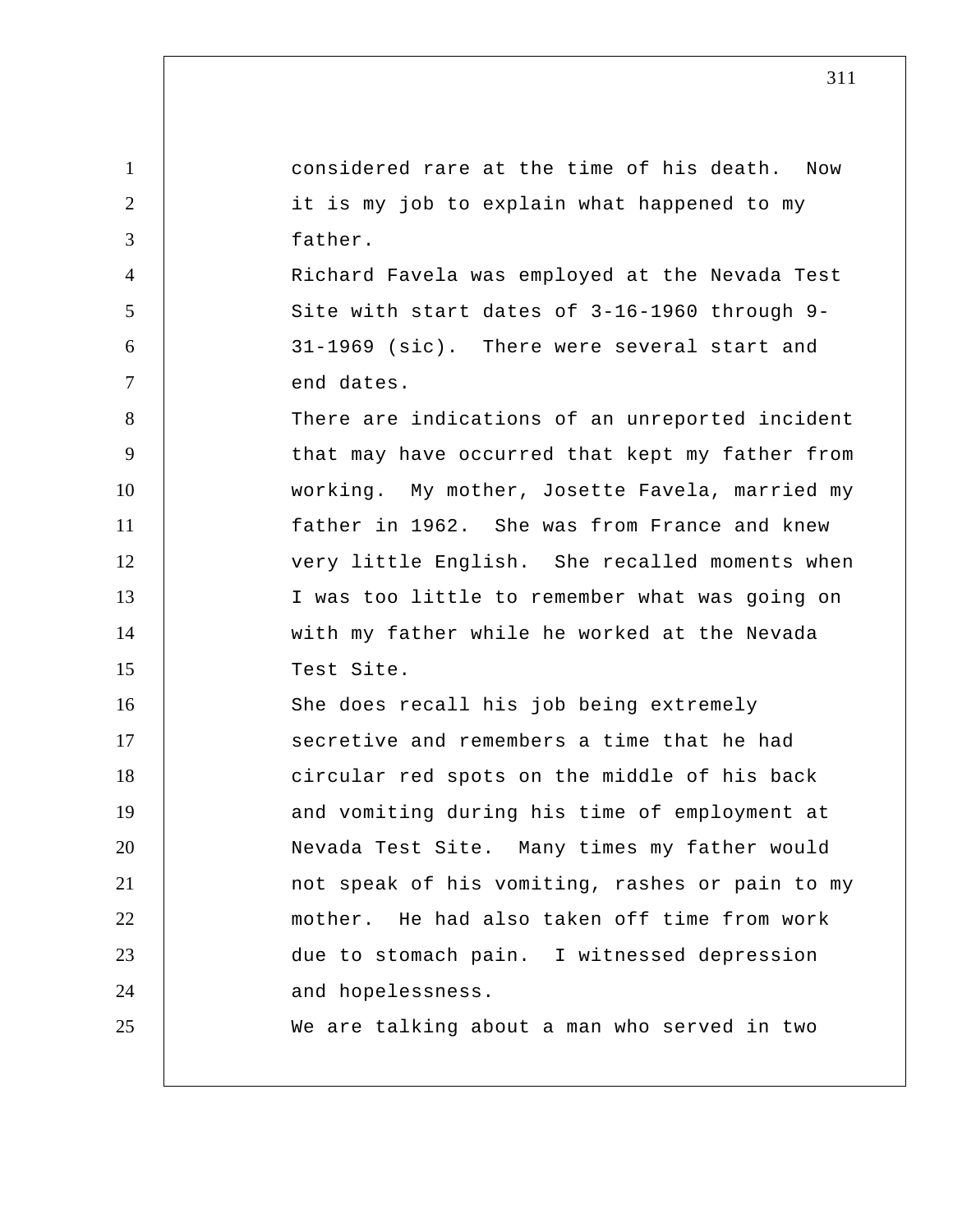1 2 3 4 5 6 7 8 9 10 11 12 13 14 15 16 17 18 19 20 21 22 23 24 25 branches of the armed services to our great country. He did not give in to pain easily. In April 1964 he was hospitalized for stomach pain. Years later my father died well before he should have at age 62 in 1998 of cancer that was listed fourth on the radiation-caused cancers. According to NIOSH site profile audit findings, ingestion -- ingestion of large particles due to oro-nasal breathing may increase GI tract doses to workers who reentered weapons and reactor testing areas shortly after tests. Radiation badges doses unreliable due to misuse. The Nuclear Rocket Development Station where Richard Favela, my father, worked had no method of addressing hot particle doses. The NTS contaminated my father, Richard Favela, and it is known even by the DOE that the level of monitoring was inconsistent, irregular and overall untrustworthy. This is why I, Patricia Niemeier, have to stand up for my father who was exposed to radiation that eventually killed him. Prior to my involvement with the EEOICP since July of 2001 under that program, I received a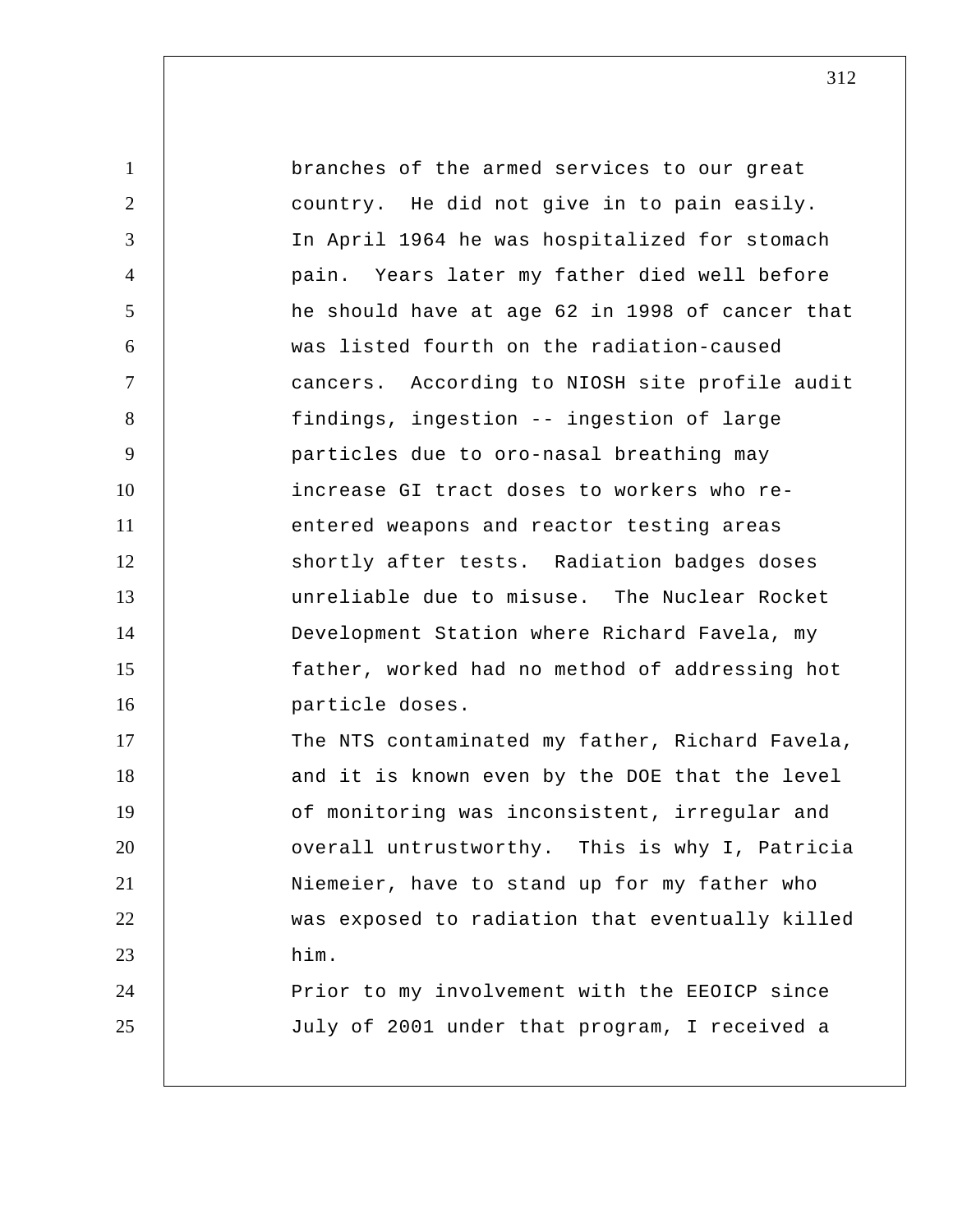1 2 3 4 5 6 7 8 9 10 11 12 13 14 15 16 17 18 19 20 21 22 23 24 25 deficiency letter in October of 2000 under the Radiation Exposure Program. Since then I've received two denial letters under the EEOICP. The latest for consideration dated May 6th, 2006 which I have not heard back from the program. Upon hearing about the July 2006 special cohort of 250 days or more of employment was great, however Richard Favela falls short of approximately 20 days. Let it be known that I received a letter in 2004 addressing Mr. Carlson denying him of his skin cancer. My father's Social Security number was on that letter. I called for an explanation and I was told someone would get back to me, and that never happened. That said to me right away that the ability to make decisions and a cohesive knowledge of what is going on throughout the department is poor at best. A mistake as simple as a cover letter to the wrong person sends a signal of incompetence in the department and researchers. In February 2004 NIOSH requested medical records. Margo Hornback reviewed these records and said the diagnosis was B-cell lymphoma. Medical records indicate D-cell. She stated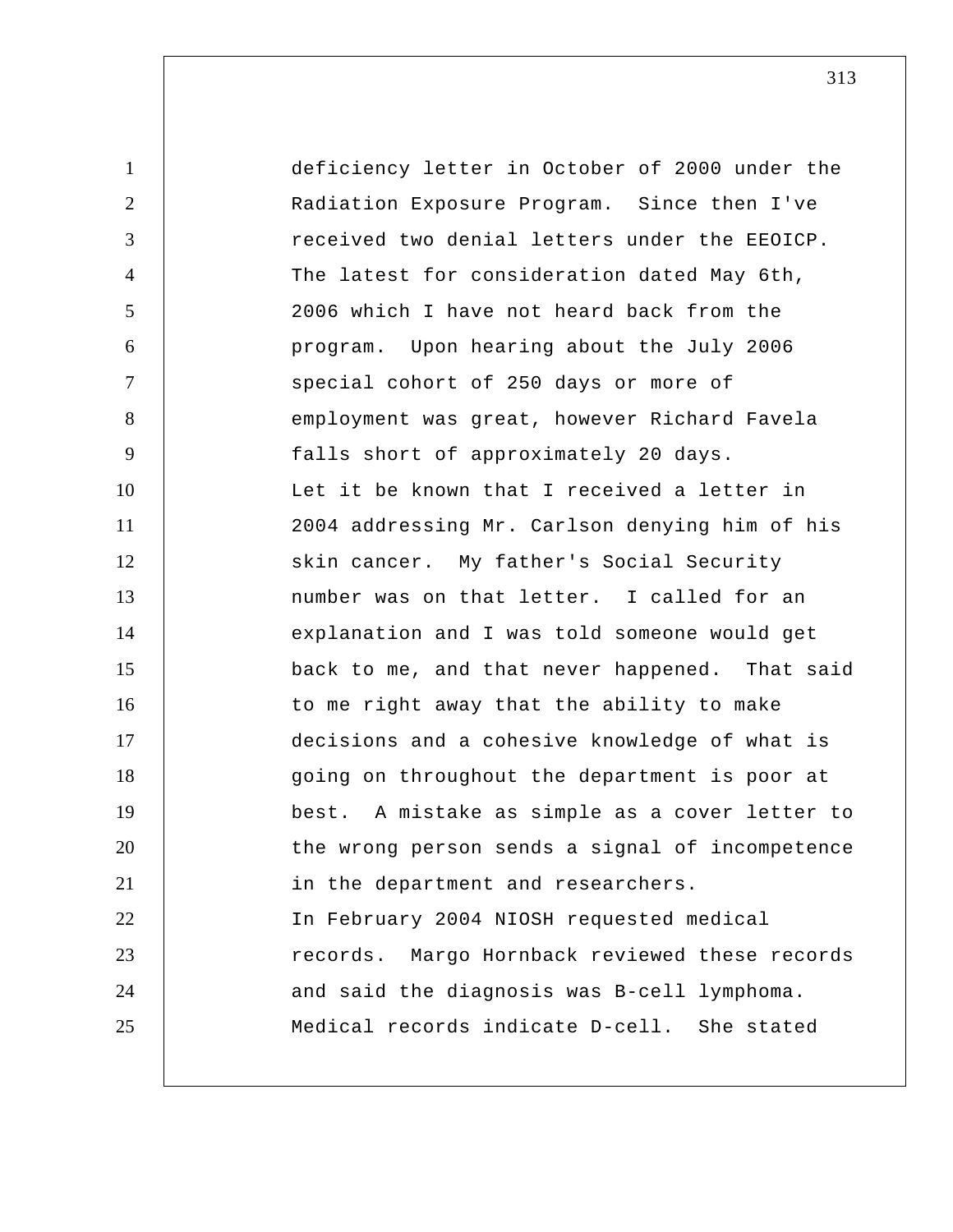1 2 3 4 5 6 7 8 9 10 11 12 13 14 15 16 17 18 19 20 21 22 23 24 25 that the typo mistake was from the doctor. This typo is on three pages, over and over on my father's medical records. We cannot accept this. My father had a painful death along with treatment for two years. The doctors had removed his stomach. He became weak and as thin as a rail. With the chemo and radiation he needed, he did not have the financial resources to fight. The cancer eventually metastasized to his spine. He could not move his legs. The hospital told me they were not care-oriented but cure-oriented. They moved him to a dirty, old convalescent home where he died alone and scared, and I will never, ever forget his death and his pain. He is not here to stand up for himself. I am his survivor, along with my sister Claudia, representing him today. Richard Favela was an American hero, a son, a brother and a father, but never a grandfather to our children. Thank you.  **DR. ZIEMER:** Thank you, Patricia, for sharing that. Next we'll hear from Lori Hunton.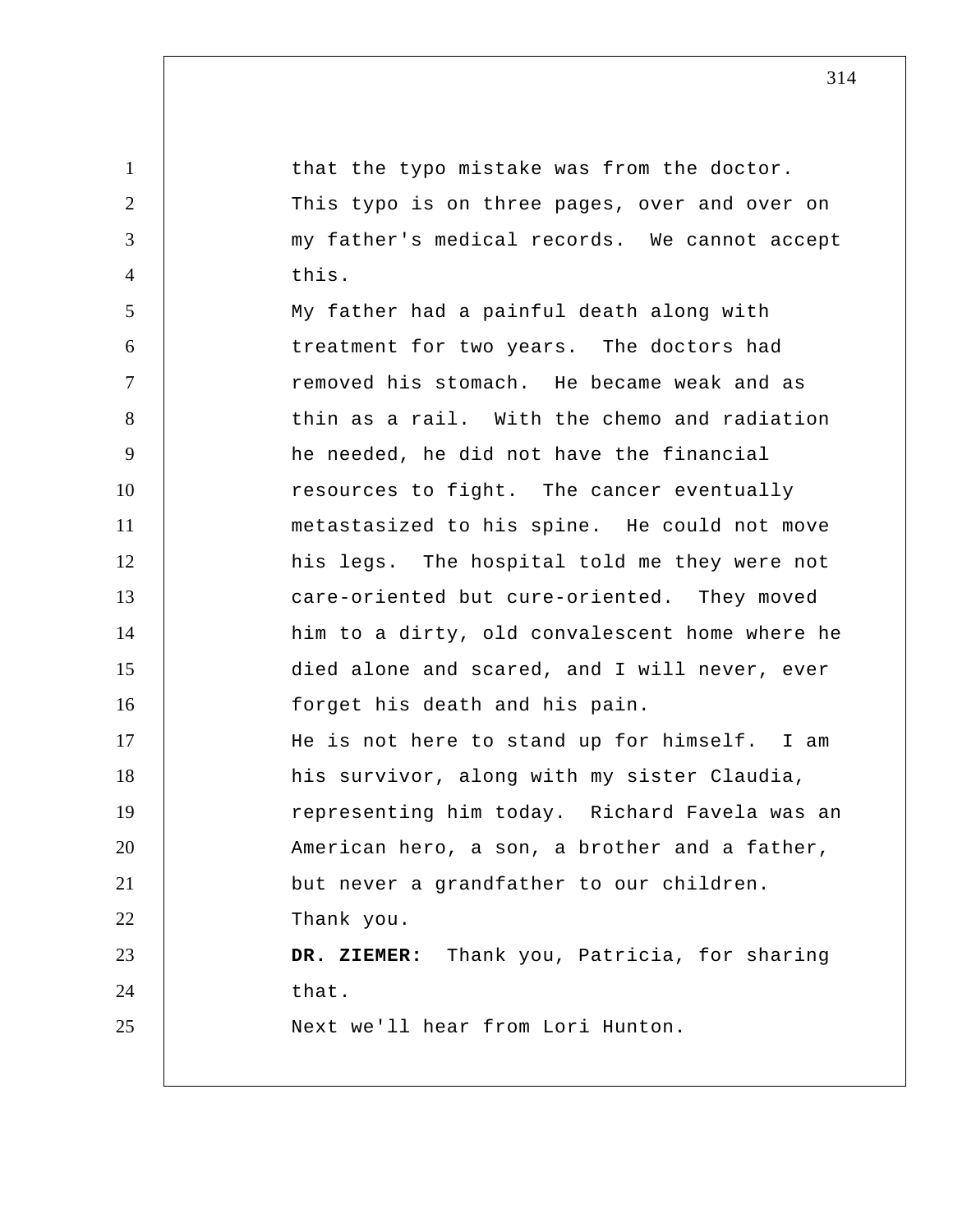1 2 3 4 5 6 7 8 9 10 11 12 13 14 15 16 17 18 19 20 21 22 23 24 25  **DR. WADE:** Lori wants to have someone come with her, I think.  **DR. ZIEMER:** Lori, did you ask for someone else to participate with you or...  **DR. WADE:** No.  **DR. ZIEMER:** No? Okay. I got a mis-message then, okay. Proceed.  **MS. HUNTON:** Thank you for allowing me to speak to you once again. My name is Lori Hunton. I had the privilege of testifying before the Board in June 2006 in Washington, D.C. on the behalf of myself and my other workers and survivors who worked at the Nevada Test Site. As you remember, my father, Oral Triplett\*, was employed at the Nevada Test Site from January 30th, 1962 through September 30th, 1970. My father was diagnosed with lung cancer in August of 1975 and passed away on November 20th, 1975. I was only 16 years old. My father left behind four children, a widow and a grandchild. During the time my dad was ill I remember coming home from school, opening the front door and there was dad, lying in a hospital bed in the front room. He could hardly see, he could hardly move. He had lost so much weight from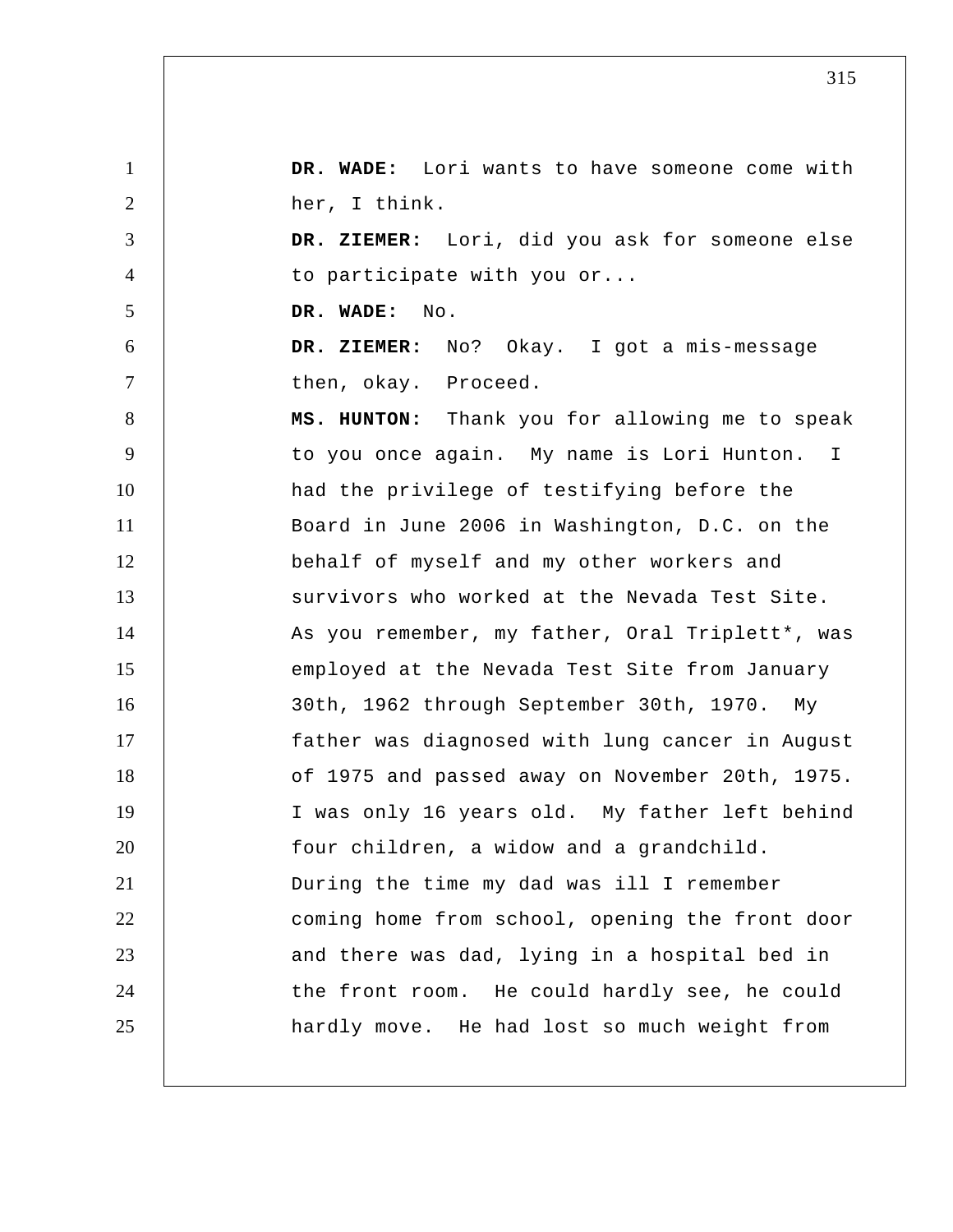1 2 3 4 5 6 7 8 9 10 11 12 13 14 15 16 17 18 19 20 21 22 23 24 25 the chemo and radiation it was terrible. Imagine being 16 years old and seeing your dad suffering like that. It was devastating. As you remember from my testimony in D.C., one night when I was very young my dad came home from work with little red welts on the side of his face. I remember saying Daddy has cheerios on the side of his face. These marks were caused by radiation exposure at the Nevada Test Site. I believe it can only take one time to receive a deadly exposure from radiation, only seconds. It doesn't take 250 days to be exposed to radiation. Remember those little red cheerios. I ask you to please add those with less than 250 days to the pre-1963 SEC. Acute exposures deserve compensation, as well. I would also like to take and add on March 15th I went to the Resource Center located at 1050 East Flamingo for my hearing. I gave them copies of my dad's work records that show that he worked at the Nevada Test Site from January 30th, 1962 through September 30th, 1970. They have dose readings of my dad until 1975. He passed away in 1975. The NIOSH readings are incorrect. If someone does not work there, how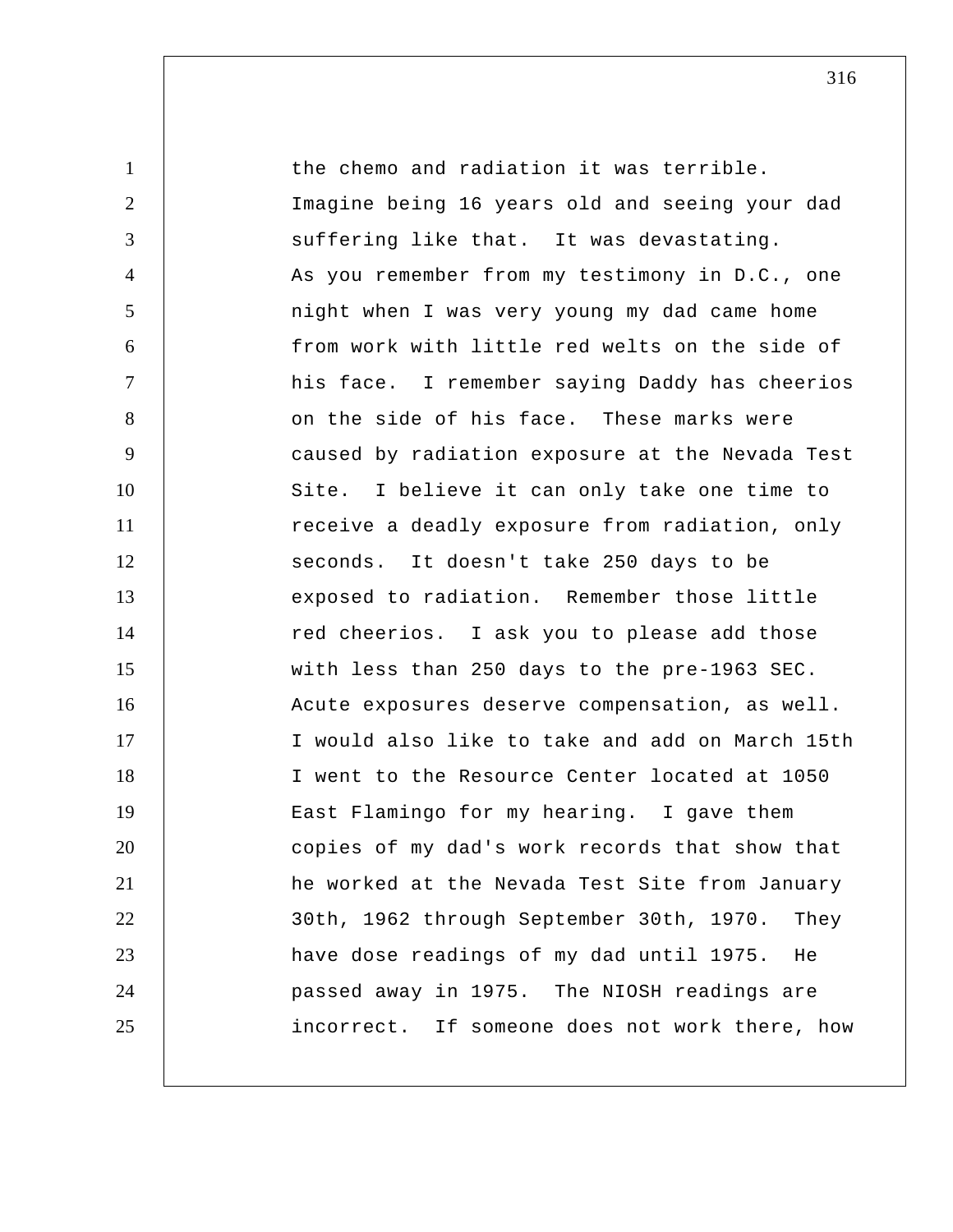1 2 3 4 5 6 7 8 9 10 11 12 13 14 15 16 17 18 19 20 21 22 23 24 25 can you give them dose readings? And if they give you a higher reading when they do the dose reconstruction, this is still not an accurate reading. I was told that NIOSH was getting paid millions of dollars for the dose reconstruction program. With all of the hundreds of inaccurate readings, they should have paid the workers and survivors years ago. It has been six months and we still haven't received any information on the hearing from March 15, 2006. Over a year ago I called to check on the status of our case. I called the Department of Labor at the Seattle office and spoke with an employee there. He said that he needed additional information, a copy of my mother's marriage certificate showing her name had changed -- she remarried -- so my stepfather faxed him a copy. The next day I called and I asked him if he'd received the fax. He said yes, he did, but he was recommending denial. I asked him why. He said that the dose reading levels were too low. I said after all these years, it takes one phone call to be denied? We have been seeking compensation for 29 years. He asked if I had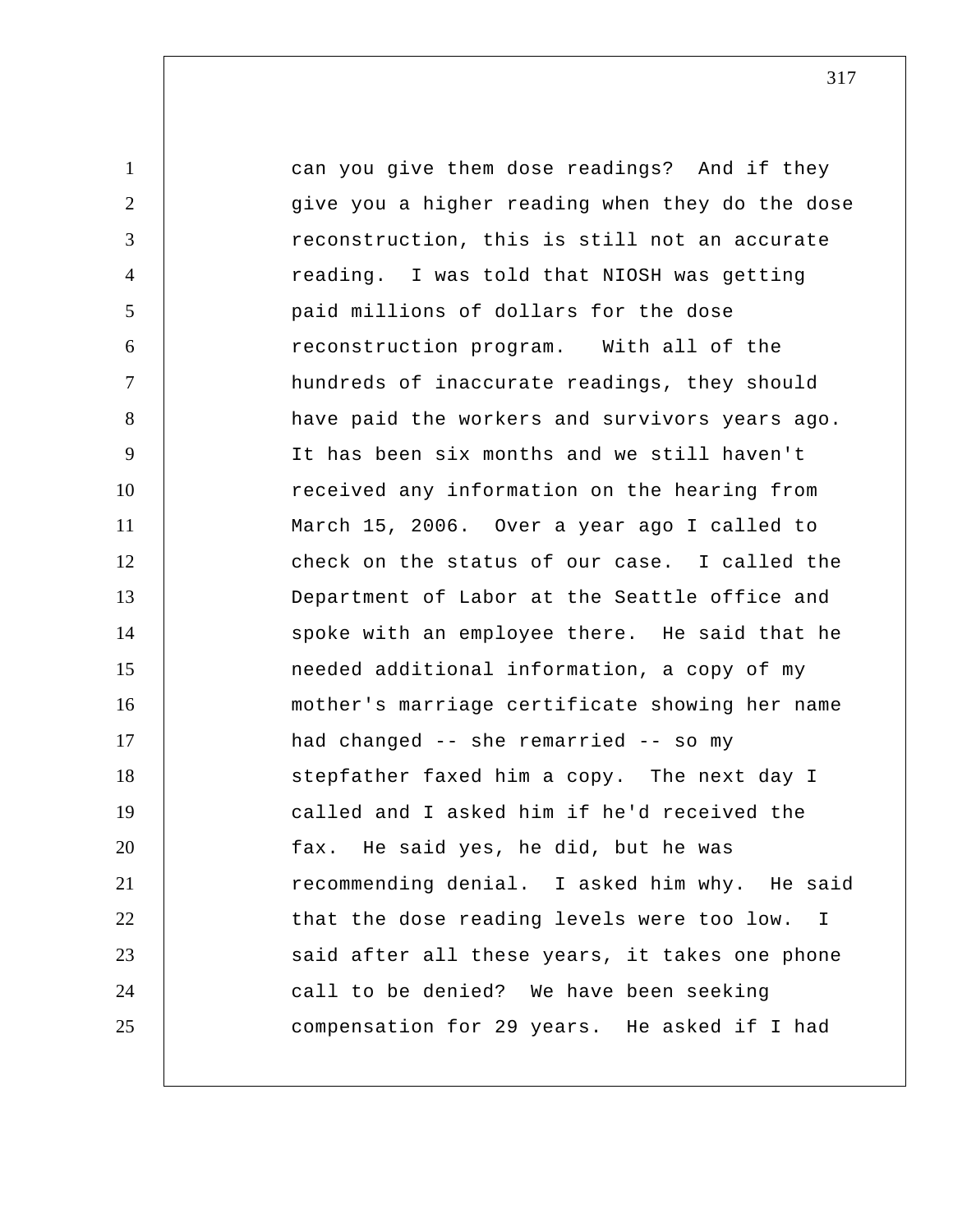1 2 3 4 5 6 7 8 9 10 11 12 13 14 15 16 17 18 19 20 21 22 23 24 25 children. I said yes, I have three. He told me that my children could carry on the claim. How many more years and generations is it going to take before the Nevada Test Site workers and their families are compensated? Thank you again for the opportunity to represent the Nevada Test Site workers and my family. Thank you.  **DR. WADE:** If we have Kathleen Rozner.  **DR. ZIEMER:** Is -- is Katherine Rozner --  **DR. WADE:** Katherine.  **DR. ZIEMER:** Oh, okay, Katherine is --  **DR. WADE:** Kathleen.  **DR. ZIEMER:** -- in the office of Senator Reid and I think has some remarks pertaining to this case.  **MS. ROZNER:** Actually someone we're working with would like me to read the following.  **DR. ZIEMER:** Yes.  **MS. ROZNER:** The following is testimony from Gene Campbell, who is a driller at the Test Site. He worked there in 1959 and then again from 1962 to 1991. (Reading) I worked from '62 through '64 in tunnels and shafts as a rotary drill operator,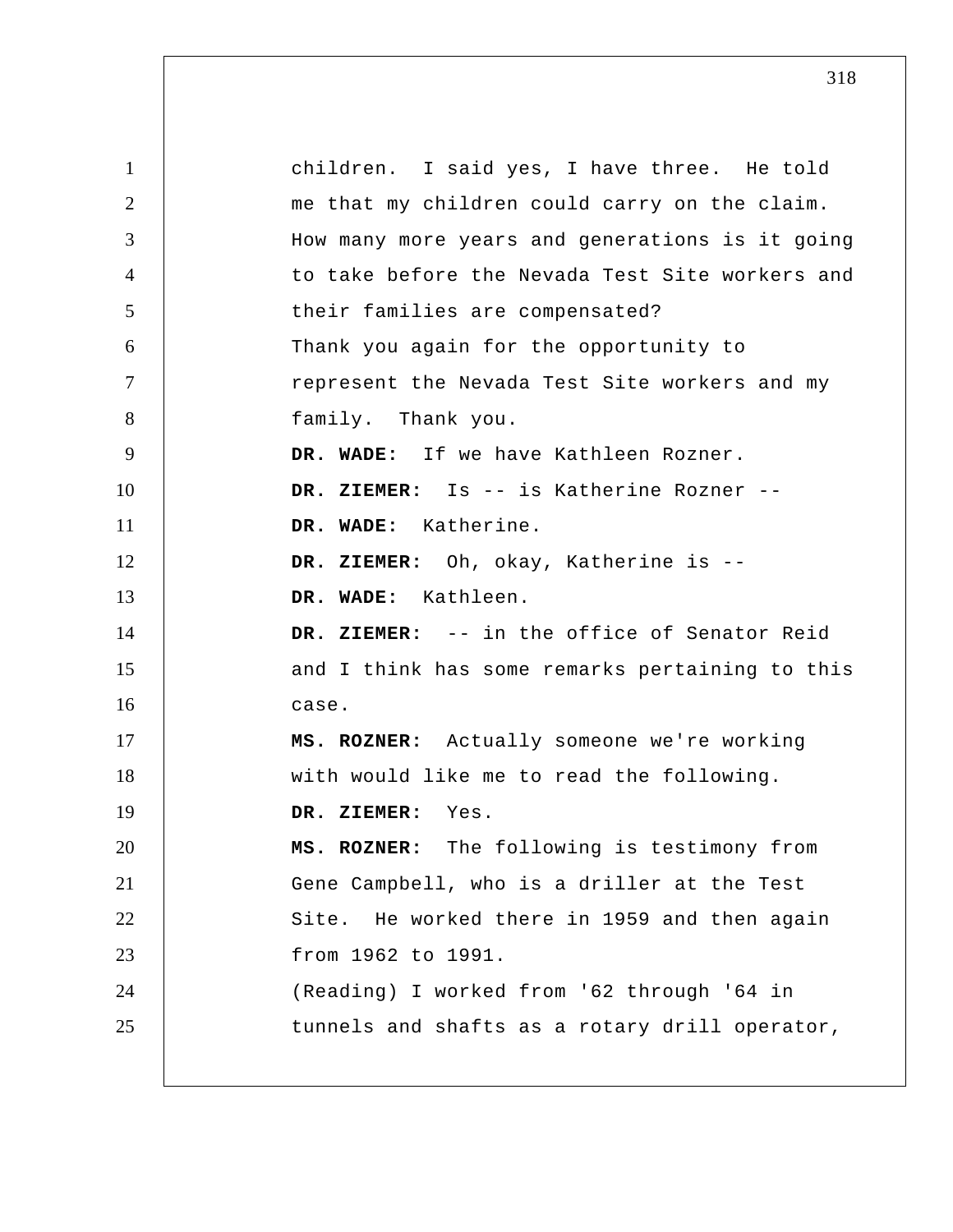| $\mathbf{1}$   | (unintelligible) classification. After a         |
|----------------|--------------------------------------------------|
| 2              | nuclear detonation in G tunnel, I moved a core   |
| 3              | rig inside the tunnel near ground zero and       |
| $\overline{4}$ | drilled through the sandstone formation towards  |
| 5              | ground zero. The humidity and the temperature    |
| 6              | was extreme. I believe we were approximately     |
| $\tau$         | 100 feet from ground zero. I worked three or     |
| 8              | four eight-hour shifts at that location. I've    |
| 9              | no knowledge of what the radiation exposure      |
| 10             | was. I (unintelligible) in Area 12 from '62      |
| 11             | from several months off and on, again, through   |
| 12             | .64.                                             |
| 13             | From 1963 through 19-- okay, I'm sorry. From     |
| 14             | July of 1963 through September of '63 I drilled  |
| 15             | at the Test Site near Carlsbad, New Mexico. We   |
| 16             | went down a shaft to 800-foot level              |
| 17             | approximately and in a room on that level set    |
| 18             | up a drill rig. A nuclear device had been        |
| 19             | detonated earlier. I drilled a horizontal hole   |
| 20             | into ground zero and then opened, enlarged, the  |
| 21             | The cuttings and drilling fluid, water,<br>hole. |
| 22             | was circulated back into a water trough.<br>The  |
| 23             | object was to collect as much cuttings from      |
| 24             | ground zero as possible. I wore rad-safe         |
| 25             | protective clothing. However, there was no       |
|                |                                                  |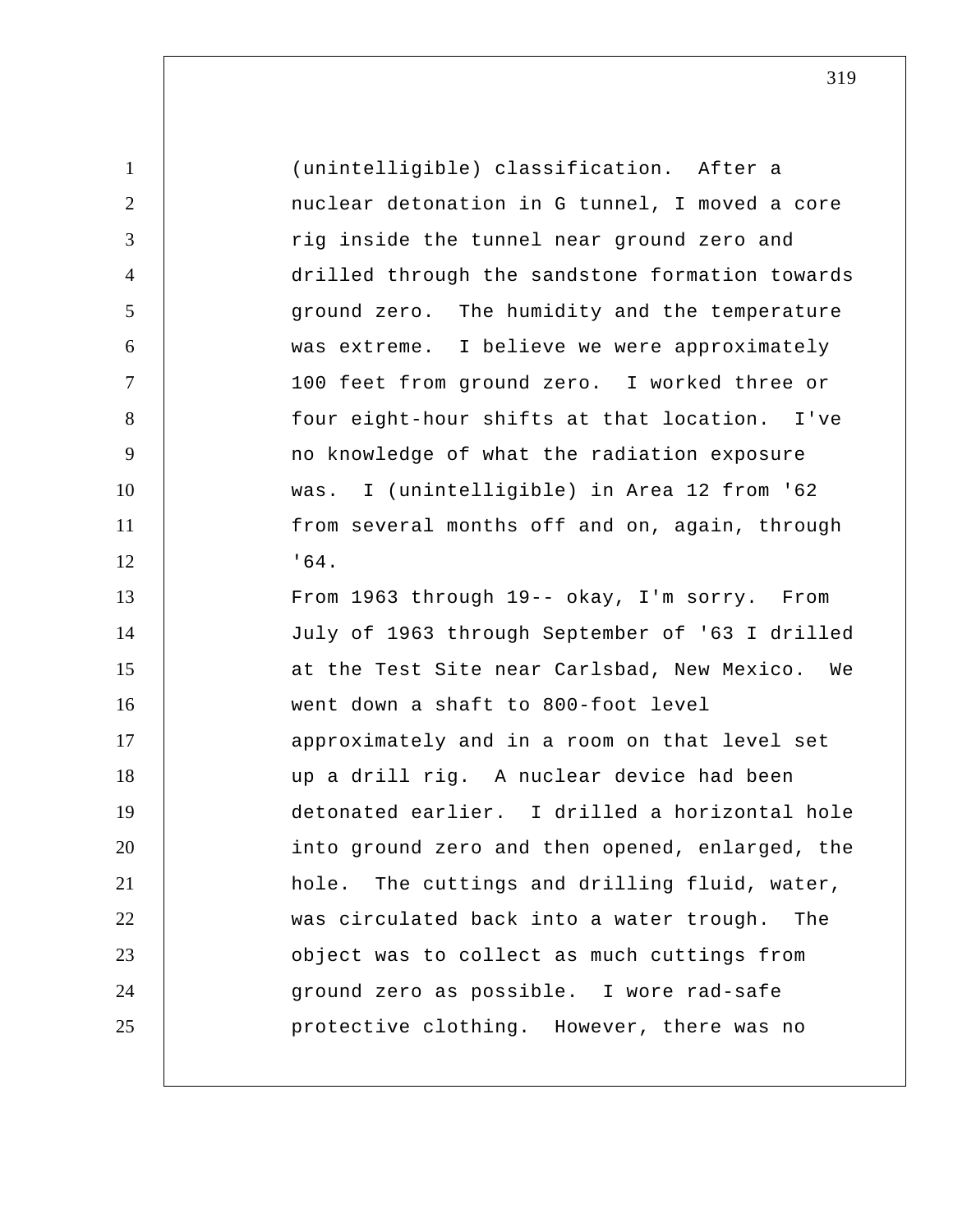| $\mathbf{1}$   | containment equipment during the drilling       |
|----------------|-------------------------------------------------|
| $\overline{2}$ | operations. I have no knowledge of the          |
| 3              | radiation exposure that day.                    |
| $\overline{4}$ | While post-shot drilling on the Boyles angle    |
| 5              | rig from 1963 to 1965, containment was non-     |
| 6              | existent on the drill hole, casing or drill     |
| $\overline{7}$ | pipe. It wasn't unusual while sidewall          |
| 8              | sampling for steam, rocks and debris from       |
| 9              | ground zero where we were taking samples coming |
| 10             | back up through the drill pipe and shooting in  |
| 11             | the air 20 to 30 feet. We drilled many holes    |
| 12             | without containment.                            |
| 13             | From 1965 until I retired the containment       |
| 14             | equipment became very sophisticated and was     |
| 15             | much more efficient than in the earlier days.   |
| 16             | Post-shot, after detonating a nuclear device, a |
| 17             | rig was moved on location and a hole was        |
| 18             | drilled into ground zero. With the drilling     |
| 19             | assembly in this area, a plug was pulled out of |
| 20             | the assembly and a sidewall sampler was lowered |
| 21             | inside of the drill pipe and out the side of    |
| 22             | the wall of the drill hole. A tube on the       |
| 23             | bottom of the sampler collected a sample from   |
| 24             | the drill hole and was relieved -- excuse me -- |
| 25             | retrieved to the surface on a wire line. These  |
|                |                                                 |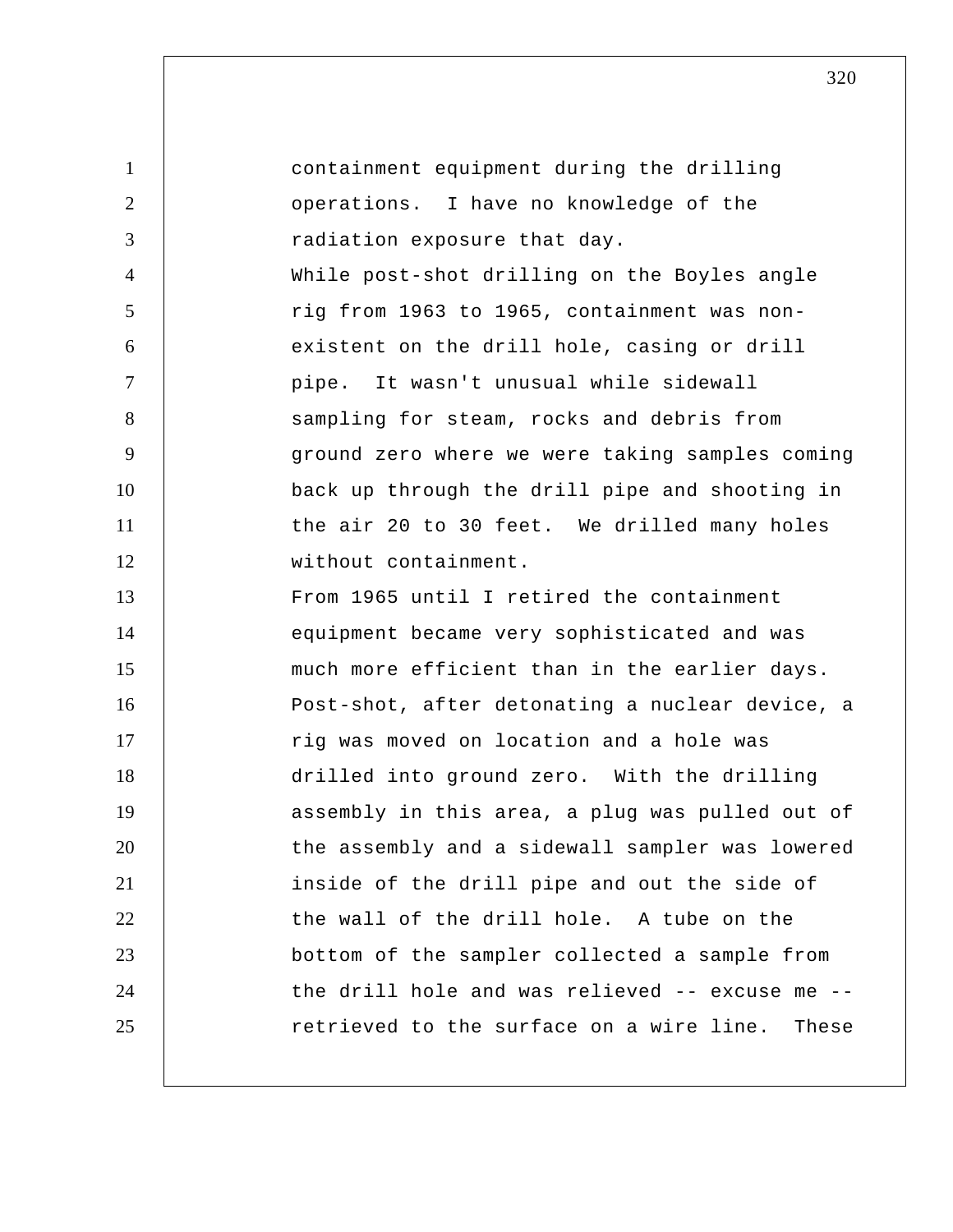1 2 3 4 5 6 7 8 9 10 11 12 13 14 15 16 17 18 19 20 21 22 23 24 25 samples were taken from the bottom of the cavity as neat as possible and therefore at times highly radioactive. The drilling operation, collecting samples and handling the drilling assemblies and drill pipe had a potential for workers to be exposed to radiation. I was involved in most of post-shot drilling for LASL and some LANL post-shot holes until my retirement in 1991. At times there were accidental releases during these operations. Note: I would like to point out during 1965 to '67 approximately, a drilling fluid for post shot holes was called visbestos. The name resulted from the mixture of ben-- bentonite, asbestos and water. This -- I'm sorry, I can't read the word -- drilling fluid was used on post-shot holes to combat the very high temperature encountered while drilling into ground zero. At times this was mixed on location with a portable mud (unintelligible). The asbestos was in dry, 50-number sacks and dumped by hand into hoppers, mixed with benzonite and water and pumped down in the hole as drilling fluid. I believe some drilling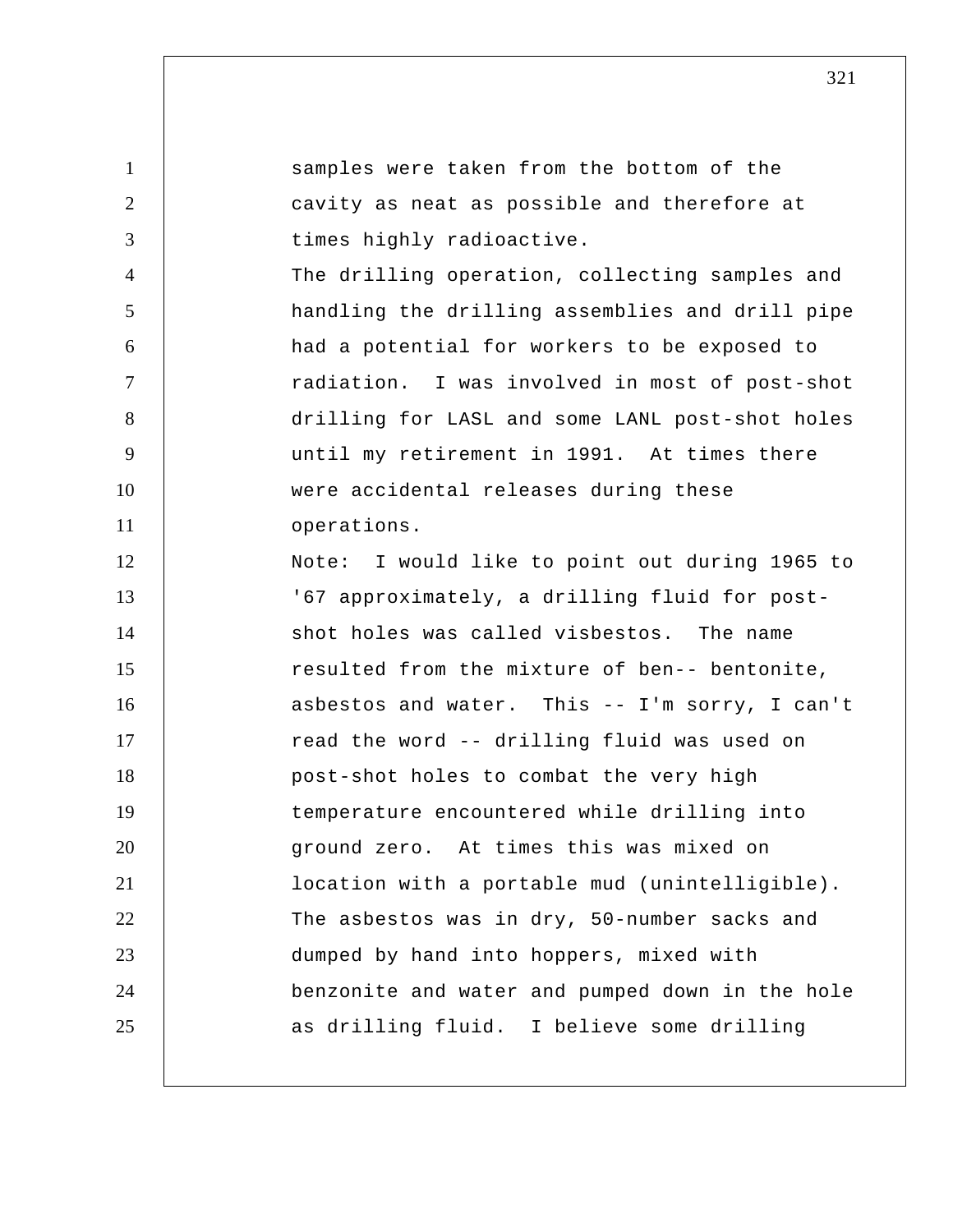| $\mathbf{1}$   | personnel were exposed to asbestos.            |
|----------------|------------------------------------------------|
| 2              | I was drilling in G tunnel on the day of the   |
| 3              | detonation of the Sedan experiment. Before the |
| $\overline{4}$ | shot everyone was cleared from underground and |
| 5              | brought to the surface where we waited for the |
| 6              | shot. We were at the portal of G tunnel on the |
| $\overline{7}$ | side of the mountain where we had a clear view |
| 8              | of ground zero. When the shot went off I had   |
| 9              | no idea what to expect, and was very surprised |
| 10             | by the extremely loud boom, followed by a huge |
| 11             | plume of debris, dirt, dust, rocks, et cetera  |
| 12             | several hundred feet into the air. We were     |
| 13             | concerned the wind was blowing over our        |
| 14             | direction. I don't recall if we were evacuated |
| 15             | or not.                                        |
| 16             | After the dust settled, construction moved to  |
| 17             | the Sedan crater and laid steel mats, the type |
| 18             | used during World War II on air fields, down   |
| 19             | the side of the crater from the top of the     |
| 20             | crater to the bottom. We then lowered the      |
| 21             | Boyles drilling rig and the steel ramp and     |
| 22             | drilled the angle hole in the side of the      |
| 23             | crater. When the wind blew it was like a dust  |
| 24             | bowl at the drill site, and small rocks would  |
| 25             | roll down the side of the crater and hit the   |
|                |                                                |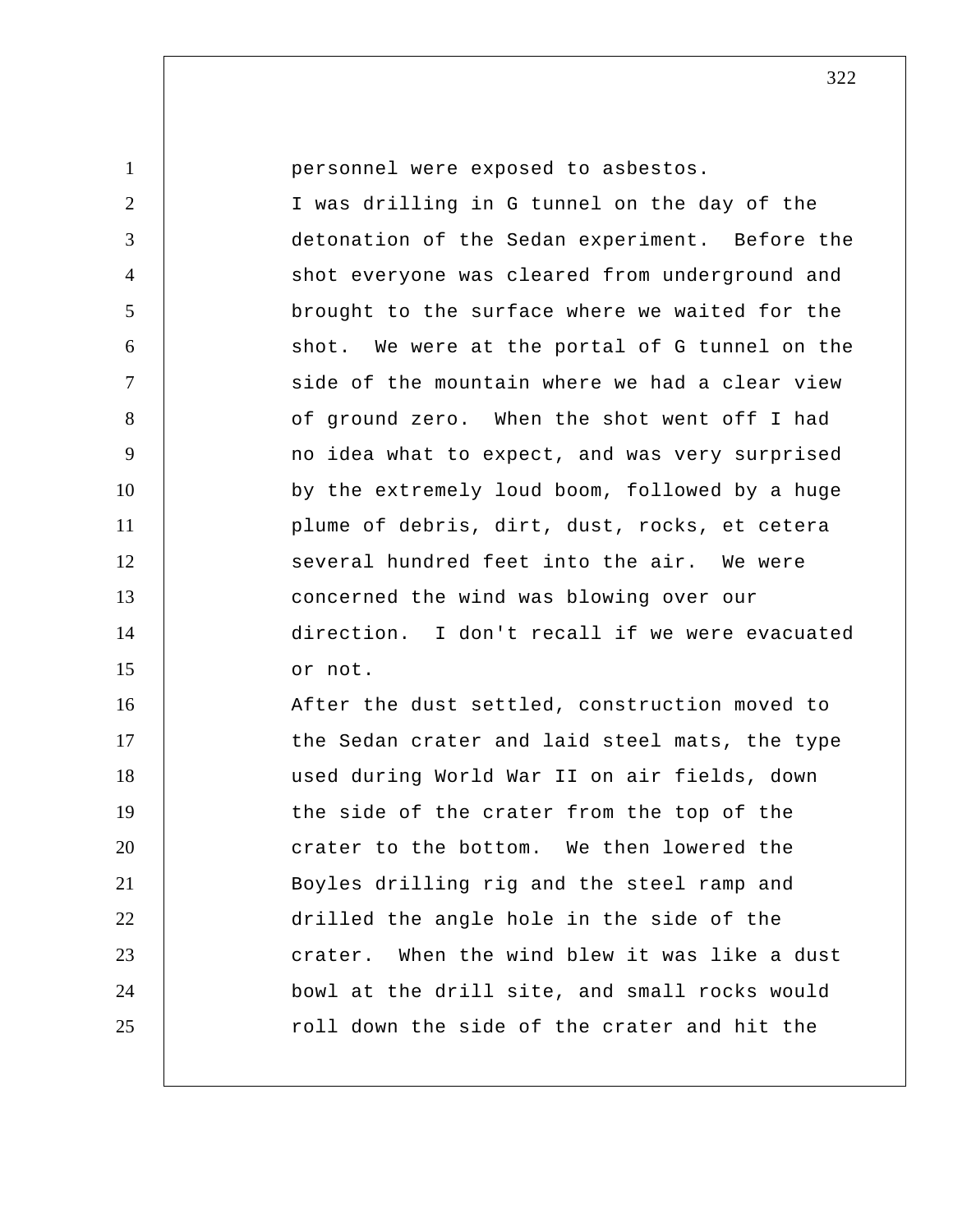sub-base of the drill. It wasn't a very good environment to work in.

1

2

3 4 5 6 7 8 9 10 11 12 13 14 15 16 17 18 19 20 21 22 23 24 25 I would like to relate an incident which happened on a drillback on a post-shot in the early '60s. I was a driller at the time. My crew and I, plus a rad-safe employee, were exposed to radiation while working in the cellar, which he describes as a part of a containment during post-shot drilling. As a result there was an investigation to determine why we were exposed to radiation. It was concluded that the monitoring device used by rad-safe was not working because the employee using the device was also exposed. As a result of the exposure, my crew and I were subjected to a series of screening tests for several weeks in Mercury, Nevada. Sometime after the tests, my crew and I -- I believe five of us - were sent to a location near Nellis Air Force Base. This was on a Saturday morning. There was a railroad car or two on a spur off the main railroad and each of us, one at a time, went inside for some kind of tests. I don't know what it was all about, and never knew the results. I relate this to emphasize the thing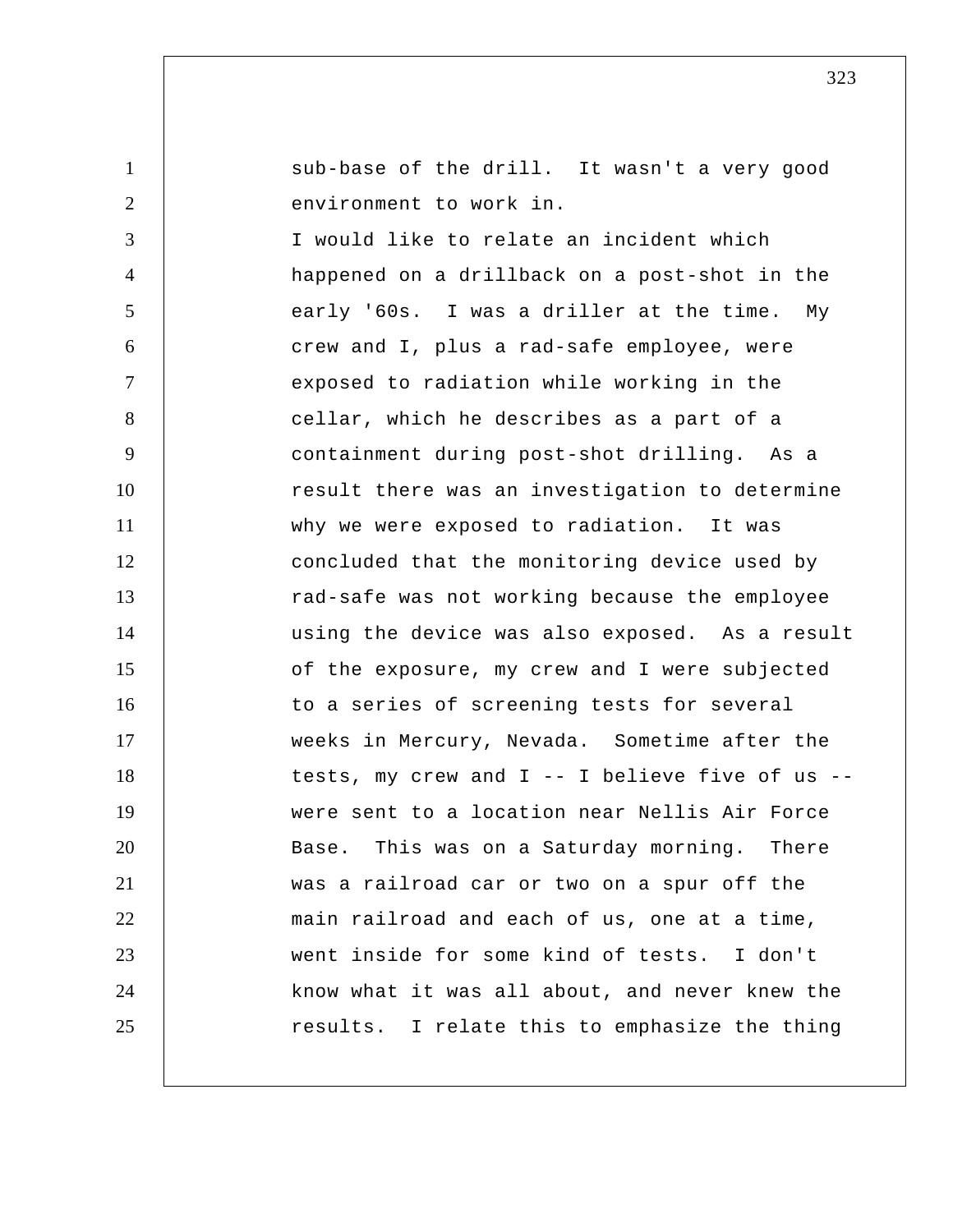1 2 3 4 5 6 7 8 9 10 11 12 13 14 15 16 17 18 19 20 21 22 23 24 25 that we went on -- excuse me. I relate this to emphasize that we went on -- what went on that no one seems to know about. I have mentioned this episode to many people, and have yet to find one person who knows anything about the railroad cars near Nellis Air Force Base. Gene Campbell.  **DR. ZIEMER:** Thank you. Just to clarify for me, the -- the claimant's name was Gina Campbell?  **MS. ROZNER:** Oh, Gene, I --  **DR. ZIEMER:** Gene Campbell. Thank you. Then we have Shirley Breeden -- Breeden.  **MS. BREEDEN:** Good evening, ladies and gentlemen. My name is Shirley Breeden and on April 4th, 2004 I lost my father, Willis J. Abbott, to cancer. My father was employed by the Nevada Test Site from September 11th, 1961 through January 15th, 1964. He was a mechanic foreman on the drilling rigs and would travel to different areas before and after the shots were fired. When I was in the second grade I remember my brother and I asking my father why he got undressed in the garage when he came home from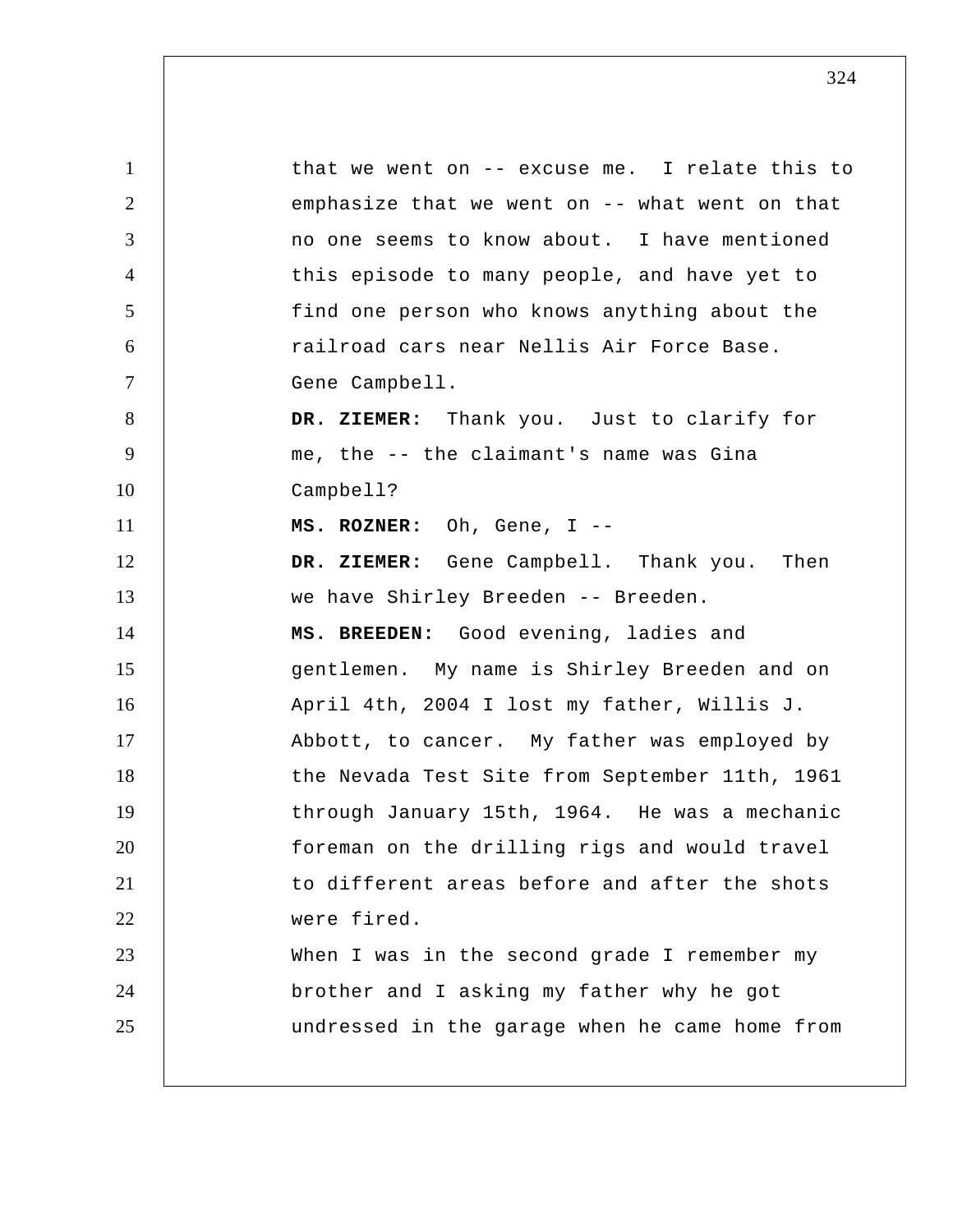1 2 3 4 5 6 7 8 9 10 11 12 13 14 15 16 17 18 19 20 21 22 23 24 25 work. He said that he did not want his clothes in the house. Since that was not a good enough answer for us, he then told us not to touch his boots or his clothes, as if we did we would glow in the dark. What did that mean and who really knew? Only my dad. My mother told me that when she asked my father about his job or his work day, he said he was not allowed to talk about it. Again, what did that mean and who really knew? Only my dad. Yes, our family life continued and for many years to come I never thought about Daddy's boots, the ones that would glow in the dark. I will never forget the tone of my father's voice on that dreadful day in September 2001 when he called and asked me to fly to Boise, Idaho so that I may accompany him to a doctor appointment. It was then that I knew something was definitely wrong. Dr. Forsythe came into the room, told my father that her suspicions were correct. My father had terminal cancer. She showed us an X-ray of where the cancer was present in my father's body, and said the cancer had metastasized. He lit up like a Christmas tree. It was then that I remembered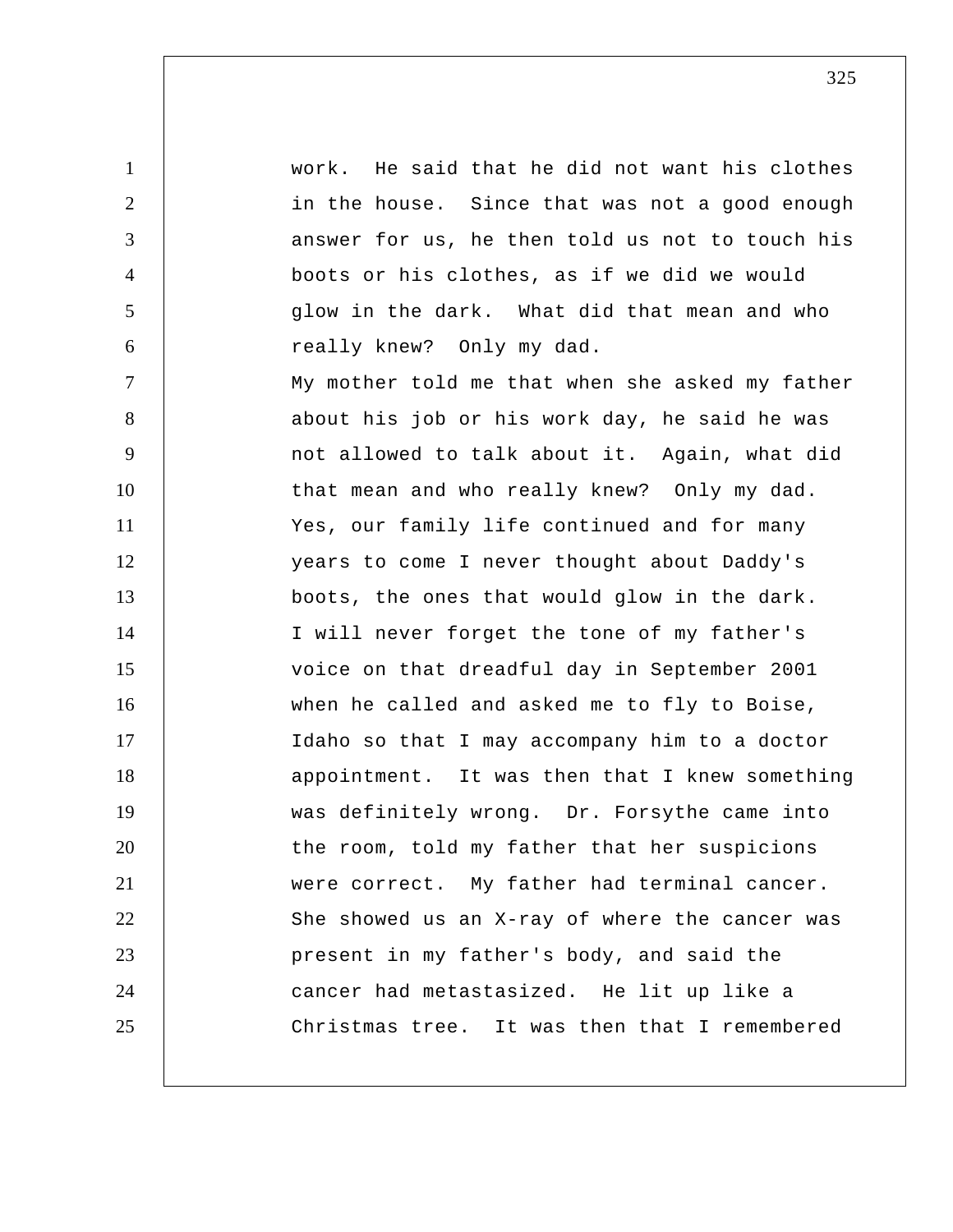| $\mathbf{1}$   | my father telling us about his boots.           |
|----------------|-------------------------------------------------|
| $\overline{2}$ | My father -- my family and I were in disbelief, |
| 3              | and I was sick to my stomach. After that day    |
| $\overline{4}$ | our life changed dramatically. My father's      |
| 5              | health deteriorated. My father, so stout, so    |
| 6              | strong and so courageous, became dependent upon |
| $\overline{7}$ | his loved ones. What a very humiliating         |
| 8              | experience for all of us. My dad, the strong,   |
| 9              | stout, muscular gentleman slowly withered away  |
| 10             | to nothing right before our very eyes. Our      |
| 11             | family was heartbroken.                         |
| 12             | In February of 2002 my father called and asked  |
| 13             | if I would help him with a project. Of course,  |
| 14             | I said. He wanted to submit his application     |
| 15             | for compensation due to radiation exposure      |
| 16             | while working at the Nevada Test Site. My       |
| 17             | father said to me, Honey, I believe my cancer   |
| 18             | was caused from radiation exposure. A couple    |
| 19             | of months before my dad -- my father died, he   |
| 20             | asked me to please see this process through.    |
| 21             | So in his honor I will follow through with my   |
| 22             | father's request. After all, I am my father's   |
| 23             | daughter, strong and courageous.                |
| 24             | Thank you for your time and consideration.      |
| 25             | DR. ZIEMER: Thank you. Next we'll hear from     |
|                |                                                 |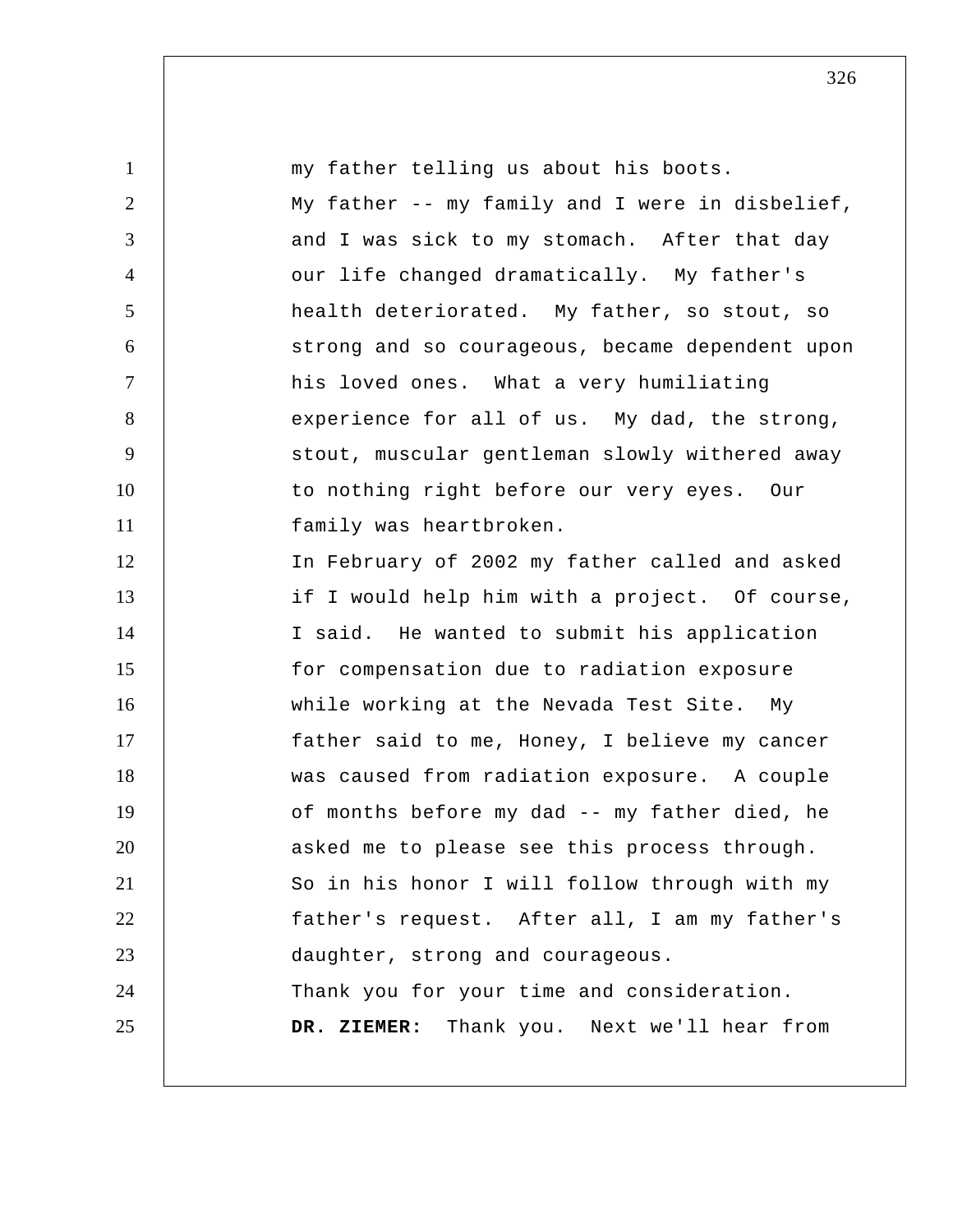1 2 3 4 5 6 7 8 9 10 11 12 13 14 15 16 17 18 19 20 21 22 23 24 25 Cynthia Wilkes. Cynthia Wilkes.  **DR. WADE:** Not here.  **DR. ZIEMER:** Perhaps she's stepped out. Dee Creighton? Dee.  **MS. CRAFTON:** Is this good?  **DR. ZIEMER:** Yes.  **MS. CRAFTON:** Good evening. My name is Dee Crafton.  **DR. ZIEMER:** Dee Crafton.  **MS. CRAFTON:** My husband was Douglas Crafton. Some of you in attendance and I knew him as Tex. He died from a glioblastoma multiforme brain tumor in 1998. My husband worked at the beginning stages of the early Nevada Test Site starting in the '50s. This work progress continued into the '90s, so that would be from the time he was in his 20s up to his 60s. He casually told us several times he got to see the atomic bomb go off. He felt privileged. Now of course, in hindsight, we all know he shouldn't have been allowed to be near this. Through the years he was employed by several unionized truck companies. Most of these companies are no longer in operation -- Bailey- Apex, (unintelligible), just to name a few.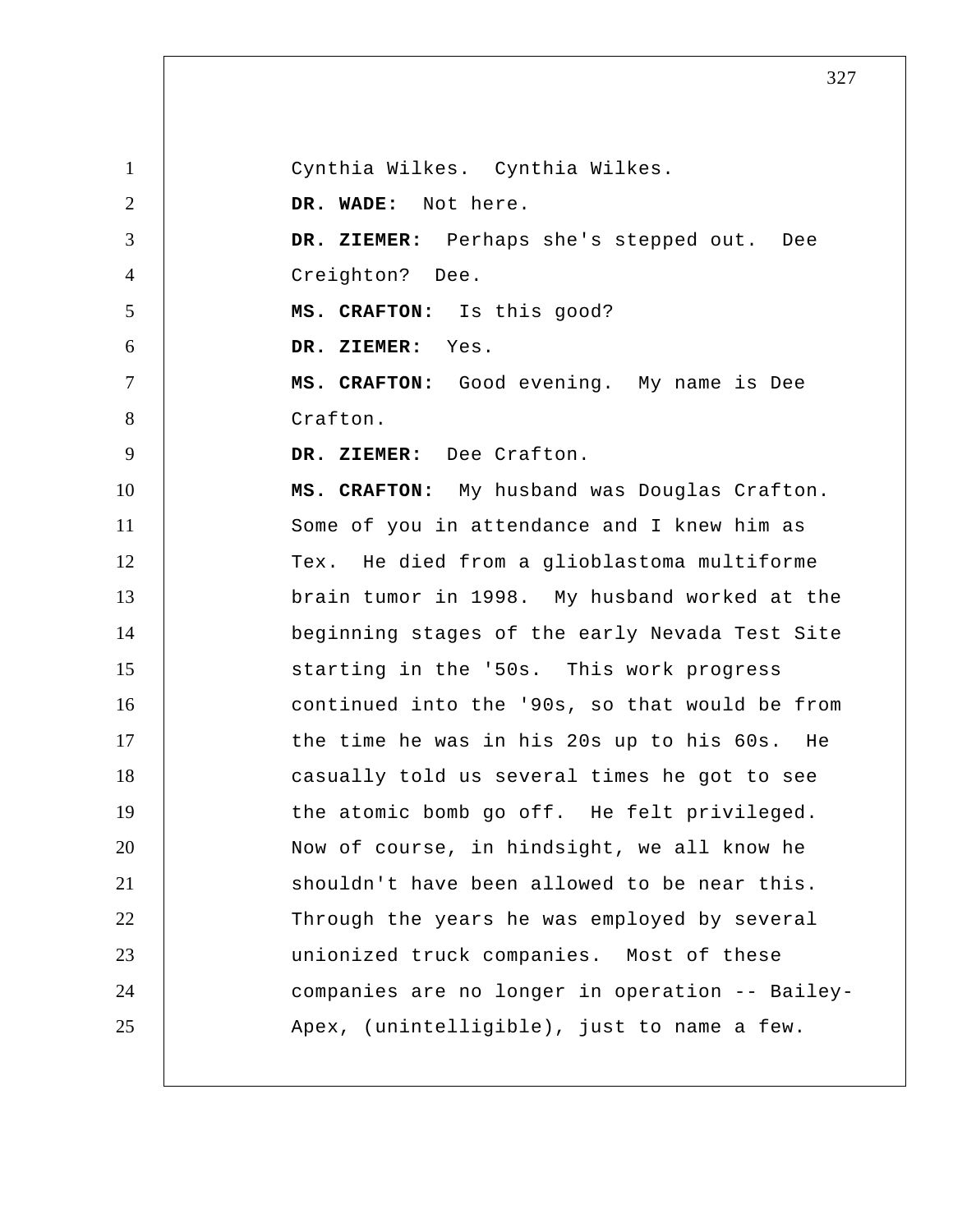1 2 3 4 5 6 7 8 9 10 11 12 13 14 15 16 17 18 19 20 21 22 23 24 25 The last company he worked for was Jakes\* here in Las Vegas. There are many friends my husband regularly worked with who also visited and worked at the Test Site who also died of various types of cancers, all relatively - relatively young ages. It is also easy to determine just through memory, they had less exposure than my husband. During his initial visits, these unionized companies would be subcontracted out to Bechtel of Nevada for heavy hauling machinery moving. Because he was such an expert in his abilities to move equipment -- heavy equipment that weighed many tons, he was requested for most of the jobs on the Test Site. Because he was also a heavy equipment operator, he worked many hours at the Test Site. In those days a crane was not hauled in one piece. It took several days to haul in the boom, counter-weights, tractor, runners. Then he worked several days putting it together to make it functional. During all this time he would be at ground zero of the Test Site. There were not any qualified employees at the Test Site that knew how to do this type of work, so he was responsible for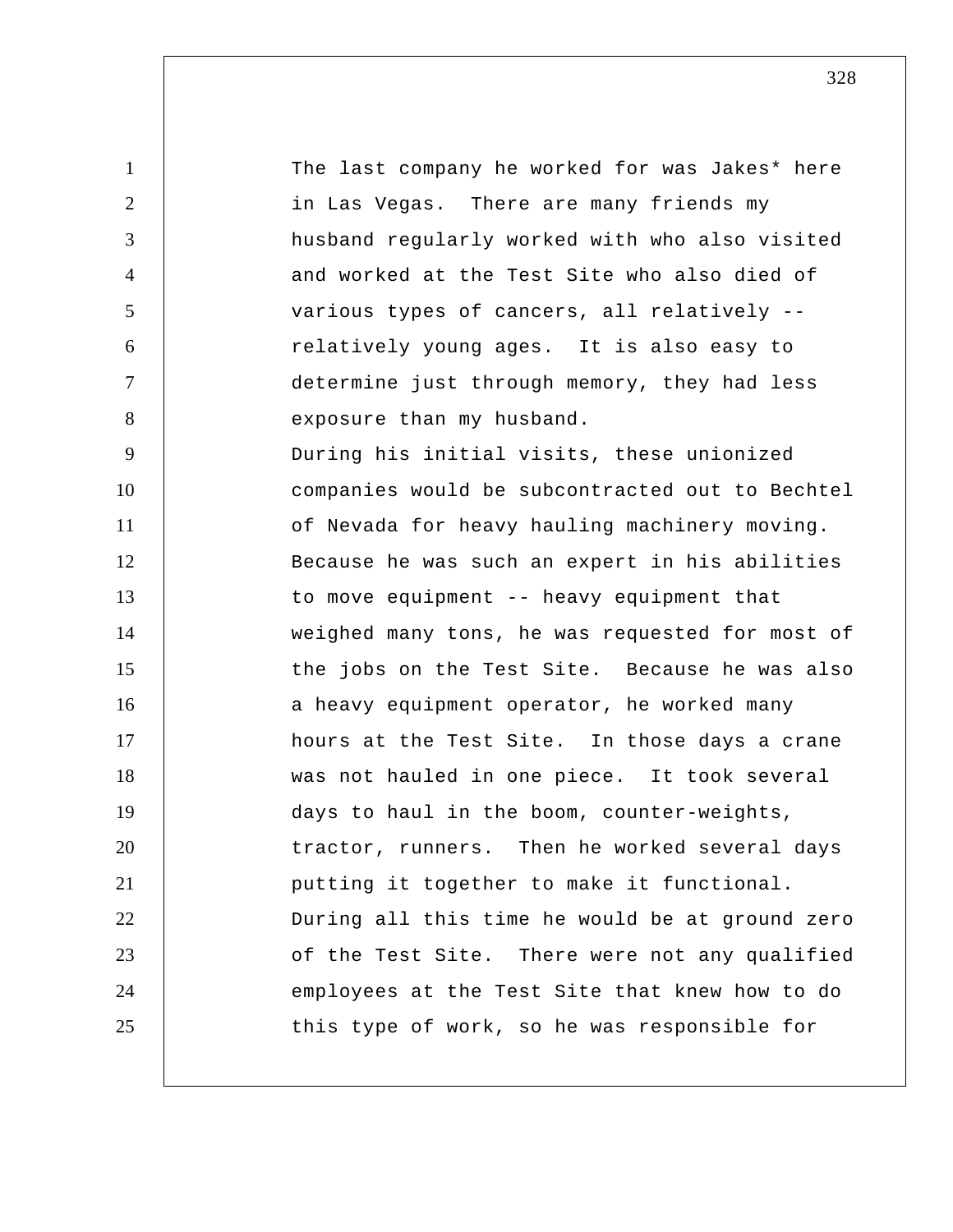1 2 3 4 5 6 7 8 9 10 11 12 13 14 15 16 17 18 19 20 21 22 23 24 25 everything working properly before he could leave the Site. This at least indicates several days, if not weeks, per visit. He also is the man that hauled in the boring machine, also called the (unintelligible). This machine made the tunnel. This job took 34 loads, again spending days at the site. I wanted to come tonight to prove that it's not an accurate determination to say my husband was only exposed 13 days in his life. The system that made this assumption does not have memories or experiences that can make an honest and accurate assessment. The people that would be key witnesses and could have provided additional support to these statements have all passed. I'm being told first he did not have 51 percent cancer in the brain. How much do you need to die? He's dead. How can you tell me he wore the badge 13 times? He worked 40 years at the Site, off and on -- like I said, starting in the '50s. Someone wasn't counting. Thank you.  **DR. ZIEMER:** Thank you, Dee. Then we'll hear from Jane Ann Williams-Lenz.  **MS. WILLIAMS-LENZ:** First of all, I'd like to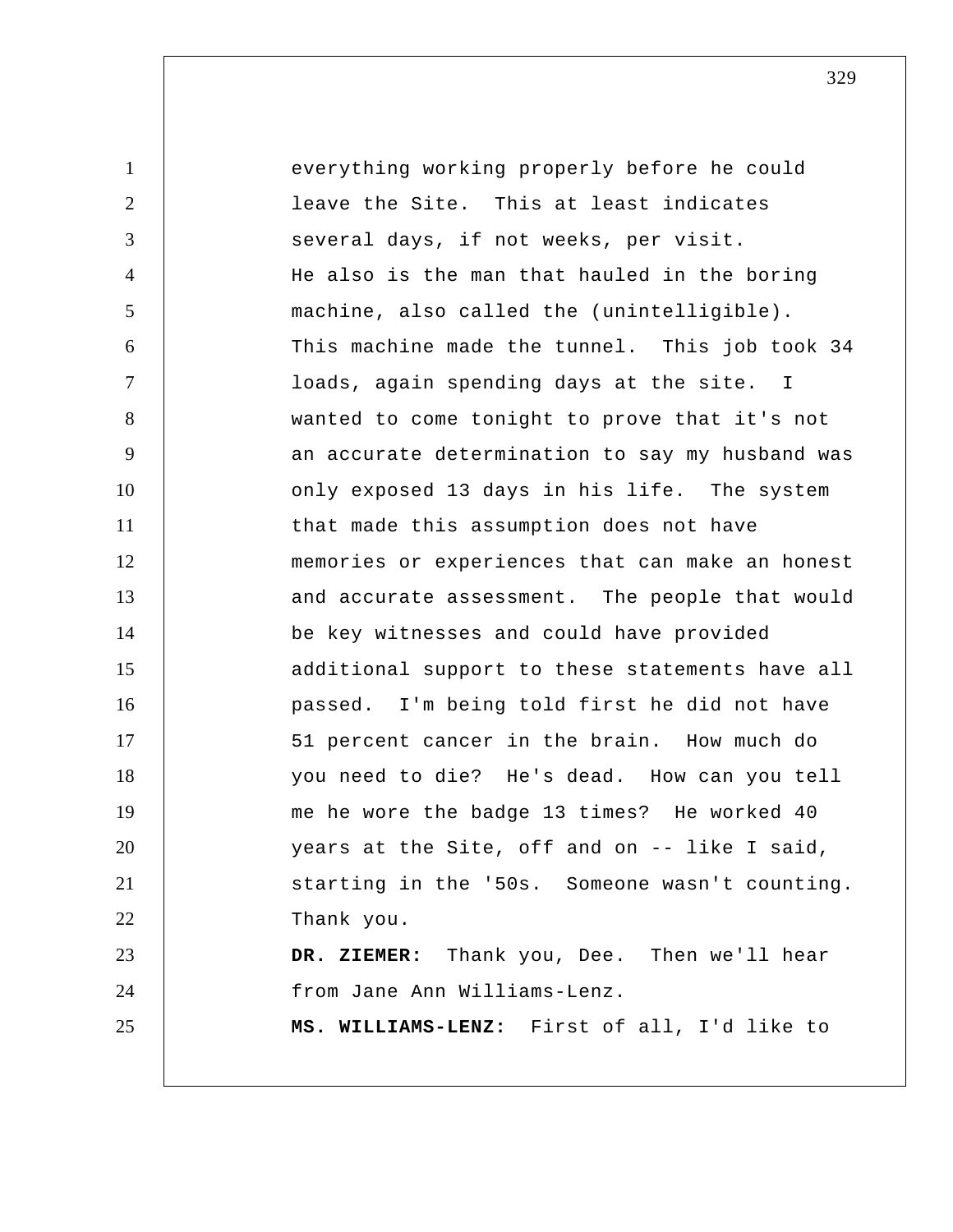1 2 3 4 5 6 7 8 9 10 11 12 13 14 15 16 17 18 19 20 21 22 23 24 25 put a face on some of these people.  **DR. ZIEMER:** Sure.  **MS. WILLIAMS-LENZ:** This is my husband, Rod Williams.  **DR. ZIEMER:** You want us to pass these -- yes?  **MS. WILLIAMS-LENZ:** Yes. This is my husband, this is my husband, this is my husband and I, that's my husband, that's my husband, that's my husband and that's what he left.  **DR. ZIEMER:** We'll pass these around.  **MS. WILLIAMS-LENZ:** Please do. First of all, my name is Jane Ann Williams-Lenz. My husband was an electrician. We came out here -- he worked here from '58 most of the time till '77 when he died. He was healthy, robust, rodeoed, died of cancer. Was exposed at the Test Site many, many times in all those years. I've been at this for 29 years. I have been to Washington, D.C. three times. I didn't know there was a meeting yesterday. Half the time I don't hear about a meeting. I don't know what, but if you do advise Mr. Bush, I wish you would advise him that some of us are tired of waiting. The only president in 29 years that even answered a letter was Bill Clinton. He's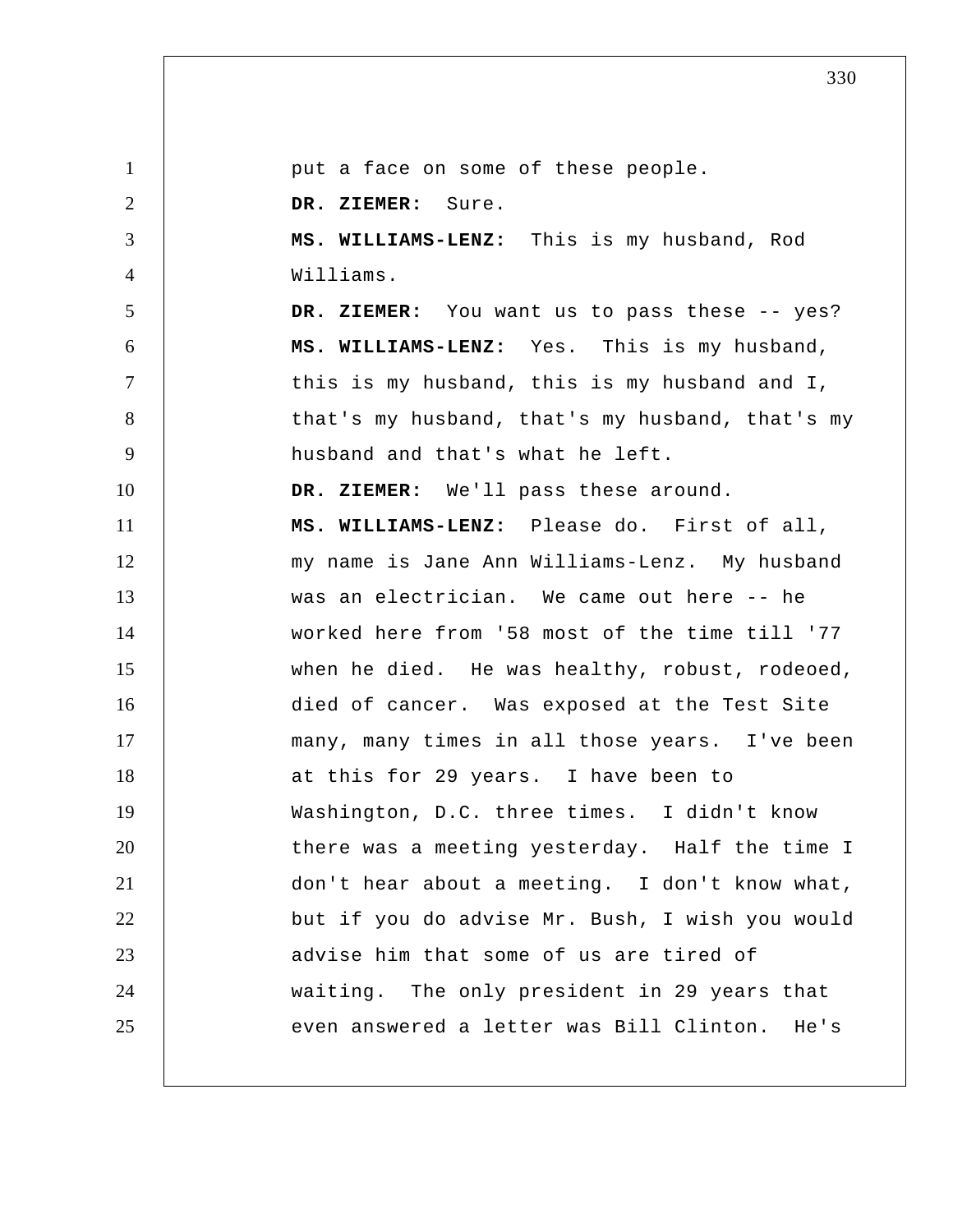1 2 3 4 5 6 7 8 9 10 11 12 13 14 15 16 17 18 19 20 21 22 23 24 25 the only one that's helped us. Bush and his father don't care about us. They don't care about anybody. So you advise him for me that his oil is not the only thing in this world that's important. And Cheney and Halliburton and their rebuilding, that's not the only thing. There are people in this room that should be important. My husband served in World War II. My son -my third son, I have four -- just came back from raghead country. Let me tell you, we've always been a patriotic bunch. My husband worked at the Test Site and he asked them and several of them said will this stuff hurt us, and they said oh, no -- scientists, oh, no, might make you sterile. Well, when you've got four kids, that's not a big thing. It made him dead. Dead. I went to Washington and I spoke with Dr. Morgan. Do any of you know who Dr. Morgan is? He's the man that developed the film badge. He's the man that developed it. He told me, Jane Ann, it was no good. It didn't work. I said then why did you develop it? He said I worked for the government. You knew what your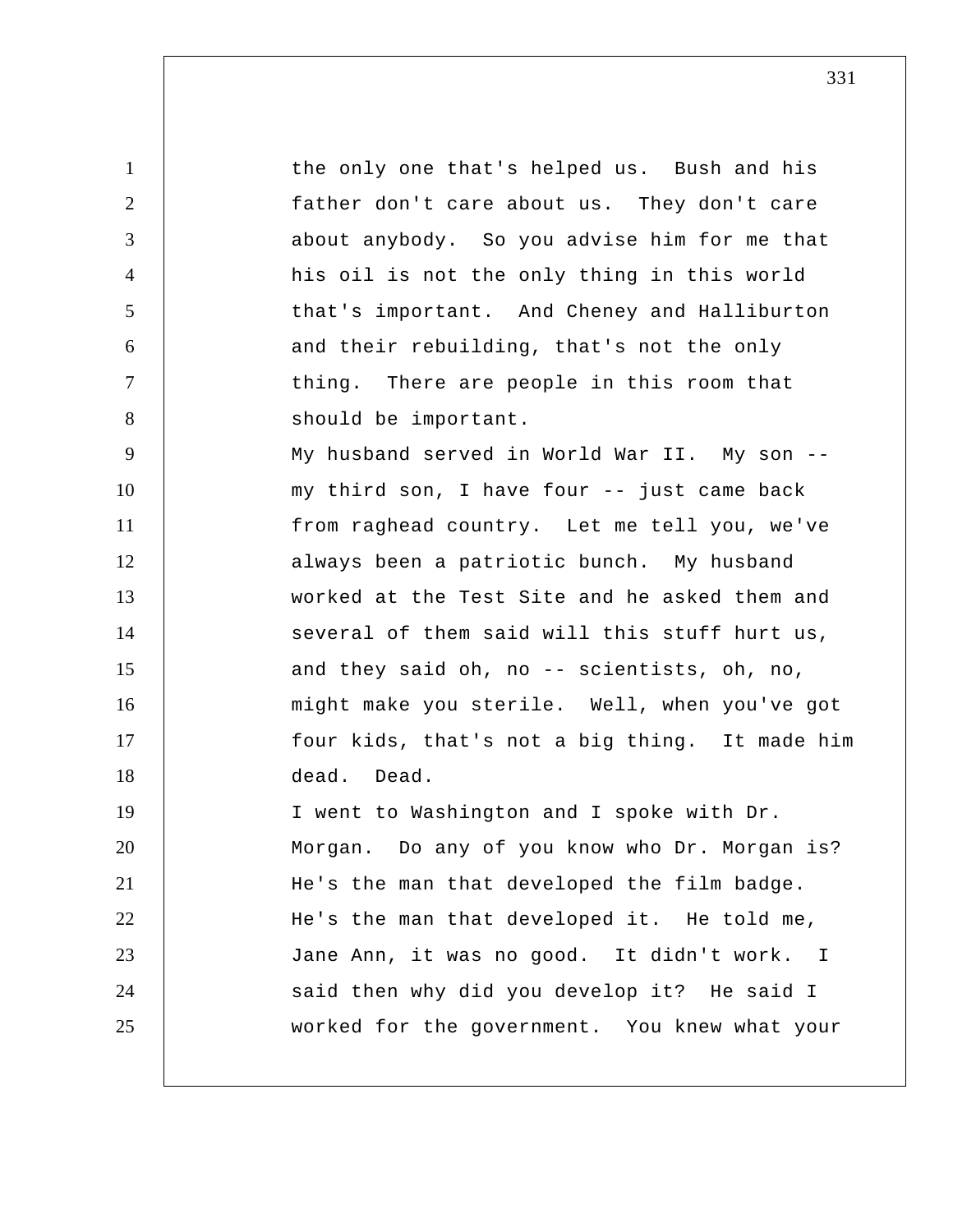-- they told me to develop a film badge; I developed one. They didn't tell him it had to work.

1

2

3

4 5 6 7 8 9 10 11 12 13 14 15 16 17 18 19 20 21 22 23 24 25 Now when the men were out there, I don't know if any of you are from here, but if you were outside today did you see the wind blow? Blows pretty good here. Well, out at that Test Site the wind really blows. Now that film badge hung around their neck on a little linyard (sic), and it would flip up in their face and this and that. Now if you're an electrician and you're handling anything from 110 to a streak of lightning, you might want that thing to get out of your face. So most of the men would put it in their jacket, stick it in their shirt. So of course it didn't work to begin with, so it certainly didn't work then. I went to Washington with a man that they called the atomic cowboy. Out at the Test Site they have a big ranch. My husband, as you can tell from that picture, could keep a secret. He didn't tell me the things about what went on at that Test Site, but believe me, in 21 years I have found out a hell of a lot. They would go from my house to work every day, drive up,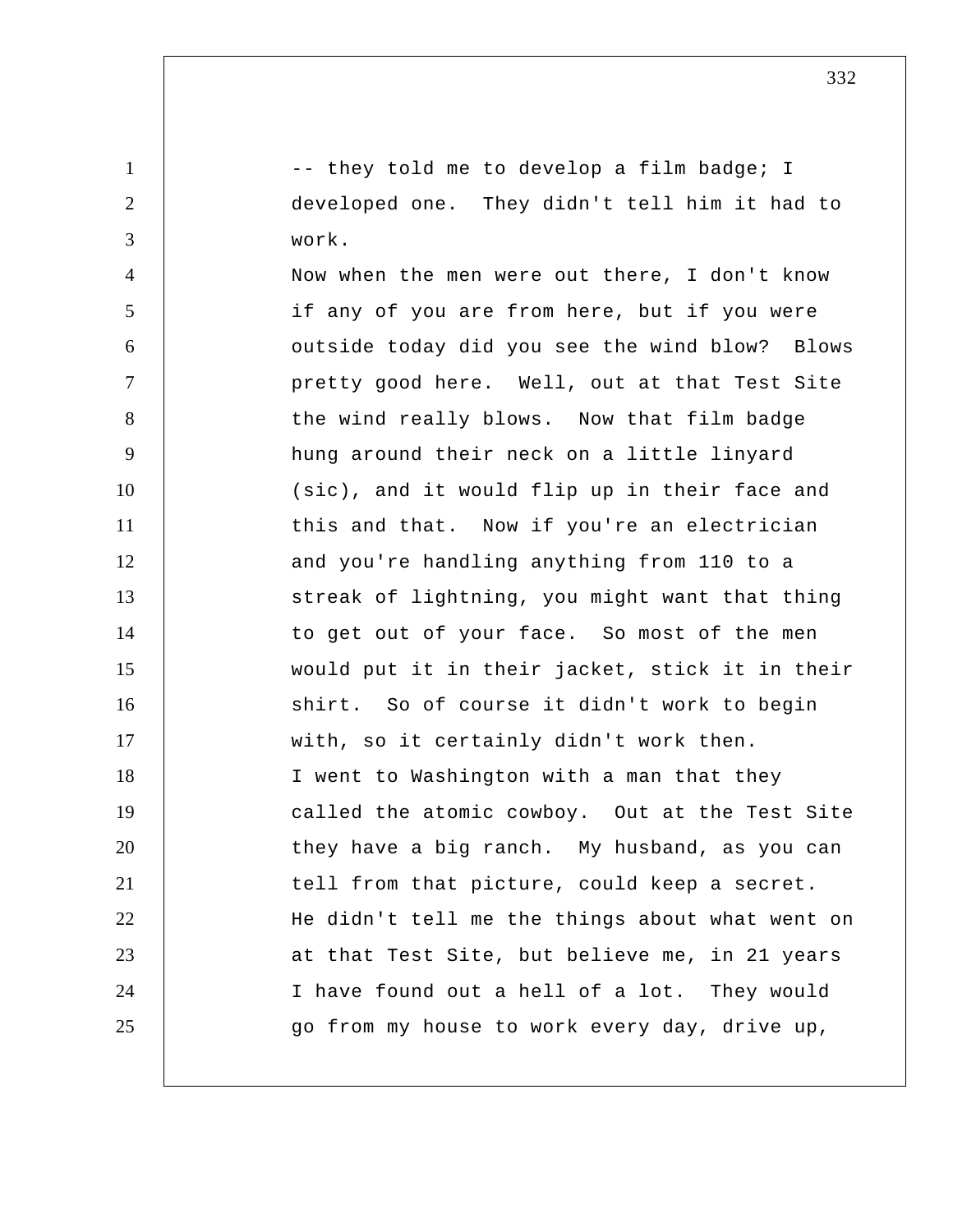1 2 3 4 5 6 7 8 9 10 11 12 13 14 15 16 17 18 19 20 21 22 23 24 25 park in this one area -- he worked all over the Test Site, some places that didn't even exist. He would get out of his car. He would go up to CP, up there -- whatever they called CP. They would go in and they would put on these outfits of clothing, little things on their shoes and things on their heads and gloves and all this stuff, and then they would go down to where they had  $-$  he worked in drilling most of  $-$  a lot of the time. They'd go to where the shot was. They would do their work there, wiring and putting all the things in there, whatever they did. Then they would get on the bus and go back to CP and they'd come home. The day of the shot they would get in the car at my house, drive to the Test Site, park the car, go to CP in the bus, put on their little outfit, get on the bus, go to the shot. Now they've already had this detonation. When they detonated one of those things the sand would turn green and turn to glass. They would take heavy equipment, break up the glass, go to the hole, pull all this stuff out, work in this radiated (sic) area all day long taking all that stuff out of that hole, giving it to the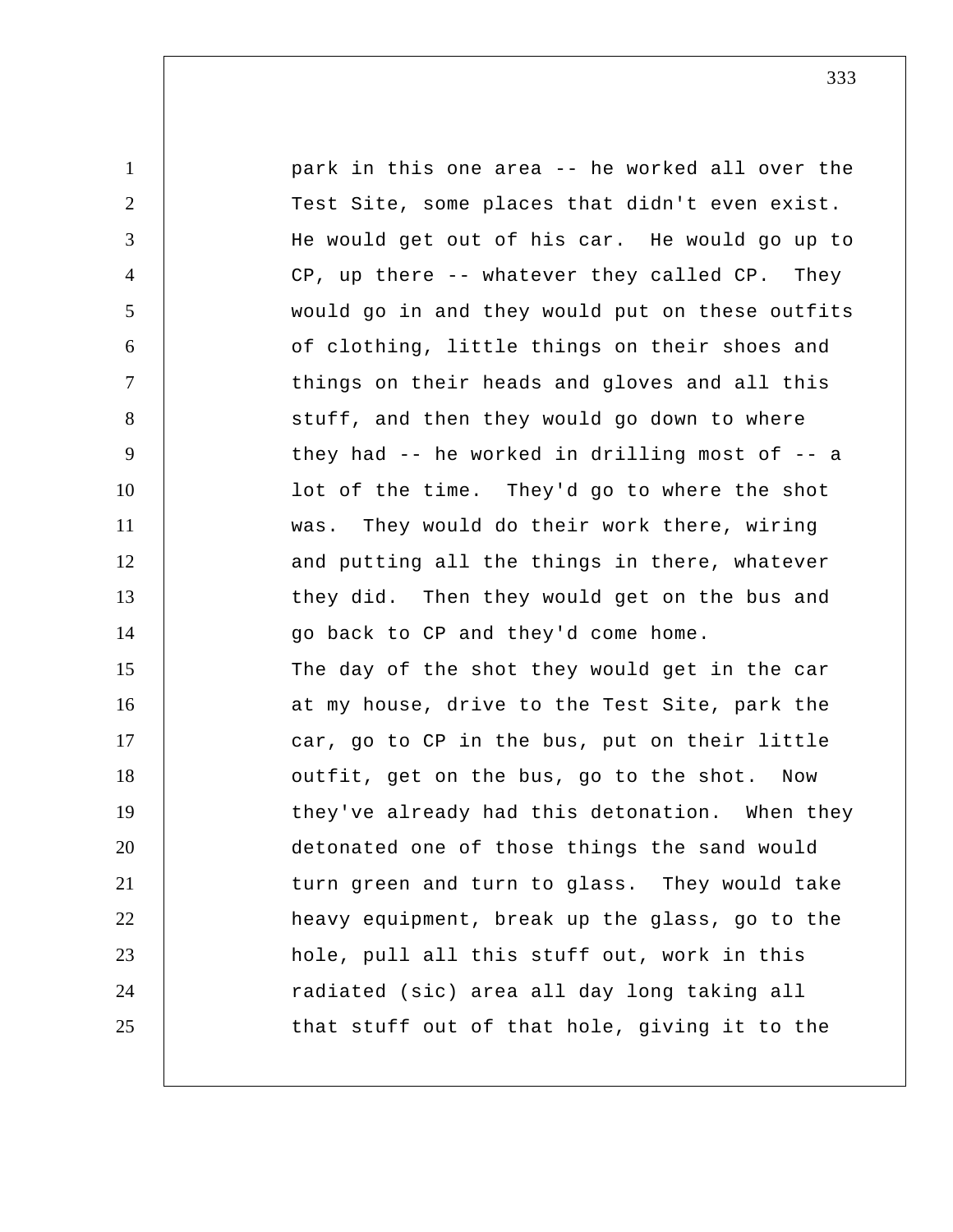1 2 3 4 5 6 7 8 9 10 11 12 13 14 15 16 17 18 19 20 21 22 23 24 25 scientists. Now remember they've got their little suits on to protect them. Then they would get on the bus. Then they would go to CP. If they detected -- with the detectors, if they detected radiation, then they'd shower them and they'd  $-$  sometimes  $-$  my husband stayed there one time three days and nights. That's not on the report, by the way. They would put their clothes back on, get in the car and come home. Do you see anything that would -- shower or whatever, leave those little suits there at the CP, get on the bus and come back to the car. Does anybody on this panel see anything wrong with that? **UNIDENTIFIED:** (Unintelligible)  **MS. WILLIAMS-LENZ:** You don't see anything wrong with that? **UNIDENTIFIED:** (Unintelligible)  **DR. ZIEMER:** Proceed. This would be normal practice to shots --  **MS. WILLIAMS-LENZ:** That's normal practice. Well, why the hell didn't they wash out the bus? They were contaminated when they got on the bus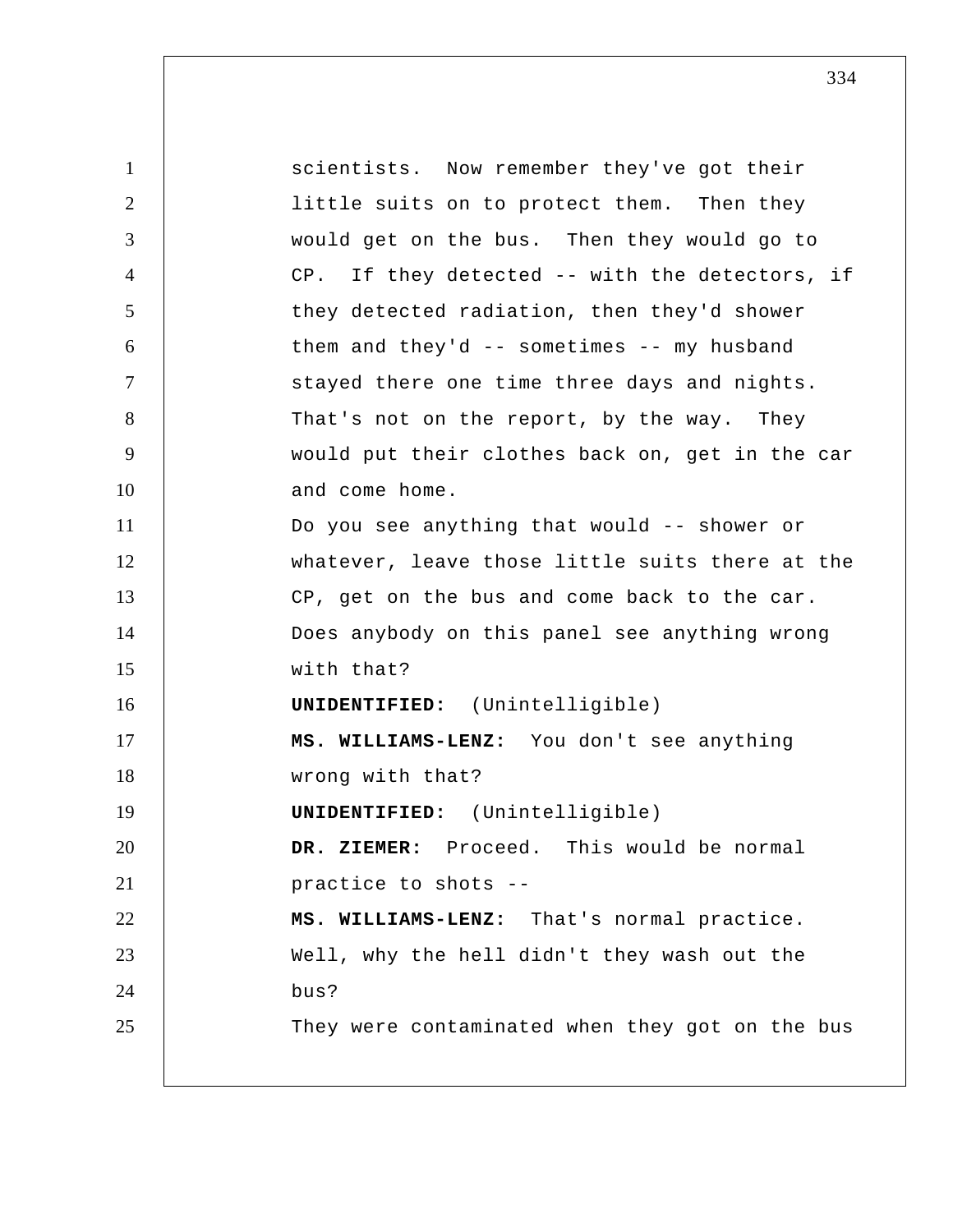| $\mathbf{1}$   | at point A, they went to point B,               |
|----------------|-------------------------------------------------|
| $\overline{2}$ | decontaminated, got on the bus and went to      |
| 3              | their car. They were decontaminated, but they   |
| $\overline{4}$ | never washed out the bus.                       |
| 5              | Now when they had a shot right there, they      |
| 6              | would put a yellow and black rope around it,    |
| $\tau$         | I've been told by many, hang signs on it and    |
| 8              | say this area is contaminated, keep out. But    |
| 9              | if Washington, D.C. said we want another shot   |
| 10             | in the same hole, they took down the rope and   |
| 11             | they went in and made the shot and came out and |
| 12             | put the rope back up. Does that make sense?     |
| 13             | That doesn't make sense to me.                  |
| 14             | I have talked to people -- Stuart Udall called  |
| 15             | me in 1978. Does anybody know who Stuart Udall  |
| 16             | is? Stuart Udall called me and told me, he      |
| 17             | said Jane Ann, he said your husband died of     |
| 18             | cancer, and I said yes. And he said well, do    |
| 19             | you know other people that did, and I said      |
| 20             | well, you know, he's $-$ he's died and $I -$ I  |
| 21             | don't see people a lot, a lot of electricians   |
| 22             | or plumbers or fitters or their wives or        |
| 23             | whatever. But then I would see somebody and     |
| 24             | I'd say hi, how are you, and they'd say oh, so- |
| 25             | and-so died, John died or Dave died or -- and   |
|                |                                                 |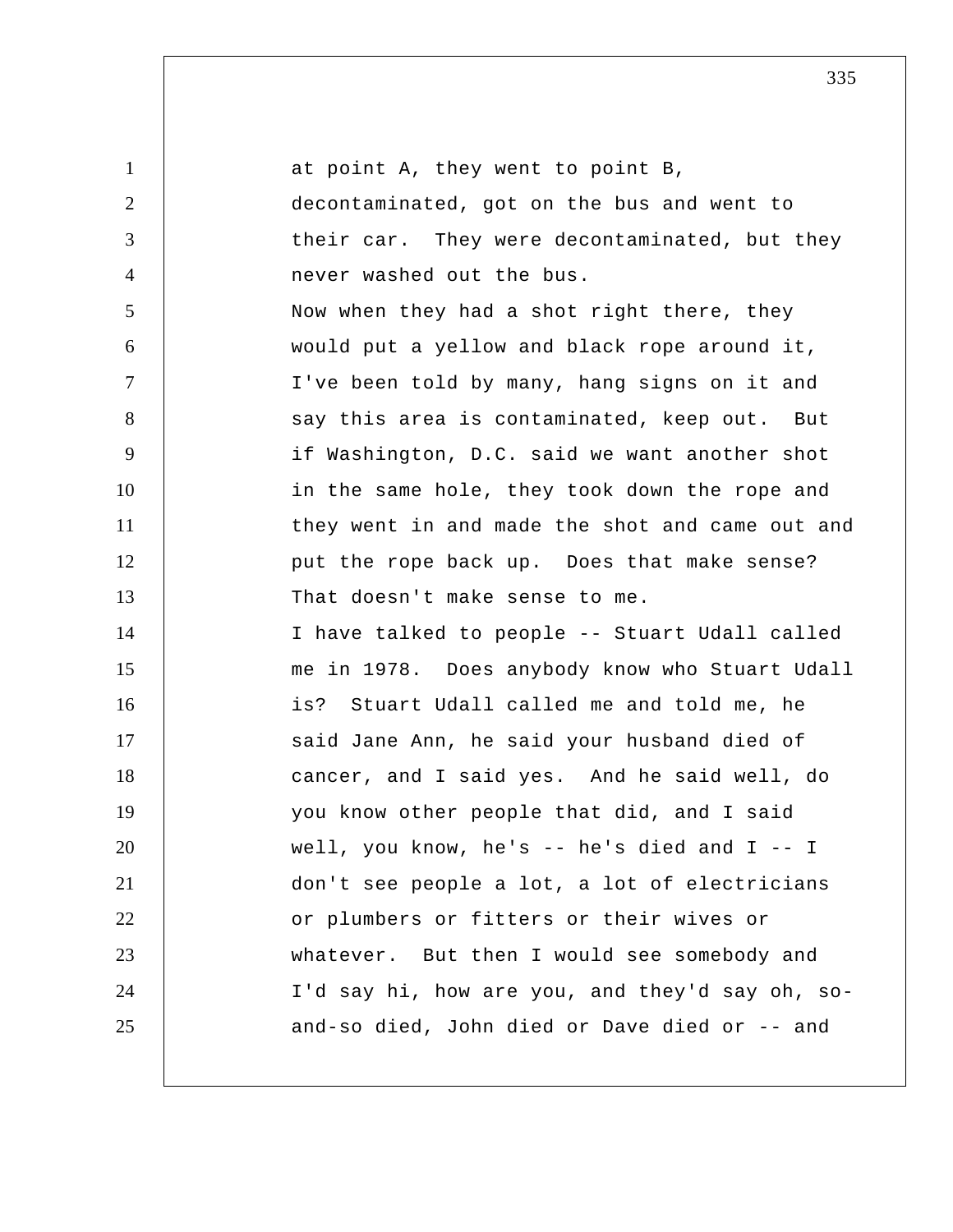| $\mathbf{1}$   | I'd say why, what happened? He had cancer.      |
|----------------|-------------------------------------------------|
| $\overline{2}$ | You know, I got to writing that down, and my    |
| 3              | God, everybody that worked out there was dying  |
| $\overline{4}$ | of cancer. So I said well, you know, Mr.        |
| 5              | Udall, he died of cancer and a lot of other     |
| 6              | people did, so Larry Johns and Stuart Udall     |
| $\overline{7}$ | decided that they would help myself -- I was    |
| 8              | probably the first that filed -- and several    |
| 9              | others to sue the government because they       |
| 10             | worked for REECO and they were a government     |
| 11             | contractor.                                     |
| 12             | Well, then the government passed a law that we  |
| 13             | couldn't sue. That was not real nice of them,   |
| 14             | was it? You know, I have empathy for anybody    |
| 15             | that has a problem. Some things don't make      |
| 16             | much sense to me, and I don't think that        |
| 17             | anybody in this room would disagree with me     |
| 18             | 'cause a lot of them has been fighting this     |
| 19             | thing for a long time. I organized the Nevada   |
| 20             | Test Site people at one time. We had meetings,  |
| 21             | we organized -- a lot of people died off and we |
| 22             | finally disbanded.                              |
| 23             | But there were terrorists that flew a plane     |
| 24             | into the World Trade Center. We're all aware    |
| 25             | of that. Right? The people that worked in       |
|                |                                                 |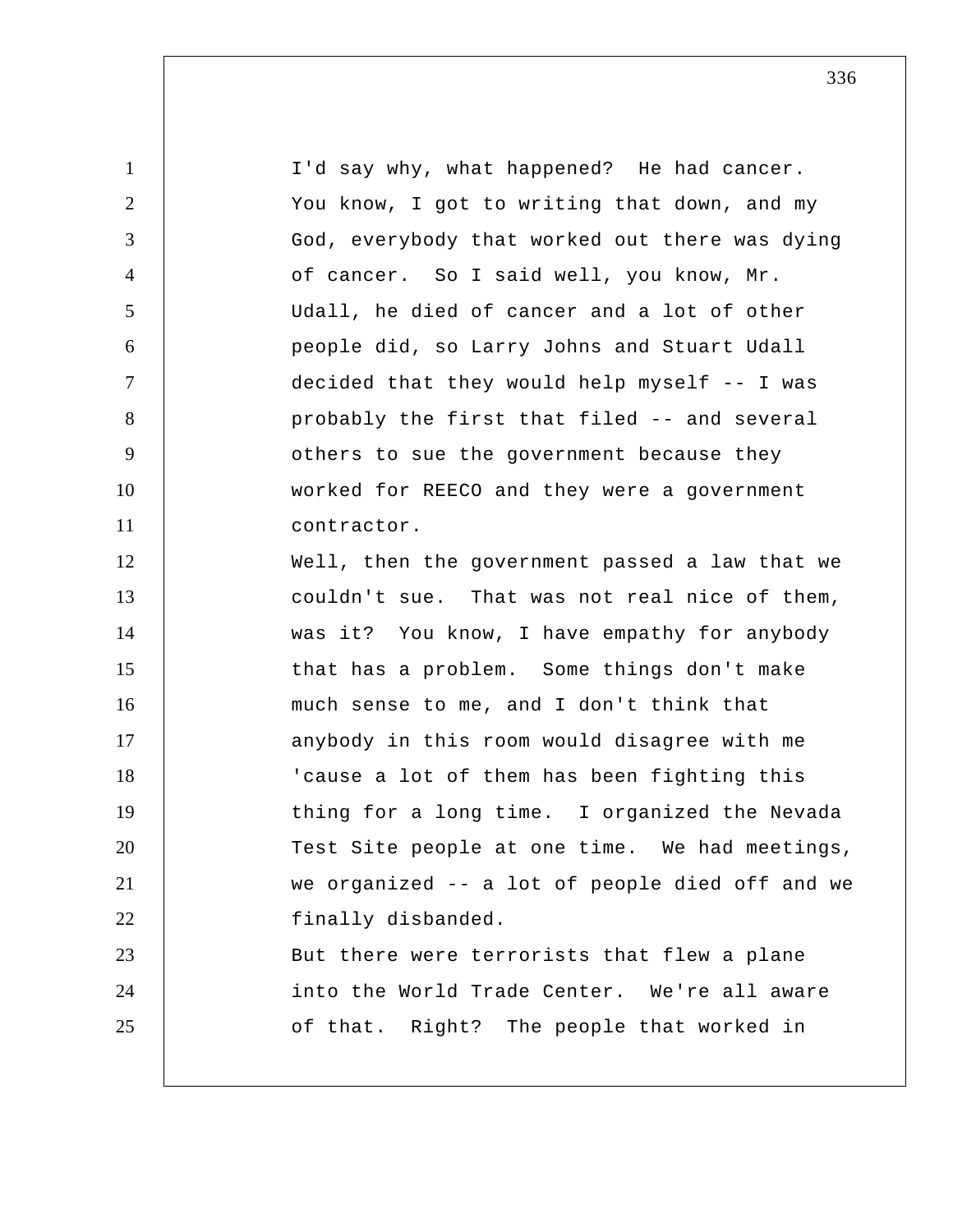1 2 3 4 5 6 7 8 9 10 11 12 13 14 15 16 17 18 19 20 21 22 23 24 25 those buildings that died left families, and I'm sorry for that. But not a one of those people that died in those buildings kept you or me from speaking Russian in the Cold War, did they? I don't think so. But all of our people that died from cancer, a horrible death, worked to keep you and you and you and you and me and all of these people from speaking Russian and we won the Cold War. My husband fought, and a lot of those other guys, in World War II to keep us from speaking Japanese. They were patriotic. But these people that died instantly have gotten paid instantly. Our dear old Bush paid them off like a slot machine. I've been working at this for 29 years. They got millions of dollars. I had never had a job. I had four young sons. I had to go to work. I brought my kids up. I never had welfare. I've never asked anybody for anything. And they tell me that my husband was worth \$150,000 -- well, he didn't work at the World Trade Center. He kept us from speaking Russian. That don't make any sense, either. I've been at it for 29 years. I was in Washington, D.C. one time. I was sitting with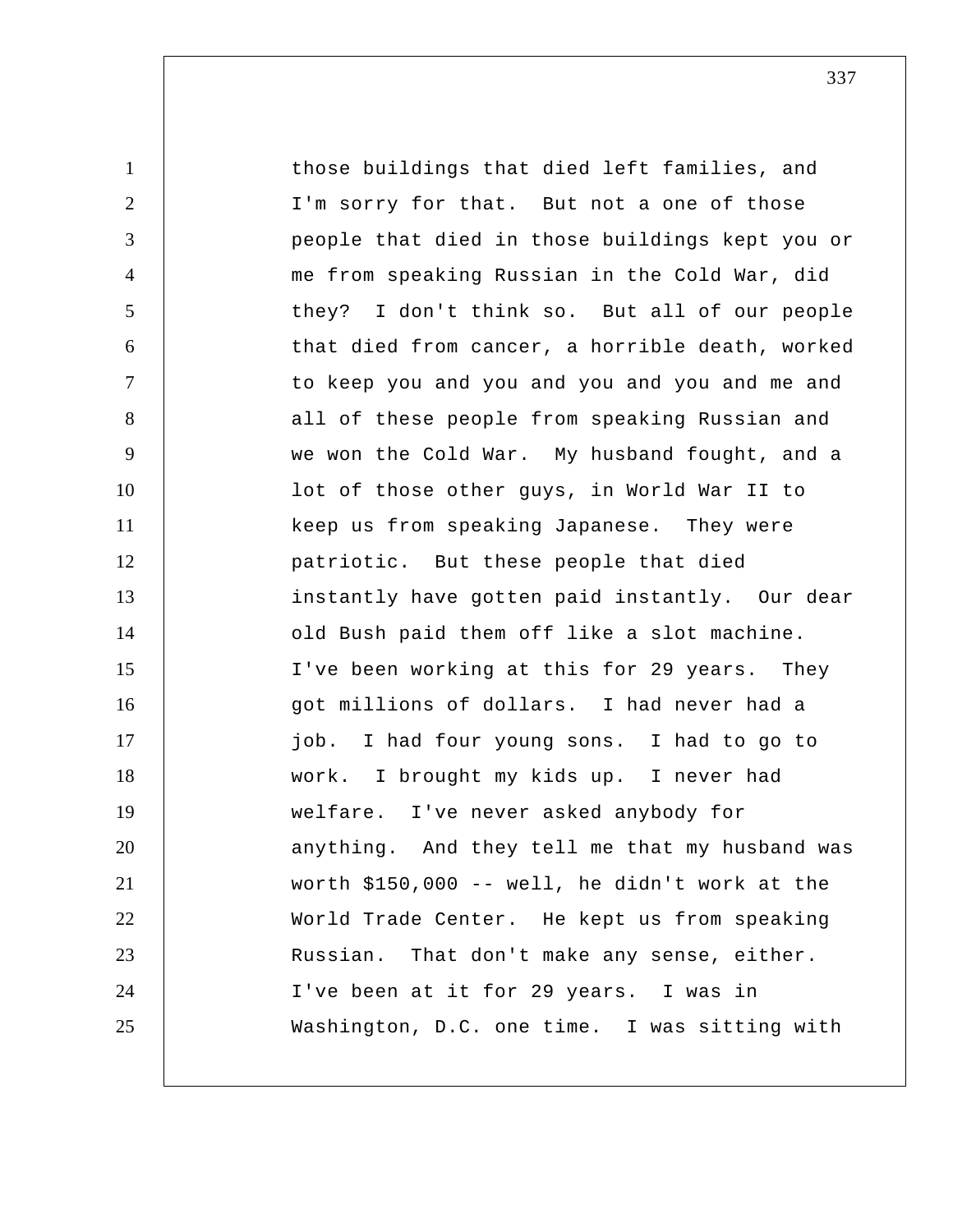| $\mathbf{1}$   | Orrin Hatch -- do we all know Orrin Hatch? --   |
|----------------|-------------------------------------------------|
| $\overline{2}$ | and Ted Kennedy. And he said well, you know,    |
| 3              | Jane, it was the downwinders that got the most  |
| 4              | radiation. I said really? The downwinders?      |
| 5              | It was in like April, cherry blossoms were      |
| 6              | beautiful. I'd never been there before. They    |
| $\tau$         | were all in bloom, the water was running in the |
| 8              | sprinklers out on this little veranda we're     |
| 9              | sitting by the -- on the Senate Building and    |
| 10             | there's water running, the little sprinkler     |
| 11             | hoses, and I said to Mr. Hatch, you really      |
| 12             | believe that the downwinders got the most of    |
| 13             | the radiation? He said yeah, I do. I said       |
| 14             | well, guess what. Mr. Kennedy, you stand over   |
| 15             | here and Mr. Hatch, you come over here and I'm  |
| 16             | going to pick up one of these water hoses and   |
| 17             | I'm going to wet you down good 'cause the       |
| 18             | wind's blowing toward Mr. Kennedy, you see, and |
| 19             | we'll see who gets the wettest. He said well,   |
| 20             | I don't think that's a good idea. I said well,  |
| 21             | sounds like a winner to me if you think the     |
| 22             | downwinders got the most of it.                 |
| 23             | You see, the Nevada Test Site has been -- I've  |
| 24             | lived in the same house in this town for 47     |
| 25             | years. Can you imagine that? And don't even     |
|                |                                                 |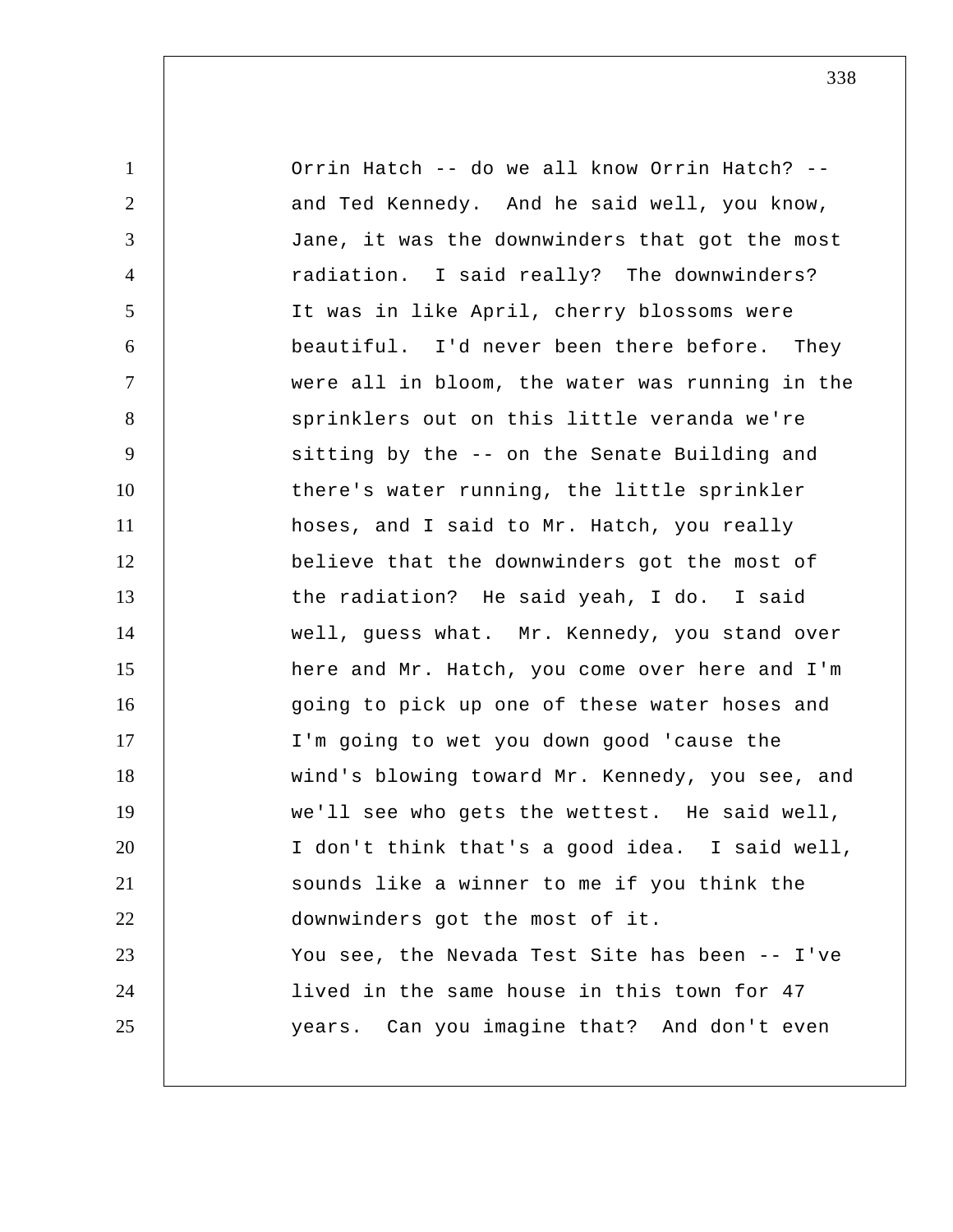| $\mathbf{1}$   | gamble. Well, my husband went to the Test Site   |
|----------------|--------------------------------------------------|
| $\overline{2}$ | every day, did his work, came home, said         |
| 3              | nothing. You couldn't have got him drunk         |
| $\overline{4}$ | enough or crazy enough to tell me what was       |
| 5              | going on out there. He wouldn't tell you         |
| 6              | anything about Mar-- about the Masonic Lodge or  |
| $\tau$         | the Shrine or the Nevada Test Site. That was     |
| 8              | That was the end of the hunt. He was not<br>him. |
| 9              | going to say a word. But boy, I'll tell you      |
| 10             | one thing. I've found out stuff in 29 years      |
| 11             | you wouldn't believe.                            |
| 12             | I did know that you could see the mushroom       |
| 13             | clouds when they had the above-ground tests.     |
| 14             | Right down on Fremont Street was J.C.Penney's.   |
| 15             | They built a little town out there. They took    |
| 16             | (unintelligible) J.C. Penney's and a lot of      |
| 17             | different people took refrigerators and clothes  |
| 18             | and they put mannequins in those little houses   |
| 19             | and all that stuff. Well, would you believe      |
| 20             | they blew that place up? J.C. Penney's took      |
| 21             | them right down across from the El Cortez        |
| 22             | Hotel, put those blue jeans in the window, big   |
| 23             | old sign said all this stuff went through an     |
| 24             | atomic bomb blast. We're going to call these     |
| 25             | Tough Skins or whatever they called those blue   |
|                |                                                  |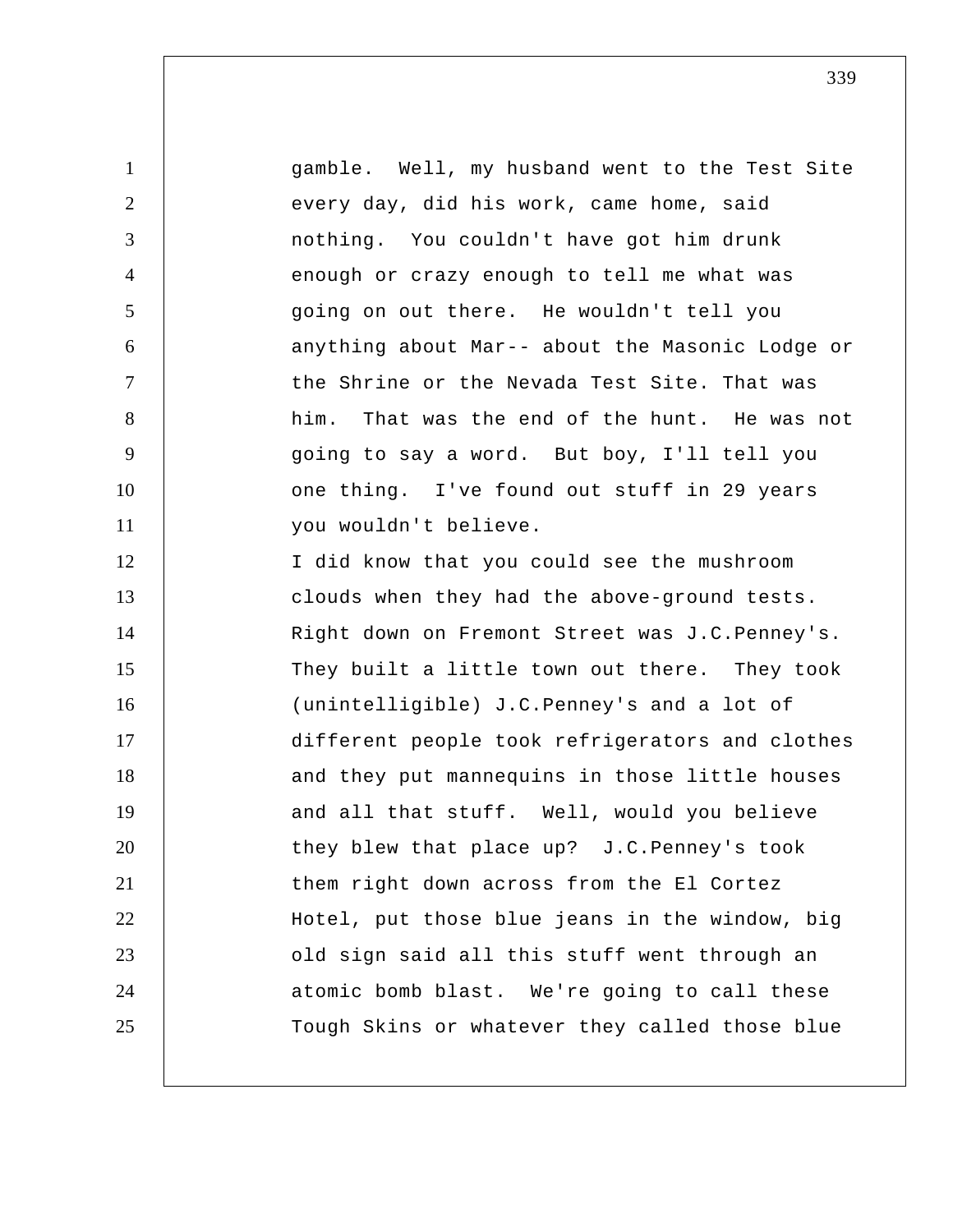| $\mathbf{1}$   | jeans. How radiated (sic) do you think          |
|----------------|-------------------------------------------------|
| $\overline{2}$ | Freemont Street is?                             |
| 3              | They had -- I told you about the atomic cowboy. |
| $\overline{4}$ | He told me one time, he said you know, they had |
| 5              | these cows, had two of them at one time, and    |
| 6              | they had plexiglass window in their side --     |
| $\overline{7}$ | 'cause a cow has two stomachs -- and they would |
| 8              | feed them radiated feed and then they would     |
| 9              | open this one plexiglass window, reach in       |
| 10             | there, get the feed, test it to see how these   |
| 11             | cattle could digest this radiated stuff, then   |
| 12             | they'd dump it back in. Then it'd go in the     |
| 13             | second stomach and they'd do that test again.   |
| 14             | Well, guess what? They used to bring one of     |
| 15             | these cows into town and take it to the         |
| 16             | elementary schools and show the kids the cows   |
| 17             | that had two windows in their side.             |
| 18             | Pretty smart. Won't hurt you. Might make you    |
| 19             | sterile. Scientists were really smart.          |
| 20             | He told me one time he walked outside and he    |
| 21             | had fed a steer, it was a Hereford steer.<br>Ιt |
| 22             | you're not familiar with cattle, they're kind   |
| 23             | of dark brown, red, and had a little white on   |
| 24             | He said in 30 minutes after the<br>them.        |
| 25             | scientists dropped off the food, picked out the |
|                |                                                 |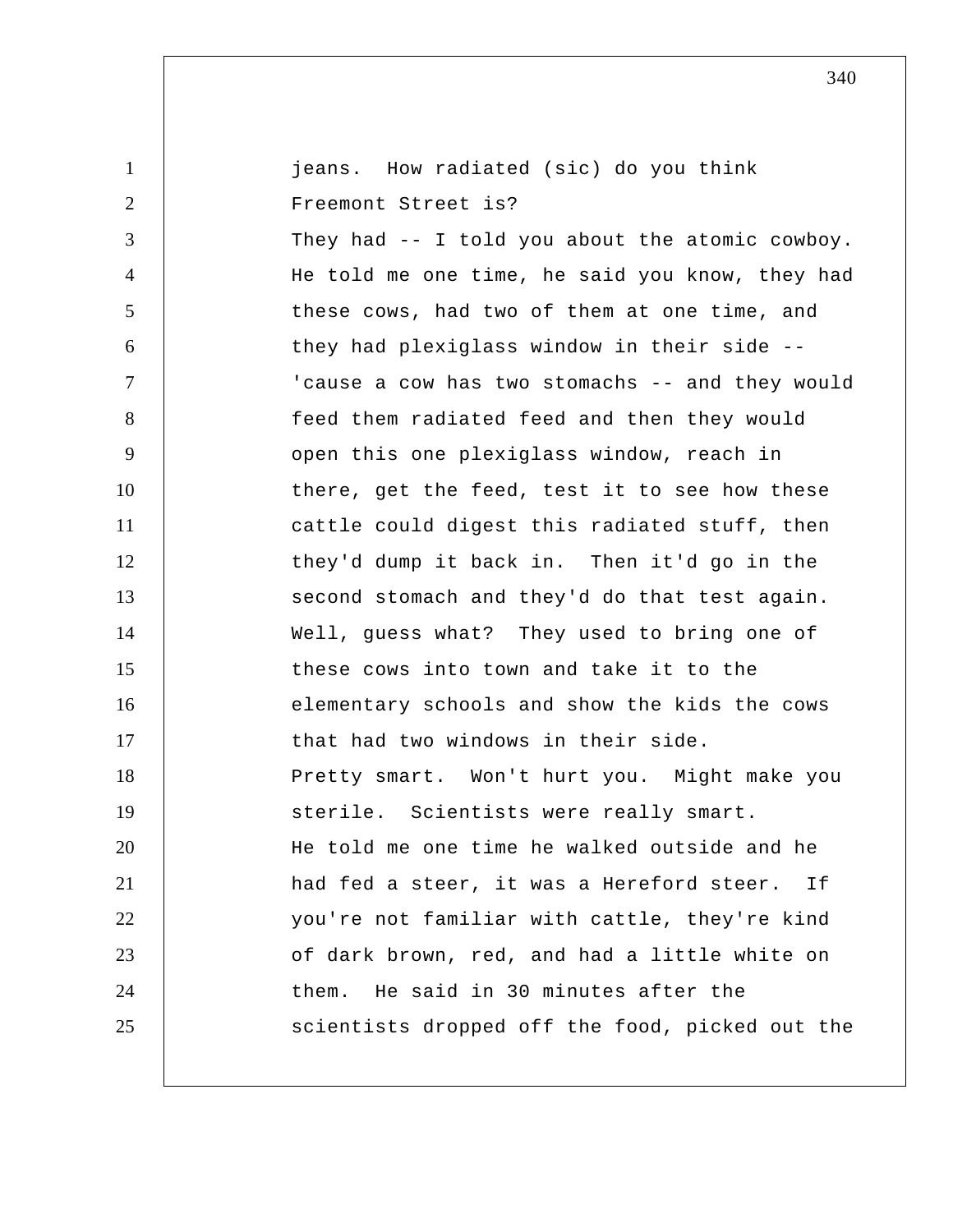1 2 3 4 5 6 7 8 9 10 11 12 13 14 15 16 17 18 19 20 21 22 23 24 25 steer, told him to feed the steer. The steer turned totally blonde, and before the next hour struck, all of its hair fell out. I guess it kind of looked like a Mexican hairless steer. I don't know about that. We have been very patient. I went to a meeting at the Texas. I don't know how many were there at the one -- first meeting at the Texas, and they had -- because we have -- you have to understand, I was with the Department of Justice. Then I was with the Department of Labor. And then I was with the Department of Justice again. And then they decided that they'd better give it back to the Department of Labor. Then we had a meeting with the Department of Justice and the Department of Labor, and they said at the Texas Casino meeting room we are going to do this together. We will pay you \$75,000 and they will pay you \$75,000. We said okay and I guess everybody in this room probably filled out all those papers. My God Almighty, we filled out papers like you wouldn't believe. They said that this was going to happen very soon -- very, very soon, wait a minute. Well, it hasn't happened yet.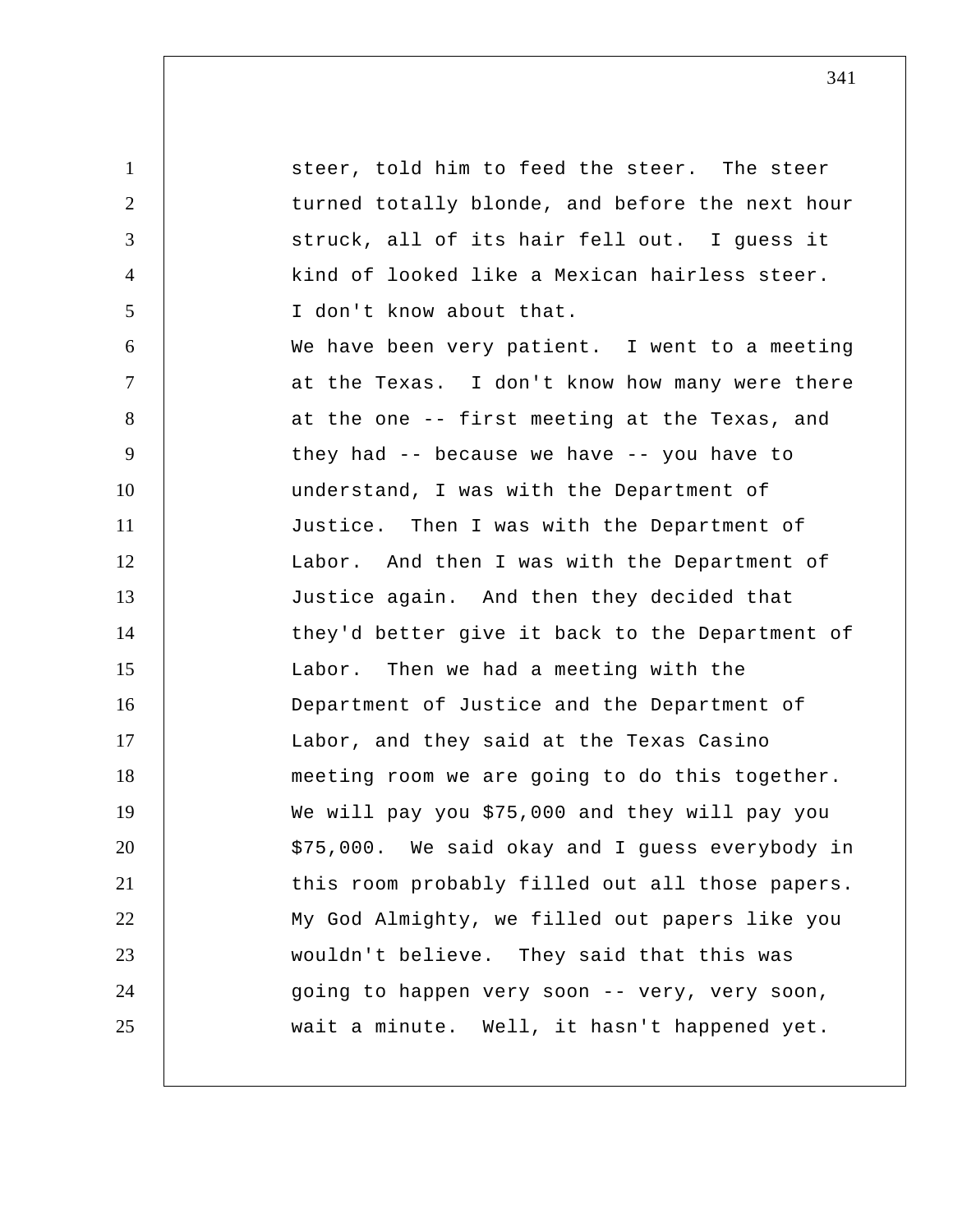1 2 3 4 5 6 7 8 9 10 11 12 13 14 15 16 17 18 19 20 21 22 23 24 25 And then they said, when I filed with both people, the Department of Justice sent me a letter, you qualified; if you'll sign this paper we will send you a check for \$75,000. But then they dissolved their partnership and I didn't accept the money because I told them first of all that I felt that that wasn't really what I should get. And since they dissolved their partnership, if you accept the money from the Justice Department -- which some people did; that was another trick -- then the Labor Department doesn't pay the other \$75,000. You've got to file again. So they called me several times. I bet you they called me ten times and I finally told them keep that \$75,000 and cram it where the sun don't shine. I will get all of it or I will get none of it. There are people that will get nothing, and that's what the government is waiting for. I heard that woman say that she was carrying on for her father. Well, her father didn't die before she was 18 years old so she's going to get nothing. Mrs. (unintelligible) in Henderson, she passed away about a year and a half ago. None of her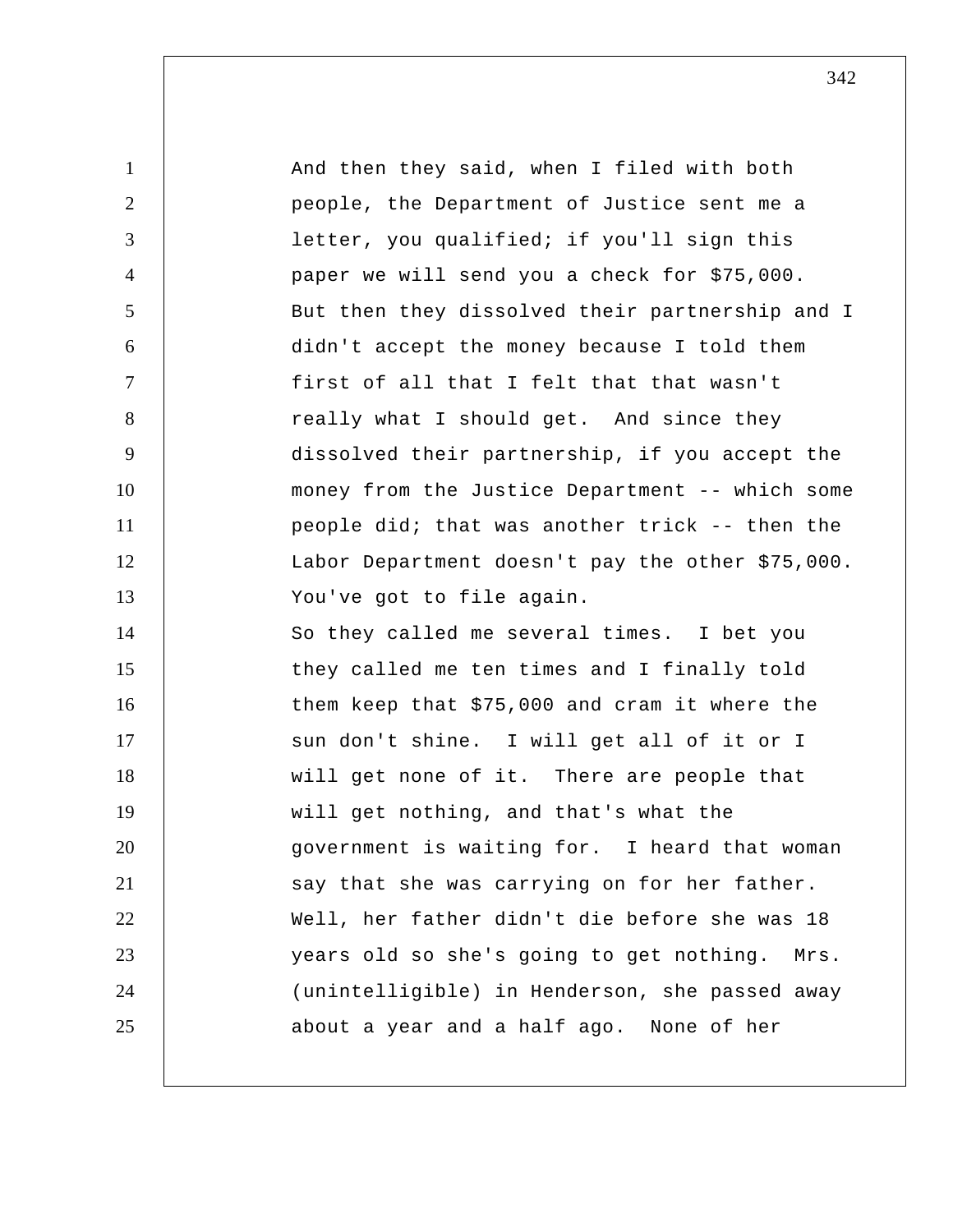1 2 3 4 5 6 7 8 9 10 11 12 13 14 15 16 17 18 19 20 21 22 23 24 25 people will get one dime. He's as dead as any of the others, but guess what, the government saved \$150,000 on that one. They've saved \$150,000 on a list of people that everybody has died in the family but was able to collect because they're not going to pay unless the kid was under 18 or in college. I have four sons. My two oldest sons have cardiomyopathy. They have a leak, enlarged heart. My 49-year-old son is an electrician, been retired two and a half or three years. He was working at the Test Site when he had his heart attack. My other son's a (unintelligible) finisher, worked in construction, cardiomyopathy. Of course he -he's still trying to get his Social Security disability and his doctor keeps writing to them and telling them I'm sorry, but he can never go back to work, he would drop dead. He's got a ICD or whatever you call it, I -- defibrillator in his chest. You know, I firmly believe that that was because they were raised in Las Vegas, Nevada and their dad worked at the Test Site and brought that stuff home. I firmly believe that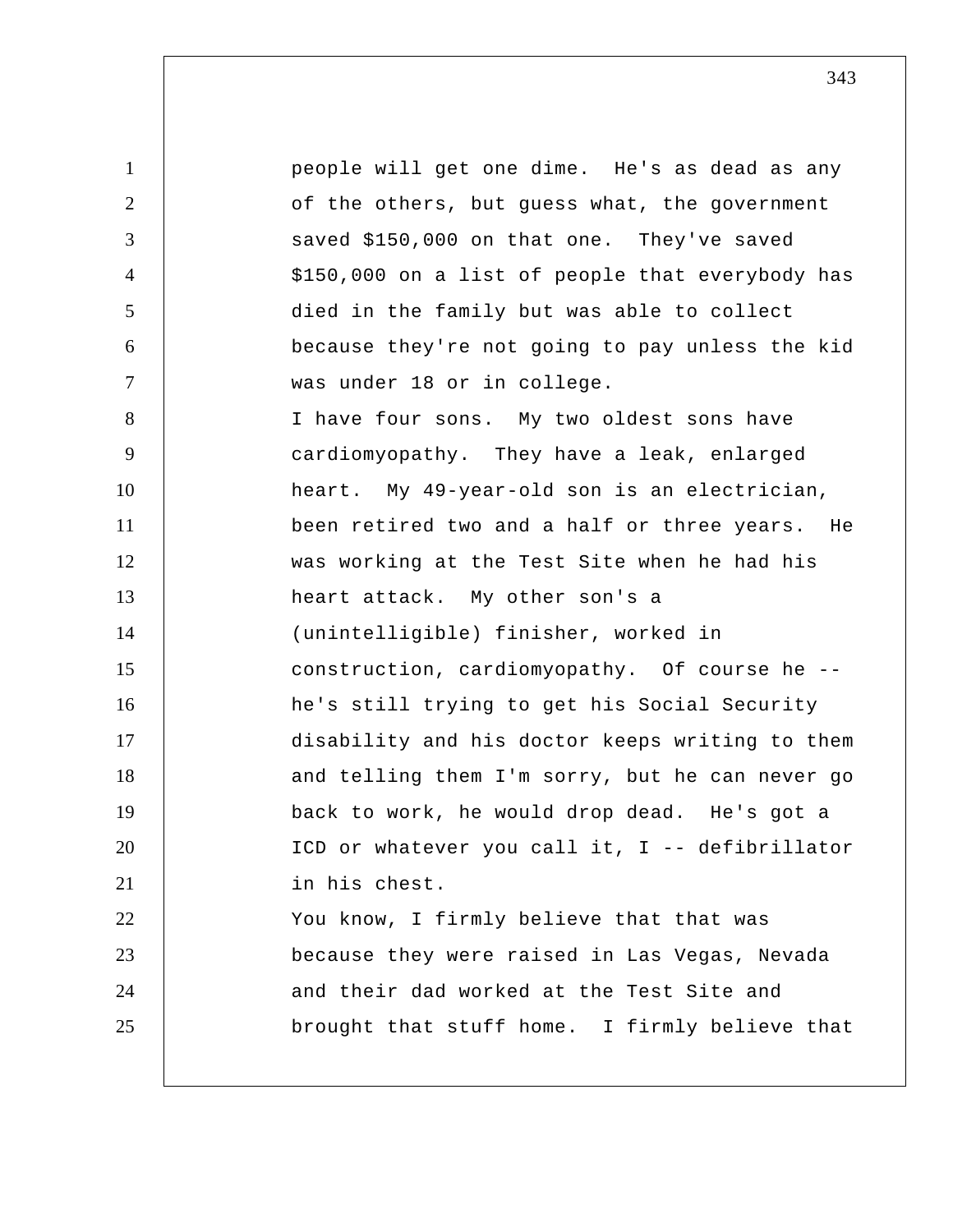1 2 3 4 5 6 7 8 9 10 11 12 13 14 15 16 17 18 19 20 21 22 23 24 25 the radiation that blows from that Test Site - when that sand picks up and blows -- if you didn't notice it, it was blowing yesterday and today -- my pool's got that much sand in it (indicating). All that radiation is still there. The half-life of it is 150,000 years. Now we some of us must know this. It don't just go away and it didn't just go away. My husband's dosimetric report for 1965 says he had zero -- or close. He was out there setting in a pickup truck when they detonated the shot. It covered up the truck with sand. They took them in. All the guys went into CP or whatever. They showered them, they waved those wands over them, they showered them and they waved those wands over them. They called me - and there were three or four women that did not drive that their husbands were involved in the same shot, the same event, the same radiation. We had to take clothes out there. They burned their shoes, their boots, their Carhartt overalls, their blue jeans, their -- every stitch they had on, and I took clothes for about four other guys 'cause their wives didn't drive, there was no way for them to get them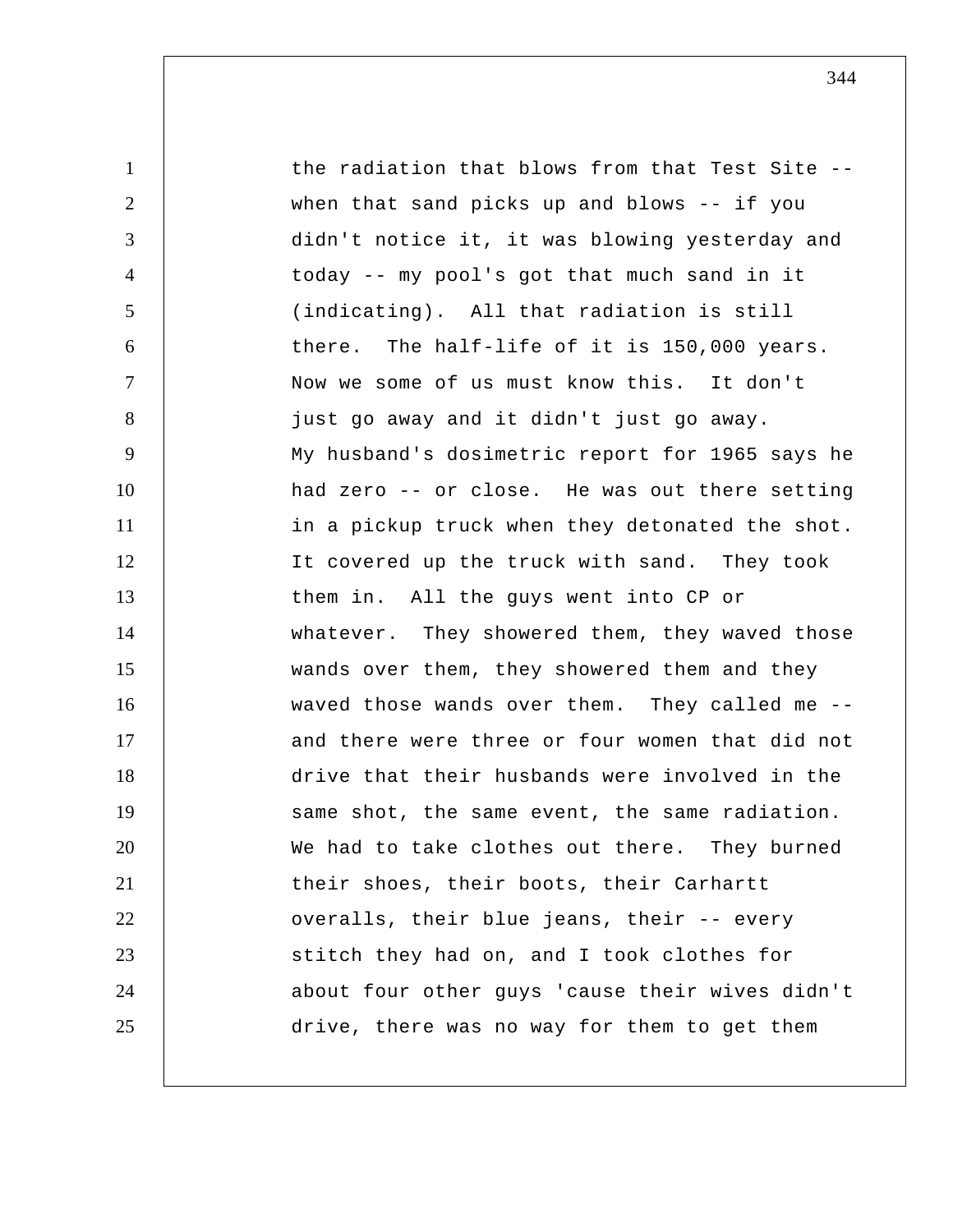1 2 3 4 5 6 7 8 9 10 11 12 13 14 15 16 17 18 19 20 21 22 23 24 25 out there unless I took them and I had to go anyway. And I know that was 1965 because my youngest son was born in 1965 and he was two weeks old, so I know when that was. And after all, Dr. Morgan said it didn't work. Now they told us at the Texas, you don't have to have the dosimetric thing. We know that's faulty. We know it didn't monitor any of these guys. We know that nobody knows -- or is going to tell -- how much radiation these people were exposed to. Now all of a sudden, again -- then we went back to the Labor Department. Labor Department told us the same thing at the Texas, you just have to qualify with having the kind of cancer that was on this list. My husband had adenal\* carcinoma, cancer of the colon. That's what he died of. That's what was on the list. But now all of a sudden, after the Labor Department took it back and we're still supposed to get this \$150,000 that I'll never see, now we're going through this dosimetric report again. Why are we doing that when our government, which you can't believe a damned thing they say anyway, but why do they tell us no dosimetric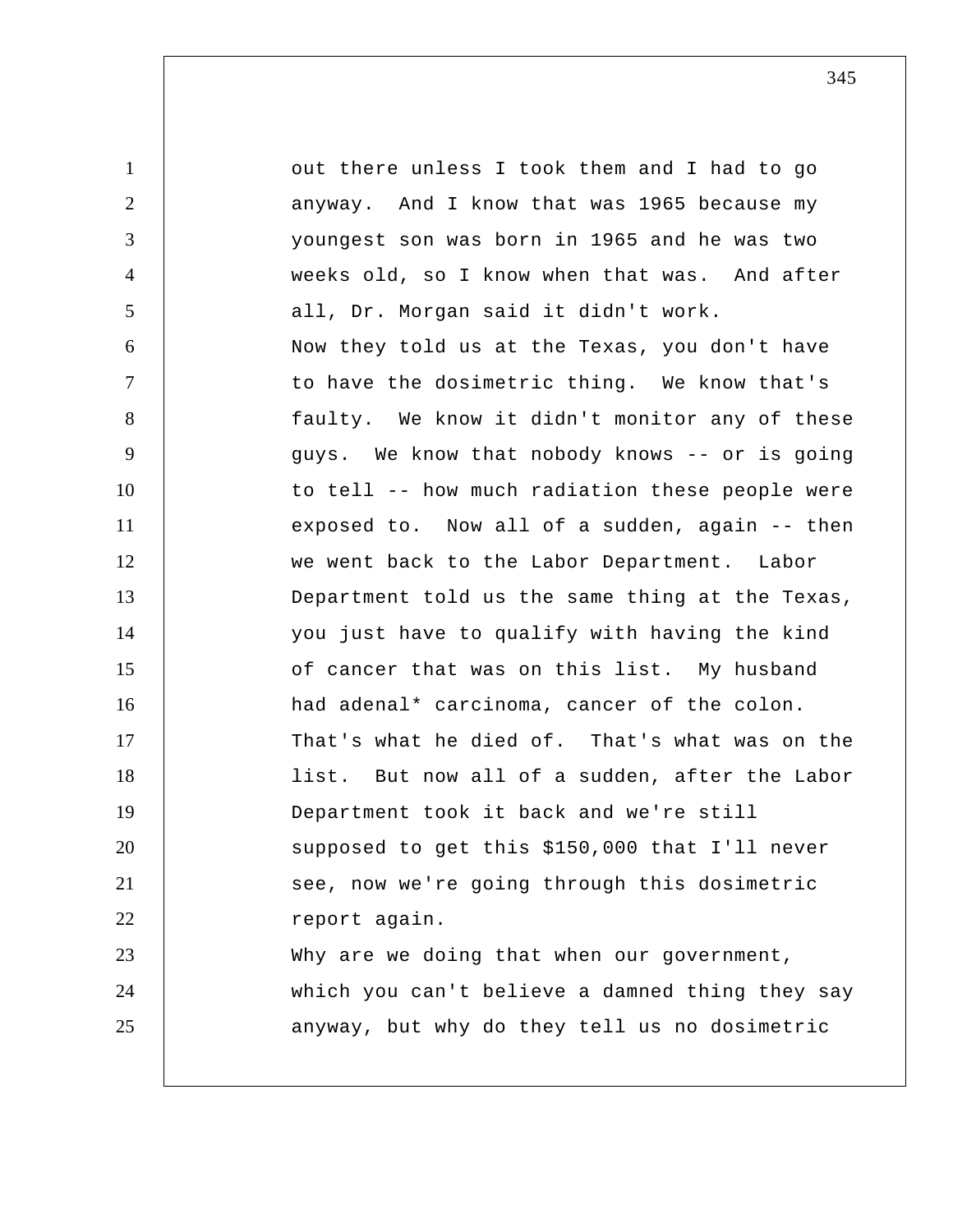1 2 3 4 5 6 7 8 9 10 11 12 13 14 15 16 17 18 19 20 21 22 23 24 25 report 'cause it's no good, Dr. Morgan says that the badge didn't monitor them, that the dosometer (sic) didn't monitor them, and you can all go back to Washington and check that out if -- I imagine Dr. Morgan's dead, but somebody there must have known and he must have told them. He told me and I was a total stranger. So somebody ought to check on that. Do any of you know who he is?  **DR. ZIEMER:** Most of us do, K. Z. Morgan?  **MS. WILLIAMS-LENZ:** Then somebody --  **DR. ZIEMER:** Yeah.  **MS. WILLIAMS-LENZ:** -- should talk to somebody that he knew.  **DR. ZIEMER:** Let me tell you that your Chair studied under Dr. Morgan, and I know that Dr. Morgan is an expert -- he's deceased. I don't know what Dr. Morgan told you, but it does not jive with anything that he taught me. But we can talk about that off-line.  **MS. WILLIAMS-LENZ:** Well, that's what he told me.  **DR. ZIEMER:** I studied under Dr. Morgan.  **MS. WILLIAMS-LENZ:** Well, I didn't study under him but he sure told me that the film badge was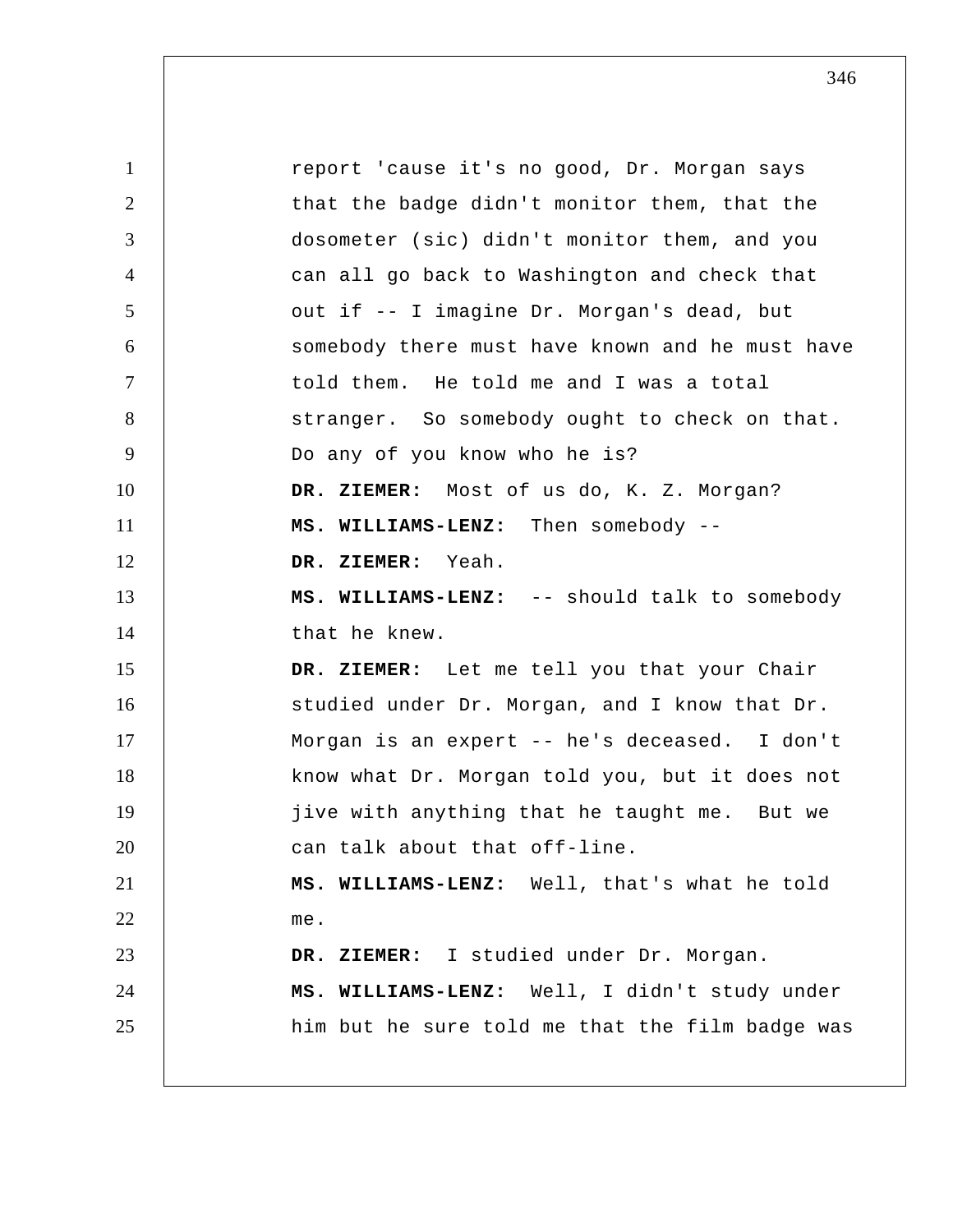worthless.

| 2              | DR. ZIEMER: I think -- I think we need to       |
|----------------|-------------------------------------------------|
| 3              | allow some of the others to speak, but thank    |
| $\overline{4}$ | you for sharing with us. Do you have some       |
| 5              | documents you wanted to leave with us or --     |
| 6              | MS. WILLIAMS-LENZ: I sure hope that you go      |
| $\tau$         | back and tell Bush what I have to say about him |
| 8              | 'cause $I$ --                                   |
| 9              | DR. ZIEMER: Thank you.                          |
| 10             | MS. WILLIAMS-LENZ: -- think he's a rotten       |
| 11             | (unintelligible).                               |
| 12             | DR. ZIEMER: Thank you very much. Let me check   |
| 13             | again to see if Cynthia Wilkes is here?         |
| 14             | Cynthia?                                        |
| 15             | (No responses)                                  |
| 16             | Okay, Margaret Minster? Margaret Minster --     |
| 17             | Margaret.                                       |
| 18             | (Pause)                                         |
| 19             | MS. COOLEY: My name is Margaret Minster         |
| 20             | Cooley. I was married to James J. Minster, who  |
| 21             | started at the Test Site in 1962, in March. He  |
| 22             | was originally hired to be a warehouseman.      |
| 23             | That paper that you have there said it was 18;  |
| 24             | he was 28 at that time. He was hired to work    |
| 25             | taking in the oil drums that had been used, and |
|                |                                                 |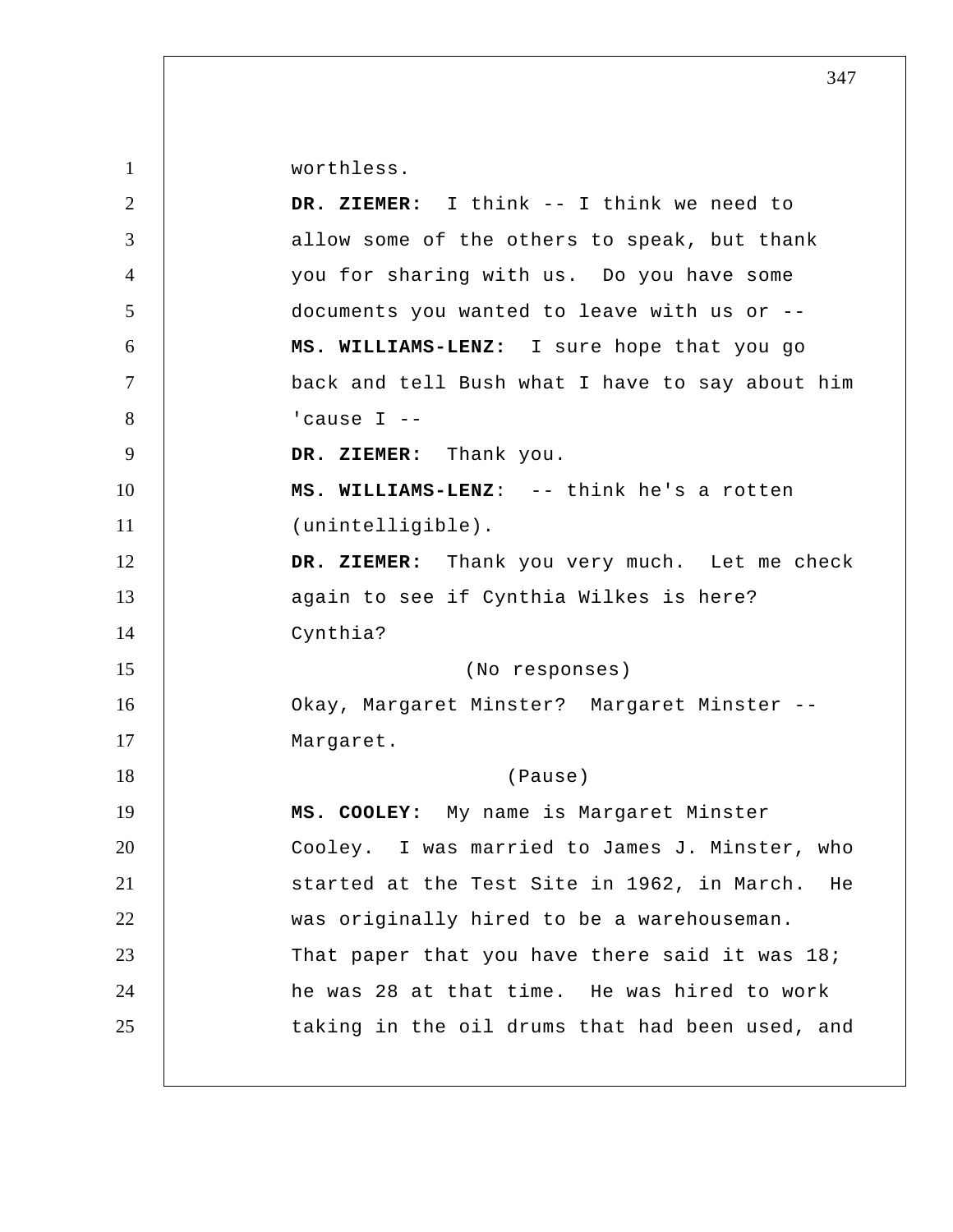| $\mathbf{1}$   | putting away the oil that -- the new oil in the |
|----------------|-------------------------------------------------|
| $\overline{2}$ | warehouse. He had to hand-load all these        |
| 3              | things. And the drums that had been used, he    |
| 4              | had to hand-wash them and detoxify them so they |
| 5              | could go back to the -- the city. Now these     |
| 6              | were hot, the majority of them were hot. And    |
| 7              | as he would put those up next to his body to    |
| 8              | move them around -- because they were bulky and |
| 9              | they were hard to move -- he was getting        |
| 10             | radiation all the time. He was a very strong    |
| 11             | man, and he lasted for about seven years before |
| 12             | he got cancer.                                  |
| 13             | He was 35 years old and he came to me one day   |
| 14             | and he had a great big lump on his neck and he  |
| 15             | said what do you think this is? I said I don't  |
| 16             | know, but we're going to find out right away.   |
| 17             | He went to a doctor here and the doctor wanted  |
| 18             | to operate and I said no. I said let's call     |
| 19             | our friend who's been to Loma Linda and see if  |
| 20             | we can get in there, and so we went to Loma     |
| 21             | Linda and they decided that -- at first they    |
| 22             | said it was Hodgkin's, then they said no, it    |
| 23             | wasn't, that it was lymphoma. And so a lot of   |
| 24             | the time we got it in our head it was Hodgkin's |
| 25             | 'cause we didn't know what kind of lymphoma it  |
|                |                                                 |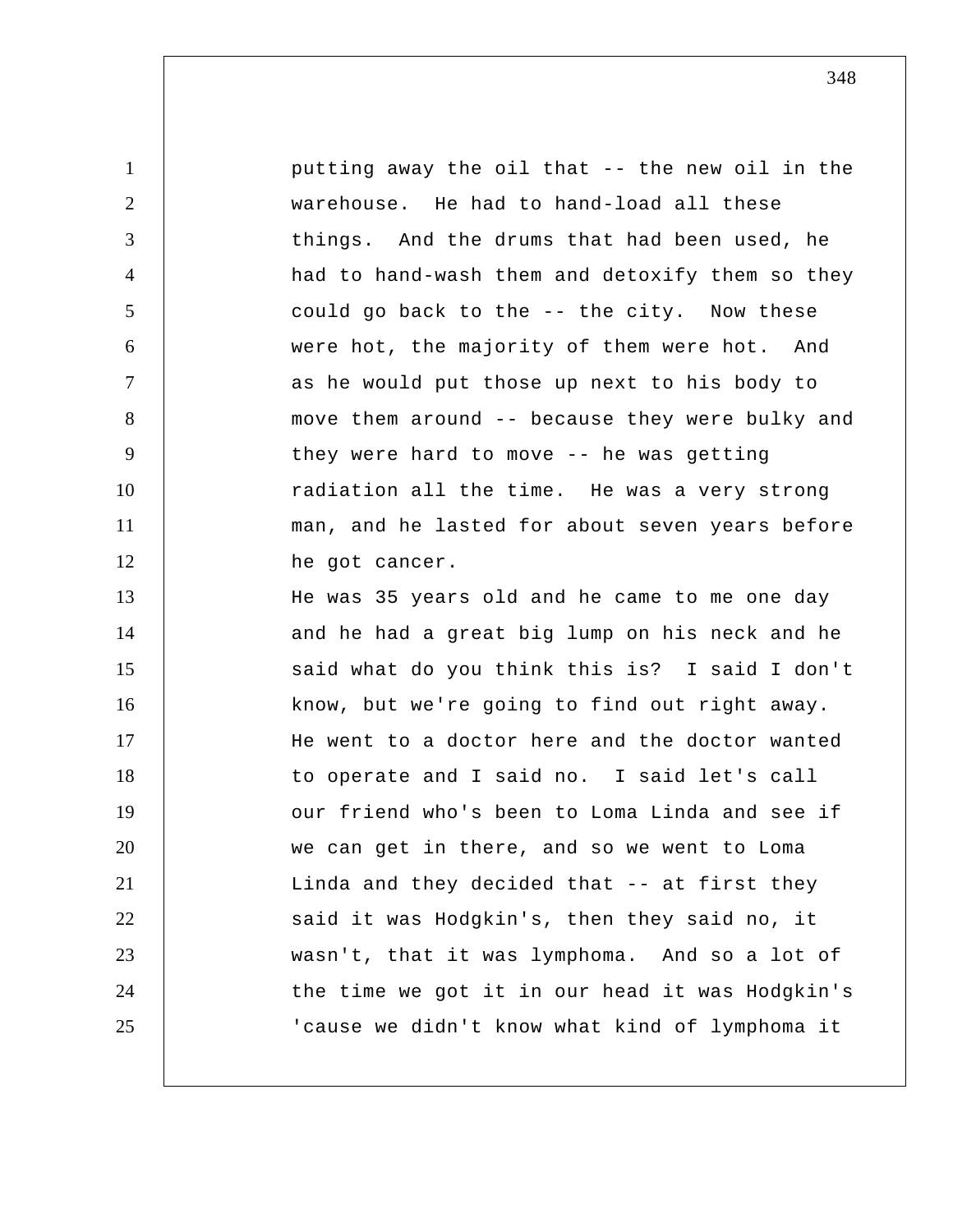was and we didn't know how to explain it to the doctors.

1

2

3 4 5 6 7 8 9 10 11 12 13 14 15 16 17 18 19 20 21 22 23 24 25 We went through to White\* Memorial. He was given 50 treatments of radiation, high level radiation. He couldn't take the last three. He was supposed to be given 50. He was hospitalized for a month in a comatose condition because he'd been over-radiated. Now you notice that those records show no radiation showing up, even in 1969. He was so sick through his treatments that it -- the -- his face was completely black. It was not brown, it was not tanned, it was black. He lost all his hair. He had to crawl to the bathroom. He had to slither like a snake. There were times when I was in bed with him -- we were in California and we had to travel there for those treatments -- that I thought he was dead and I would get panicky because he had no heat in his body at all and he was dead still. On the last treatments, he started to pass out all the time. He was a six foot one man and he was very large for me to try to handle, and so the doctor said it -- well, we're going to put him in the hospital and watch him. They gave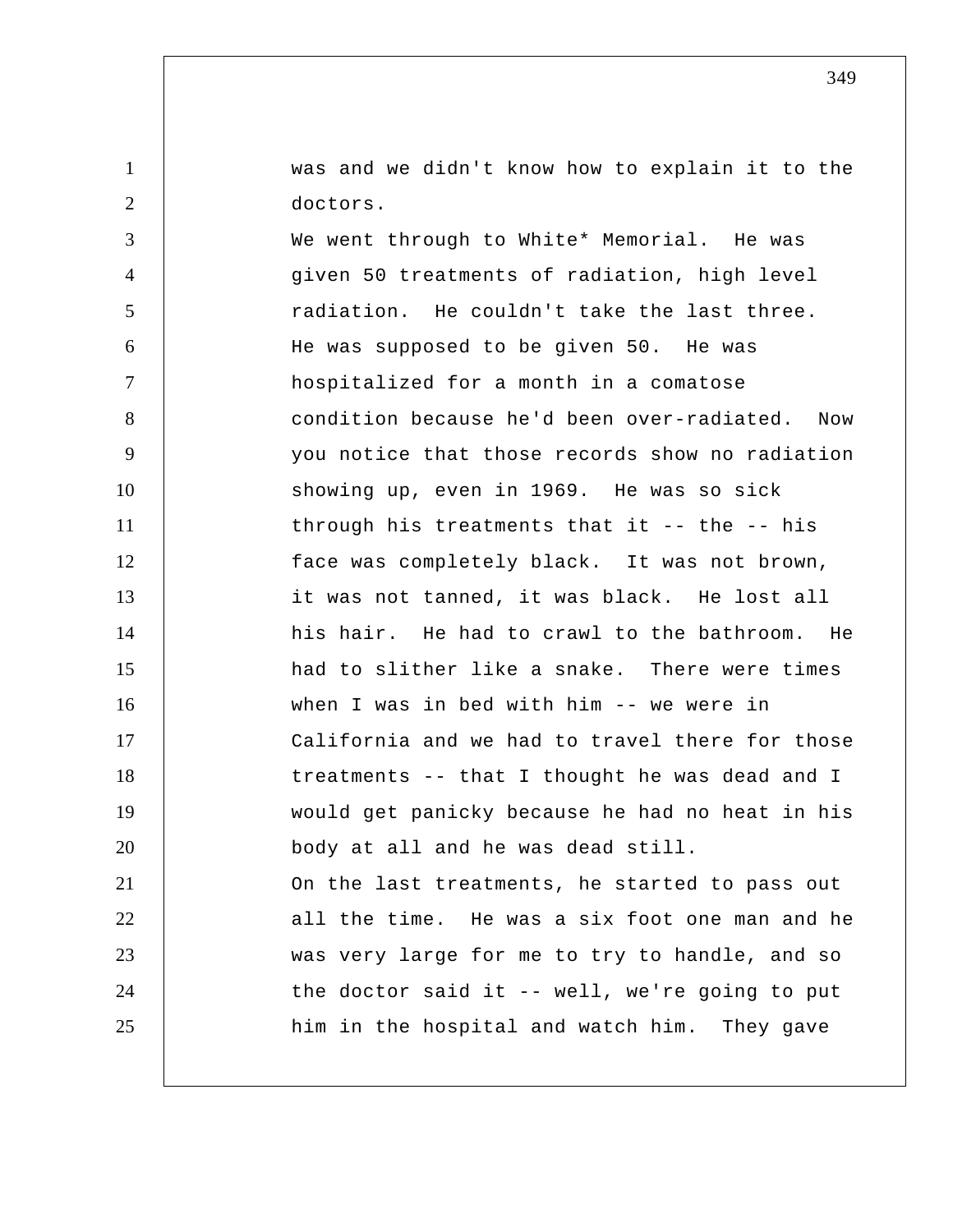1 2 3 4 5 6 7 8 9 10 11 12 13 14 15 16 17 18 19 20 21 22 23 24 25 him one more shot and he went into this comatose condition. Now he was there till late September and then he had to stay in town. He started it in May with this cancer and went through late September, a young married couple that had two small children. The children had to be uprooted from their school and taken to Los Angeles to finish their first few years of school. Then they were taken -- I had to send them back to Las Vegas to be with my mother. My son was taken from the second grade and skipped the third grade without my knowledge, and it was very traumatic for him because of what his father was going through. I tried to get them to put him back, but they wouldn't. Then he ran away when he was seven years old and didn't come home till about 9:00 o'clock at night. I was not in town. My mother was taking care of him and she was frantic. These were things that just -- besides the illness, we went through many, many trials. In 1971 he was diagnosed with lycytic (sic) leukemia, which was a very rare thing and so they called the doctor in from the City of Hope and they conferred with this doctor in Los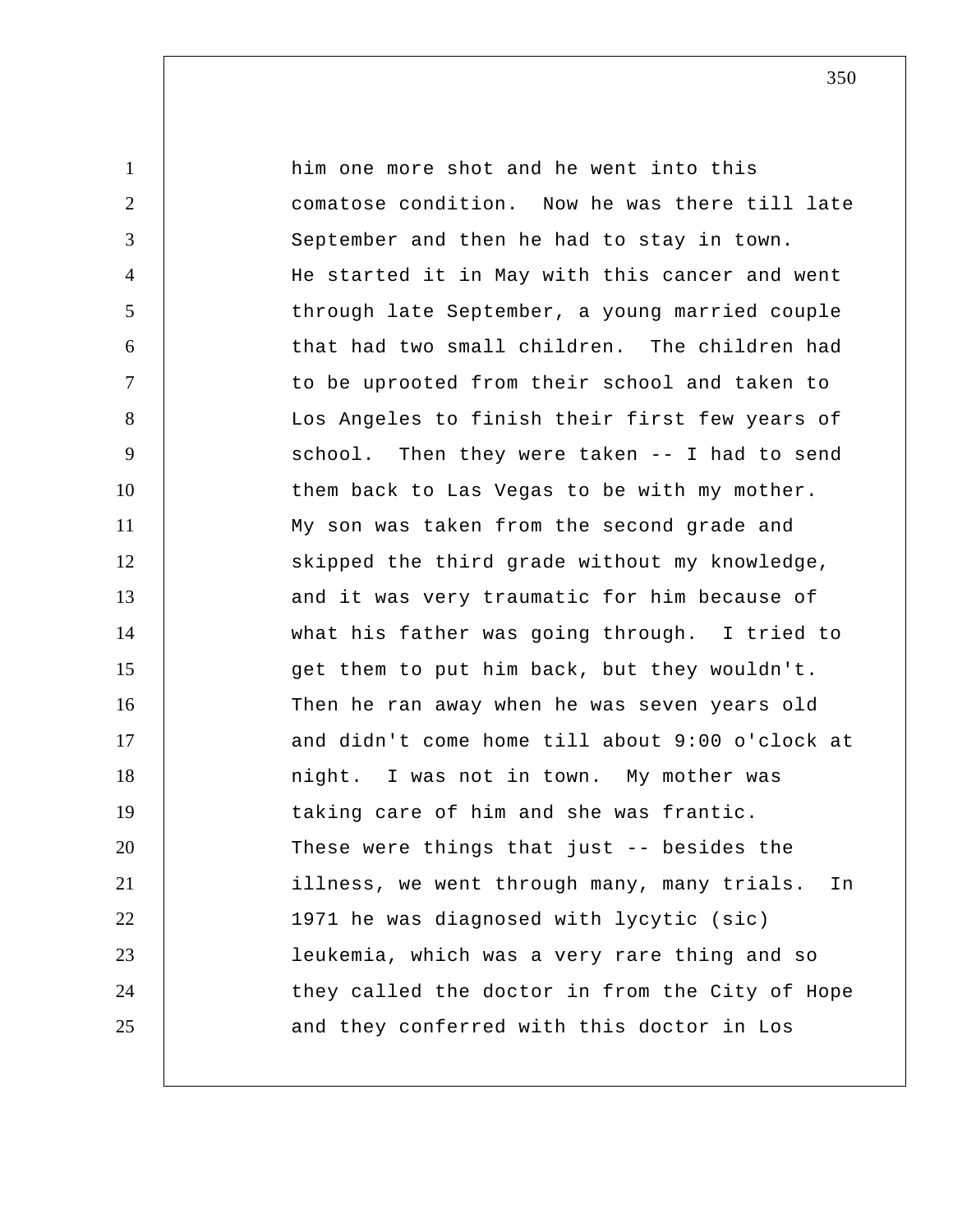1 2 3 4 5 6 7 8 9 10 11 12 13 14 15 16 17 18 19 20 21 22 23 24 25 Angeles and they worked it out that he should - needed a blood transfusion. His twin -identical twin brother -- came to town to give him this transfusion. We wanted to be just person to person, but they wouldn't do it, so they took the transfusion from him and they took the transfusion from our friends who were LDS people who did not drink, smoke or drink coffee. However, ten years later, Jim was diagnosed with hepatitis C and HTLV-1, which is akin to AIDS, but it was not AIDS. It was a disease that deteriorated all of his muscular being, and he had -- was just like a skeleton. His whole body was like a skeleton. When he walked, he walked like this because he was - he'd fall over if he didn't (indicating). He couldn't lift his hands or his arms. He had to walk with two canes, not just one. Then it got so bad that he had to quit work and they took him at the doctor and they ran another test and he had bladder cancer. So this is the third cancer that they had diagnosed him with. He beat the cancer, but because he had hepatitis C he couldn't get a liver. They looked at all this cancer and they said no, he'd never make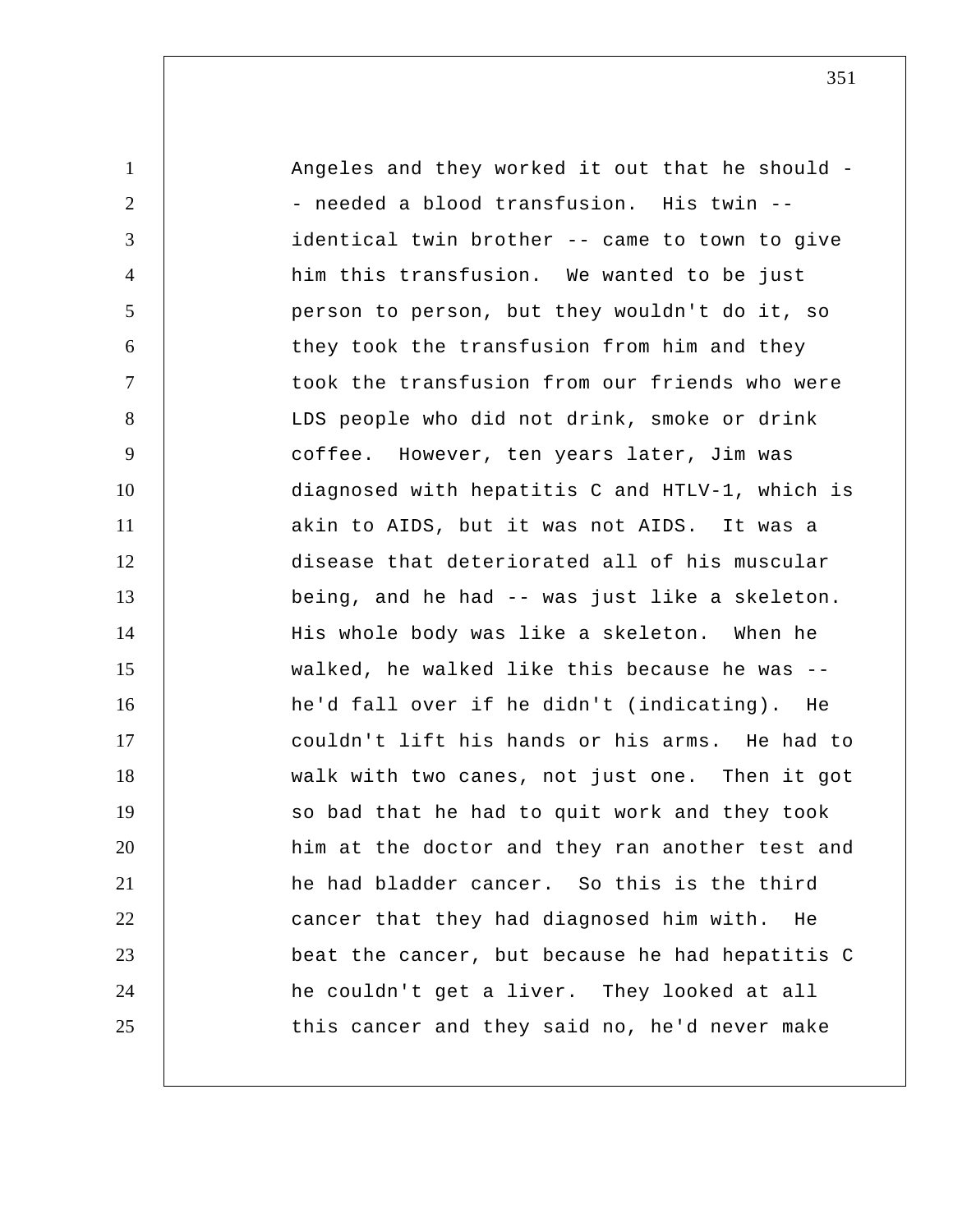| $\mathbf{1}$   | it through the operation. No, he'd never be     |
|----------------|-------------------------------------------------|
| $\overline{2}$ | able to take the medication.                    |
| 3              | Now his identical twin is very healthy and      |
| $\overline{4}$ | still living. None of his family have had       |
| 5              | cancer. I think this is just a good example of  |
| 6              | what has happened at the Test Site, that these  |
| $\tau$         | men were told that everything was okay, they    |
| 8              | were safe; you couldn't be any safer than being |
| 9              | there. You might as well be working downtown    |
| 10             | at one of the casinos because it was just as    |
| 11             | safe as a casino, if not safer. These were      |
| 12             | things Jim told me that he repeated from what   |
| 13             | was being told him.                             |
| 14             | He tried to bid out to a downtown job where he  |
| 15             | wouldn't have any radiation, because of the     |
| 16             | amount of radiation that he'd had, and they     |
| 17             | turned him down -- four or five times. And      |
| 18             | every time they turned him down, they promoted  |
| 19             | him to keep him there. Well, the bosses that    |
| 20             | he took their places both died of cancer. The   |
| 21             | man that used to do -- take the -- the pictures |
| 22             | all over the test site -- and there were only   |
| 23             | three people that were allowed to do that, and  |
| 24             | Jim was made one of them, he died of cancer.    |
| 25             | So isn't it -- just stand to reason that Jim    |
|                |                                                 |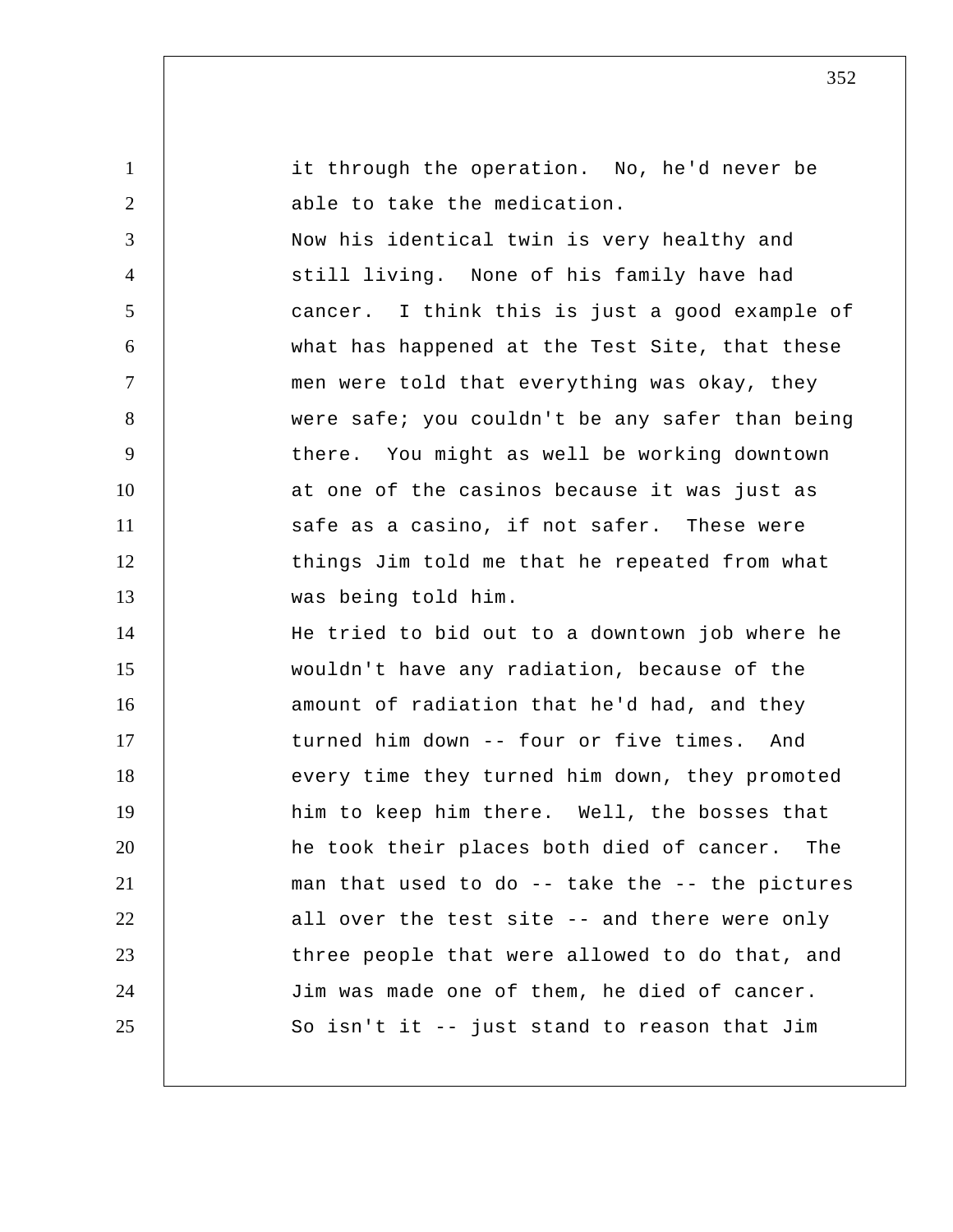| $\mathbf{1}$   | would die of cancer, too?                       |
|----------------|-------------------------------------------------|
| 2              | One time he came home in overalls and he came   |
| 3              | home quite late that night and I was quite      |
| $\overline{4}$ | worried, and he said they pulled me off the bus |
| 5              | and made me go take a shower and take all my    |
| 6              | clothes off 'cause they said I had been         |
| $\tau$         | exposed. And he left his clothes all there and  |
| 8              | they decontaminated and they gave them to him   |
| 9              | later in the week. But that's not recorded.     |
| 10             | There's nothing in there about it.              |
| 11             | It just seems a shame that the people that were |
| 12             | paid to take care of these young men and these  |
| 13             | fine citizens of our community didn't do it.    |
| 14             | Thank you.                                      |
| 15             | DR. ZIEMER: Thank you very much, Margaret.      |
| 16             | Let's see, do we have Diane Milko? Is Diane     |
| 17             | here?                                           |
| 18             | (Pause)                                         |
| 19             | SBROCCHI: Hello. I'm Diane Milko<br>MS.         |
| 20             | Sbrocchi, and these are my two sisters, Janet   |
| 21             | Milko Arnkinet* and Janet -- or June Milko      |
| 22             | Licorrino*. I'm just going to read the letter   |
| 23             | that Lori Hunton read to you in Congress. It's  |
| 24             | a short letter. And then I want to do a little  |
| 25             | bit of ad lib about -- on my father's case.     |
|                |                                                 |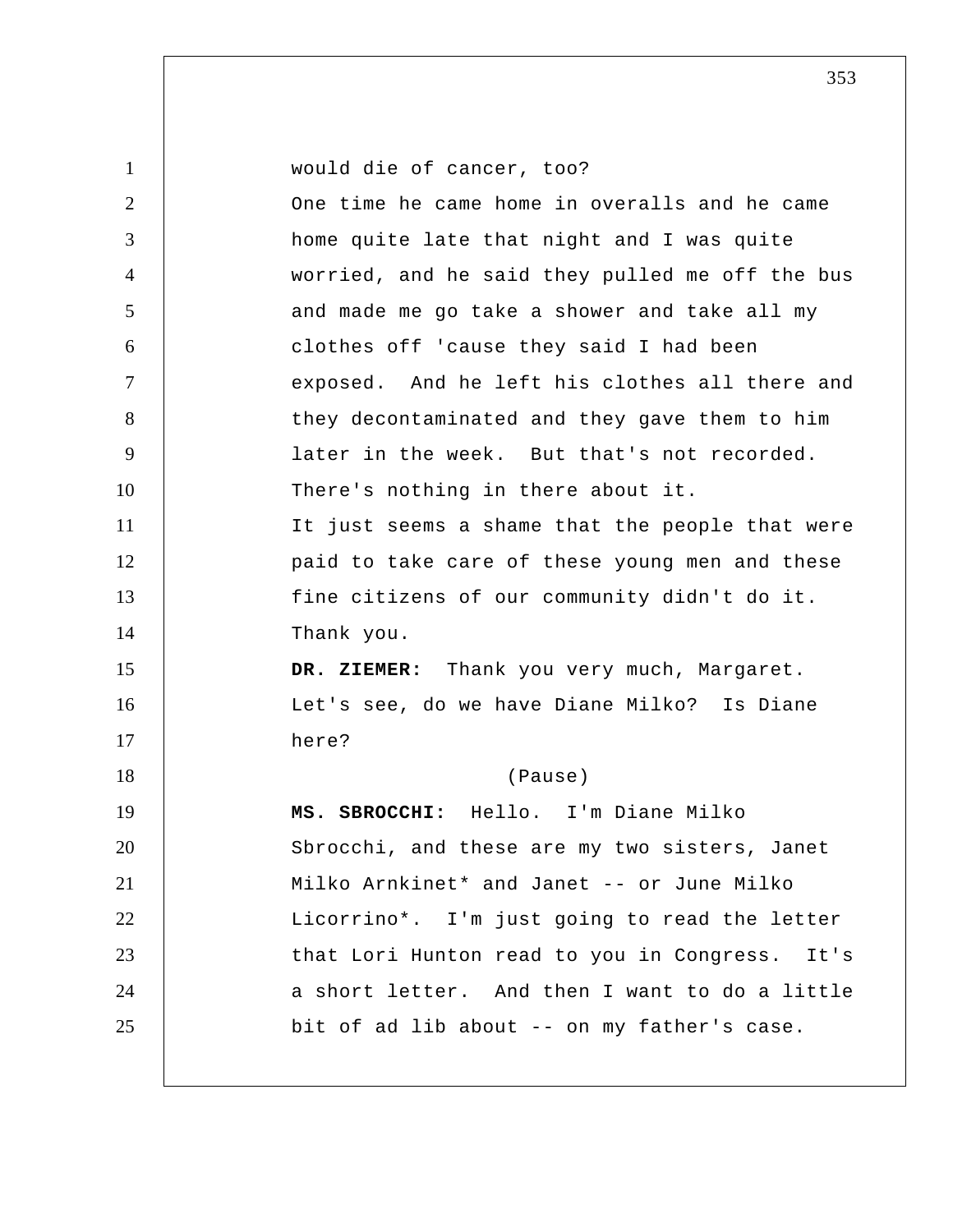1 2 3 4 5 6 7 8 9 10 11 12 13 14 15 16 17 18 19 20 21 22 23 24 25 My father was Michael Edward Milko. He worked at the Test Site from October 1961 to February 1962 as a weather station monitor. He worked in other capacities at the Test Site and NIOSH tells me that they are aware that he met the qualifications of the 250 days, but I don't know what other jobs he did there. He was removed from the Test Site weather monitoring when he complained that he felt it was unsafe. He often told us that his badge did not detect any radiation when he was at ground zero and one of the blasts went off. As a person that grew up here, living here when the blasts occurred, I can tell you that the people that lived in Las Vegas -- I remember being a child and sitting on the toilet and the water splashing up on me when these bombs were detonated. It was so powerful, it was like an earthquake. So you know, everybody in Las Vegas was affected, not just the people that worked at the Test Site. He often told us how his badge did not detect any radiation, yet the cows in the field were dropping dead around him. He quit the Test Site because he believed that he was in danger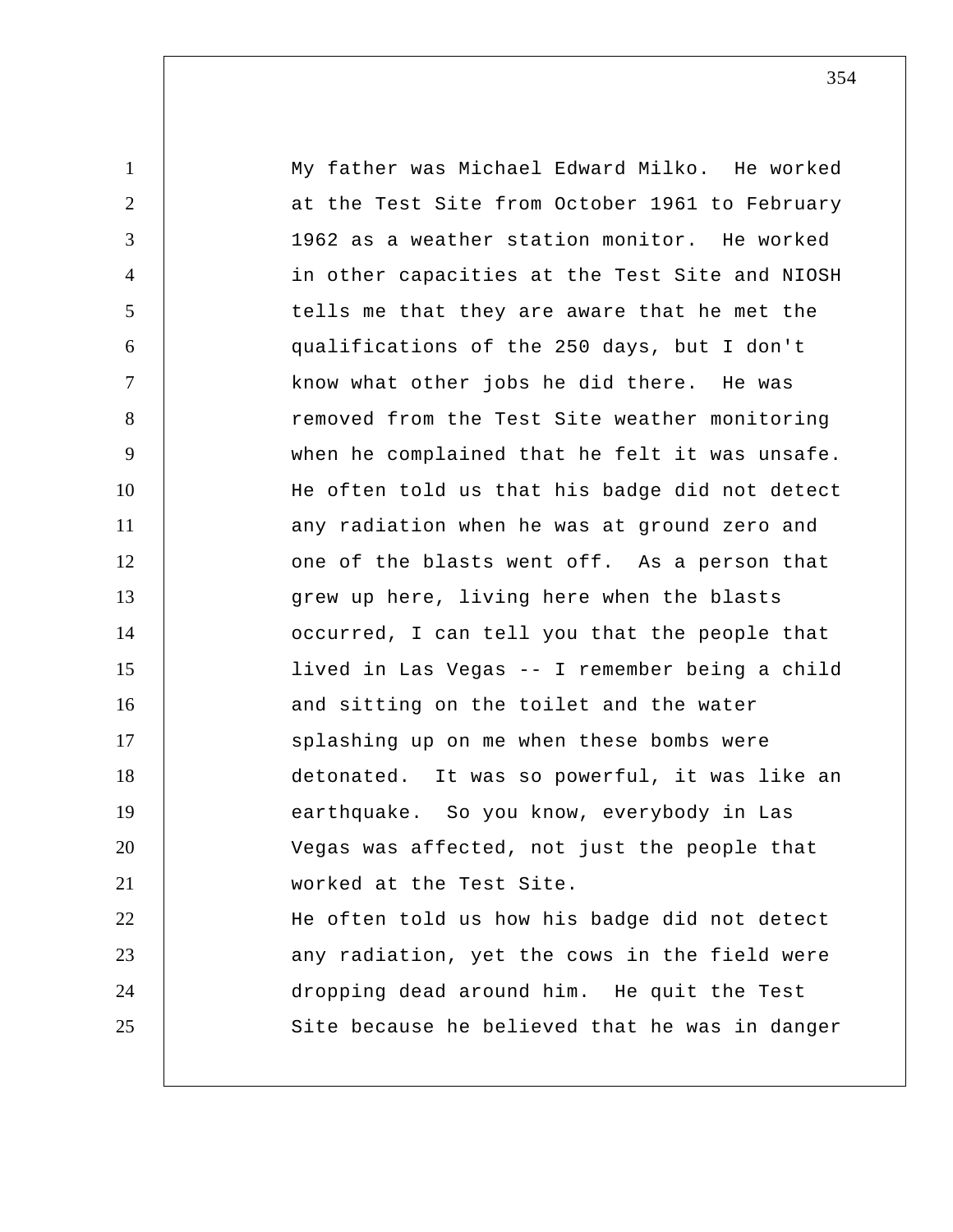1 2 3 4 5 6 7 8 9 10 11 12 13 14 15 16 17 18 19 20 21 22 23 24 25 and that the government was not doing enough to protect the workers. Unfortunately, his fears became reality when he was diagnosed with cancer of the stomach wall in 1972. My doctor died at the -- or father died at the age of 43, and his doctor said that his stomach cancer was the worst he had ever seen. He left behind eight children to grieve. His case fits all the criteria -- length of employment -- excuse me -- type of cancer, and as you note by the Cohen report, there is no such thing as accurate dose reconstruction. It's impossible to contain the radiation that came in that cloud. All of us were affected that lived -- I believe, as that lady stated, my family -- I was unable to have children. I don't know if that's one of the reasons. My sisters and my brothers have had mental and physical problems, as well. My father would come home and remove his coveralls outside and go and take another shower, and he did not let us touch him. We still have no resolution, and it is unconceivable (sic) to us that the government has let the workers and survivors of the Test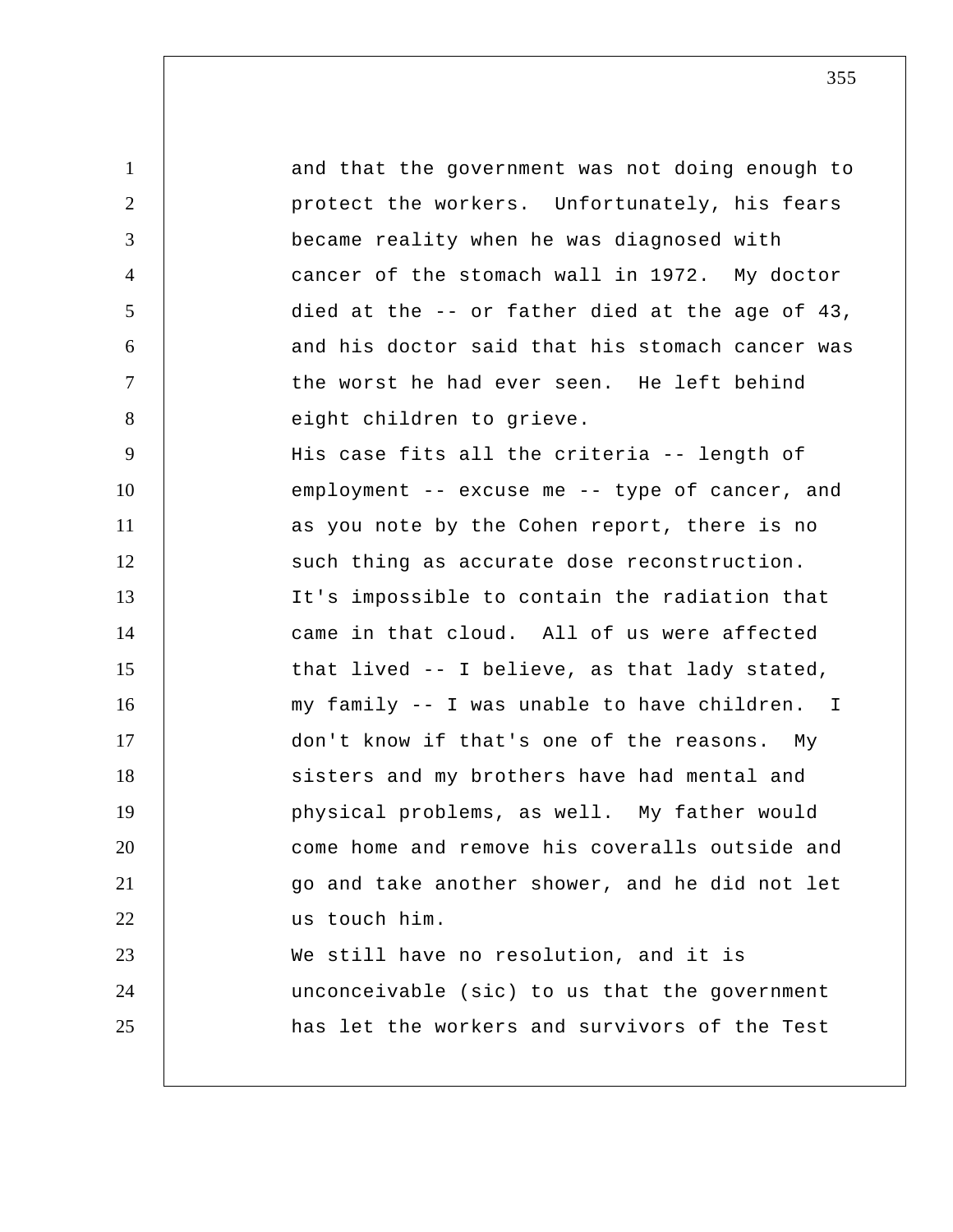1 2 3 4 5 6 7 8 9 10 11 12 13 14 15 16 17 18 19 20 21 22 23 24 25 Site fight like this for all these years for compensation. The \$150,000 to eight children is not a lot of money. And it's not the money. We want the government to recognize what they did to our family, and our fathers and our brothers and all those people that were loved and have been lost. The dose reconstructions and time limits on exposure are a ridiculous attempt to keep from paying the claimants. One day, or even one hour, of exposure may cause cancer. Scientists can't predict how genes will mutate in individuals exposed to radiation. Please take care of the workers, the survivors of the workers, and those who did their duty to protect us during the Cold War. Please honor the memory of our father. That is all we have left. And I want to add to this, we appreciate your time, but we are just so frustrated with the process of being shuttled back and forth from committee to committee. We've written letters, we've given speeches, we -- you know, again, all our information is, like everybody else's, secondhand. Our father is dead. We have no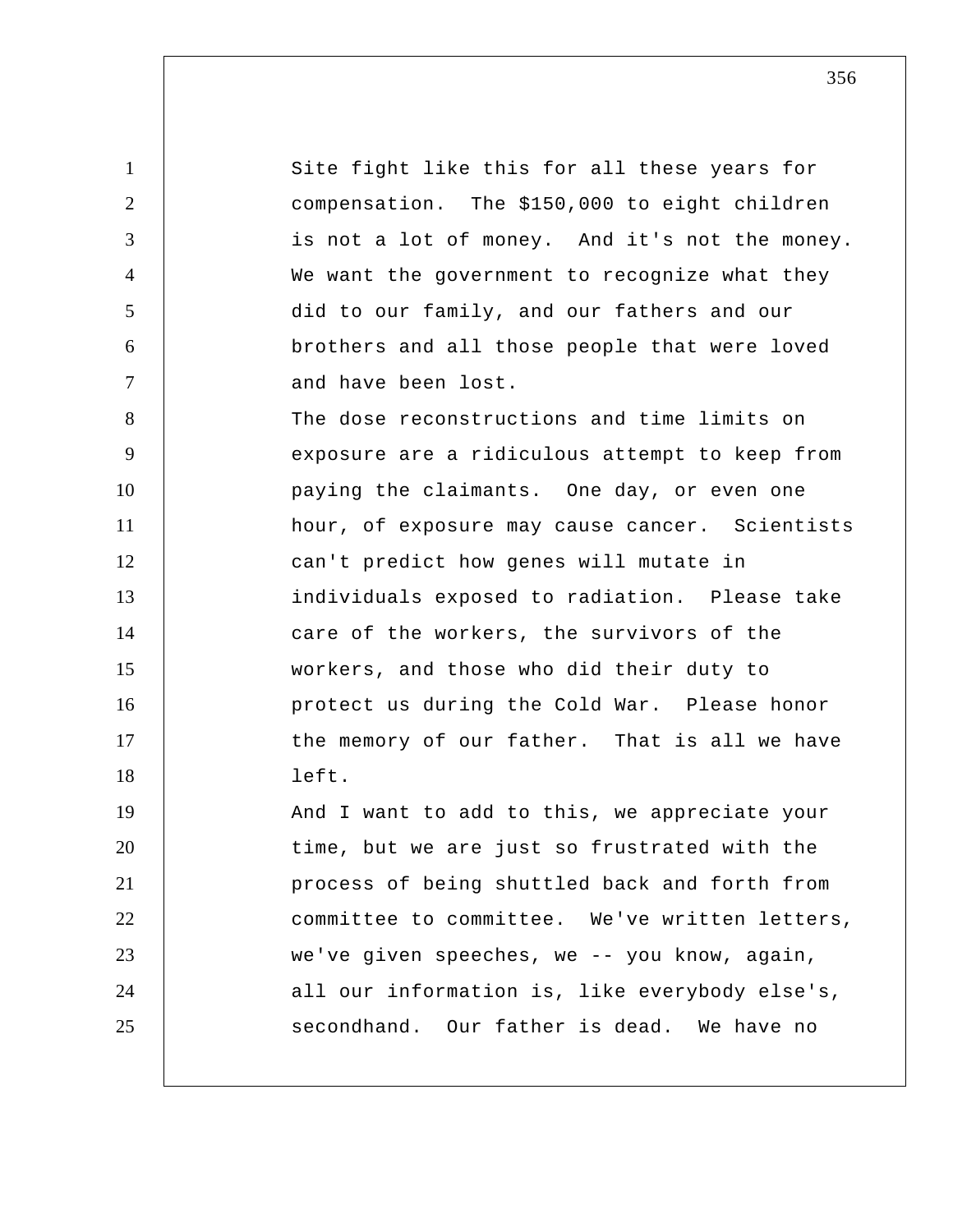1 2 3 4 5 6 7 8 9 10 11 12 13 14 15 16 17 18 19 20 21 22 23 24 25 one to go to. Our mother wasn't told, everything was so secretive. We have limited experience. We can't reconstruct what happened out there, and nobody ever will be able to. But I want to say that Hollywood understands what happened out there. If any of you have watched the movie that was out, a B horror movie -- I happened to rent it a week ago -- "The Hills Have Eyes" -- everyone in here should watch that movie. Hollywood knows what happened at the Test Site. It's a movie about Test Site workers building little homes with these little mannequins that were dummies and they were exposed to radiation and they thought well, the mannequins are fine so it must be fine for live people. That really makes sense. In this movie they show all these people down in the mines with their pictures that died from radiation, and all their children and offspring that mutated. Now again, it's a B movie, it's a Hollywood movie, but they have more sense than Washington does. I mean it is a fact that these people have died from cancer. It's too many to dis-- to ignore. It really is. And I appreciate you doing something about it,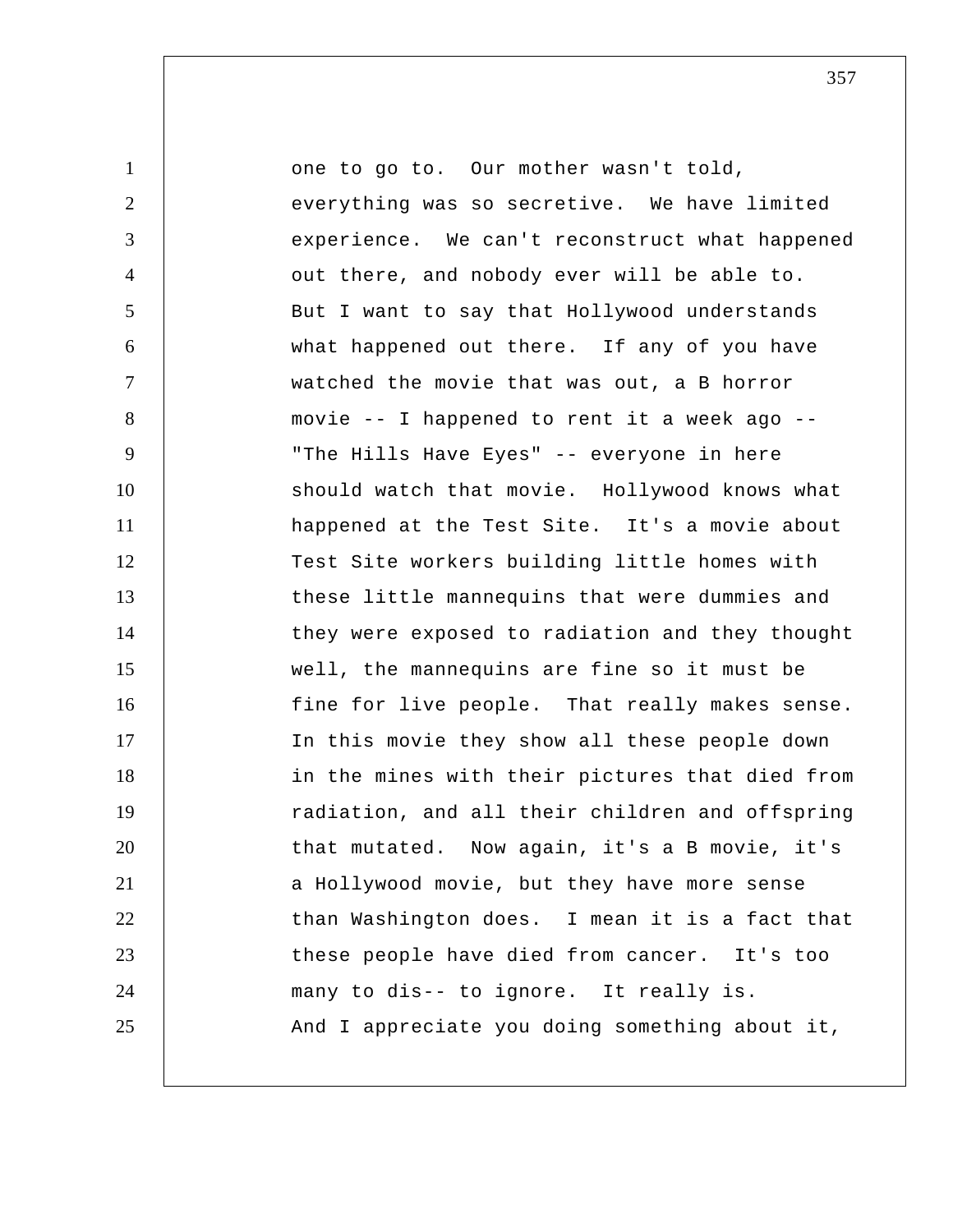1 2 3 4 5 6 7 8 9 10 11 12 13 14 15 16 17 18 19 20 21 22 23 24 25 and we have waited way too long. And we're all just, you know, so frustrated, every one of us. Thank you for letting us speak.  **DR. ZIEMER:** Thank you. Janice Ramirez -- is Janice with us? (No responses) Addie McLemore? McLemore? **UNIDENTIFIED:** (Unintelligible)  **DR. ZIEMER:** She had to leave? **UNIDENTIFIED:** (Unintelligible)  **DR. ZIEMER:** She had to leave, or do we know?  **DR. WADE:** It's okay, move on, William Morton.  **DR. ZIEMER:** William Morton? (Pause)  **MR. MORTON:** Good evening. I am the son of the late William S. Morton, former Nevada Test Site worker. My name is William G. Morton. My father worked at the Test Site from the dates 7/62 off and on, as the Department of Labor showed, through 10 of '68. In 1962 I was a year old. I relied on what my mother and father told me about those times. I was old enough to understand myself. I remember my father telling me about an accident that surrounded a test site, and he assisted in the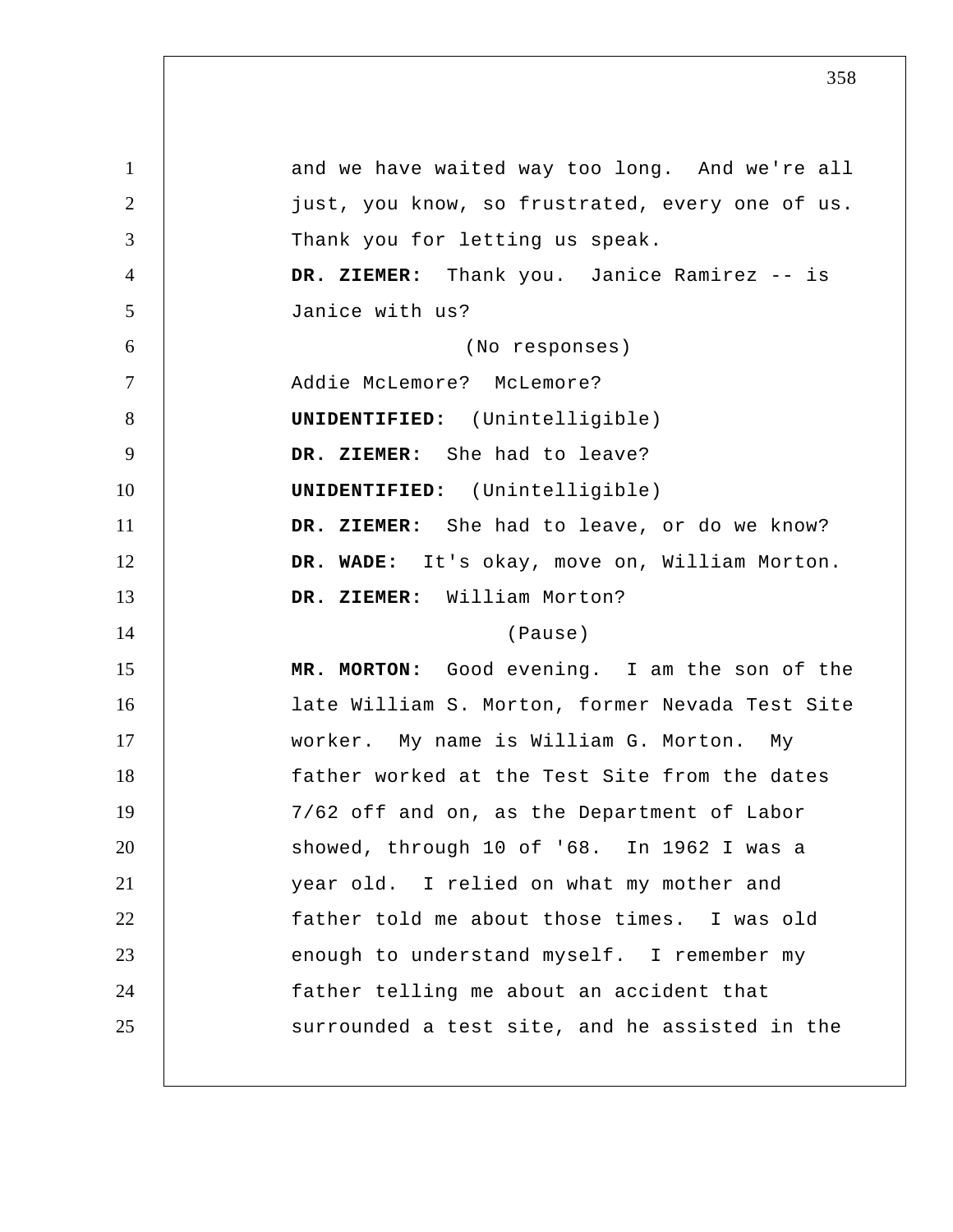1 2 3 4 5 6 7 8 9 10 11 12 13 14 15 16 17 18 19 20 21 22 23 24 25 rescuing of several employees that were trapped in some kind of cave-in. I remember my mother and father talking about the breathing problems he had shortly after the accident. Around the time when I was eight -- eight years old -- my father started getting sick. He could not do normal things a father and son would do because of the illness. It was around this time that my father had to medically retire from work and he never was able to work another job again due to health issues. From that point forward my mother was the sole provider. She and I took care of my father as his health proceeded to get worse over the years. I did not have a normal childhood at (sic) most of the time I was helping take care of my father. There was even a point where I did not get to see my father for over a year, as he had an operation for throat cancer in California and had to remain there. The operation took over 13 hours. He had to have a permanent trach tube, then received radiation and cobalt treatment. Due to the financial burden of traveling, I only got to see my father once during that time period. During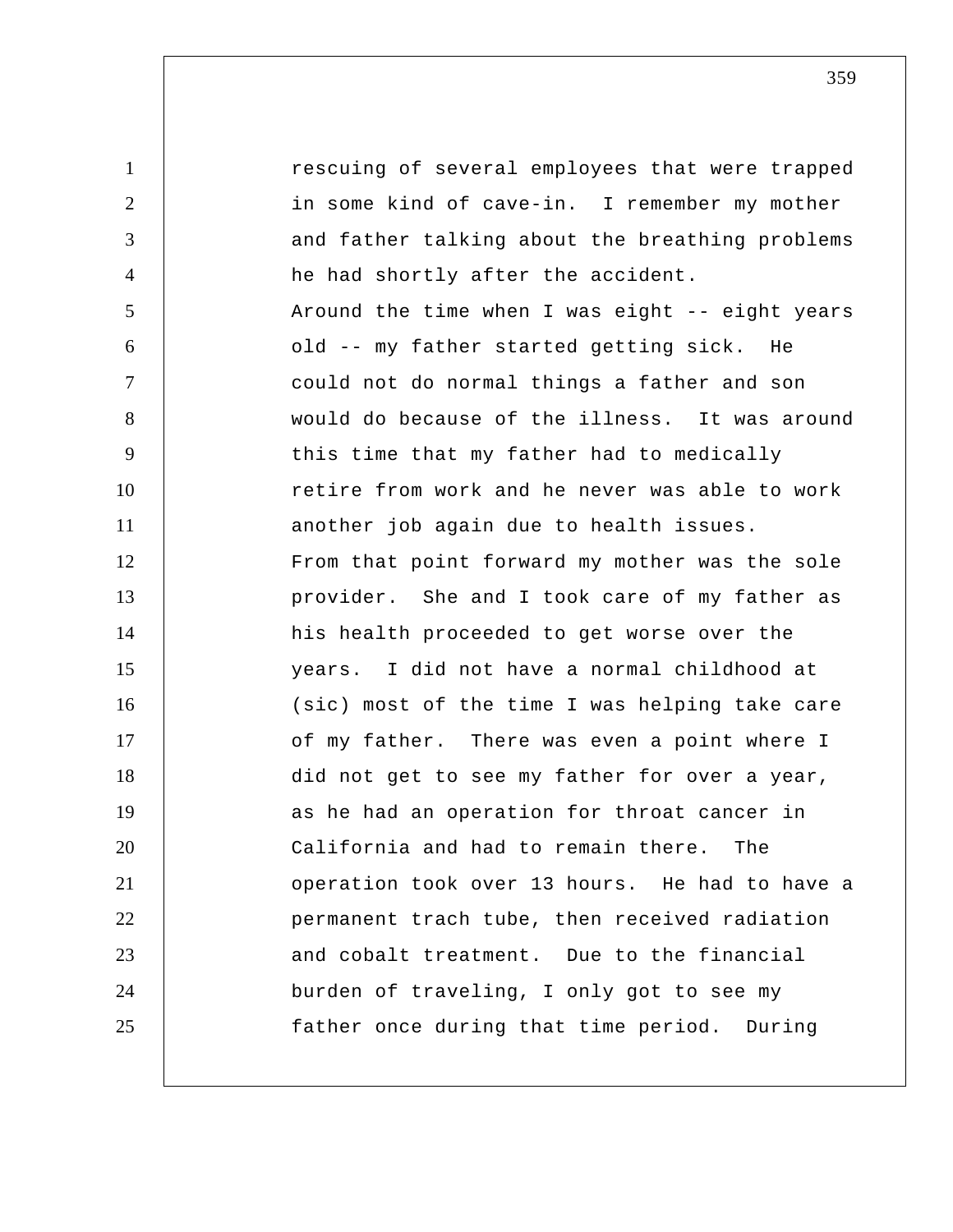1 2 3 4 5 6 7 8 9 10 11 12 13 14 15 16 17 18 19 20 21 22 23 24 25 the visit I was informed that my father had terminal throat cancer. I was distraught and decided to take a walk in a city where I did not know my way around. I was robbed at gunpoint. The only thing of value that the robbers got was the graduation watch my parents had given me. Now I'd just been informed I was going to lose my father, and then I lost the only material thing that he had given me. Approximately two years later he developed lung cancer, underwent chemotherapy. The lung cancer was diagnosed too late. It was in a stage where surgery could not be done. My father went to the hospital as he was having difficulty breathing. My father's doctor recommended to my mother and me he go to a hospice. On November 11th, 1989 my father was prepped by the hospital to be moved to the hospice. When the staff from the hospice arrived to transfer him, they found him dead. At the death of my father I felt angry and helpless because there was nothing I could do to help or save him. I feel that the Test Site robbed me of my precious years with my father, not only growing up, but into my adulthood.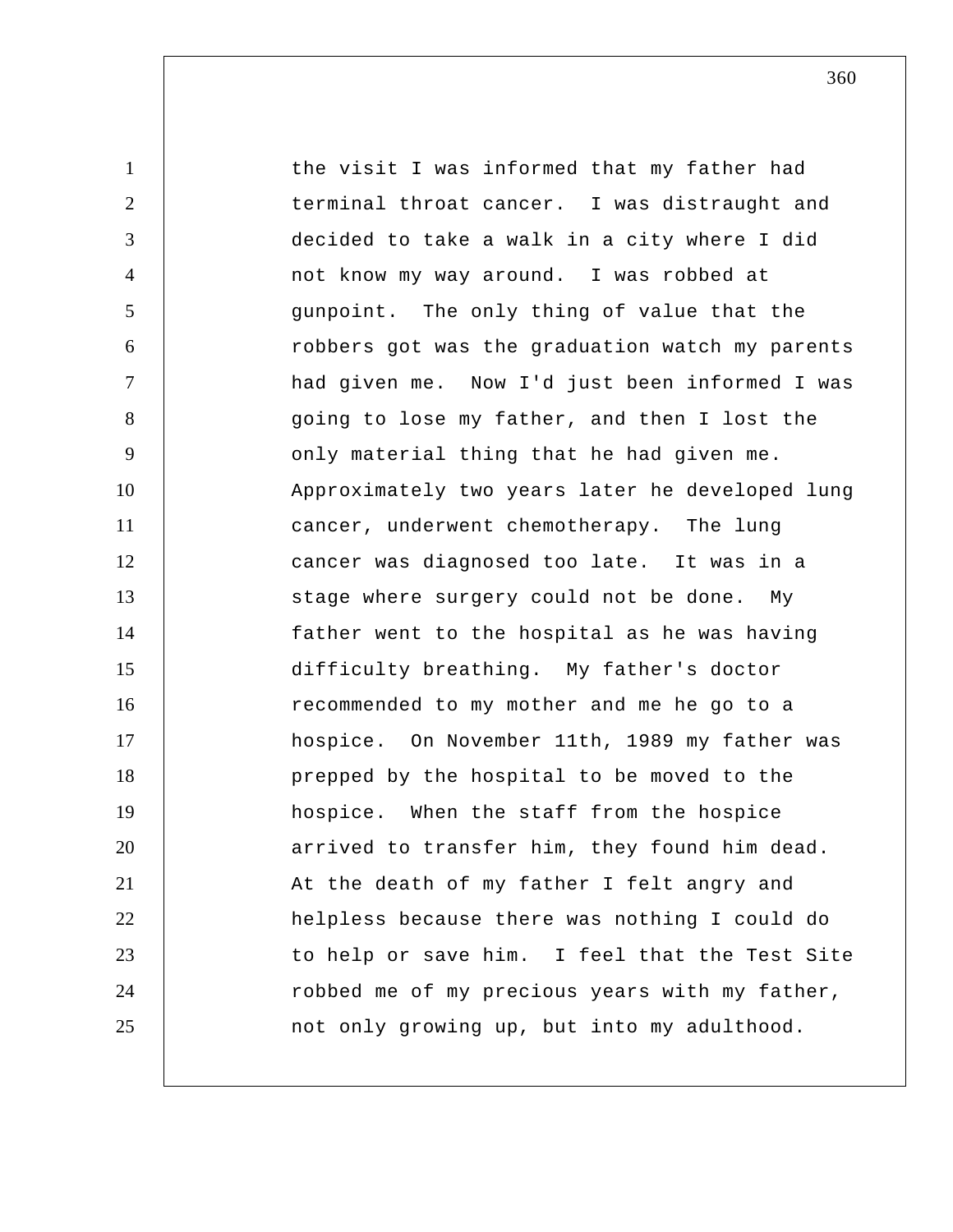Special events such as my wedding day still had a little shadow of sadness that he could not be there with me. It only took one exposure to radiation to develop cancer. I believe my father breathed in the radioactive dirt at the Test Site throughout the times he spent there, putting in motion throat cancer and the lung cancer. I think setting a minimum of 250 days is

1

2

3

4

5

6

7

8

9

10 11 12 13 14 15 16 17 18 19 20 21 22 23 24 25 inappropriate. I think that anyone who worked at the Test Site for one day or 1,000 days during that time period had contracted cancer should be compensated. My father and other employees and survivors that are here today that worked at the Test Site are Cold War veterans. If it wasn't for them, who knows. The government owes the survivors of the workers compensation. It is such a small crest in the big picture. How do you put a price on life? You can't. And the government cannot bring our loved ones back. Therefore, to pay the settlements would be a step in the right direction for putting our loved ones at risk without proper precaution, but ultimately took them away from us and current other survivors.

361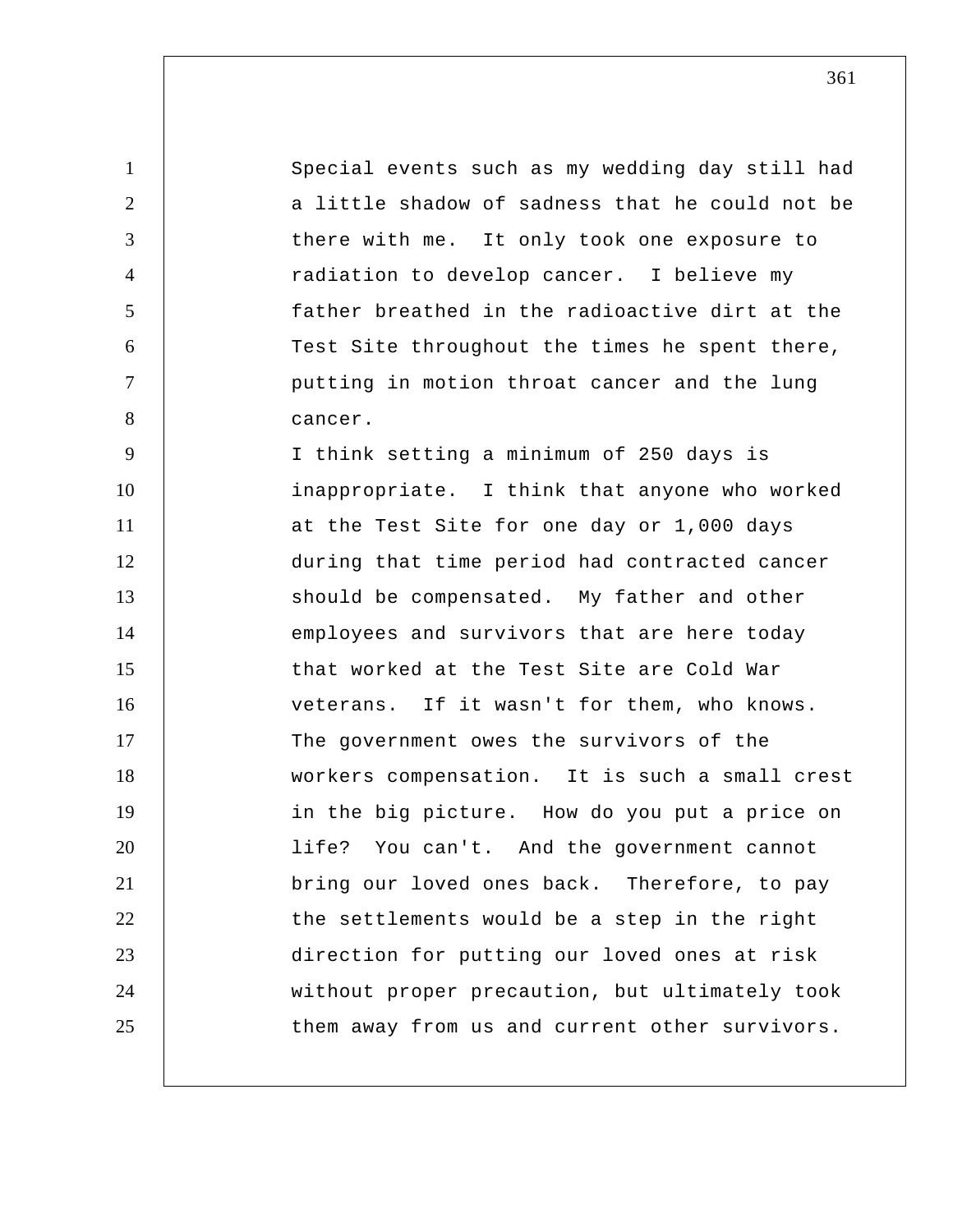1 2 3 4 5 6 7 8 9 10 11 12 13 14 15 16 17 18 19 20 21 22 23 24 25 And just something I didn't write down, I was brought up that when you do something wrong, you stand up like a man and you take the punishment. The government made a mistake. They should stand up, compensate these fine people and any of the employees that are still living -- do the right thing, stand up for your mistake. Thank you.  **DR. ZIEMER:** Thank you. Let's see, Alma Mosley? Is Alma here?  **MS. MOSLEY:** My name is Alma Lee Mosley. I want to tell you nice people how I feel. I lost my husband in 1978, September 25th. It was a long journey. I was in my early 20s, and look at me now. I'm in a wheelchair. This is my baby boy (indicating). He was only 19 years old when his father died. He had to go -- he went to UNLV. He had to cut college short because he had to help me make a living. It wasn't easy. Over the years I have kept this Test Site thing in front of me. I did it for my children. I have three sons, no girls, so it hasn't been easy. But I did not stand back and hold my hands. I went through interviews, countries,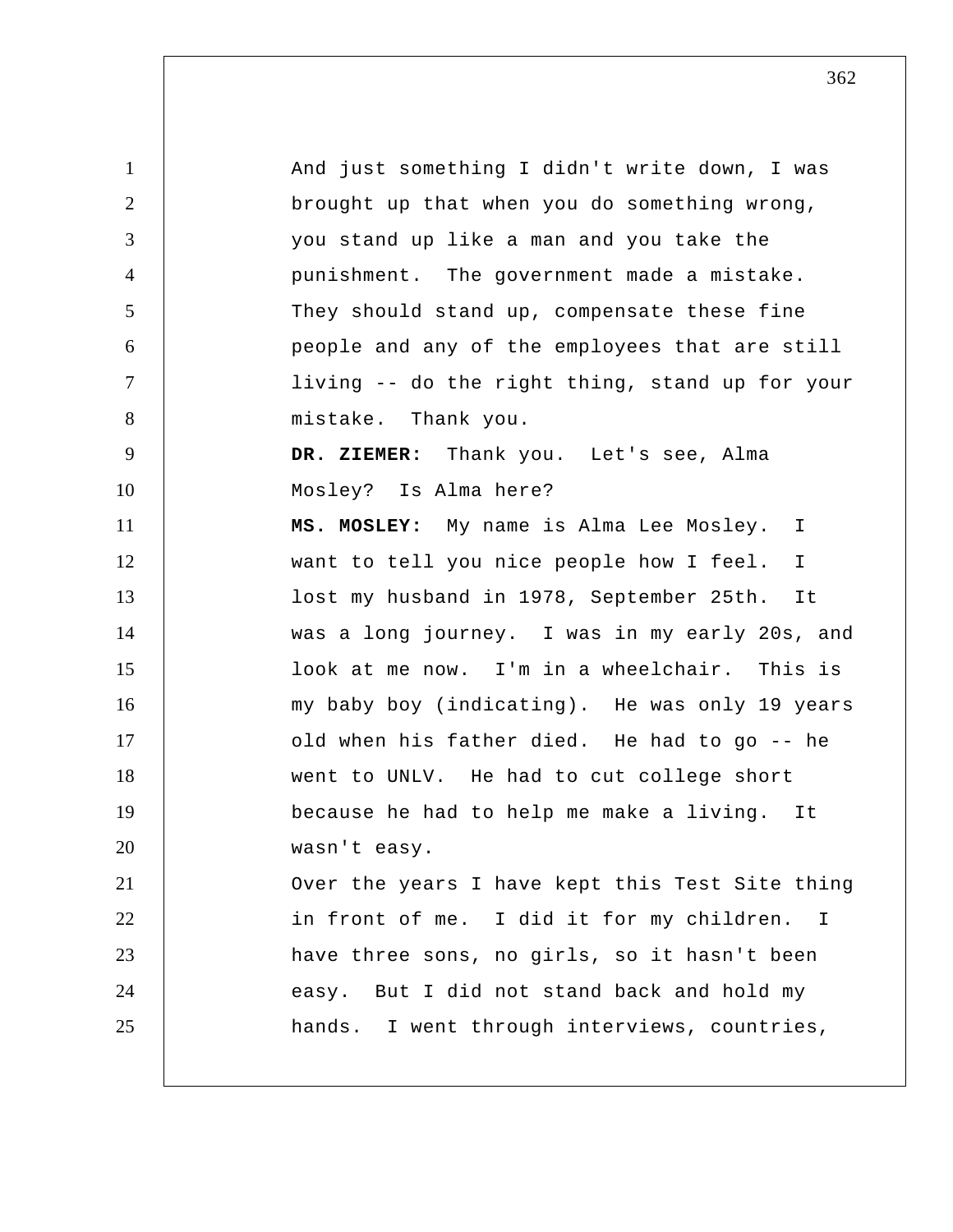1 2 3 4 5 6 7 8 9 10 11 12 13 14 15 16 17 18 19 20 21 22 23 24 25 on the TV. I kept it before the public. Mr. Udall was one of our Test Site lawyers. I did not know he had passed. The Foley Building - the old Foley Building downtown -- was where we had our first trial. There was a young man that came to me. I guess I was a celebrity, I don't know. All I know is I kept it before the public. And so Mr. Udall and Mr. Harrison, Test Site lawyers, they came to me on the steps of the old Foley Building. There were many people there. I didn't want the excitement, I just wanted recognition, and I kept it before the public and they would send people to interview me -- Australia, Japan. I remember a young man came over to me and he said Ms. Mosley, can I shake your hand? My father died such -- such a sad event. So I'm asking all of you nice people that we need recognition 'cause I say in my early 20s and I will be 80 years old in December the 28th. I really enjoyed keeping this before the public, and I will still do it because there's too many people that have lost recognition. I came from an educational family. My mother was a schoolteacher. Not that I'm so dumb, but I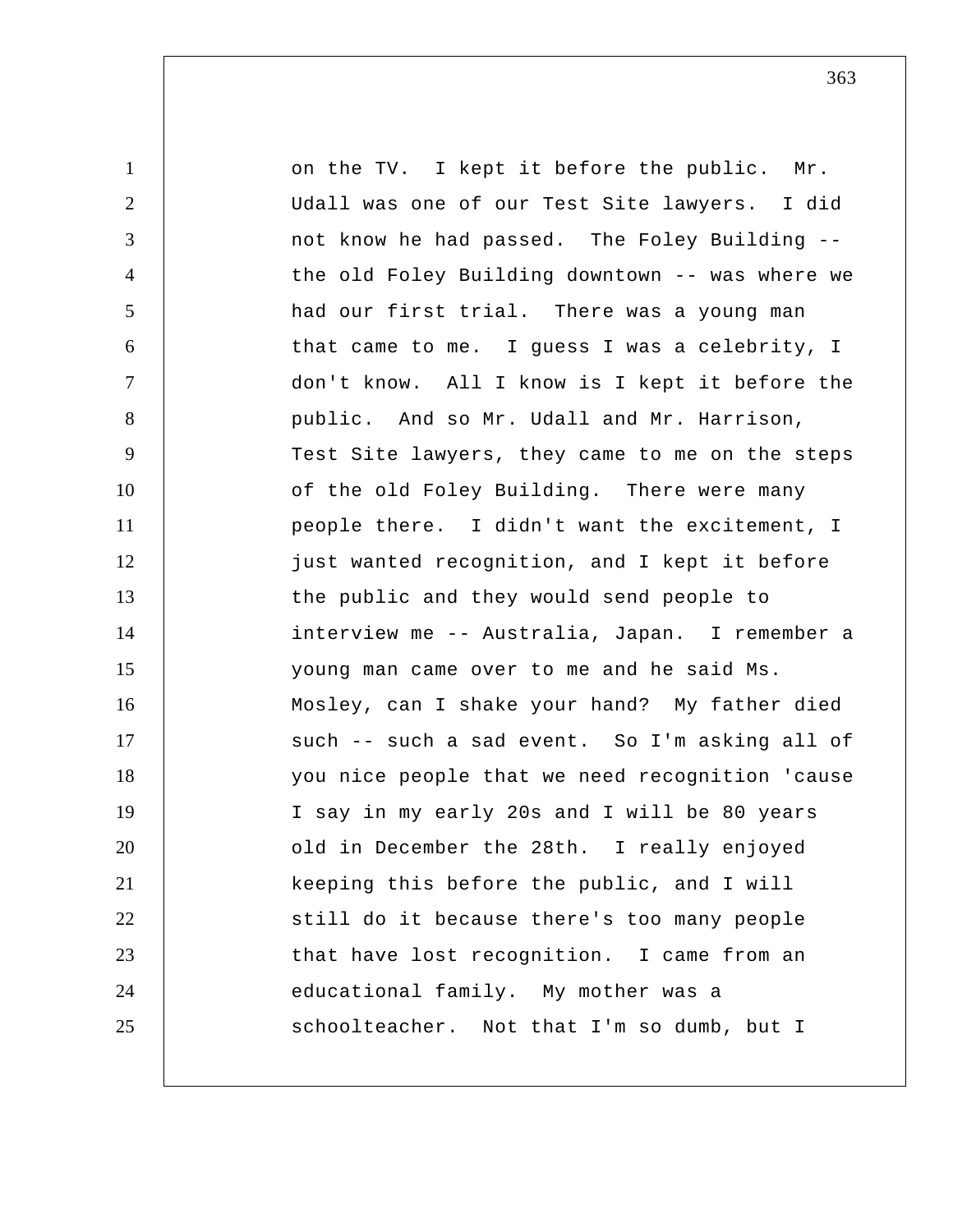1 2 3 4 5 6 7 8 9 10 11 12 13 14 15 16 17 18 19 20 21 22 23 24 25 just like the public, and these nice people that have talked, they mean it from their heart. I mean it from my heart. And I will continue to ask for recognition for my baby boy. He was only 19. And I want to thank you all for listening. We need recognition, and I thank you so much because there's so much I could say. I would be on TV right here in Las Vegas, and there are many things -- and this is my younger son. He might want to say something, too. **UNIDENTIFIED:** I really don't have any comments at this time. I'll just let my mother do the talking today.  **DR. ZIEMER:** Thank you. Sometimes that's a wise son. Thank you very much. Dave Sbrocchi, I don't know if I pronounced that correctly -- **MS. SBROCCHI:** That -- that was me already, I - Diane Sbrocchi.  **DR. ZIEMER:** Oh, Diane, okay, I -- okay, it looks like Dave here. I thought maybe you had a brother or something. Okay, thank you very much. I believe that completes our participation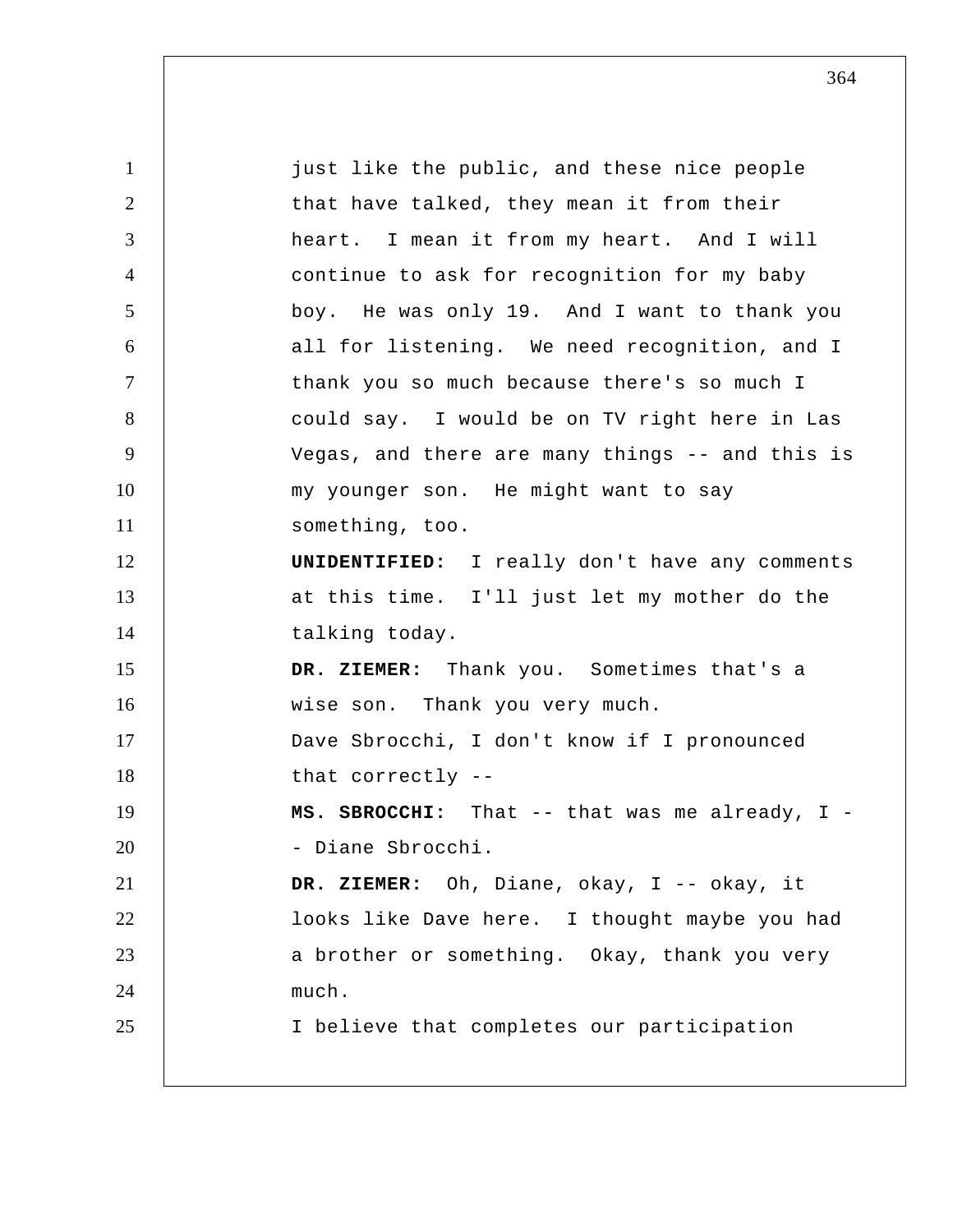1 2 3 4 5 6 7 8 9 10 11 12 13 14 15 16 17 18 19 20 21 22 23 24 25 tonight. I thank you all for being patient. We have had a good variety of input. We appreciate all of you bringing these issues before us. As I told you at the beginning, we can't necessarily solve all the problems, but we will do what we can to address those issues that are within our sphere of influence. The Board is -- is quite sympathetic to the concerns and, again, we will do our best to - to address the issues here as they pertain to this particular site. Thank you again. This Board does meet again tomorrow. You're all welcome to be here for that session, as well.  **MS. WILLIAMS-LENZ:** How many meetings have you had and how long have you been here? Why are we not always aware of this?  **DR. ZIEMER:** This is our second meeting in - in Las Vegas. We met yesterday here, as well, and today and we'll meet again tomorrow.  **MS. WILLIAMS-LENZ:** And why were -- I was called and told last week that you would be here today, but nobody said anything about any other meetings.  **DR. ZIEMER:** Well, I -- I don't know. I know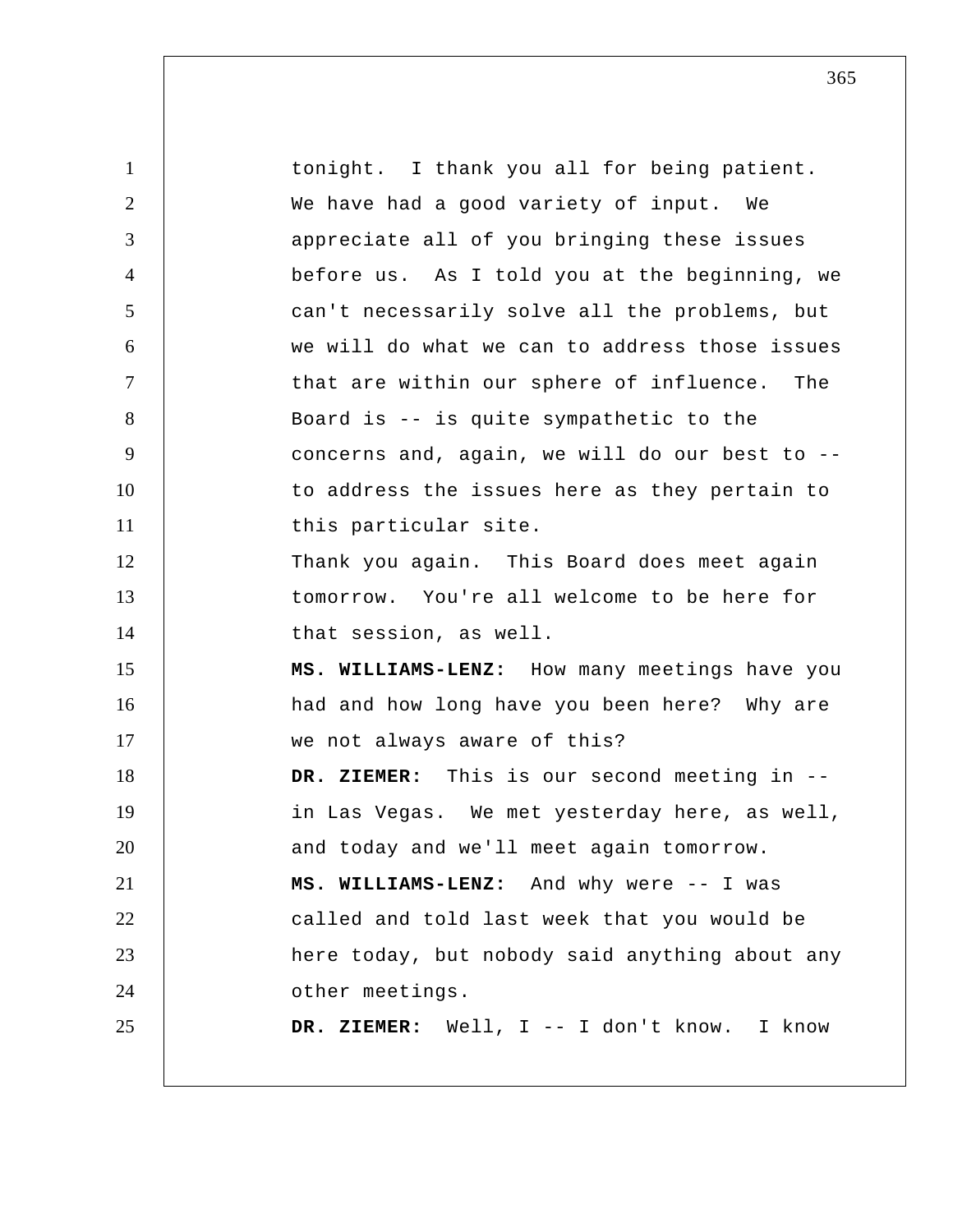| $\mathbf{1}$   | that the public announcements that were made by |
|----------------|-------------------------------------------------|
| $\overline{2}$ | NIOSH indicated all three days, and you're      |
| 3              | certainly welcome to be with us tomorrow, as    |
| $\overline{4}$ | well.                                           |
| 5              | MS. WILLIAMS-LENZ: Did you have it on the       |
| 6              | local news?                                     |
| $\overline{7}$ | DR. ZIEMER: I -- I don't know who was           |
| 8              | contacted.                                      |
| 9              | MS. WILLIAMS-LENZ: I watch the news and I       |
| 10             | didn't see anything.                            |
| 11             | DR. ZIEMER: That I don't know. We could find    |
| 12             | out for you. Thanks for being here.             |
| 13             | (Whereupon, the meeting was adjourned at 9:30   |
| 14             | $p.m.$ )                                        |
| 15             |                                                 |
| 16             |                                                 |
| 17             |                                                 |
| 18             |                                                 |
| 19             |                                                 |
| 20             |                                                 |
| 21             |                                                 |
|                |                                                 |
|                |                                                 |
|                |                                                 |
|                |                                                 |
|                |                                                 |